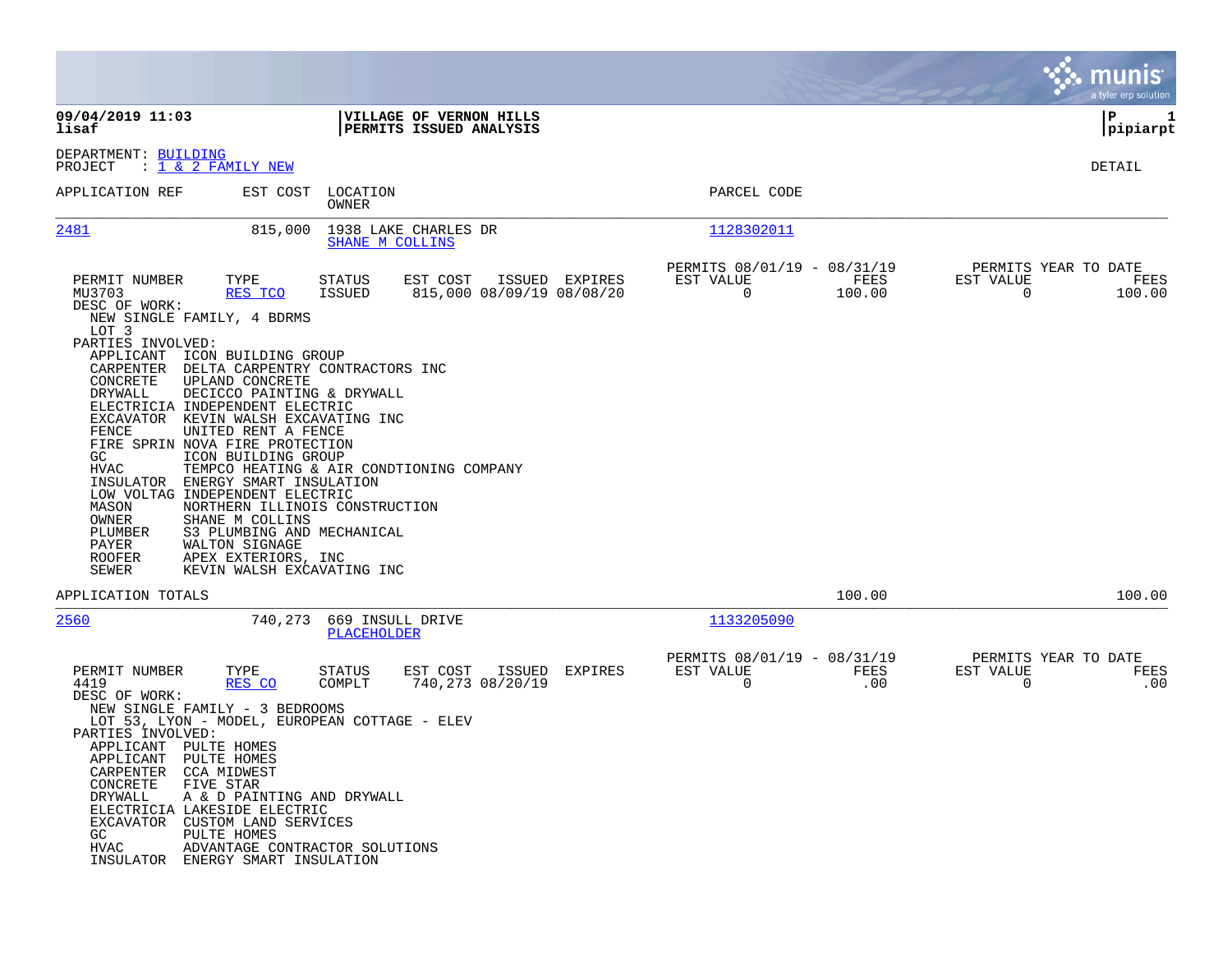|                                                                                                                                                                                                                                                                                                                                                                                                                                                                                                                                                                                                                                                                                                                                                                                                             |                                                                                                | munis<br>a tyler erp solution                      |
|-------------------------------------------------------------------------------------------------------------------------------------------------------------------------------------------------------------------------------------------------------------------------------------------------------------------------------------------------------------------------------------------------------------------------------------------------------------------------------------------------------------------------------------------------------------------------------------------------------------------------------------------------------------------------------------------------------------------------------------------------------------------------------------------------------------|------------------------------------------------------------------------------------------------|----------------------------------------------------|
| 09/04/2019 11:03<br>VILLAGE OF VERNON HILLS<br>lisaf<br>PERMITS ISSUED ANALYSIS                                                                                                                                                                                                                                                                                                                                                                                                                                                                                                                                                                                                                                                                                                                             |                                                                                                | lР<br>$\overline{a}$<br> pipiarpt                  |
| DEPARTMENT: BUILDING<br>: 1 & 2 FAMILY NEW<br>PROJECT                                                                                                                                                                                                                                                                                                                                                                                                                                                                                                                                                                                                                                                                                                                                                       |                                                                                                | DETAIL                                             |
| APPLICATION REF<br>EST COST<br>LOCATION<br>OWNER<br>IRON WORK RESIDENTIAL STEEL FABRICATORS<br>LOW VOLTAG COMMATE COMMUNICATION<br>MASON<br>PRO BROTHERS MASONRY<br>OWNER<br>PLACEHOLDER<br>PLUMBING SYSTEMS & REPAIR<br>PLUMBER<br>PAYER<br>PULTE HOMES<br><b>ROOFER</b><br>EXTERIOR BUILDERS<br>SEWER<br>HOLIDAY SEWER & WATER                                                                                                                                                                                                                                                                                                                                                                                                                                                                            | PARCEL CODE                                                                                    |                                                    |
| APPLICATION TOTALS                                                                                                                                                                                                                                                                                                                                                                                                                                                                                                                                                                                                                                                                                                                                                                                          | .00                                                                                            | .00                                                |
| 2596<br>854,362 1610 LAKE CHARLES DR<br>BANK OF AMERICA/NA                                                                                                                                                                                                                                                                                                                                                                                                                                                                                                                                                                                                                                                                                                                                                  | 1128302039                                                                                     |                                                    |
| PERMIT NUMBER<br>TYPE<br>STATUS<br>EST COST<br>ISSUED<br>4474<br>RES CO<br>COMPLT<br>854,362 08/28/19<br>DESC OF WORK:<br>NEW SINGLE FAMILY 5 BEDROOMS<br>LOT 31<br>PARTIES INVOLVED:<br>APPLICANT<br>ICON BUILDING GROUP<br>CARPENTER<br>DELTA CARPENTRY CONTRACTORS INC<br>CONCRETE<br>UPLAND CONCRETE<br>DRYWALL<br>DECICCO PAINTING & DRYWALL<br>ELECTRICIA INDEPENDENT ELECTRIC<br>EXCAVATOR KEVIN WALSH EXCAVATING INC<br>FENCE<br>UNITED RENT A FENCE<br>GC<br>ICON BUILDING GROUP<br>TEMPCO HEATING & AIR CONDTIONING COMPANY<br>HVAC<br>LOW VOLTAG INDEPENDENT ELECTRIC<br>MASON<br>NORTHERN ILLINOIS CONSTRUCTION<br>BANK OF AMERICA/NA<br>OWNER<br>PLUMBER<br>S3 PLUMBING AND MECHANICAL<br>ICON BUILDING GROUP<br>PAYER<br>APEX EXTERIORS, INC<br>ROOFER<br>KEVIN WALSH EXCAVATING INC<br>SEWER | PERMITS 08/01/19 - 08/31/19<br>EXPIRES<br>EST VALUE<br>FEES<br>EST VALUE<br>$\mathbf 0$<br>.00 | PERMITS YEAR TO DATE<br>FEES<br>$\mathbf 0$<br>.00 |
| APPLICATION TOTALS                                                                                                                                                                                                                                                                                                                                                                                                                                                                                                                                                                                                                                                                                                                                                                                          | .00                                                                                            | .00                                                |
| 2699<br>775,943 404 WOODLAND CHASE LANE<br>PLACEHOLDER                                                                                                                                                                                                                                                                                                                                                                                                                                                                                                                                                                                                                                                                                                                                                      | 1516104028<br>PERMITS 08/01/19 - 08/31/19                                                      | PERMITS YEAR TO DATE                               |
| PERMIT NUMBER<br>TYPE<br>EST COST<br><b>STATUS</b><br>ISSUED<br>RES CO<br><b>ISSUED</b><br>775,943 08/28/19<br>4468<br>DESC OF WORK:<br>NEW SINGLE FAMILY LOT 6 4 BEDROOMS<br>PARTIES INVOLVED:<br>APPLICANT ICON BUILDING GROUP<br>CARPENTER DELTA CARPENTRY CONTRACTORS INC                                                                                                                                                                                                                                                                                                                                                                                                                                                                                                                               | FEES<br>EST VALUE<br>EXPIRES<br>EST VALUE<br>$\mathbf 0$<br>.00                                | FEES<br>$\mathbf 0$<br>.00                         |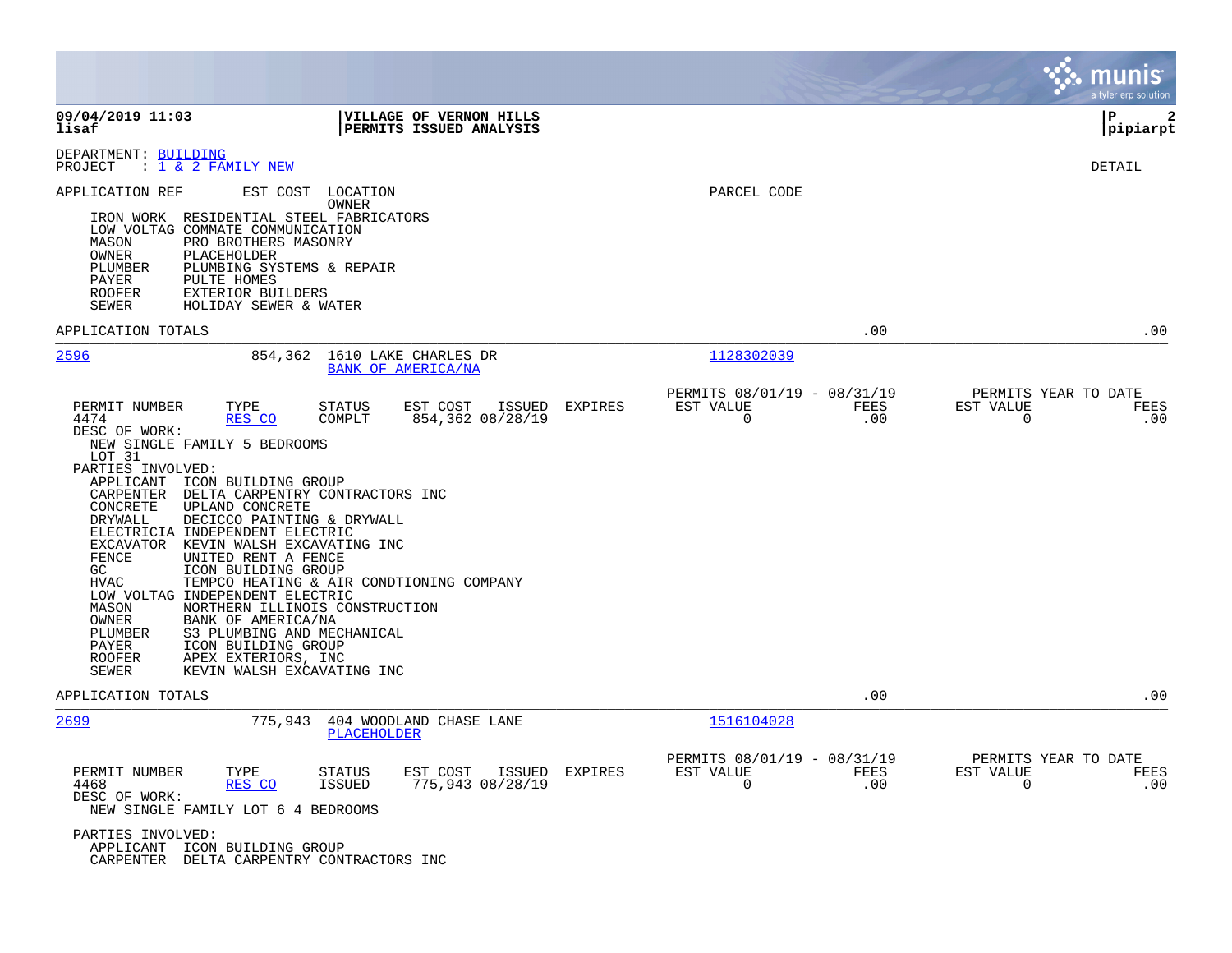|                                                                                                                                |                                                                                                                                                                                                                                                                                                                                                                                                                                                                                                                    |                            |                                                    |                |                                                         |             |                       | <b>munis</b><br>a tyler erp solution |
|--------------------------------------------------------------------------------------------------------------------------------|--------------------------------------------------------------------------------------------------------------------------------------------------------------------------------------------------------------------------------------------------------------------------------------------------------------------------------------------------------------------------------------------------------------------------------------------------------------------------------------------------------------------|----------------------------|----------------------------------------------------|----------------|---------------------------------------------------------|-------------|-----------------------|--------------------------------------|
| 09/04/2019 11:03<br>lisaf                                                                                                      |                                                                                                                                                                                                                                                                                                                                                                                                                                                                                                                    |                            | VILLAGE OF VERNON HILLS<br>PERMITS ISSUED ANALYSIS |                |                                                         |             |                       | l P<br>3<br> pipiarpt                |
| DEPARTMENT: BUILDING<br>PROJECT                                                                                                | : 1 & 2 FAMILY NEW                                                                                                                                                                                                                                                                                                                                                                                                                                                                                                 |                            |                                                    |                |                                                         |             |                       | <b>DETAIL</b>                        |
| APPLICATION REF<br>CONCRETE<br>DRYWALL<br>GC.<br><b>HVAC</b><br>MASON<br>OWNER<br>PLUMBER<br>PAYER<br>PAYER<br><b>ROOFER</b>   | UPLAND CONCRETE<br>DECICCO PAINTING & DRYWALL<br>ELECTRICIA INDEPENDENT ELECTRIC<br>EXCAVATOR KEVIN WALSH EXCAVATING INC<br>ICON BUILDING GROUP<br>TEMPCO HEATING & AIR CONDTIONING COMPANY<br>INSULATOR ENERGY SMART INSULATION<br>LOW VOLTAG INDEPENDENT ELECTRIC<br>NORTHERN ILLINOIS CONSTRUCTION<br>PLACEHOLDER<br>S3 PLUMBING AND MECHANICAL<br>WOODLAND CHASE PARTNERS, LLC<br>ICON BUILDING GROUP<br>TIM COTE, INC                                                                                         | EST COST LOCATION<br>OWNER |                                                    |                | PARCEL CODE                                             |             |                       |                                      |
| APPLICATION TOTALS                                                                                                             |                                                                                                                                                                                                                                                                                                                                                                                                                                                                                                                    |                            |                                                    |                |                                                         | .00         |                       | .00                                  |
| 2794                                                                                                                           | 697,962                                                                                                                                                                                                                                                                                                                                                                                                                                                                                                            | PLACEHOLDER                | 452 WOODLAND CHASE LANE                            |                | 1516104041                                              |             |                       |                                      |
| PERMIT NUMBER<br>4472<br>DESC OF WORK:<br>PARTIES INVOLVED:                                                                    | TYPE<br>RES CO<br>NEW SINGLE FAMILY 4 BEDROOMS LOT 18                                                                                                                                                                                                                                                                                                                                                                                                                                                              | <b>STATUS</b><br>COMPLT    | EST COST ISSUED<br>697,962 08/28/19                | EXPIRES        | PERMITS 08/01/19 - 08/31/19<br>EST VALUE<br>$\mathbf 0$ | FEES<br>.00 | EST VALUE<br>$\Omega$ | PERMITS YEAR TO DATE<br>FEES<br>.00  |
| APPLICANT<br>CARPENTER<br>CONCRETE<br>DRYWALL<br>FENCE<br>GC.<br>HVAC<br>MASON<br>OWNER<br>PLUMBER<br>PAYER<br>ROOFER<br>SEWER | ICON BUILDING GROUP<br>DELTA CARPENTRY CONTRACTORS INC<br>UPLAND CONCRETE<br>DECICCO PAINTING & DRYWALL<br>ELECTRICIA INDEPENDENT ELECTRIC<br>EXCAVATOR KEVIN WALSH EXCAVATING INC<br>UNITED RENT A FENCE<br>ICON BUILDING GROUP<br>TEMPCO HEATING & AIR CONDTIONING COMPANY<br>INSULATOR ENERGY SMART INSULATION<br>LOW VOLTAG INDEPENDENT ELECTRIC<br>NORTHERN ILLINOIS CONSTRUCTION<br>PLACEHOLDER<br>S3 PLUMBING AND MECHANICAL<br>WOODLAND CHASE PARTNERS, LLC<br>TIM COTE, INC<br>KEVIN WALSH EXCAVATING INC |                            |                                                    |                |                                                         |             |                       |                                      |
| APPLICATION TOTALS                                                                                                             |                                                                                                                                                                                                                                                                                                                                                                                                                                                                                                                    |                            |                                                    |                |                                                         | .00         |                       | .00                                  |
| 2926                                                                                                                           | 767,453                                                                                                                                                                                                                                                                                                                                                                                                                                                                                                            | PLACEHOLDER                | 464 WOODLAND CHASE LANE                            |                | 1516104044                                              |             |                       |                                      |
| PERMIT NUMBER                                                                                                                  | TYPE                                                                                                                                                                                                                                                                                                                                                                                                                                                                                                               | <b>STATUS</b>              | EST COST                                           | ISSUED EXPIRES | PERMITS 08/01/19 - 08/31/19<br>EST VALUE                | FEES        | EST VALUE             | PERMITS YEAR TO DATE<br>FEES         |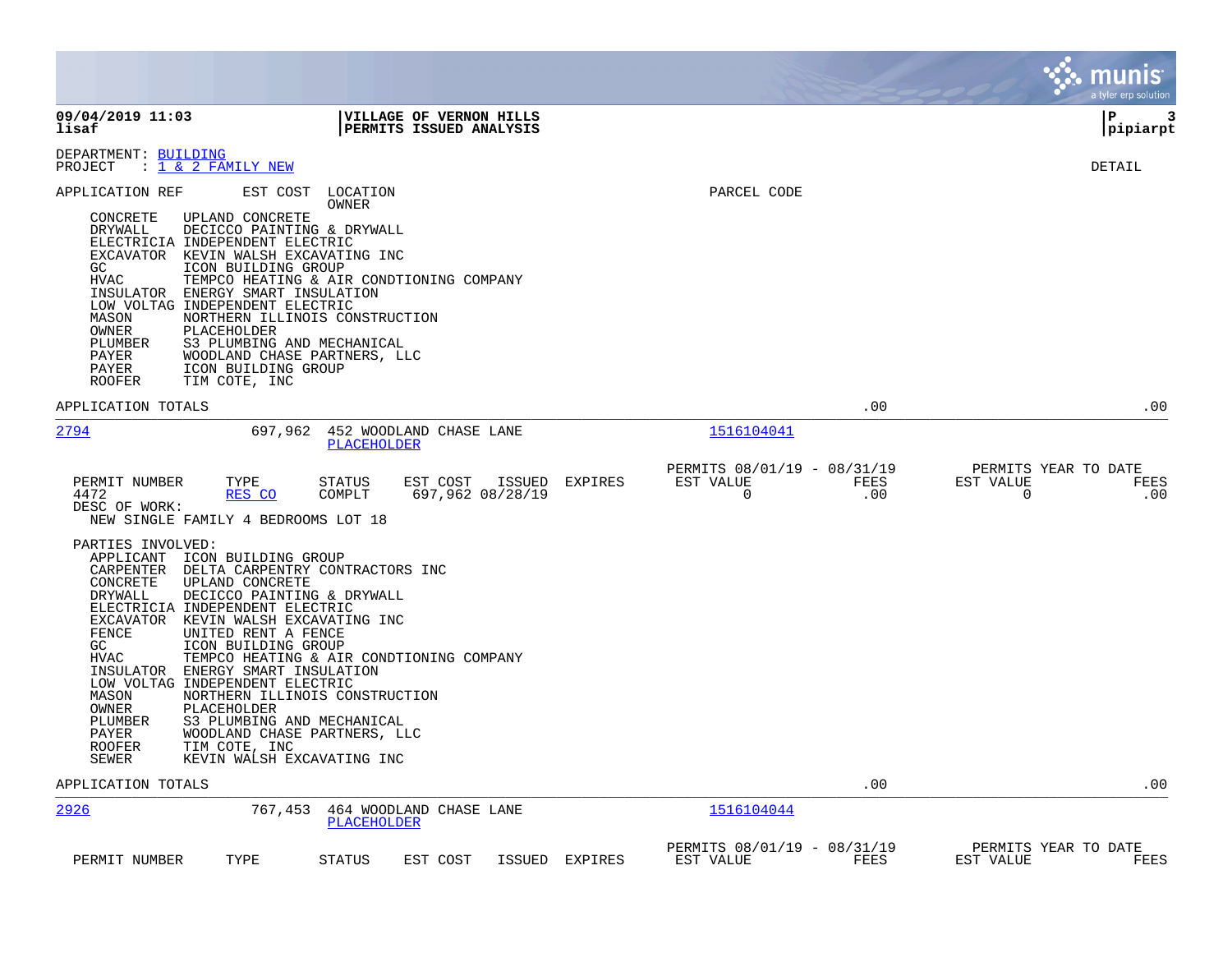|                                                                                                                                                                                                                                                                                                                                                                                                                                                                                                                                                                                                                                                                                                                                     |                                               |             |                                        | munis<br>a tyler erp solution |
|-------------------------------------------------------------------------------------------------------------------------------------------------------------------------------------------------------------------------------------------------------------------------------------------------------------------------------------------------------------------------------------------------------------------------------------------------------------------------------------------------------------------------------------------------------------------------------------------------------------------------------------------------------------------------------------------------------------------------------------|-----------------------------------------------|-------------|----------------------------------------|-------------------------------|
| 09/04/2019 11:03<br>VILLAGE OF VERNON HILLS<br>PERMITS ISSUED ANALYSIS<br>lisaf                                                                                                                                                                                                                                                                                                                                                                                                                                                                                                                                                                                                                                                     |                                               |             |                                        | P<br>4<br> pipiarpt           |
| DEPARTMENT: BUILDING<br>: 1 & 2 FAMILY NEW<br>PROJECT                                                                                                                                                                                                                                                                                                                                                                                                                                                                                                                                                                                                                                                                               |                                               |             |                                        | DETAIL                        |
| APPLICATION REF<br>EST COST LOCATION<br>OWNER                                                                                                                                                                                                                                                                                                                                                                                                                                                                                                                                                                                                                                                                                       | PARCEL CODE                                   |             |                                        |                               |
| RES CO<br>COMPLT<br>4473<br>767,453 08/28/19<br>DESC OF WORK:<br>NEW SINGLE FAMILY 4 BEDROOM LOT 21                                                                                                                                                                                                                                                                                                                                                                                                                                                                                                                                                                                                                                 | 0                                             | .00         | 0                                      | .00                           |
| PARTIES INVOLVED:<br>APPLICANT<br>ICON BUILDING GROUP<br>CARPENTER<br>DELTA CARPENTRY CONTRACTORS INC<br>CONCRETE<br>UPLAND CONCRETE<br>DRYWALL<br>DECICCO PAINTING & DRYWALL<br>ELECTRICIA INDEPENDENT ELECTRIC<br>EXCAVATOR<br>KEVIN WALSH EXCAVATING INC<br>FENCE<br>UNITED RENT A FENCE<br>GC.<br>ICON BUILDING GROUP<br>GC<br>WOODLAND CHASE PARTNERS, LLC<br>TEMPCO HEATING & AIR CONDTIONING COMPANY<br>HVAC<br>INSULATOR<br>ENERGY SMART INSULATION<br>LOW VOLTAG INDEPENDENT ELECTRIC<br>MASON<br>NORTHERN ILLINOIS CONSTRUCTION<br>OWNER<br>PLACEHOLDER<br>S3 PLUMBING AND MECHANICAL<br>PLUMBER<br>PAYER<br>WOODLAND CHASE PARTNERS, LLC<br><b>ROOFER</b><br>TIM COTE, INC<br><b>SEWER</b><br>KEVIN WALSH EXCAVATING INC |                                               |             |                                        |                               |
| APPLICATION TOTALS                                                                                                                                                                                                                                                                                                                                                                                                                                                                                                                                                                                                                                                                                                                  |                                               | .00         |                                        | .00                           |
| <u> 2992</u><br>432 WOODLAND CHASE LANE<br>752,973<br>PLACEHOLDER                                                                                                                                                                                                                                                                                                                                                                                                                                                                                                                                                                                                                                                                   | 1516104035                                    |             |                                        |                               |
| PERMIT NUMBER<br>TYPE<br><b>STATUS</b><br>EST COST<br>ISSUED<br>EXPIRES<br>4469<br>RES CO<br>COMPLT<br>752,973 08/28/19<br>DESC OF WORK:<br>NEW SINGLE FAMILY LOT 13 5 BED ROOM                                                                                                                                                                                                                                                                                                                                                                                                                                                                                                                                                     | PERMITS 08/01/19 - 08/31/19<br>EST VALUE<br>0 | FEES<br>.00 | PERMITS YEAR TO DATE<br>EST VALUE<br>0 | FEES<br>.00                   |
| PARTIES INVOLVED:<br>APPLICANT<br>ICON BUILDING GROUP<br>CARPENTER<br>DELTA CARPENTRY CONTRACTORS INC<br>CONCRETE<br>UPLAND CONCRETE<br>DRYWALL<br>DECICCO PAINTING & DRYWALL<br>KEVIN WALSH EXCAVATING INC<br><b>EXCAVATOR</b><br>FENCE<br>UNITED RENT A FENCE<br>GC<br>ICON BUILDING GROUP<br>HVAC<br>TEMPCO HEATING & AIR CONDTIONING COMPANY<br>INSULATOR<br>ENERGY SMART INSULATION<br>LOW VOLTAG INDEPENDENT ELECTRIC<br>MASON<br>NORTHERN ILLINOIS CONSTRUCTION<br>OWNER<br>PLACEHOLDER<br>S3 PLUMBING AND MECHANICAL<br>PLUMBER<br>PAYER<br>ICON BUILDING GROUP<br><b>ROOFER</b><br>SCHALL DEVELOPEMENT CORP<br>SEWER<br>KEVIN WALSH EXCAVATING INC                                                                         |                                               |             |                                        |                               |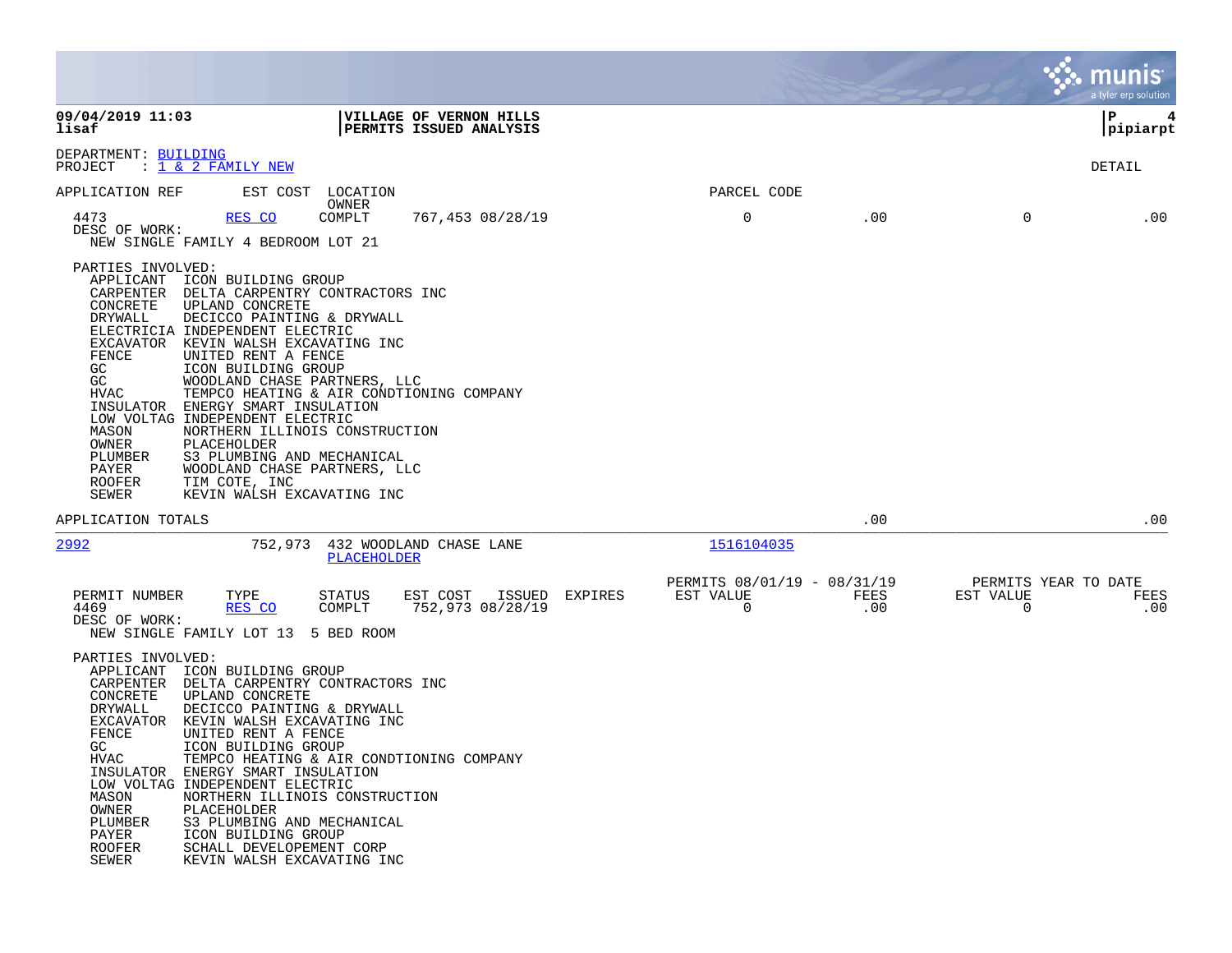|                                                                                                                                                                                                                                                                                                                                                                                                                                                                                                                                                                                                 |                                                                                                                                   |                                                            |             | munis<br>a tyler erp solution                                   |
|-------------------------------------------------------------------------------------------------------------------------------------------------------------------------------------------------------------------------------------------------------------------------------------------------------------------------------------------------------------------------------------------------------------------------------------------------------------------------------------------------------------------------------------------------------------------------------------------------|-----------------------------------------------------------------------------------------------------------------------------------|------------------------------------------------------------|-------------|-----------------------------------------------------------------|
| 09/04/2019 11:03<br>lisaf                                                                                                                                                                                                                                                                                                                                                                                                                                                                                                                                                                       | VILLAGE OF VERNON HILLS<br>PERMITS ISSUED ANALYSIS                                                                                |                                                            |             | 5<br>l P<br> pipiarpt                                           |
| DEPARTMENT: BUILDING<br>: <u>1 &amp; 2 FAMILY NEW</u><br>PROJECT                                                                                                                                                                                                                                                                                                                                                                                                                                                                                                                                |                                                                                                                                   |                                                            |             | DETAIL                                                          |
| APPLICATION REF                                                                                                                                                                                                                                                                                                                                                                                                                                                                                                                                                                                 | EST COST LOCATION<br>OWNER                                                                                                        | PARCEL CODE                                                |             |                                                                 |
| SEWER<br>HOLIDAY SEWER & WATER                                                                                                                                                                                                                                                                                                                                                                                                                                                                                                                                                                  |                                                                                                                                   |                                                            |             |                                                                 |
| APPLICATION TOTALS                                                                                                                                                                                                                                                                                                                                                                                                                                                                                                                                                                              |                                                                                                                                   |                                                            | .00         | .00.                                                            |
| 2993<br>688,053                                                                                                                                                                                                                                                                                                                                                                                                                                                                                                                                                                                 | 527 COUNCIL CIRCLE<br>PLACEHOLDER                                                                                                 | 1133213012                                                 |             |                                                                 |
| PERMIT NUMBER<br>TYPE<br>4424<br>RES CO<br>DESC OF WORK:                                                                                                                                                                                                                                                                                                                                                                                                                                                                                                                                        | EST COST<br>ISSUED<br>EXPIRES<br>STATUS<br>COMPLT<br>688,053 08/20/19<br>NEW SINGLE FAM LOT 98 WILLWOOD CRAFTSMAN CR3G ELEV 5 BED | PERMITS 08/01/19 - 08/31/19<br>EST VALUE<br>$\overline{0}$ | FEES<br>.00 | PERMITS YEAR TO DATE<br>EST VALUE<br>FEES<br>$\Omega$<br>.00    |
| PARTIES INVOLVED:<br>APPLICANT PULTE HOMES<br>CARPENTER CCA MIDWEST<br>CONCRETE<br>FIVE STAR<br>DRYWALL<br>A & D PAINTING AND DRYWALL<br>ELECTRICIA LAKESIDE ELECTRIC<br>EXCAVATOR CUSTOM LAND SERVICES<br>PULTE HOMES<br>GC<br>HVAC<br>ADVANTAGE CONTRACTOR SOLUTIONS<br>INSULATOR ENERGY SMART INSULATION<br>RESIDENTIAL STEEL FABRICATORS<br>IRON WORK<br>LOW VOLTAG COMMATE COMMUNICATION<br>MASON<br>PRO BROTHERS MASONRY<br>OWNER<br>PLACEHOLDER<br>PLUMBER<br>S3 PLUMBING AND MECHANICAL<br>PAYER<br>PULTE HOMES<br>EXTERIOR BUILDERS<br><b>ROOFER</b><br>SEWER<br>HOLIDAY SEWER & WATER |                                                                                                                                   |                                                            |             |                                                                 |
| APPLICATION TOTALS                                                                                                                                                                                                                                                                                                                                                                                                                                                                                                                                                                              |                                                                                                                                   |                                                            | .00         | .00                                                             |
| 2998                                                                                                                                                                                                                                                                                                                                                                                                                                                                                                                                                                                            | 734,274 547 COUNCIL CIRCLE<br>PLACEHOLDER                                                                                         | 1133213005                                                 |             |                                                                 |
| PERMIT NUMBER<br>TYPE<br>4422<br>RES CO<br>DESC OF WORK:                                                                                                                                                                                                                                                                                                                                                                                                                                                                                                                                        | EST COST<br>ISSUED<br>STATUS<br>COMPLT<br>734,274 08/20/19<br>NEW SINGLE FAM LOT 105 MELROSE COTTAGE (CT3M) ELEV 5 BED            | PERMITS 08/01/19 - 08/31/19<br>EST VALUE<br>EXPIRES<br>0   | FEES<br>.00 | PERMITS YEAR TO DATE<br>EST VALUE<br>FEES<br>$\mathbf 0$<br>.00 |
| PARTIES INVOLVED:<br>APPLICANT PULTE HOMES<br>CARPENTER CCA MIDWEST<br>CONCRETE<br>FIVE STAR<br>DRYWALL<br>A & D PAINTING AND DRYWALL<br>ELECTRICIA LAKESIDE ELECTRIC<br>PULTE HOMES<br>GC<br><b>HVAC</b><br>ADVANTAGE CONTRACTOR SOLUTIONS<br>INSULATOR ENERGY SMART INSULATION                                                                                                                                                                                                                                                                                                                |                                                                                                                                   |                                                            |             |                                                                 |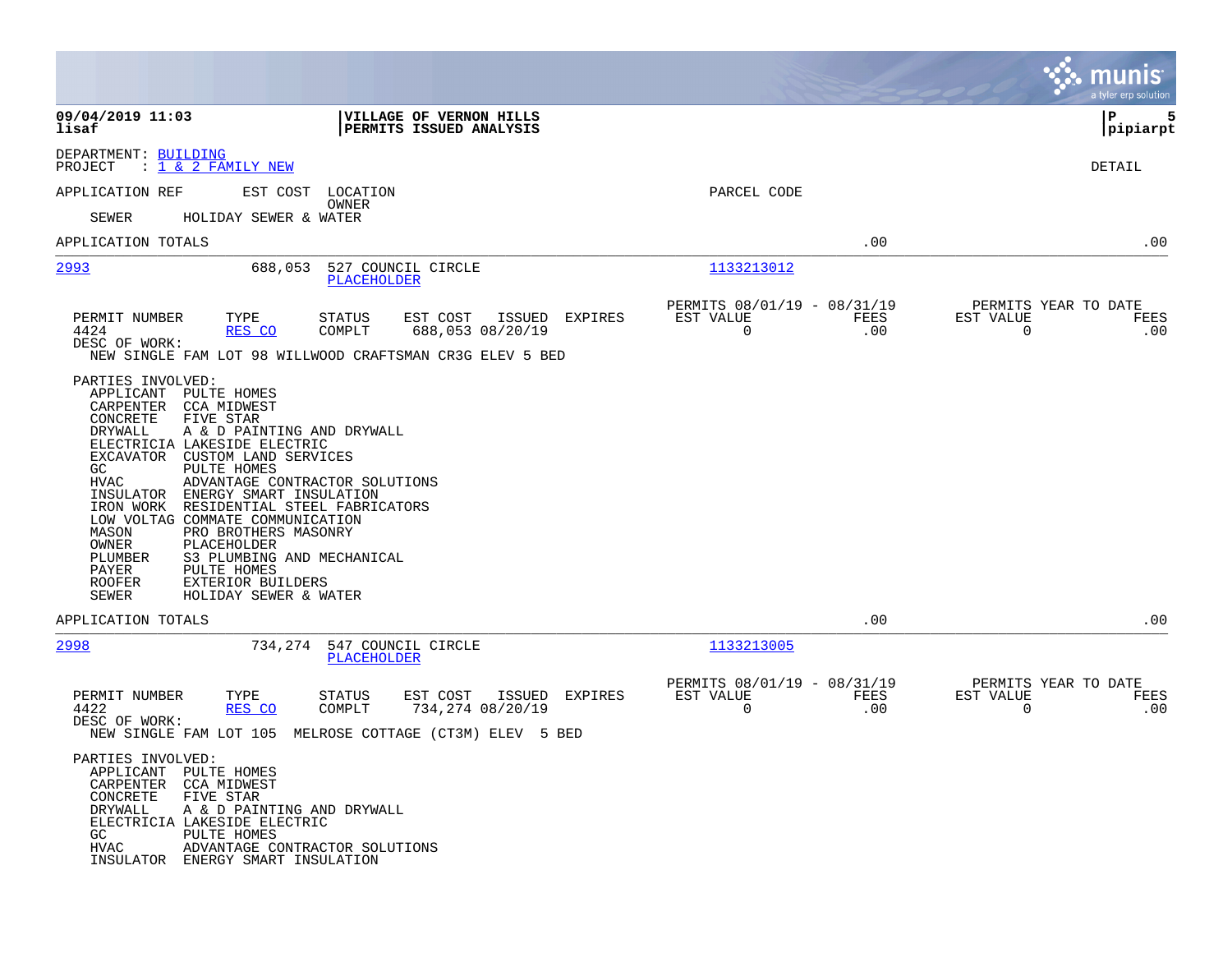|                                                                                                                                                                                                                                                                                                                                                                                                                                                                                                                                                                                                                    |                                                                                                                                                                                     |                                                                        | munis<br>a tyler erp solution                                |
|--------------------------------------------------------------------------------------------------------------------------------------------------------------------------------------------------------------------------------------------------------------------------------------------------------------------------------------------------------------------------------------------------------------------------------------------------------------------------------------------------------------------------------------------------------------------------------------------------------------------|-------------------------------------------------------------------------------------------------------------------------------------------------------------------------------------|------------------------------------------------------------------------|--------------------------------------------------------------|
| 09/04/2019 11:03<br>lisaf                                                                                                                                                                                                                                                                                                                                                                                                                                                                                                                                                                                          | VILLAGE OF VERNON HILLS<br>PERMITS ISSUED ANALYSIS                                                                                                                                  |                                                                        | l P<br>6<br> pipiarpt                                        |
| DEPARTMENT: BUILDING<br>PROJECT<br>$\therefore$ 1 & 2 FAMILY NEW                                                                                                                                                                                                                                                                                                                                                                                                                                                                                                                                                   |                                                                                                                                                                                     |                                                                        | DETAIL                                                       |
| APPLICATION REF<br>EST COST<br>RESIDENTIAL STEEL FABRICATORS<br>IRON WORK<br>LOW VOLTAG COMMATE COMMUNICATION<br>MASON<br>PRO BROTHERS MASONRY<br>OWNER<br><b>PLACEHOLDER</b><br>PLUMBER<br>S3 PLUMBING AND MECHANICAL<br><b>ROOFER</b><br>EXTERIOR BUILDERS<br>SEWER<br>HOLIDAY SEWER & WATER                                                                                                                                                                                                                                                                                                                     | LOCATION<br>OWNER                                                                                                                                                                   | PARCEL CODE                                                            |                                                              |
| APPLICATION TOTALS<br>2999<br>699,545                                                                                                                                                                                                                                                                                                                                                                                                                                                                                                                                                                              | 549 COUNCIL CIRCLE                                                                                                                                                                  | .00<br>1133213006                                                      | .00                                                          |
|                                                                                                                                                                                                                                                                                                                                                                                                                                                                                                                                                                                                                    | PLACEHOLDER                                                                                                                                                                         |                                                                        |                                                              |
| PERMIT NUMBER<br>TYPE<br>4420<br>RES CO<br>DESC OF WORK:<br>PARTIES INVOLVED:<br>APPLICANT<br>PULTE HOMES<br>CARPENTER<br><b>CCA MIDWEST</b><br>CONCRETE<br>FIVE STAR<br>DRYWALL<br>A & D PAINTING AND DRYWALL<br>ELECTRICIA LAKESIDE ELECTRIC<br>EXCAVATOR CUSTOM LAND SERVICES<br>GC.<br>PULTE HOMES<br>HVAC<br>INSULATOR<br>ENERGY SMART INSULATION<br>RESIDENTIAL STEEL FABRICATORS<br>IRON WORK<br>LOW VOLTAG COMMATE COMMUNICATION<br>MASON<br>PRO BROTHERS MASONRY<br>OWNER<br>PLACEHOLDER<br>PLUMBER<br>S3 PLUMBING AND MECHANICAL<br><b>ROOFER</b><br>EXTERIOR BUILDERS<br>SEWER<br>HOLIDAY SEWER & WATER | ISSUED<br><b>STATUS</b><br>EST COST<br>EXPIRES<br>COMPLT<br>$6,995,450$ $08/20/19$<br>NEW SINGLE FAM LOT 106 WILLWOOD AMERICAN COTTAGE ELEV 5 BED<br>ADVANTAGE CONTRACTOR SOLUTIONS | PERMITS 08/01/19 - 08/31/19<br>EST VALUE<br>FEES<br>$\mathbf 0$<br>.00 | PERMITS YEAR TO DATE<br>EST VALUE<br>FEES<br>0<br>.00        |
| APPLICATION TOTALS                                                                                                                                                                                                                                                                                                                                                                                                                                                                                                                                                                                                 |                                                                                                                                                                                     | .00                                                                    | .00                                                          |
| 3043<br>712,822                                                                                                                                                                                                                                                                                                                                                                                                                                                                                                                                                                                                    | 440 WOODLAND CHASE LANE<br>PLACEHOLDER                                                                                                                                              | 1516104038                                                             |                                                              |
| PERMIT NUMBER<br>TYPE<br>4470<br>RES CO<br>DESC OF WORK:<br>NEW SINGLE FAMILY LOT 15 4 BEDROOMS<br>PARTIES INVOLVED:                                                                                                                                                                                                                                                                                                                                                                                                                                                                                               | <b>STATUS</b><br>EST COST ISSUED EXPIRES<br>COMPLT<br>712,822 08/28/19                                                                                                              | PERMITS 08/01/19 - 08/31/19<br>EST VALUE<br>FEES<br>$\Omega$<br>.00    | PERMITS YEAR TO DATE<br>EST VALUE<br>FEES<br>.00<br>$\Omega$ |
| APPLICANT ICON BUILDING GROUP<br>CARPENTER DELTA CARPENTRY CONTRACTORS INC<br>CONCRETE<br>UPLAND CONCRETE                                                                                                                                                                                                                                                                                                                                                                                                                                                                                                          |                                                                                                                                                                                     |                                                                        |                                                              |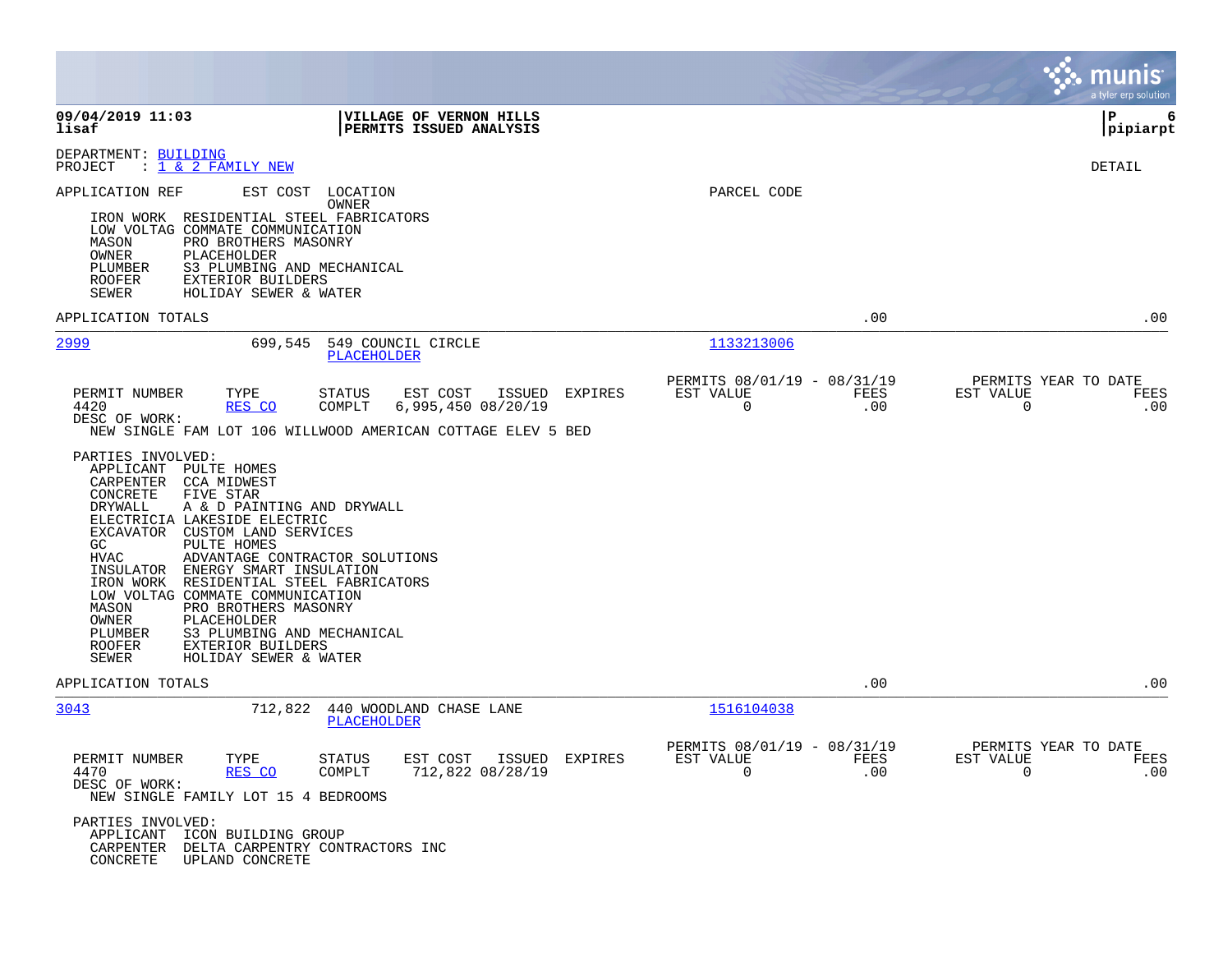|                                                                                                                                                                                                                                                                                                                                                                                                                                                                                                                                                                                                                          |                                                                                                                                                                   | munis<br>a tyler erp solution                                                           |
|--------------------------------------------------------------------------------------------------------------------------------------------------------------------------------------------------------------------------------------------------------------------------------------------------------------------------------------------------------------------------------------------------------------------------------------------------------------------------------------------------------------------------------------------------------------------------------------------------------------------------|-------------------------------------------------------------------------------------------------------------------------------------------------------------------|-----------------------------------------------------------------------------------------|
| 09/04/2019 11:03<br>VILLAGE OF VERNON HILLS<br>PERMITS ISSUED ANALYSIS<br>lisaf                                                                                                                                                                                                                                                                                                                                                                                                                                                                                                                                          |                                                                                                                                                                   | ΙP<br>7<br> pipiarpt                                                                    |
| DEPARTMENT: BUILDING<br>PROJECT<br>: 1 & 2 FAMILY NEW                                                                                                                                                                                                                                                                                                                                                                                                                                                                                                                                                                    |                                                                                                                                                                   | DETAIL                                                                                  |
| APPLICATION REF<br>EST COST<br>LOCATION<br>OWNER<br>DRYWALL<br>DECICCO PAINTING & DRYWALL<br>ELECTRICIA INDEPENDENT ELECTRIC<br>EXCAVATOR<br>KEVIN WALSH EXCAVATING INC<br><b>FENCE</b><br>UNITED RENT A FENCE<br>GC<br>ICON BUILDING GROUP<br><b>HVAC</b><br>TEMPCO HEATING & AIR CONDTIONING COMPANY<br>INSULATOR<br>ENERGY SMART INSULATION<br>LOW VOLTAG INDEPENDENT ELECTRIC<br>MASON<br>NORTHERN ILLINOIS CONSTRUCTION<br>MASON<br>NORTHERN ILLINOIS CONSTRUCTION<br>OWNER<br>PLACEHOLDER<br>PLUMBER<br>S3 PLUMBING AND MECHANICAL<br>TIM COTE, INC<br><b>ROOFER</b><br>KEVIN WALSH EXCAVATING INC<br><b>SEWER</b> | PARCEL CODE                                                                                                                                                       |                                                                                         |
| APPLICATION TOTALS                                                                                                                                                                                                                                                                                                                                                                                                                                                                                                                                                                                                       | .00                                                                                                                                                               | .00                                                                                     |
| 3124<br>648,578<br>520 COUNCIL CIRCLE<br><b>PLACEHOLDER</b>                                                                                                                                                                                                                                                                                                                                                                                                                                                                                                                                                              | 1133205060                                                                                                                                                        |                                                                                         |
| PERMIT NUMBER<br>TYPE<br>STATUS<br>EST COST<br>MU3145<br>$1&2$ FAM<br>COMPLT<br>4429<br>RES CO<br>COMPLT<br>DESC OF WORK:<br>NEW SINGLE FAM LOT26 MAPLE VALLEY, CRAFTSMAN 4 BEDROOMS                                                                                                                                                                                                                                                                                                                                                                                                                                     | PERMITS 08/01/19 - 08/31/19<br>ISSUED EXPIRES<br>EST VALUE<br>FEES<br>648,578 08/21/19 08/20/20<br>648,578<br>14,308.08<br>$\mathbf 0$<br>648,578 08/20/19<br>.00 | PERMITS YEAR TO DATE<br>EST VALUE<br>FEES<br>648,578<br>14,308.08<br>$\mathbf 0$<br>.00 |
| PARTIES INVOLVED:<br>APPLICANT PULTE HOMES<br>CARPENTER<br>CCA MIDWEST<br>CONCRETE<br>FIVE STAR<br>DRYWALL<br>A & D PAINTING AND DRYWALL<br>ELECTRICIA LAKESIDE ELECTRIC<br>EXCAVATOR CUSTOM LAND SERVICES<br>GC<br>PULTE HOMES<br>HVAC<br>ADVANTAGE CONTRACTOR SOLUTIONS<br>INSULATOR<br>ENERGY SMART INSULATION<br>RESIDENTIAL STEEL FABRICATORS<br>IRON WORK<br>LOW VOLTAG COMMATE COMMUNICATION<br>MASON<br>PRO BROTHERS MASONRY<br>OWNER<br>PLACEHOLDER<br>PLUMBER<br>S3 PLUMBING AND MECHANICAL<br>PAYER<br>PULTE HOMES<br>ROOFER<br><b>EXTERIOR BUILDERS</b><br><b>SEWER</b><br>HOLIDAY SEWER & WATER             |                                                                                                                                                                   |                                                                                         |
| APPLICATION TOTALS                                                                                                                                                                                                                                                                                                                                                                                                                                                                                                                                                                                                       | 14,308.08                                                                                                                                                         | 14,308.08                                                                               |
| 3223<br>845,000<br>661 INSULL DRIVE<br>PLACEHOLDER                                                                                                                                                                                                                                                                                                                                                                                                                                                                                                                                                                       | 1133205089                                                                                                                                                        |                                                                                         |
|                                                                                                                                                                                                                                                                                                                                                                                                                                                                                                                                                                                                                          | PERMITS 08/01/19 - 08/31/19                                                                                                                                       | PERMITS YEAR TO DATE                                                                    |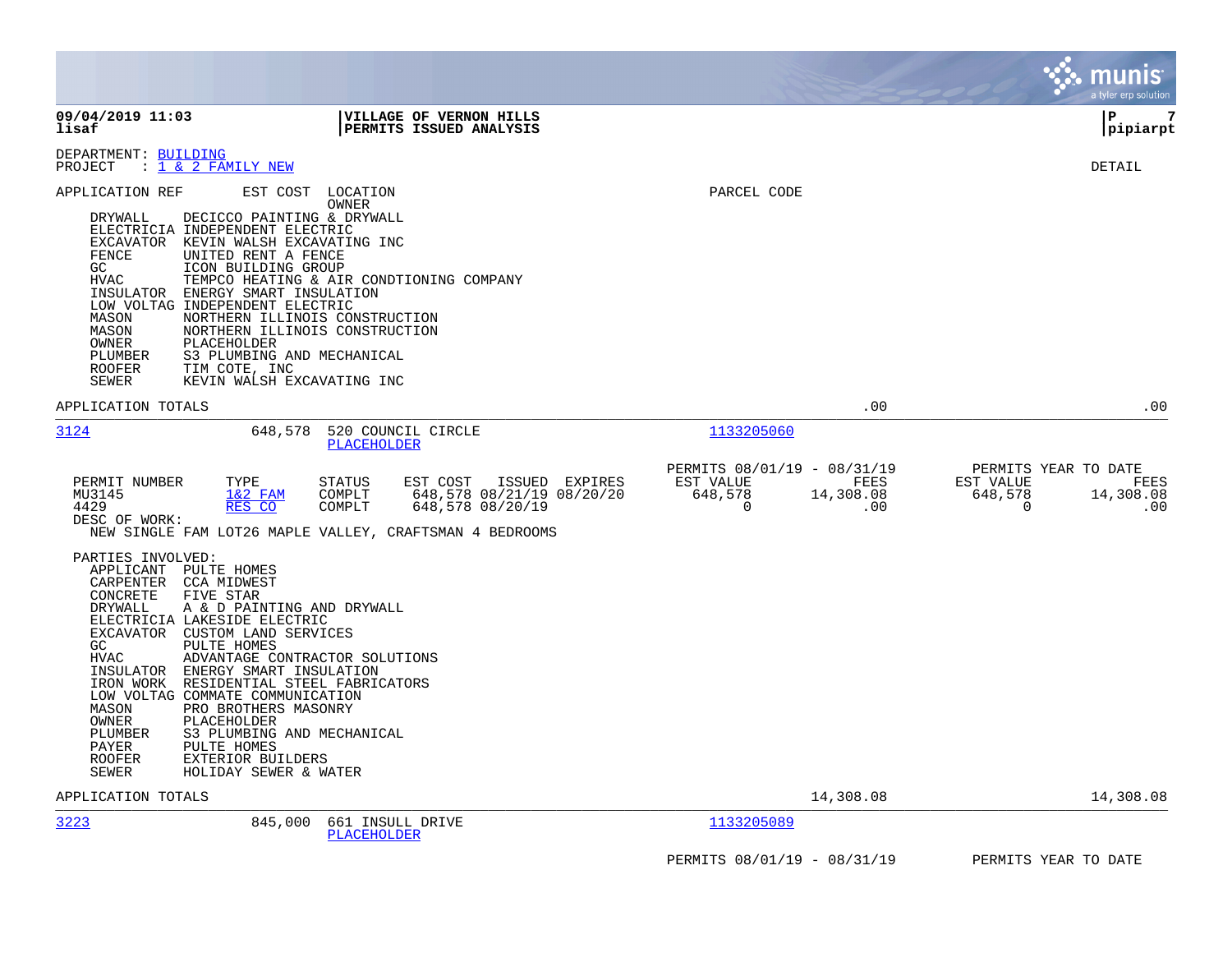|                                                                                                                                                                                    |                                                                                                                                                                                                                                                                                                                                                                                                    |                   |                                                                |        |                |                                               |             |                          | munis<br>a tyler erp solution       |
|------------------------------------------------------------------------------------------------------------------------------------------------------------------------------------|----------------------------------------------------------------------------------------------------------------------------------------------------------------------------------------------------------------------------------------------------------------------------------------------------------------------------------------------------------------------------------------------------|-------------------|----------------------------------------------------------------|--------|----------------|-----------------------------------------------|-------------|--------------------------|-------------------------------------|
| 09/04/2019 11:03<br>lisaf<br>PERMIT NUMBER                                                                                                                                         | TYPE                                                                                                                                                                                                                                                                                                                                                                                               | <b>STATUS</b>     | VILLAGE OF VERNON HILLS<br>PERMITS ISSUED ANALYSIS<br>EST COST |        | ISSUED EXPIRES | EST VALUE                                     | FEES        | EST VALUE                | P<br>8<br>pipiarpt<br>FEES          |
| DEPARTMENT: BUILDING<br>PROJECT                                                                                                                                                    | : 1 & 2 FAMILY NEW                                                                                                                                                                                                                                                                                                                                                                                 |                   |                                                                |        |                |                                               |             |                          | DETAIL                              |
| APPLICATION REF                                                                                                                                                                    | EST COST                                                                                                                                                                                                                                                                                                                                                                                           | LOCATION<br>OWNER |                                                                |        |                | PARCEL CODE                                   |             |                          |                                     |
| 4427<br>DESC OF WORK:                                                                                                                                                              | RES CO<br>NEW SINGLE FAMILY 5 BEDROOMS LOT 52 BOURGES -EURO COTTAGE                                                                                                                                                                                                                                                                                                                                | COMPLT            | 845,000 08/20/19                                               |        |                | 0                                             | .00         | $\Omega$                 | .00                                 |
| PARTIES INVOLVED:<br>APPLICANT<br>CARPENTER<br>CONCRETE<br><b>DRYWALL</b><br>GC<br><b>HVAC</b><br>IRON WORK<br>MASON<br><b>OWNER</b><br>PLUMBER<br>PAYER<br><b>ROOFER</b><br>SEWER | PULTE HOMES<br>CCA MIDWEST<br>FIVE STAR<br>A & D PAINTING AND DRYWALL<br>ELECTRICIA LAKESIDE ELECTRIC<br>PULTE HOMES<br>ADVANTAGE CONTRACTOR SOLUTIONS<br>INSULATOR ENERGY SMART INSULATION<br>RESIDENTIAL STEEL FABRICATORS<br>LOW VOLTAG COMMATE COMMUNICATION<br>PRO BROTHERS MASONRY<br>PLACEHOLDER<br>S3 PLUMBING AND MECHANICAL<br>PULTE HOMES<br>EXTERIOR BUILDERS<br>HOLIDAY SEWER & WATER |                   |                                                                |        |                |                                               |             |                          |                                     |
| APPLICATION TOTALS                                                                                                                                                                 |                                                                                                                                                                                                                                                                                                                                                                                                    |                   |                                                                |        |                |                                               | .00         |                          | .00                                 |
| 3232                                                                                                                                                                               | 699,078                                                                                                                                                                                                                                                                                                                                                                                            | PLACEHOLDER       | 530 COUNCIL CIRCLE                                             |        |                | 1133205055                                    |             |                          |                                     |
| PERMIT NUMBER<br>4430<br>DESC OF WORK:                                                                                                                                             | TYPE<br>RES CO<br>NEW SINGLE FAM 4 BATH WILLWOOD, NORTHERN CRAFTSMAN LOT 21                                                                                                                                                                                                                                                                                                                        | STATUS<br>COMPLT  | EST COST<br>699,078 08/20/19                                   | ISSUED | <b>EXPIRES</b> | PERMITS 08/01/19 - 08/31/19<br>EST VALUE<br>0 | FEES<br>.00 | EST VALUE<br>$\mathbf 0$ | PERMITS YEAR TO DATE<br>FEES<br>.00 |
| PARTIES INVOLVED:<br>CARPENTER<br>CONCRETE<br>DRYWALL<br>EXCAVATOR<br>GC<br><b>HVAC</b><br>INSULATOR<br>MASON<br>OWNER<br>PLUMBER<br>PAYER<br><b>ROOFER</b><br><b>SEWER</b>        | APPLICANT PULTE HOMES<br><b>CCA MIDWEST</b><br>FIVE STAR<br>A & D PAINTING AND DRYWALL<br>ELECTRICIA LAKESIDE ELECTRIC<br>CUSTOM LAND SERVICES<br>PULTE HOMES<br>ADVANTAGE CONTRACTOR SOLUTIONS<br>ENERGY SMART INSULATION<br>LOW VOLTAG COMMATE COMMUNICATION<br>PRO BROTHERS MASONRY<br>PLACEHOLDER<br>S3 PLUMBING AND MECHANICAL<br>PULTE HOMES<br>EXTERIOR BUILDERS<br>HOLIDAY SEWER & WATER   |                   |                                                                |        |                |                                               |             |                          |                                     |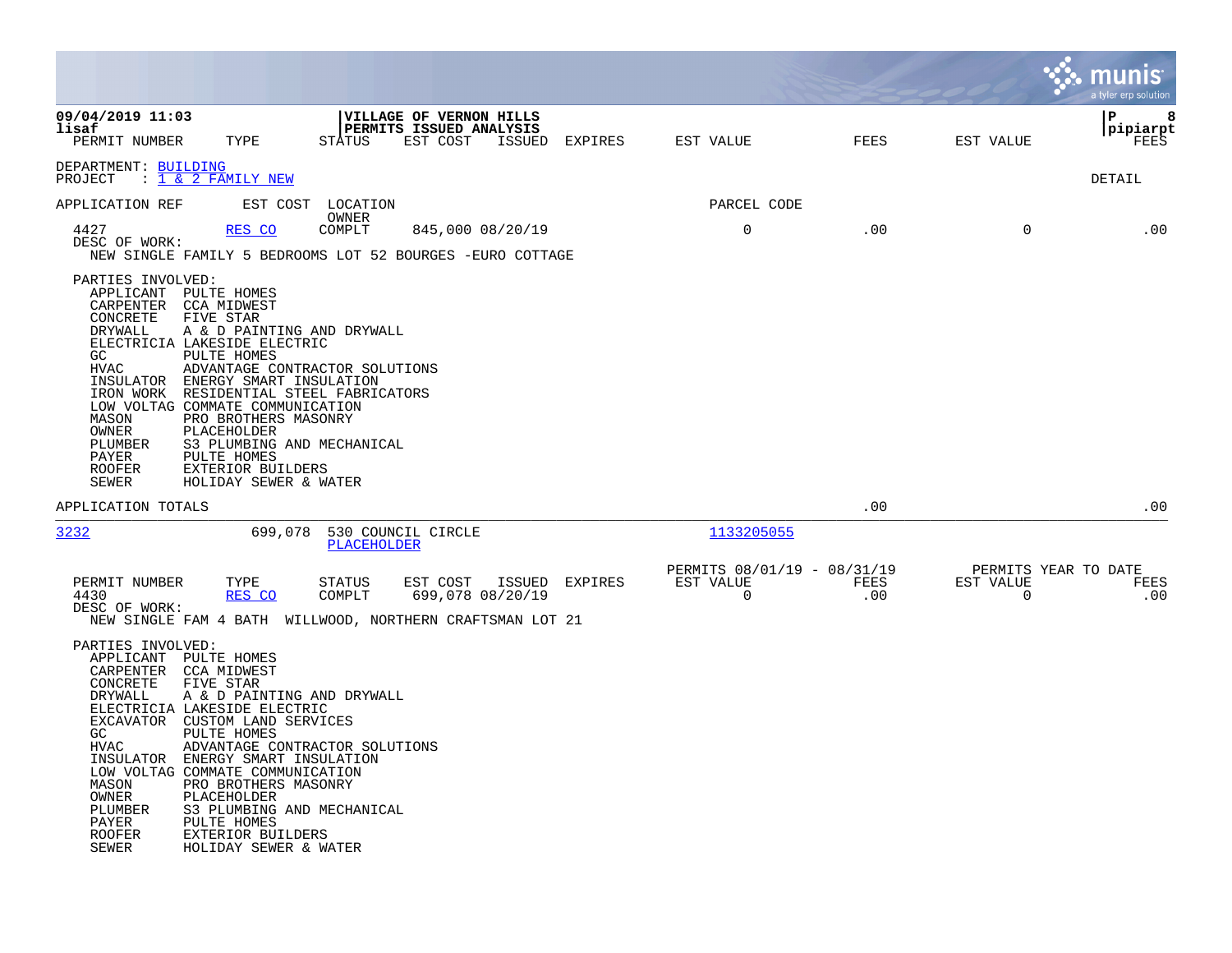|                                                                                                                                                                                                                                                                                                                                                                                                                                                                                                                                                                                                       |                                                                                                                                     |                                                         |             | munis<br>a tyler erp solution                         |
|-------------------------------------------------------------------------------------------------------------------------------------------------------------------------------------------------------------------------------------------------------------------------------------------------------------------------------------------------------------------------------------------------------------------------------------------------------------------------------------------------------------------------------------------------------------------------------------------------------|-------------------------------------------------------------------------------------------------------------------------------------|---------------------------------------------------------|-------------|-------------------------------------------------------|
| 09/04/2019 11:03<br>lisaf<br>APPLICATION TOTALS                                                                                                                                                                                                                                                                                                                                                                                                                                                                                                                                                       | VILLAGE OF VERNON HILLS<br>PERMITS ISSUED ANALYSIS                                                                                  |                                                         | .00         | 9<br>l P<br> pipiarpt<br>.00                          |
| DEPARTMENT: BUILDING<br>PROJECT<br>: 1 & 2 FAMILY NEW                                                                                                                                                                                                                                                                                                                                                                                                                                                                                                                                                 |                                                                                                                                     |                                                         |             | DETAIL                                                |
| EST COST<br>APPLICATION REF                                                                                                                                                                                                                                                                                                                                                                                                                                                                                                                                                                           | LOCATION<br>OWNER                                                                                                                   | PARCEL CODE                                             |             |                                                       |
| 3322<br>787,255                                                                                                                                                                                                                                                                                                                                                                                                                                                                                                                                                                                       | 653 INSULL DRIVE<br>PLACEHOLDER                                                                                                     | 1133205088                                              |             |                                                       |
| PERMIT NUMBER<br>TYPE<br>4426<br>RES CO<br>DESC OF WORK:                                                                                                                                                                                                                                                                                                                                                                                                                                                                                                                                              | EST COST<br>STATUS<br>ISSUED<br>EXPIRES<br>COMPLT<br>787,255 08/20/19<br>NEW SINGLE FAMILY LOT 51 3 BEDROOMS LYON, CRAFTSMAN (CR3G) | PERMITS 08/01/19 - 08/31/19<br>EST VALUE<br>$\mathbf 0$ | FEES<br>.00 | PERMITS YEAR TO DATE<br>EST VALUE<br>FEES<br>0<br>.00 |
| PARTIES INVOLVED:<br>APPLICANT<br>PULTE HOMES<br>CCA MIDWEST<br>CARPENTER<br>CONCRETE<br>FIVE STAR<br>DRYWALL<br>A & D PAINTING AND DRYWALL<br>ELECTRICIA LAKESIDE ELECTRIC<br>EXCAVATOR CUSTOM LAND SERVICES<br>GC<br>PULTE HOMES<br>HVAC<br>ADVANTAGE CONTRACTOR SOLUTIONS<br>INSULATOR<br>ENERGY SMART INSULATION<br>IRON WORK RESIDENTIAL STEEL FABRICATORS<br>LOW VOLTAG COMMATE COMMUNICATION<br>PRO BROTHERS MASONRY<br>MASON<br>PLACEHOLDER<br>OWNER<br>S3 PLUMBING AND MECHANICAL<br>PLUMBER<br>PAYER<br>PULTE HOMES<br><b>ROOFER</b><br>EXTERIOR BUILDERS<br>SEWER<br>HOLIDAY SEWER & WATER |                                                                                                                                     |                                                         |             |                                                       |
| APPLICATION TOTALS                                                                                                                                                                                                                                                                                                                                                                                                                                                                                                                                                                                    |                                                                                                                                     |                                                         | .00         | .00                                                   |
| 3326                                                                                                                                                                                                                                                                                                                                                                                                                                                                                                                                                                                                  | 882,467 1723 LAKE CHARLES DRIVE<br>ROOPKANWALJIT KAUR                                                                               | 1128309022                                              |             |                                                       |
| PERMIT NUMBER<br>TYPE<br>4467<br>RES CO<br>DESC OF WORK:<br>NEW SINGLE FAMILY LOT 41 4 BEDROOMS                                                                                                                                                                                                                                                                                                                                                                                                                                                                                                       | EST COST<br>ISSUED EXPIRES<br>STATUS<br>COMPLT<br>882,467 08/28/19                                                                  | PERMITS 08/01/19 - 08/31/19<br>EST VALUE<br>0           | FEES<br>.00 | PERMITS YEAR TO DATE<br>EST VALUE<br>FEES<br>0<br>.00 |
| PARTIES INVOLVED:<br>APPLICANT ICON BUILDING GROUP<br>CARPENTER DELTA CARPENTRY CONTRACTORS INC<br>DRYWALL<br>DECICCO PAINTING & DRYWALL<br>ELECTRICIA INDEPENDENT ELECTRIC<br>EXCAVATOR KEVIN WALSH EXCAVATING INC<br>GC<br>ICON BUILDING GROUP<br>HVAC<br>INSULATOR ENERGY SMART INSULATION<br>LOW VOLTAG INDEPENDENT ELECTRIC<br>MASON<br>NORTHERN ILLINOIS CONSTRUCTION                                                                                                                                                                                                                           | TEMPCO HEATING & AIR CONDTIONING COMPANY                                                                                            |                                                         |             |                                                       |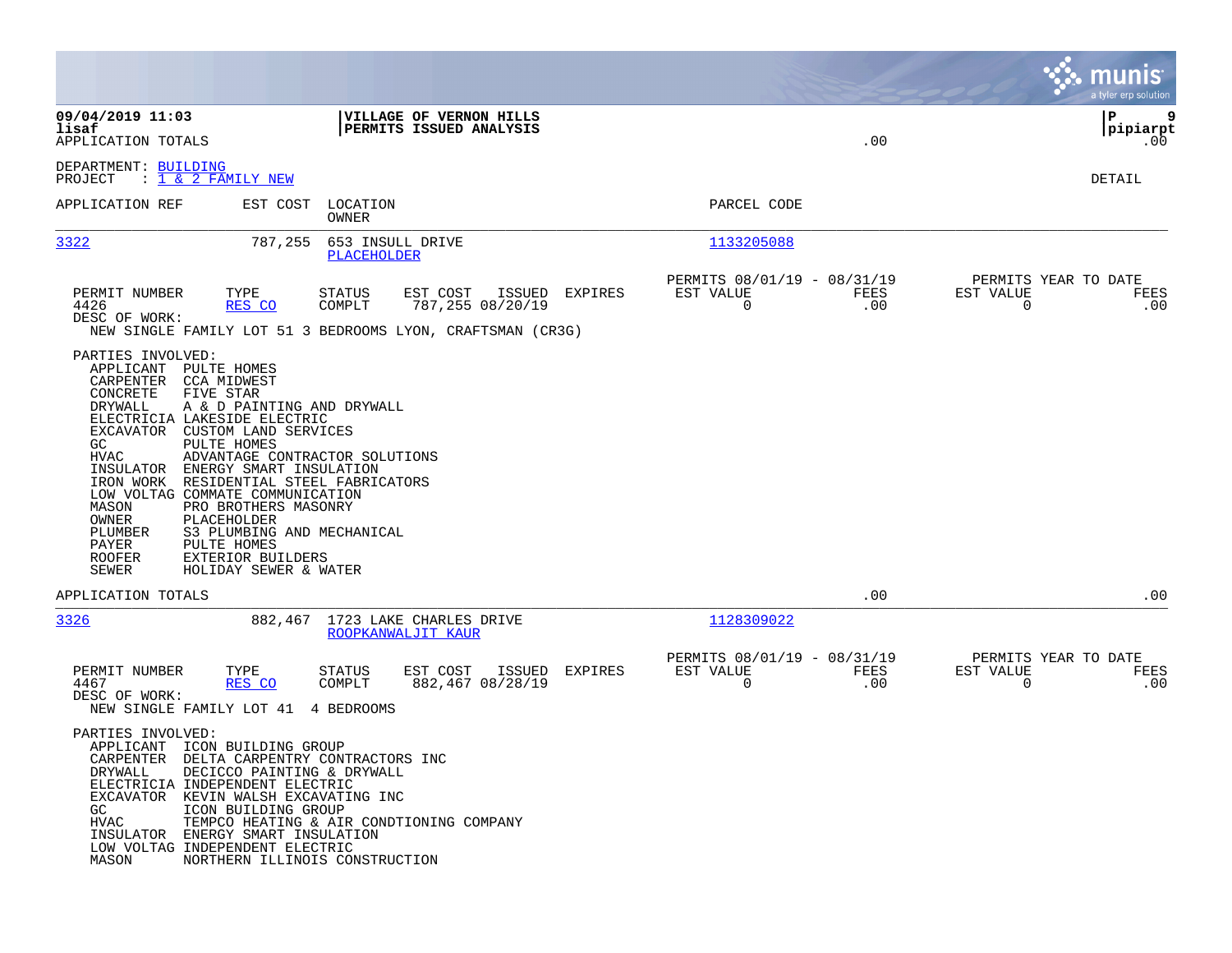|                                                                                                                                                                                                                                                                                                                                                                                                                                                                                                                                   |                                                                                                                                                                                                        |                                                                              | munis<br>a tyler erp solution                                             |
|-----------------------------------------------------------------------------------------------------------------------------------------------------------------------------------------------------------------------------------------------------------------------------------------------------------------------------------------------------------------------------------------------------------------------------------------------------------------------------------------------------------------------------------|--------------------------------------------------------------------------------------------------------------------------------------------------------------------------------------------------------|------------------------------------------------------------------------------|---------------------------------------------------------------------------|
| 09/04/2019 11:03<br>lisaf                                                                                                                                                                                                                                                                                                                                                                                                                                                                                                         | VILLAGE OF VERNON HILLS<br><b>PERMITS ISSUED ANALYSIS</b>                                                                                                                                              |                                                                              | 10<br>ΙP<br> pipiarpt                                                     |
| DEPARTMENT: BUILDING<br>PROJECT<br>: <u>1 &amp; 2 FAMILY NEW</u>                                                                                                                                                                                                                                                                                                                                                                                                                                                                  |                                                                                                                                                                                                        |                                                                              | DETAIL                                                                    |
| APPLICATION REF<br>OWNER<br>ROOPKANWALJIT KAUR<br>PLUMBER<br>S3 PLUMBING AND MECHANICAL<br>PAYER<br>ICON BUILDING GROUP<br><b>ROOFER</b><br>TIM COTE, INC<br><b>SEWER</b><br>KEVIN WALSH EXCAVATING INC                                                                                                                                                                                                                                                                                                                           | EST COST LOCATION<br><b>OWNER</b>                                                                                                                                                                      | PARCEL CODE                                                                  |                                                                           |
| APPLICATION TOTALS                                                                                                                                                                                                                                                                                                                                                                                                                                                                                                                |                                                                                                                                                                                                        |                                                                              | .00<br>$.00 \,$                                                           |
| 3334                                                                                                                                                                                                                                                                                                                                                                                                                                                                                                                              | 782,546 1310 GARDEN VIEW DRIVE<br>PLACEHOLDER                                                                                                                                                          | 1133205066                                                                   |                                                                           |
| TYPE<br>PERMIT NUMBER<br>4425<br>RES CO<br>DESC OF WORK:<br>PARTIES INVOLVED:<br>APPLICANT<br>PULTE HOMES<br>CARPENTER<br><b>CCA MIDWEST</b><br>CONCRETE<br>FIVE STAR<br>DRYWALL<br>A & D PAINTING AND DRYWALL<br>ELECTRICIA LAKESIDE ELECTRIC<br>EXCAVATOR CUSTOM LAND SERVICES<br>GC.<br>PULTE HOMES<br>HVAC<br>INSULATOR<br>ENERGY SMART INSULATION<br>IRON WORK<br>LOW VOLTAG COMMATE COMMUNICATION<br>MASON<br>PRO BROTHERS MASONRY<br>OWNER<br>PLACEHOLDER<br>PLUMBER<br>S3 PLUMBING AND MECHANICAL<br>PAYER<br>PULTE HOMES | EST COST<br>ISSUED<br>EXPIRES<br>STATUS<br>COMPLT<br>782,546 08/20/19<br>SINGLE FAMILY 3 BEDROOMS LOT 32, LYONS, CRAFTMAN 2G (CR2G)<br>ADVANTAGE CONTRACTOR SOLUTIONS<br>RESIDENTIAL STEEL FABRICATORS | PERMITS 08/01/19 - 08/31/19<br>FEES<br>EST VALUE<br>$\mathbf 0$              | PERMITS YEAR TO DATE<br>EST VALUE<br>FEES<br>.00<br>$\mathbf 0$<br>.00    |
| <b>ROOFER</b><br>EXTERIOR BUILDERS<br>SEWER<br>HOLIDAY SEWER & WATER                                                                                                                                                                                                                                                                                                                                                                                                                                                              |                                                                                                                                                                                                        |                                                                              |                                                                           |
| APPLICATION TOTALS                                                                                                                                                                                                                                                                                                                                                                                                                                                                                                                |                                                                                                                                                                                                        |                                                                              | .00<br>.00                                                                |
| 3355<br>704,924                                                                                                                                                                                                                                                                                                                                                                                                                                                                                                                   | 428 WOODLAND CHASE LANE<br>PLACEHOLDER                                                                                                                                                                 | 1516104034                                                                   |                                                                           |
| PERMIT NUMBER<br>TYPE<br>4475<br>RES CO<br>DESC OF WORK:<br>NEW SINGLE FAM 4 BEDROOMS LOT12                                                                                                                                                                                                                                                                                                                                                                                                                                       | <b>STATUS</b><br>EST COST<br>ISSUED<br>EXPIRES<br>COMPLT<br>704,924 08/28/19                                                                                                                           | PERMITS 08/01/19 - 08/31/19<br>EST VALUE<br>FEES<br>$\overline{\phantom{0}}$ | PERMITS YEAR TO DATE<br>EST VALUE<br>FEES<br>.00<br>.00<br>$\overline{0}$ |
| PARTIES INVOLVED:<br>ICON BUILDING GROUP<br>APPLICANT<br>CARPENTER<br>CONCRETE<br>UPLAND CONCRETE<br>DRYWALL<br>DECICCO PAINTING & DRYWALL                                                                                                                                                                                                                                                                                                                                                                                        | DELTA CARPENTRY CONTRACTORS INC                                                                                                                                                                        |                                                                              |                                                                           |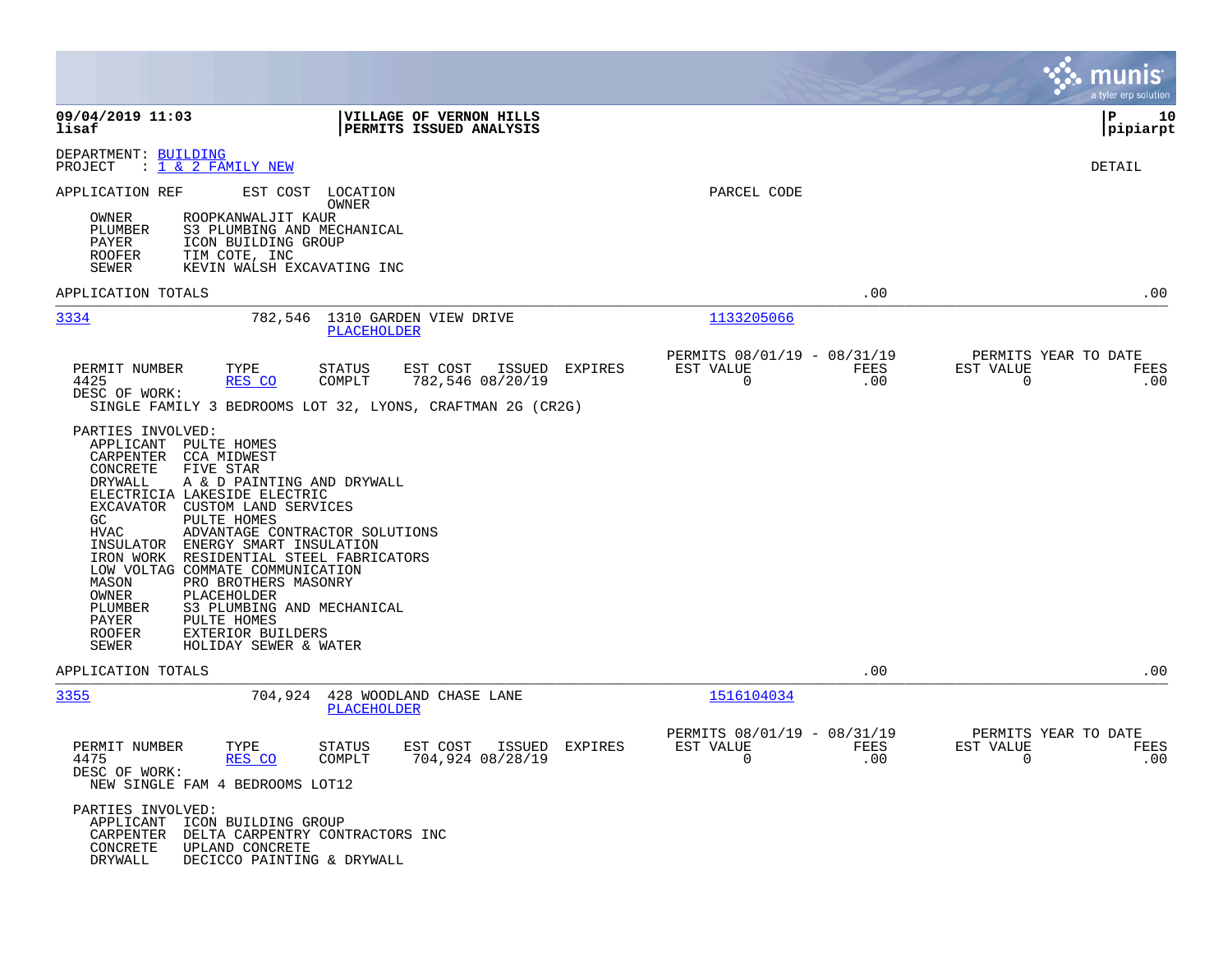|                                                                                                                                                                                                                                                                                                                                                                                                                                                                                                                                                                                                                                                                                                                                                                                  |                                                                        | munis<br>a tyler erp solution                         |
|----------------------------------------------------------------------------------------------------------------------------------------------------------------------------------------------------------------------------------------------------------------------------------------------------------------------------------------------------------------------------------------------------------------------------------------------------------------------------------------------------------------------------------------------------------------------------------------------------------------------------------------------------------------------------------------------------------------------------------------------------------------------------------|------------------------------------------------------------------------|-------------------------------------------------------|
| 09/04/2019 11:03<br><b>VILLAGE OF VERNON HILLS</b><br>PERMITS ISSUED ANALYSIS<br>lisaf                                                                                                                                                                                                                                                                                                                                                                                                                                                                                                                                                                                                                                                                                           |                                                                        | l P<br>11<br>pipiarpt                                 |
| DEPARTMENT: BUILDING<br>: 1 & 2 FAMILY NEW<br>PROJECT                                                                                                                                                                                                                                                                                                                                                                                                                                                                                                                                                                                                                                                                                                                            |                                                                        | DETAIL                                                |
| APPLICATION REF<br>EST COST LOCATION<br>OWNER<br>EXCAVATOR KEVIN WALSH EXCAVATING INC<br>GC<br>NOVA FIRE PROTECTION<br>GC<br>ICON BUILDING GROUP<br>GC<br>ICON BUILDING GROUP<br><b>HVAC</b><br>TEMPCO HEATING & AIR CONDTIONING COMPANY<br>INSULATOR<br>ENERGY SMART INSULATION<br>NORTHERN ILLINOIS CONSTRUCTION<br>MASON<br>OWNER<br>PLACEHOLDER<br>PLUMBER<br>S3 PLUMBING AND MECHANICAL<br>WOODLAND CHASE PARTNERS, LLC<br>PAYER<br><b>ROOFER</b><br>TIM COTE, INC<br>SEWER<br>KEVIN WALSH EXCAVATING INC                                                                                                                                                                                                                                                                   | PARCEL CODE                                                            |                                                       |
| APPLICATION TOTALS                                                                                                                                                                                                                                                                                                                                                                                                                                                                                                                                                                                                                                                                                                                                                               | .00                                                                    | .00                                                   |
| 3386<br>743,492<br>533 COUNCIL CIRCLE<br><b>PLACEHOLDER</b>                                                                                                                                                                                                                                                                                                                                                                                                                                                                                                                                                                                                                                                                                                                      | 1133213009                                                             |                                                       |
| PERMIT NUMBER<br>TYPE<br>EST COST<br>ISSUED<br>EXPIRES<br><b>STATUS</b><br>4423<br>RES CO<br>COMPLT<br>743,492 08/20/19<br>DESC OF WORK:<br>NEW SINGLE FAMILY LOT 101 5 BED WOODSIDE / NORTHERN CRAFTMAN<br>PARTIES INVOLVED:<br>APPLICANT PULTE HOMES<br>CARPENTER CCA MIDWEST<br>CONCRETE<br>FIVE STAR<br>A & D PAINTING AND DRYWALL<br>DRYWALL<br>ELECTRICIA LAKESIDE ELECTRIC<br>EXCAVATOR CUSTOM LAND SERVICES<br>GC<br>PULTE HOMES<br><b>HVAC</b><br>ADVANTAGE CONTRACTOR SOLUTIONS<br>INSULATOR<br>ENERGY SMART INSULATION<br>IRON WORK<br>RESIDENTIAL STEEL FABRICATORS<br>MASON<br>PRO BROTHERS MASONRY<br>OWNER<br>PLACEHOLDER<br>PLUMBING SYSTEMS & REPAIR<br>PLUMBER<br>PAYER<br>PULTE HOMES<br><b>ROOFER</b><br>EXTERIOR BUILDERS<br>HOLIDAY SEWER & WATER<br>SEWER | PERMITS 08/01/19 - 08/31/19<br>EST VALUE<br>FEES<br>0<br>.00           | PERMITS YEAR TO DATE<br>EST VALUE<br>FEES<br>0<br>.00 |
| APPLICATION TOTALS                                                                                                                                                                                                                                                                                                                                                                                                                                                                                                                                                                                                                                                                                                                                                               | .00                                                                    | .00                                                   |
| 3387<br>718,789<br>637 INSULL DRIVE<br><b>PLACEHOLDER</b>                                                                                                                                                                                                                                                                                                                                                                                                                                                                                                                                                                                                                                                                                                                        | 1133205086                                                             |                                                       |
| PERMIT NUMBER<br>TYPE<br>STATUS<br>EST COST<br>ISSUED<br>EXPIRES<br>4421<br>RES CO<br>COMPLT<br>718,789 08/20/19<br>DESC OF WORK:<br>NEW SINGLE FAMILY LOT 49 3 BED STRASBOURG/EURO COTTAGE                                                                                                                                                                                                                                                                                                                                                                                                                                                                                                                                                                                      | PERMITS 08/01/19 - 08/31/19<br>EST VALUE<br>FEES<br>$\mathbf 0$<br>.00 | PERMITS YEAR TO DATE<br>EST VALUE<br>FEES<br>.00<br>0 |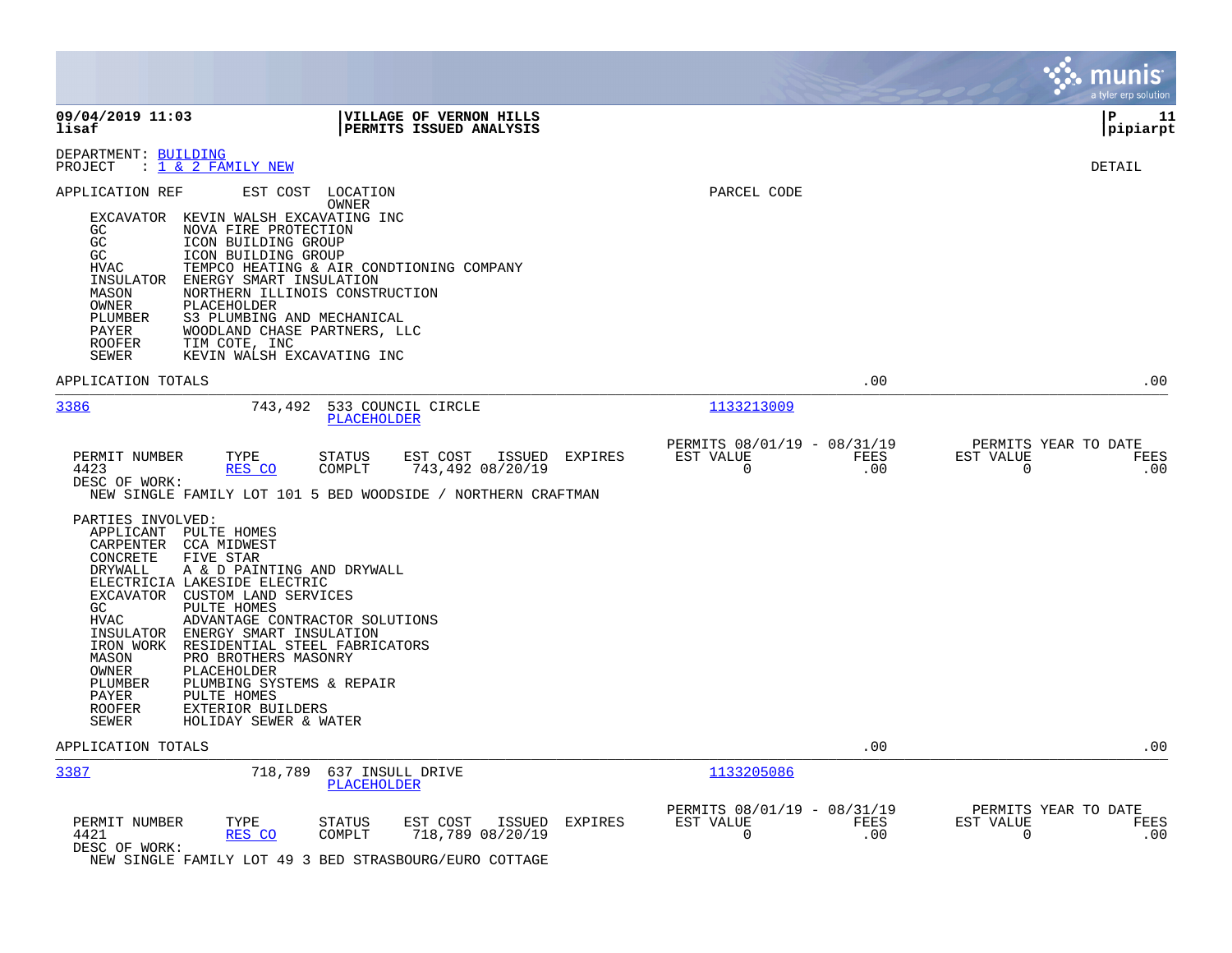|                                                                                                                                                                                                                                                                                                                                                                                                                                                                                                                                                |                                                                                                                                                                                                                                           |                                                                        | munis<br>a tyler erp solution                                   |
|------------------------------------------------------------------------------------------------------------------------------------------------------------------------------------------------------------------------------------------------------------------------------------------------------------------------------------------------------------------------------------------------------------------------------------------------------------------------------------------------------------------------------------------------|-------------------------------------------------------------------------------------------------------------------------------------------------------------------------------------------------------------------------------------------|------------------------------------------------------------------------|-----------------------------------------------------------------|
| 09/04/2019 11:03<br>lisaf                                                                                                                                                                                                                                                                                                                                                                                                                                                                                                                      | VILLAGE OF VERNON HILLS<br>PERMITS ISSUED ANALYSIS                                                                                                                                                                                        |                                                                        | l P<br>12<br> pipiarpt                                          |
| DEPARTMENT: BUILDING<br>$: 1 \& 2$ FAMILY NEW<br>PROJECT                                                                                                                                                                                                                                                                                                                                                                                                                                                                                       |                                                                                                                                                                                                                                           |                                                                        | DETAIL                                                          |
| EST COST<br>APPLICATION REF<br>PARTIES INVOLVED:<br>APPLICANT PULTE HOMES<br>CARPENTER<br><b>CCA MIDWEST</b><br>CONCRETE<br>FIVE STAR<br>DRYWALL<br>GC<br>PULTE HOMES<br>HVAC<br>INSULATOR<br>ENERGY SMART INSULATION<br>IRON WORK<br>LOW VOLTAG COMMATE COMMUNICATION<br>MASON<br>PRO BROTHERS MASONRY<br>OWNER<br>PLACEHOLDER<br>PLUMBER<br>ROOFER<br>EXTERIOR BUILDERS<br>SEWER<br>HOLIDAY SEWER & WATER                                                                                                                                    | LOCATION<br><b>OWNER</b><br>A & D PAINTING AND DRYWALL<br>ADVANTAGE CONTRACTOR SOLUTIONS<br>RESIDENTIAL STEEL FABRICATORS<br>S3 PLUMBING AND MECHANICAL                                                                                   | PARCEL CODE                                                            |                                                                 |
| APPLICATION TOTALS                                                                                                                                                                                                                                                                                                                                                                                                                                                                                                                             |                                                                                                                                                                                                                                           | .00                                                                    | .00                                                             |
| 3439<br>762,668                                                                                                                                                                                                                                                                                                                                                                                                                                                                                                                                | 536 COUNCIL CIRCLE<br><b>PLACEHOLDER</b>                                                                                                                                                                                                  | 1133205052                                                             |                                                                 |
| PERMIT NUMBER<br>TYPE<br>4431<br>RES CO<br>DESC OF WORK:<br>PARTIES INVOLVED:<br>APPLICANT PULTE HOMES<br>CARPENTER<br>CCA MIDWEST<br>CONCRETE<br>FIVE STAR<br>DRYWALL<br>ELECTRICIA LAKESIDE ELECTRIC<br>EXCAVATOR CUSTOM LAND SERVICES<br>GC<br>PULTE HOMES<br><b>HVAC</b><br>INSULATOR<br>ENERGY SMART INSULATION<br>IRON WORK<br>LOW VOLTAG COMMATE COMMUNICATION<br>MASON<br>PRO BROTHERS MASONRY<br>OWNER<br>PLACEHOLDER<br>PLUMBER<br>PLUMBING SYSTEMS & REPAIR<br><b>ROOFER</b><br>EXTERIOR BUILDERS<br>SEWER<br>HOLIDAY SEWER & WATER | STATUS<br>EST COST<br>ISSUED<br>EXPIRES<br><b>ISSUED</b><br>762,668 08/20/19<br>SINGLE FAM LOT 18 4 BED WILLWOOD AMERICAN COTTAGE ELEVAT<br>A & D PAINTING AND DRYWALL<br>ADVANTAGE CONTRACTOR SOLUTIONS<br>RESIDENTIAL STEEL FABRICATORS | PERMITS 08/01/19 - 08/31/19<br>FEES<br>EST VALUE<br>$\mathbf 0$<br>.00 | PERMITS YEAR TO DATE<br>EST VALUE<br>FEES<br>$\mathbf 0$<br>.00 |
| APPLICATION TOTALS                                                                                                                                                                                                                                                                                                                                                                                                                                                                                                                             |                                                                                                                                                                                                                                           | .00                                                                    | .00                                                             |
| 3456<br>798,552                                                                                                                                                                                                                                                                                                                                                                                                                                                                                                                                | 1306 GARDEN VIEW DRIVE<br><b>PLACEHOLDER</b>                                                                                                                                                                                              | 1133205067                                                             |                                                                 |
|                                                                                                                                                                                                                                                                                                                                                                                                                                                                                                                                                |                                                                                                                                                                                                                                           | PERMITS 08/01/19 - 08/31/19                                            | PERMITS YEAR TO DATE                                            |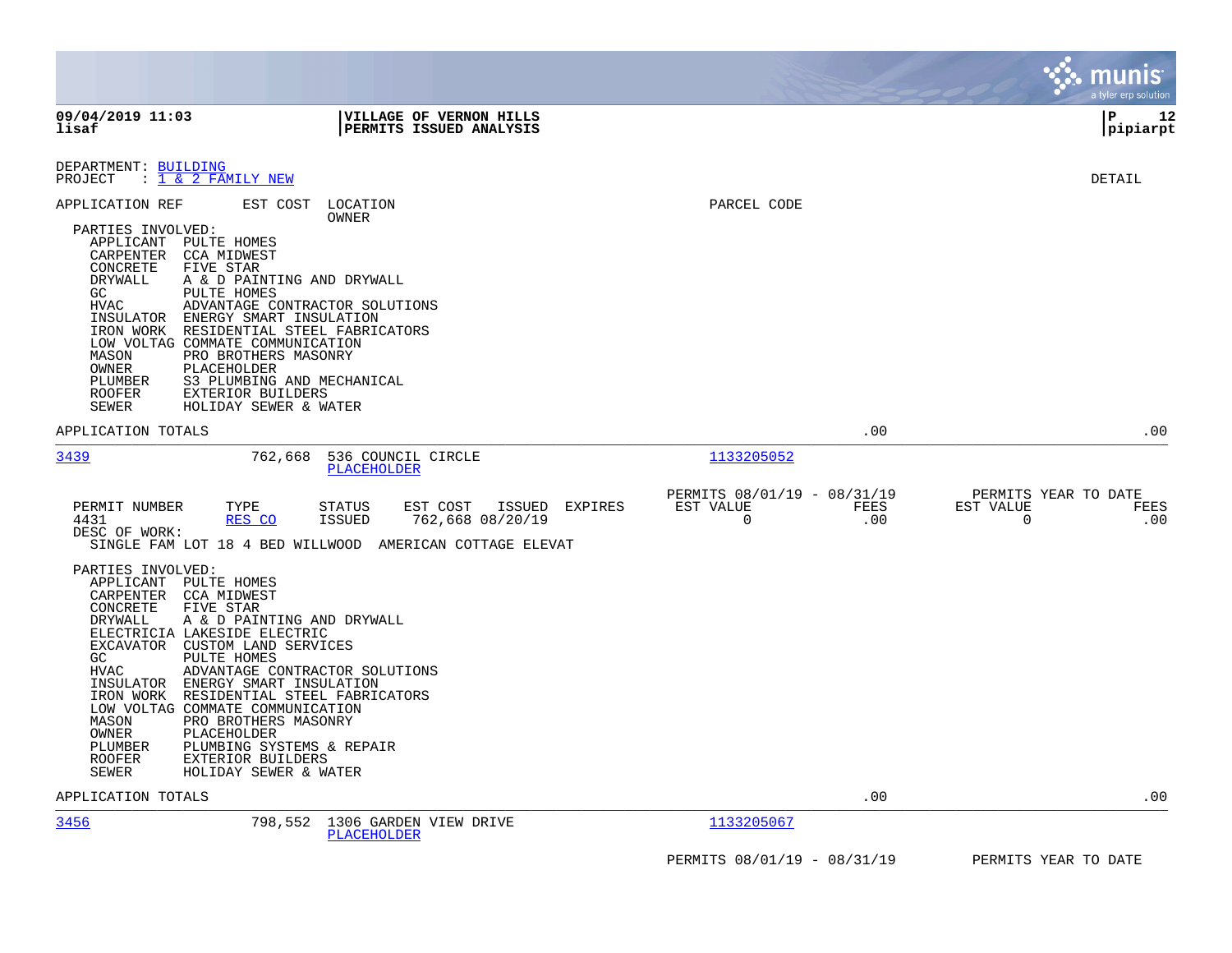|                                                                                                                                                   |                                                                                                                                                                                                                                                                                                                                                                                                                                               |                                        |                                                                       |        |         |                                               |             |                                        | munis <sup>.</sup><br>a tyler erp solution |
|---------------------------------------------------------------------------------------------------------------------------------------------------|-----------------------------------------------------------------------------------------------------------------------------------------------------------------------------------------------------------------------------------------------------------------------------------------------------------------------------------------------------------------------------------------------------------------------------------------------|----------------------------------------|-----------------------------------------------------------------------|--------|---------|-----------------------------------------------|-------------|----------------------------------------|--------------------------------------------|
| 09/04/2019 11:03<br>lisaf<br>PERMIT NUMBER                                                                                                        | TYPE                                                                                                                                                                                                                                                                                                                                                                                                                                          | STATUS                                 | <b>VILLAGE OF VERNON HILLS</b><br>PERMITS ISSUED ANALYSIS<br>EST COST | ISSUED | EXPIRES | EST VALUE                                     | <b>FEES</b> | EST VALUE                              | P<br>13<br>pipiarpt<br>FEES                |
| DEPARTMENT: BUILDING<br>PROJECT                                                                                                                   | : 1 & 2 FAMILY NEW                                                                                                                                                                                                                                                                                                                                                                                                                            |                                        |                                                                       |        |         |                                               |             |                                        | DETAIL                                     |
| APPLICATION REF                                                                                                                                   | EST COST                                                                                                                                                                                                                                                                                                                                                                                                                                      | LOCATION<br>OWNER                      |                                                                       |        |         | PARCEL CODE                                   |             |                                        |                                            |
| 4428<br>DESC OF WORK:                                                                                                                             | RES CO<br>NEW SINGLE HOME 3 BED LOT 33 MODEL LYON / CR3G ELEV                                                                                                                                                                                                                                                                                                                                                                                 | COMPLT                                 | 798,552 08/20/19                                                      |        |         | 0                                             | .00         | 0                                      | .00                                        |
| PARTIES INVOLVED:<br>CARPENTER<br>CONCRETE<br>DRYWALL<br>EXCAVATOR<br>GC.<br>HVAC<br>MASON<br>OWNER<br>PLUMBER<br>PAYER<br><b>ROOFER</b><br>SEWER | APPLICANT PULTE HOMES<br>CCA MIDWEST<br>FIVE STAR<br>A & D PAINTING AND DRYWALL<br>ELECTRICIA LAKESIDE ELECTRIC<br>CUSTOM LAND SERVICES<br>PULTE HOMES<br>ADVANTAGE CONTRACTOR SOLUTIONS<br>INSULATOR ENERGY SMART INSULATION<br>IRON WORK RESIDENTIAL STEEL FABRICATORS<br>LOW VOLTAG COMMATE COMMUNICATION<br>PRO BROTHERS MASONRY<br>PLACEHOLDER<br>PLUMBING SYSTEMS & REPAIR<br>PULTE HOMES<br>EXTERIOR BUILDERS<br>HOLIDAY SEWER & WATER |                                        |                                                                       |        |         |                                               |             |                                        |                                            |
| APPLICATION TOTALS                                                                                                                                |                                                                                                                                                                                                                                                                                                                                                                                                                                               |                                        |                                                                       |        |         |                                               | .00         |                                        | .00                                        |
| 3472                                                                                                                                              | 737,916                                                                                                                                                                                                                                                                                                                                                                                                                                       | 645 INSULL DRIVE<br><b>PLACEHOLDER</b> |                                                                       |        |         | 1133205087                                    |             |                                        |                                            |
| PERMIT NUMBER<br>4383<br>DESC OF WORK:                                                                                                            | TYPE<br>RES CO<br>NEW SINGLE FAM 2 BED LYON/EC2G EL LOT 50                                                                                                                                                                                                                                                                                                                                                                                    | STATUS<br>COMPLT                       | EST COST<br>737,916 08/15/19                                          | ISSUED | EXPIRES | PERMITS 08/01/19 - 08/31/19<br>EST VALUE<br>0 | FEES<br>.00 | PERMITS YEAR TO DATE<br>EST VALUE<br>0 | FEES<br>.00                                |
| PARTIES INVOLVED:<br>APPLICANT<br>CONCRETE<br>DRYWALL<br>EXCAVATOR<br>GC.<br>IRON WORK<br>MASON<br>OWNER<br>PLUMBER<br><b>ROOFER</b><br>SEWER     | PULTE HOMES<br>CARPENTER CCA MIDWEST<br>FIVE STAR<br>A & D PAINTING AND DRYWALL<br>ELECTRICIA LAKESIDE ELECTRIC<br>EXCAVATOR CUSTOM LAND SERVICES<br>ADVANTAGE CONTRACTOR SOLUTIONS<br>PULTE HOMES<br>INSULATOR ENERGY SMART INSULATION<br>RESIDENTIAL STEEL FABRICATORS<br>PRO BROTHERS MASONRY<br>PLACEHOLDER<br>S3 PLUMBING AND MECHANICAL<br>EXTERIOR BUILDERS<br>HOLIDAY SEWER & WATER                                                   |                                        |                                                                       |        |         |                                               |             |                                        |                                            |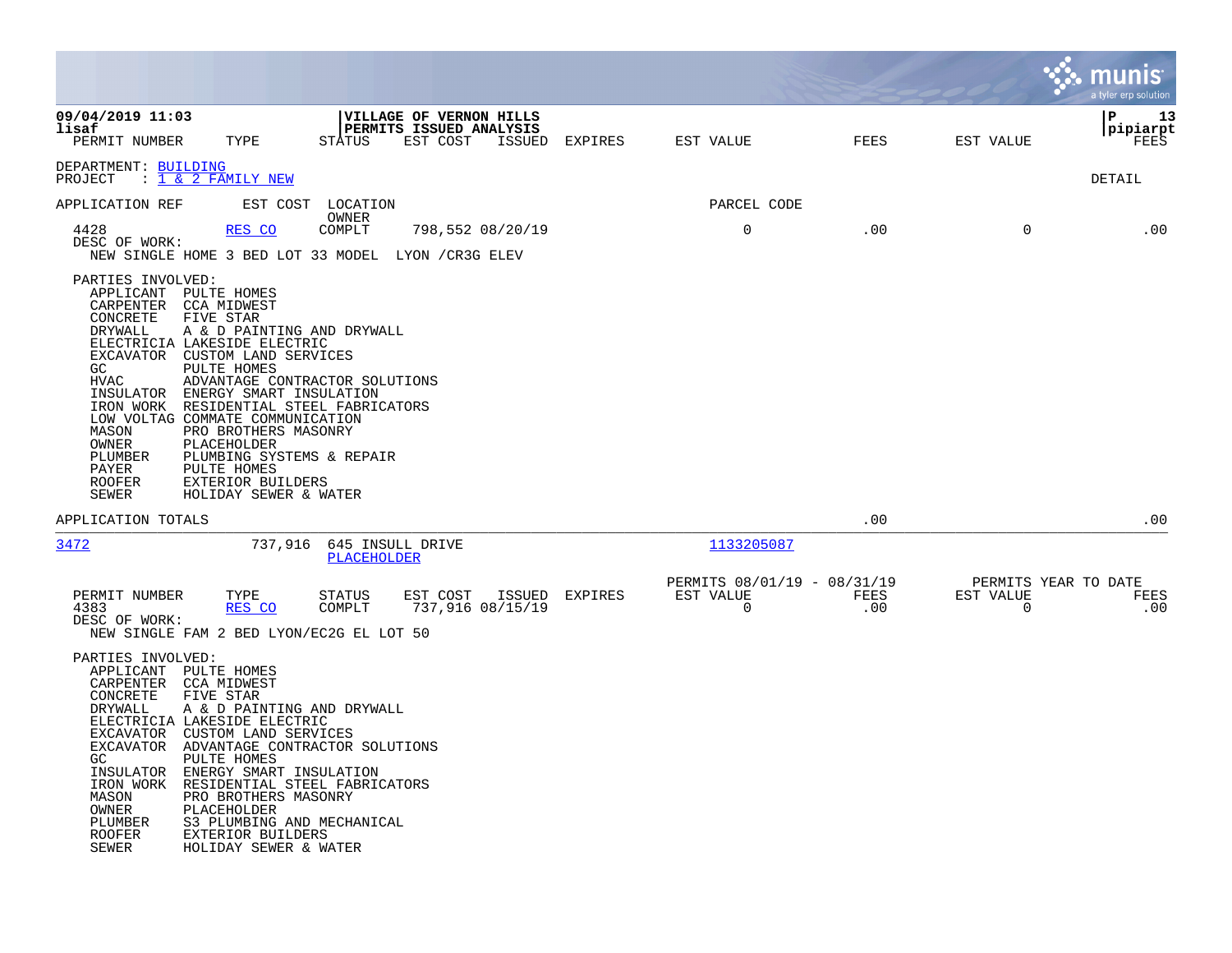|                                                                                                                                                                                                                                                                                                                                                                                                                                                                                                                                                                                                                                                                                         |                                                                                              | munis<br>a tyler erp solution                                        |
|-----------------------------------------------------------------------------------------------------------------------------------------------------------------------------------------------------------------------------------------------------------------------------------------------------------------------------------------------------------------------------------------------------------------------------------------------------------------------------------------------------------------------------------------------------------------------------------------------------------------------------------------------------------------------------------------|----------------------------------------------------------------------------------------------|----------------------------------------------------------------------|
| 09/04/2019 11:03<br>VILLAGE OF VERNON HILLS<br>lisaf<br>PERMITS ISSUED ANALYSIS<br>APPLICATION TOTALS                                                                                                                                                                                                                                                                                                                                                                                                                                                                                                                                                                                   | .00                                                                                          | P<br>14<br>pipiarpt<br>.00                                           |
| DEPARTMENT: BUILDING<br>: 1 & 2 FAMILY NEW<br>PROJECT                                                                                                                                                                                                                                                                                                                                                                                                                                                                                                                                                                                                                                   |                                                                                              | DETAIL                                                               |
| APPLICATION REF<br>EST COST<br>LOCATION<br>OWNER                                                                                                                                                                                                                                                                                                                                                                                                                                                                                                                                                                                                                                        | PARCEL CODE                                                                                  |                                                                      |
| 3489<br>692,974<br>444 WOODLAND CHASE LANE<br><b>PLACEHOLDER</b>                                                                                                                                                                                                                                                                                                                                                                                                                                                                                                                                                                                                                        | 1516104039                                                                                   |                                                                      |
| TYPE<br><b>STATUS</b><br>EST COST<br>ISSUED<br>EXPIRES<br>PERMIT NUMBER<br>MU4339<br>RES TCO<br>COMPLT<br>692,974 08/06/19 08/08/20<br>RES CO<br>4471<br>COMPLT<br>692,974 08/28/19<br>DESC OF WORK:<br>LOT 16, 5BR, 3.5 BTH,                                                                                                                                                                                                                                                                                                                                                                                                                                                           | PERMITS 08/01/19 - 08/31/19<br>EST VALUE<br>FEES<br>$\Omega$<br>100.00<br>$\mathbf 0$<br>.00 | PERMITS YEAR TO DATE<br>EST VALUE<br>FEES<br>0<br>100.00<br>0<br>.00 |
| PARTIES INVOLVED:<br>APPLICANT ICON BUILDING GROUP<br>CARPENTER<br>DELTA CARPENTRY CONTRACTORS INC<br>CONCRETE<br>UPLAND CONCRETE<br>DRYWALL<br>DECICCO PAINTING & DRYWALL<br>ELECTRICIA INDEPENDENT ELECTRIC<br>EXCAVATOR KEVIN WALSH EXCAVATING INC<br>FENCE<br>UNITED RENT A FENCE<br>GC.<br>ICON BUILDING GROUP<br><b>HVAC</b><br>TEMPCO HEATING & AIR CONDTIONING COMPANY<br>ENERGY SMART INSULATION<br>INSULATOR<br>LOW VOLTAG INDEPENDENT ELECTRIC<br>MASON<br>NORTHERN ILLINOIS CONSTRUCTION<br>OWNER<br>PLACEHOLDER<br>PLUMBER<br>S3 PLUMBING AND MECHANICAL<br>WOODLAND CHASE PARTNERS, LLC<br>PAYER<br><b>ROOFER</b><br>TIM COTE, INC<br>SEWER<br>KEVIN WALSH EXCAVATING INC |                                                                                              |                                                                      |
| APPLICATION TOTALS                                                                                                                                                                                                                                                                                                                                                                                                                                                                                                                                                                                                                                                                      | 100.00                                                                                       | 100.00                                                               |
| 3491<br>806,961<br>534 COUNCIL CIRCLE<br><b>PLACEHOLDER</b>                                                                                                                                                                                                                                                                                                                                                                                                                                                                                                                                                                                                                             | 1133205053                                                                                   |                                                                      |
| PERMIT NUMBER<br>TYPE<br>STATUS<br>EST COST<br>ISSUED EXPIRES<br>RES TCO<br><b>ISSUED</b><br>806,961 08/22/19 08/22/20<br>MU4447<br>DESC OF WORK:<br>LOT 19, MELROSE, CRAFTSMAN, 4 BR, 2.5 BTHS<br>GATHERING RM EXT, FINISHED BSMT, GAME RM<br>PARTIES INVOLVED:<br>APPLICANT<br>PULTE HOMES<br>CCA MIDWEST<br>CARPENTER<br>CONCRETE<br>FIVE STAR<br>DRYWALL<br>A & D PAINTING AND DRYWALL<br>ELECTRICIA LAKESIDE ELECTRIC<br>EXCAVATOR CUSTOM LAND SERVICES<br>GC.<br>PULTE HOMES<br>HVAC<br>ADVANTAGE CONTRACTOR SOLUTIONS<br>INSULATOR ENERGY SMART INSULATION                                                                                                                       | PERMITS 08/01/19 - 08/31/19<br>EST VALUE<br>FEES<br>$\mathbf 0$<br>100.00                    | PERMITS YEAR TO DATE<br>EST VALUE<br>FEES<br>$\Omega$<br>100.00      |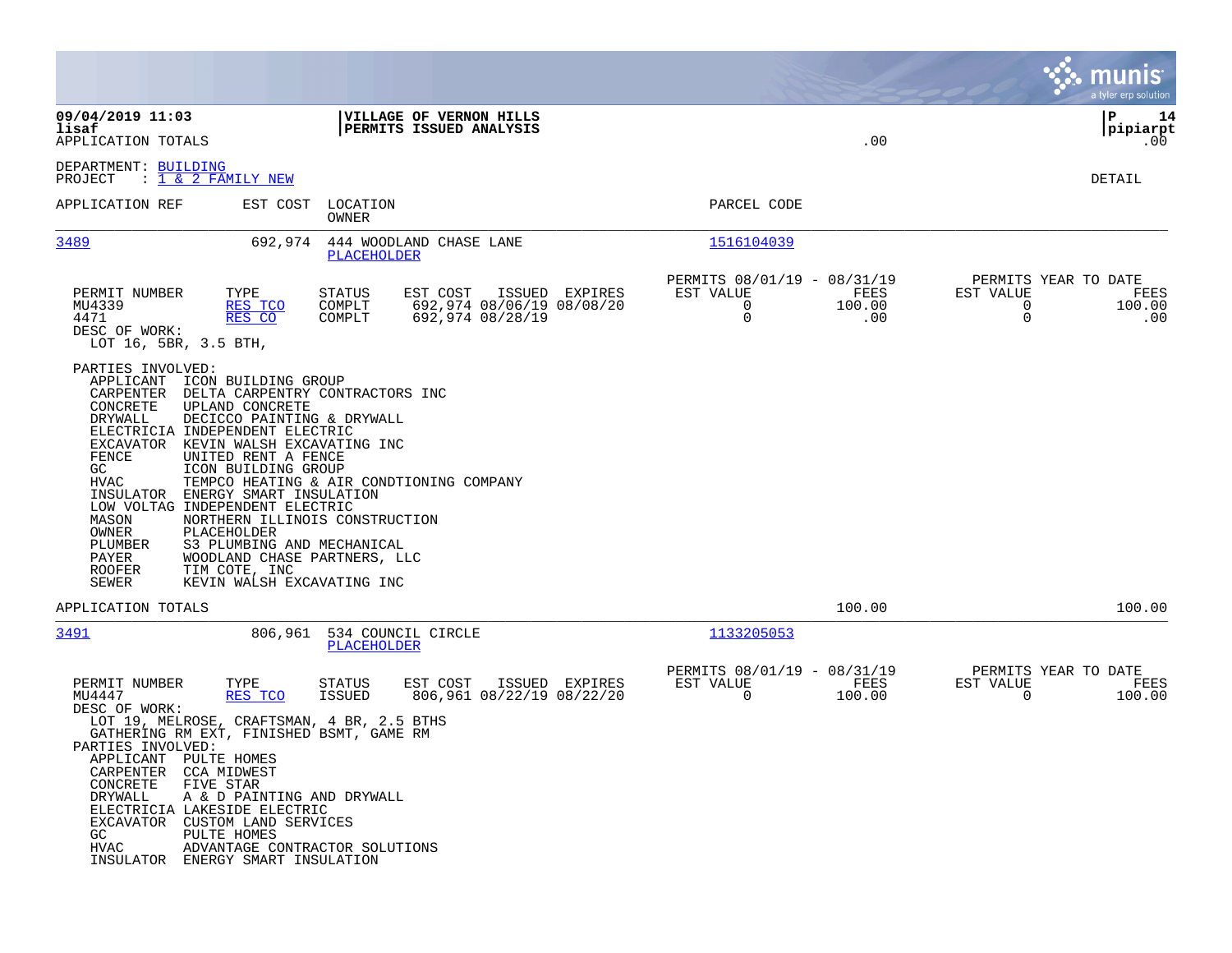|                                                                                                                                                                                                                                                                                                                                                                                                                                                                                                                                                                                                                                                                                                                                                                                                                                         |                                                                            | munis<br>a tyler erp solution                                     |
|-----------------------------------------------------------------------------------------------------------------------------------------------------------------------------------------------------------------------------------------------------------------------------------------------------------------------------------------------------------------------------------------------------------------------------------------------------------------------------------------------------------------------------------------------------------------------------------------------------------------------------------------------------------------------------------------------------------------------------------------------------------------------------------------------------------------------------------------|----------------------------------------------------------------------------|-------------------------------------------------------------------|
| 09/04/2019 11:03<br><b>VILLAGE OF VERNON HILLS</b><br>PERMITS ISSUED ANALYSIS<br>lisaf                                                                                                                                                                                                                                                                                                                                                                                                                                                                                                                                                                                                                                                                                                                                                  |                                                                            | l P<br>15<br> pipiarpt                                            |
| DEPARTMENT: BUILDING<br>$: 1 \& 2$ FAMILY NEW<br>PROJECT                                                                                                                                                                                                                                                                                                                                                                                                                                                                                                                                                                                                                                                                                                                                                                                |                                                                            | DETAIL                                                            |
| EST COST<br>APPLICATION REF<br>LOCATION<br>OWNER<br>IRON WORK RESIDENTIAL STEEL FABRICATORS<br>LOW VOLTAG COMMATE COMMUNICATION<br>PRO BROTHERS MASONRY<br>MASON<br><b>OWNER</b><br><b>PLACEHOLDER</b><br>S3 PLUMBING AND MECHANICAL<br>PLUMBER<br>PAYER<br>PULTE HOMES<br>EXTERIOR BUILDERS<br><b>ROOFER</b><br>HOLIDAY SEWER & WATER<br>SEWER                                                                                                                                                                                                                                                                                                                                                                                                                                                                                         | PARCEL CODE                                                                |                                                                   |
| APPLICATION TOTALS                                                                                                                                                                                                                                                                                                                                                                                                                                                                                                                                                                                                                                                                                                                                                                                                                      | 100.00                                                                     | 100.00                                                            |
| 3536<br>646,522<br>526 COUNCIL CIRCLE<br><b>PLACEHOLDER</b>                                                                                                                                                                                                                                                                                                                                                                                                                                                                                                                                                                                                                                                                                                                                                                             | 1133205057                                                                 |                                                                   |
| TYPE<br><b>STATUS</b><br>EST COST<br>ISSUED EXPIRES<br>PERMIT NUMBER<br>MU4463<br>RES TCO<br><b>ISSUED</b><br>646,522 08/27/19 08/27/20<br>DESC OF WORK:<br>WOODSIDE/AMERICAN COTTAGE, FPLC, 5 BR, 3 BATH LOT 23<br>PARTIES INVOLVED:<br>APPLICANT<br>PULTE HOMES<br>CARPENTER<br>CCA MIDWEST<br>CONCRETE<br>FIVE STAR<br>DRYWALL<br>A & D PAINTING AND DRYWALL<br>ELECTRICIA LAKESIDE ELECTRIC<br>EXCAVATOR<br>CUSTOM LAND SERVICES<br>PULTE HOMES<br>GC<br><b>HVAC</b><br>ADVANTAGE CONTRACTOR SOLUTIONS<br>INSULATOR ENERGY SMART INSULATION<br>IRON WORK RESIDENTIAL STEEL FABRICATORS<br>LOW VOLTAG COMMATE COMMUNICATION<br>PRO BROTHERS MASONRY<br>MASON<br>OWNER<br>PLACEHOLDER<br>S3 PLUMBING AND MECHANICAL<br>PLUMBER<br>PAYER<br>PULTE HOMES<br><b>ROOFER</b><br>SCHALL DEVELOPEMENT CORP<br>HOLIDAY SEWER & WATER<br>SEWER | PERMITS 08/01/19 - 08/31/19<br>EST VALUE<br>FEES<br>$\mathsf{O}$<br>100.00 | PERMITS YEAR TO DATE<br>EST VALUE<br>FEES<br>$\Omega$<br>100.00   |
| APPLICATION TOTALS                                                                                                                                                                                                                                                                                                                                                                                                                                                                                                                                                                                                                                                                                                                                                                                                                      | 100.00                                                                     | 100.00                                                            |
| 4294<br>738,263<br>1307 GARDEN VIEW DRIVE<br><b>PLACEHOLDER</b>                                                                                                                                                                                                                                                                                                                                                                                                                                                                                                                                                                                                                                                                                                                                                                         | 1133205070                                                                 |                                                                   |
| TYPE<br>PERMIT NUMBER<br><b>STATUS</b><br>EST COST<br>ISSUED EXPIRES<br>MU4476<br>$1&2$ FAM<br><b>ISSUED</b><br>738,263 08/28/19 09/03/20<br>DESC OF WORK:<br>NEW SINGLE FAM -LOT 36 2 BED LYON, AMERICAN COTTAGE                                                                                                                                                                                                                                                                                                                                                                                                                                                                                                                                                                                                                       | PERMITS 08/01/19 - 08/31/19<br>EST VALUE<br>FEES<br>738,263<br>11,941.41   | PERMITS YEAR TO DATE<br>EST VALUE<br>FEES<br>738,263<br>11,941.41 |

PARTIES INVOLVED:

APPLICANT PULTE HOMES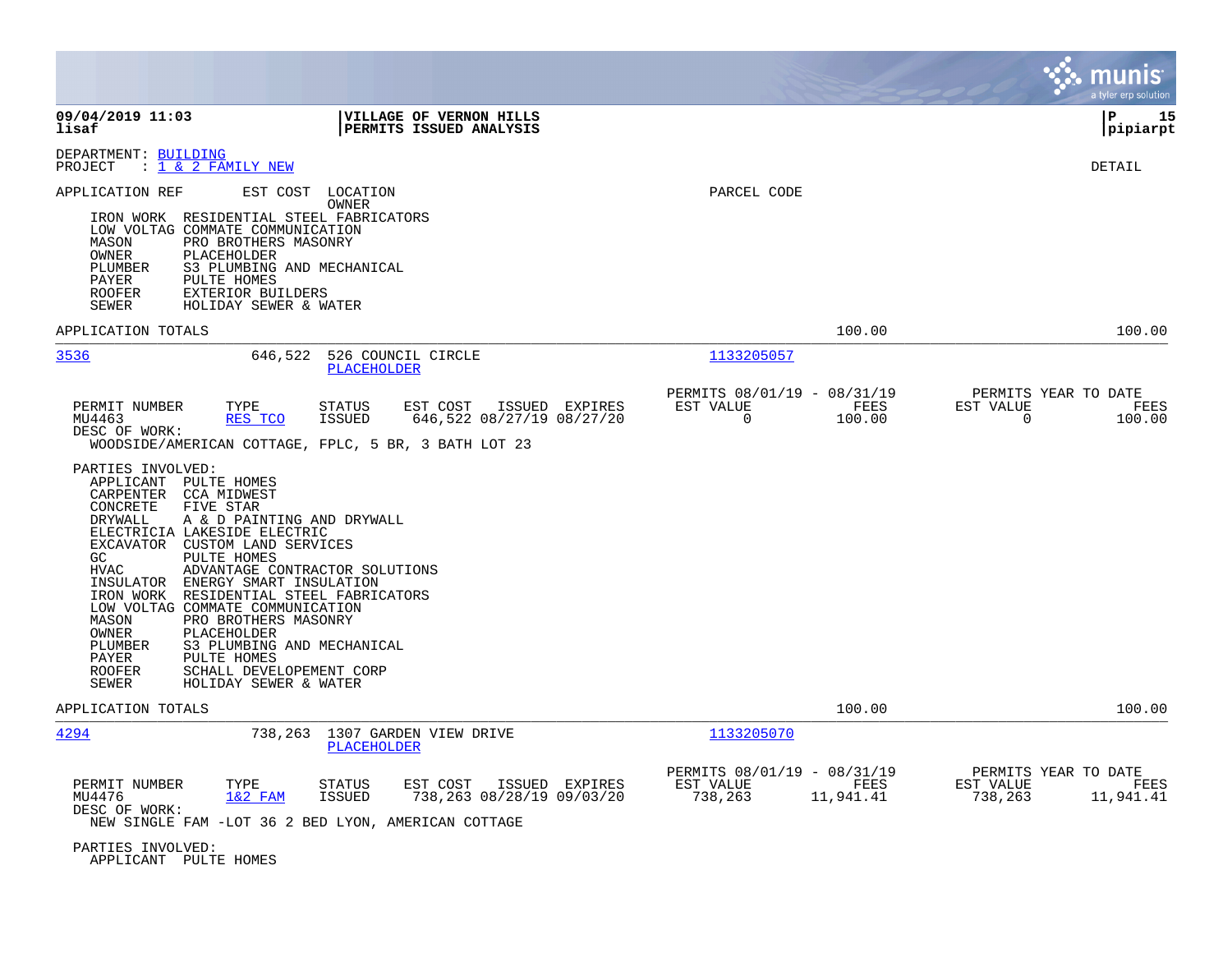|                                                                                                                                                                               |                                                                                                                                                                                                                                                                                                                                                                                                                 |             |                        |           | $\mathbb{C}$ munis<br>a tyler erp solution |
|-------------------------------------------------------------------------------------------------------------------------------------------------------------------------------|-----------------------------------------------------------------------------------------------------------------------------------------------------------------------------------------------------------------------------------------------------------------------------------------------------------------------------------------------------------------------------------------------------------------|-------------|------------------------|-----------|--------------------------------------------|
| 09/04/2019 11:03<br>lisaf                                                                                                                                                     | <b>VILLAGE OF VERNON HILLS</b><br>PERMITS ISSUED ANALYSIS                                                                                                                                                                                                                                                                                                                                                       |             |                        |           | P<br>16<br> pipiarpt                       |
| DEPARTMENT: BUILDING<br>PROJECT                                                                                                                                               | : <u>1 &amp; 2 FAMILY NEW</u>                                                                                                                                                                                                                                                                                                                                                                                   |             |                        |           | DETAIL                                     |
| APPLICATION REF<br>CARPENTER<br>CONCRETE<br>DRYWALL<br>ELECTRICIA<br>EXCAVATOR<br>GC<br><b>HVAC</b><br>INSULATOR<br>IRON WORK<br>MASON<br>OWNER<br>PLUMBER<br>ROOFER<br>SEWER | EST COST<br>LOCATION<br>OWNER<br>CCA MIDWEST<br>FIVE STAR<br>A & D PAINTING AND DRYWALL<br>LAKESIDE ELECTRIC<br>CUSTOM LAND SERVICES<br>PULTE HOMES<br>ADVANTAGE CONTRACTOR SOLUTIONS<br>ENERGY SMART INSULATION<br>RESIDENTIAL STEEL FABRICATORS<br>LOW VOLTAG COMMATE COMMUNICATION<br>PRO BROTHERS MASONRY<br>PLACEHOLDER<br>S3 PLUMBING AND MECHANICAL<br>SCHALL DEVELOPEMENT CORP<br>HOLIDAY SEWER & WATER | PARCEL CODE |                        |           |                                            |
| APPLICATION TOTALS<br>PROJECT TOTALS                                                                                                                                          |                                                                                                                                                                                                                                                                                                                                                                                                                 | 1,386,841   | 11,941.41<br>26,649.49 | 1,386,841 | 11,941.41<br>26,649.49                     |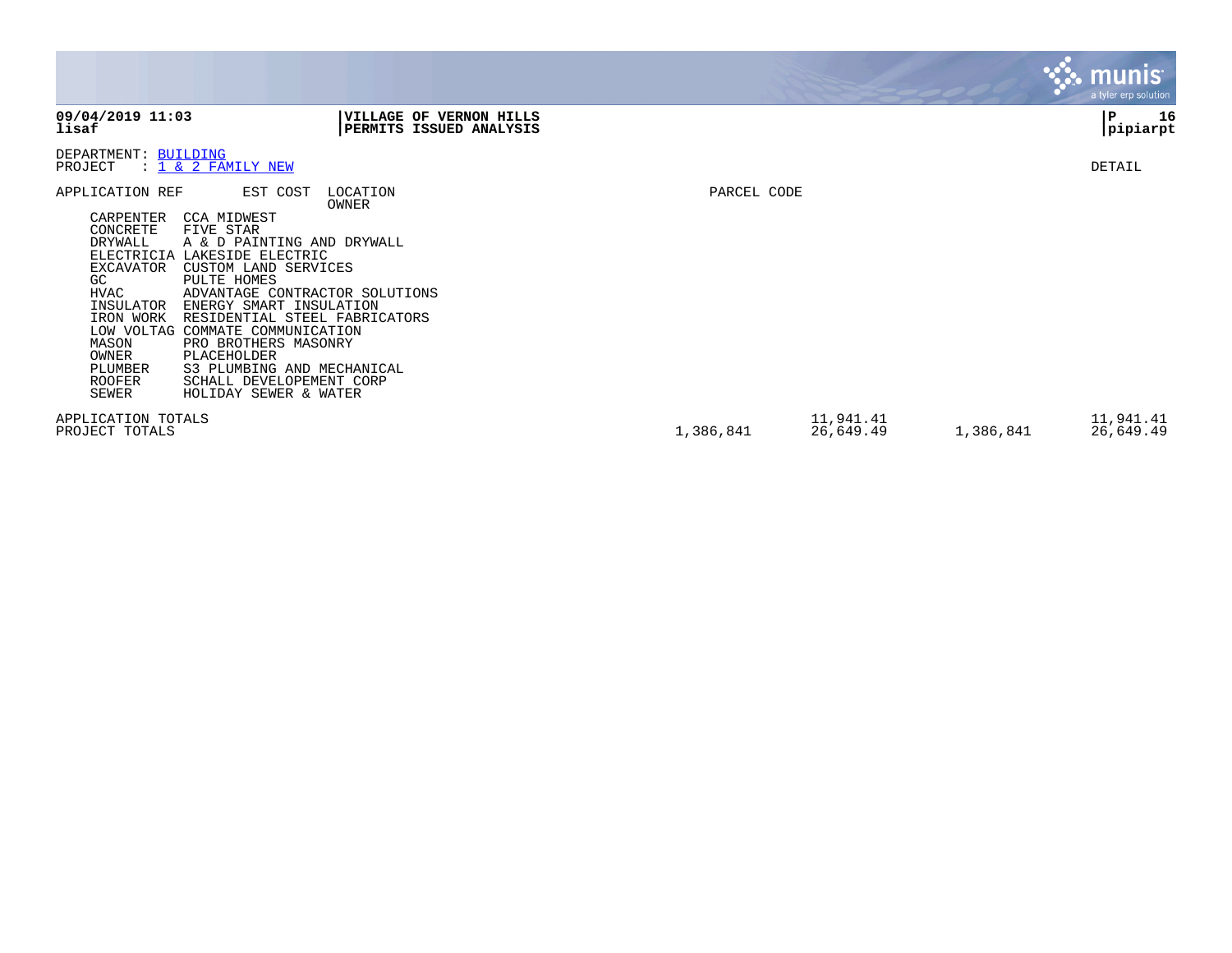|                                                                                                                                                                                                                                              |                                                                                                                                                                                           |                                                         |                                                         |             | munis<br>a tyler erp solution                                   |
|----------------------------------------------------------------------------------------------------------------------------------------------------------------------------------------------------------------------------------------------|-------------------------------------------------------------------------------------------------------------------------------------------------------------------------------------------|---------------------------------------------------------|---------------------------------------------------------|-------------|-----------------------------------------------------------------|
| 09/04/2019 11:03<br>lisaf                                                                                                                                                                                                                    |                                                                                                                                                                                           | VILLAGE OF VERNON HILLS<br>PERMITS ISSUED ANALYSIS      |                                                         |             | P<br>17<br> pipiarpt                                            |
| DEPARTMENT: BUILDING<br>: COMMERCIAL ALTERATION<br>PROJECT                                                                                                                                                                                   |                                                                                                                                                                                           |                                                         |                                                         |             | <b>DETAIL</b>                                                   |
| APPLICATION REF                                                                                                                                                                                                                              | EST COST LOCATION<br>OWNER                                                                                                                                                                |                                                         | PARCEL CODE                                             |             |                                                                 |
| 1553                                                                                                                                                                                                                                         | 195,000<br>290 EVERGREEN DRIVE                                                                                                                                                            | VILLAGE OF VERNON HILLS                                 | 1508200053                                              |             |                                                                 |
| PERMIT NUMBER<br>MU4443<br>DESC OF WORK:<br>COMMERCIAL ALATERATION                                                                                                                                                                           | TYPE<br><b>STATUS</b><br>COMPLT<br>CO NO FEE                                                                                                                                              | EST COST<br>ISSUED EXPIRES<br>195,000 08/22/19 08/21/20 | PERMITS 08/01/19 - 08/31/19<br>EST VALUE<br>$\mathbf 0$ | FEES<br>.00 | PERMITS YEAR TO DATE<br>FEES<br>EST VALUE<br>$\mathbf 0$<br>.00 |
| PARTIES INVOLVED:<br>APPLICANT THE HEZNER CORPORATION<br>CARPENTER BROOKWOOD BUILDERS<br>DRYWALL<br>ELECTRICIA GEARY ELECTRIC INC<br>GC.<br>GLASS<br>MADDEN GLASS<br>HVAC<br>INSULATOR<br>LOW VOLTAG GEARY ELECTRIC INC<br>OCCUPANT<br>OWNER | BROOKWOOD BUILDERS<br>HEZCORP CONSTRUCTION SERVICES<br>MK INDUSTRIES, INC<br>BROOKWOOD BUILDERS<br>VILLAGE OF VERNON HILLS<br>VILLAGE OF VERNON HILLS                                     |                                                         |                                                         |             |                                                                 |
| APPLICATION TOTALS                                                                                                                                                                                                                           |                                                                                                                                                                                           |                                                         |                                                         | .00         | .00                                                             |
| 3822                                                                                                                                                                                                                                         | 190,000<br>TAI R SHIN                                                                                                                                                                     | 900 WOODLANDS PARKWAY                                   | 1510302052                                              |             |                                                                 |
| PERMIT NUMBER<br>MU4457<br>DESC OF WORK:<br>INTERIOR BUILD OUT: OIL-DRI CORP                                                                                                                                                                 | <b>STATUS</b><br>TYPE<br>COMPLT<br>CO NO FEE                                                                                                                                              | EST COST<br>ISSUED EXPIRES<br>190,000 08/26/19 08/29/20 | PERMITS 08/01/19 - 08/31/19<br>EST VALUE<br>0           | FEES<br>.00 | PERMITS YEAR TO DATE<br>EST VALUE<br>FEES<br>$\mathbf 0$<br>.00 |
| PARTIES INVOLVED:<br>APPLICANT BUILD CORPS INC<br>CARPENTER<br>CONCRETE<br>DRYWALL<br>ELECTRICIA HOMESTEAD ELECTRIC<br>GC.<br>HVAC<br><b>OCCUPANT</b><br>OWNER<br>TAI R SHIN<br>PLUMBER<br>PAYER                                             | BUILD CORPS INC<br>BUILD CORPS INC<br>BUILD CORPS INC<br>BUILD CORPS INC<br>EHMS MECHANICAL SERVICES<br>OIL-DRI CORPORATION OF AMERICA<br>HARTWIG PLUMBING AND HEATING<br>BUILD CORPS INC |                                                         |                                                         |             |                                                                 |
| APPLICATION TOTALS                                                                                                                                                                                                                           |                                                                                                                                                                                           |                                                         |                                                         | .00         | .00                                                             |
| 3935                                                                                                                                                                                                                                         | 150,000<br>PLACEHOLDER                                                                                                                                                                    | 863 NORTH MILWAUKEE AVENUE 400                          | 1134302008                                              |             |                                                                 |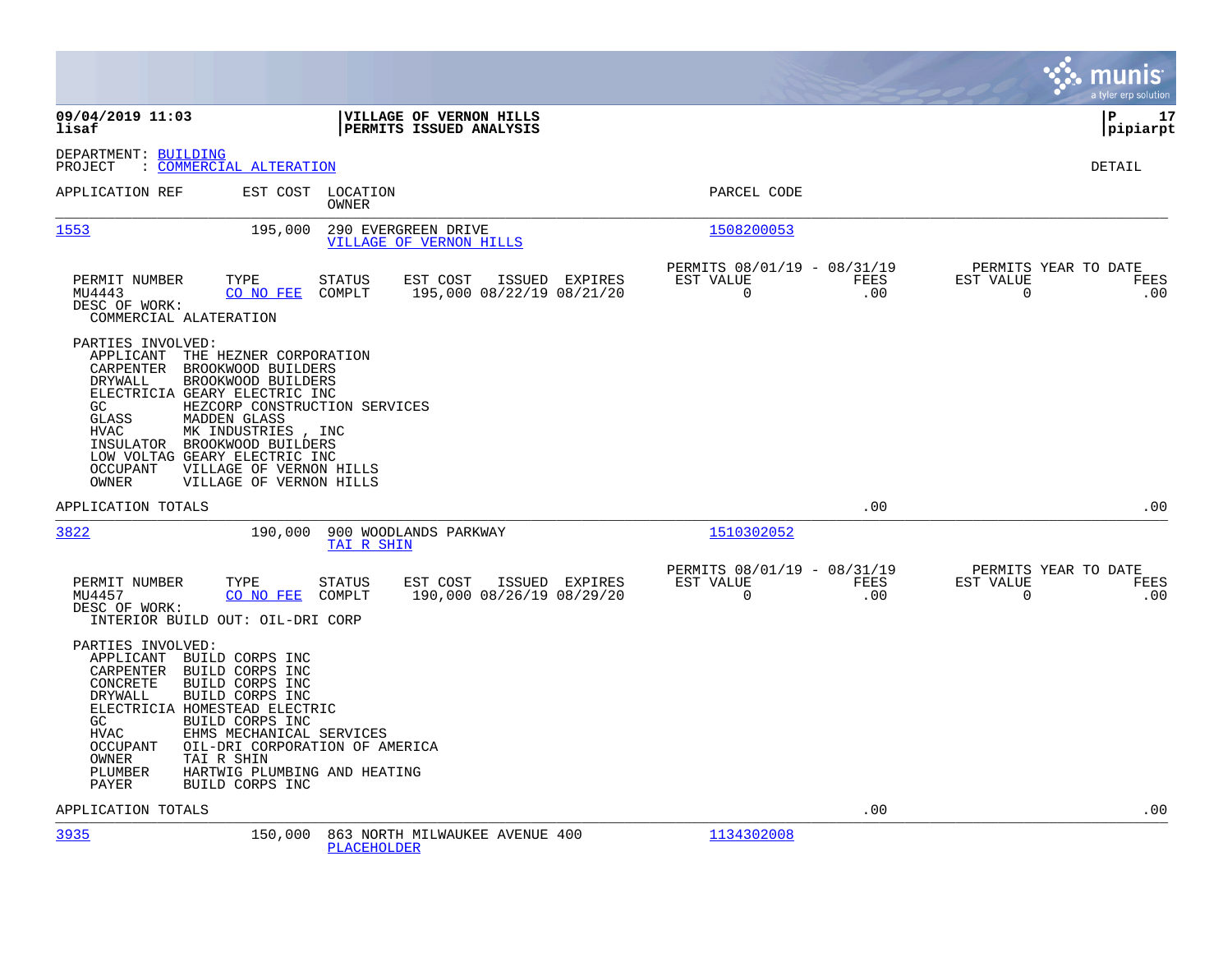|                                                                                                                                                                                                                                                                                      |                                                                                                                                                                           |                                |                                                    |        |                           |                                                       |                   |                        | munis<br>a tyler erp solution             |
|--------------------------------------------------------------------------------------------------------------------------------------------------------------------------------------------------------------------------------------------------------------------------------------|---------------------------------------------------------------------------------------------------------------------------------------------------------------------------|--------------------------------|----------------------------------------------------|--------|---------------------------|-------------------------------------------------------|-------------------|------------------------|-------------------------------------------|
| 09/04/2019 11:03<br>lisaf                                                                                                                                                                                                                                                            |                                                                                                                                                                           |                                | VILLAGE OF VERNON HILLS<br>PERMITS ISSUED ANALYSIS |        |                           |                                                       |                   |                        | P<br>18<br>pipiarpt                       |
| PERMIT NUMBER                                                                                                                                                                                                                                                                        | TYPE                                                                                                                                                                      | <b>STATUS</b>                  | EST COST                                           | ISSUED | EXPIRES                   | PERMITS 08/01/19 - 08/31/19<br>EST VALUE              | FEES              | EST VALUE              | PERMITS YEAR TO DATE<br>FEES              |
| DEPARTMENT: BUILDING<br>PROJECT                                                                                                                                                                                                                                                      | : COMMERCIAL ALTERATION                                                                                                                                                   |                                |                                                    |        |                           |                                                       |                   |                        | DETAIL                                    |
| APPLICATION REF                                                                                                                                                                                                                                                                      | EST COST                                                                                                                                                                  | LOCATION                       |                                                    |        |                           | PARCEL CODE                                           |                   |                        |                                           |
| MU4316<br>DESC OF WORK:<br>BUILD OUT: SOLIDCORE                                                                                                                                                                                                                                      | COM ALT                                                                                                                                                                   | OWNER<br>ISSUED                |                                                    |        | 150,000 08/01/19 08/29/20 | 150,000                                               | 1,700.00          | 150,000                | 1,700.00                                  |
| PARTIES INVOLVED:<br>APPLICANT DXU ARCHITECTS<br>ELECTRICIA J&N ELECTRIC<br>GC<br>GC<br><b>HVAC</b><br>OCCUPANT<br>OWNER<br>PLUMBER<br>PAYER                                                                                                                                         | LEVEL CONSTRUCTION, INC<br>DXU ARCHITECTS<br>CSL CLIMATE CONTROL<br>SOLIDCORE<br>PLACEHOLDER<br>ARIA SEWER AND WATER<br>DXU ARCHITECTS                                    |                                |                                                    |        |                           |                                                       |                   |                        |                                           |
| APPLICATION TOTALS                                                                                                                                                                                                                                                                   |                                                                                                                                                                           |                                |                                                    |        |                           |                                                       | 1,700.00          |                        | 1,700.00                                  |
| 3997                                                                                                                                                                                                                                                                                 | 4,617,580                                                                                                                                                                 | CENTENNIAL                     | 122 HAWTHORN CENTER                                |        |                           | 1133401086                                            |                   |                        |                                           |
| PERMIT NUMBER<br>MU4375<br>DESC OF WORK:<br>REMODEL OF THE CENTER OF HAWTHORN MALL                                                                                                                                                                                                   | TYPE<br>COM ALT                                                                                                                                                           | <b>STATUS</b><br><b>ISSUED</b> | EST COST<br>4,617,580 08/13/19 08/12/20            |        | ISSUED EXPIRES            | PERMITS 08/01/19 - 08/31/19<br>EST VALUE<br>4,617,580 | FEES<br>46,375.80 | EST VALUE<br>4,617,580 | PERMITS YEAR TO DATE<br>FEES<br>46,375.80 |
| PARTIES INVOLVED:<br>ALARM<br>APPLICANT<br>GRAYCOR<br>CARPENTER<br>CONCRETE<br>DRYWALL<br>ELECTRICIA CAREY ELECTRIC<br>FIRE SPRIN SHAMROCK FIRE PROTECTION<br>GC<br>GRAYCOR<br>GLASS<br>HVAC<br>LOW VOLTAG CAREY ELECTRIC<br><b>OCCUPANT</b><br>OWNER<br>PLUMBER<br>PAYER<br>GRAYCOR | ESSCOE, LLC<br><b>JADE CARPENTRY</b><br>TOR CONSTRUCTION<br>OPC CONSTRUCTION INC<br>SG METAL AND GLASS<br>GT MECHANICAL<br>HAWTHORN MALL<br>CENTENNIAL<br>TRITON PLUMBING |                                |                                                    |        |                           |                                                       |                   |                        |                                           |
| APPLICATION TOTALS                                                                                                                                                                                                                                                                   |                                                                                                                                                                           |                                |                                                    |        |                           |                                                       | 46,375.80         |                        | 46,375.80                                 |
| 4018                                                                                                                                                                                                                                                                                 | 254,000                                                                                                                                                                   | PLACEHOLDER                    | 750 CORPORATE WOODS PARKWAY                        |        |                           | 1509401065                                            |                   |                        |                                           |
| PERMIT NUMBER                                                                                                                                                                                                                                                                        | TYPE                                                                                                                                                                      | STATUS                         | EST COST                                           |        | ISSUED EXPIRES            | PERMITS 08/01/19 - 08/31/19<br>EST VALUE              | FEES              | EST VALUE              | PERMITS YEAR TO DATE<br>FEES              |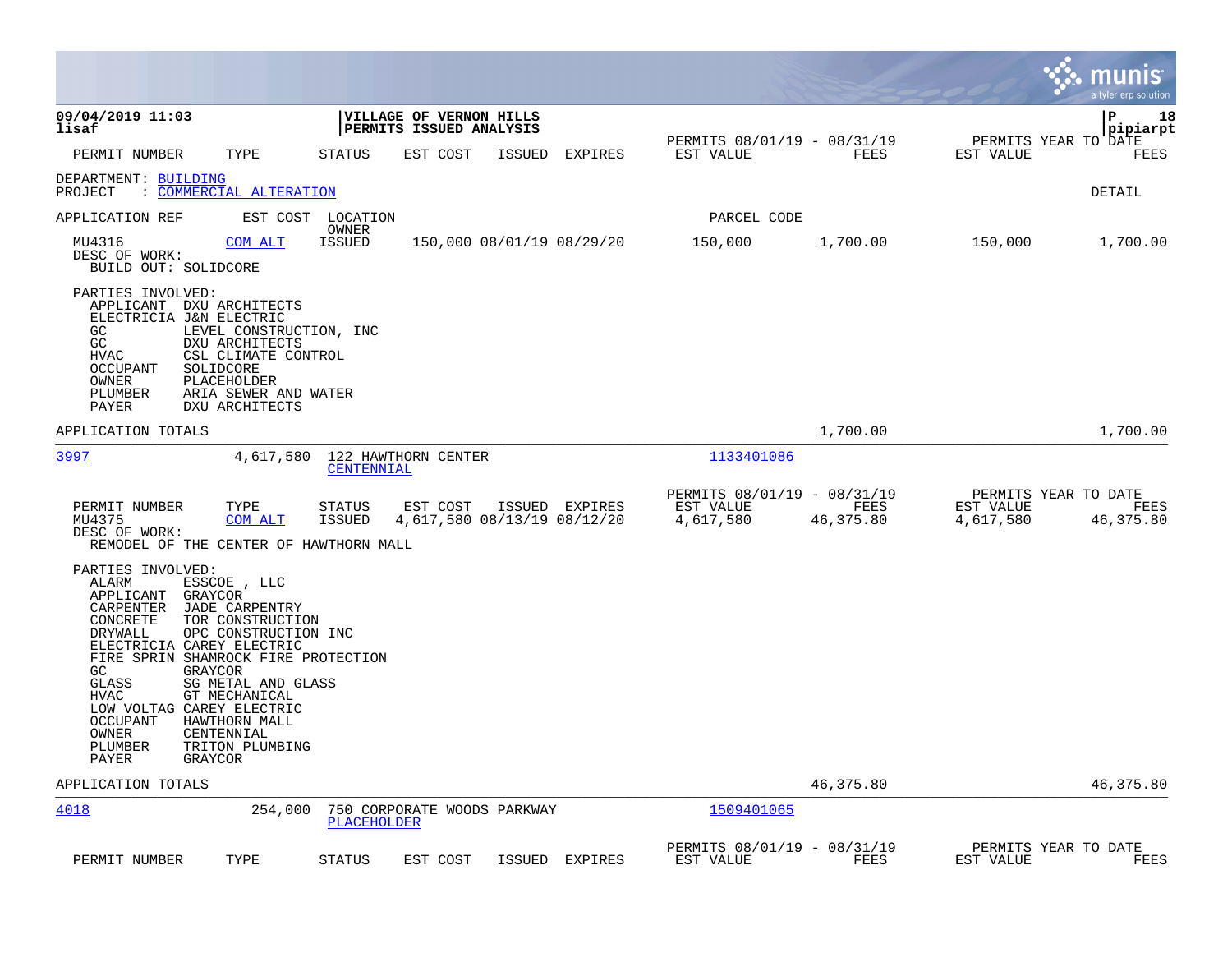|                                                                                                                                                                                                                                                                                                                                                                                                                                                                                                                                                             |                                  | munis<br>a tyler erp solution                    |
|-------------------------------------------------------------------------------------------------------------------------------------------------------------------------------------------------------------------------------------------------------------------------------------------------------------------------------------------------------------------------------------------------------------------------------------------------------------------------------------------------------------------------------------------------------------|----------------------------------|--------------------------------------------------|
| 09/04/2019 11:03<br>VILLAGE OF VERNON HILLS<br><b>PERMITS ISSUED ANALYSIS</b><br>lisaf                                                                                                                                                                                                                                                                                                                                                                                                                                                                      |                                  | l P<br>19<br> pipiarpt                           |
| DEPARTMENT: BUILDING<br>: COMMERCIAL ALTERATION<br>PROJECT                                                                                                                                                                                                                                                                                                                                                                                                                                                                                                  |                                  | DETAIL                                           |
| EST COST<br>APPLICATION REF<br>LOCATION                                                                                                                                                                                                                                                                                                                                                                                                                                                                                                                     | PARCEL CODE                      |                                                  |
| OWNER<br>MU4458<br>COMPLT<br>254,000 08/26/19 08/29/20<br>CO NO FEE<br>DESC OF WORK:<br>TENANT BUILD OUT                                                                                                                                                                                                                                                                                                                                                                                                                                                    | $\mathbf 0$                      | .00<br>$\mathbf 0$<br>.00                        |
| PARTIES INVOLVED:<br>APPLICANT<br>BUILD CORPS INC<br>BUILD CORPS INC<br>CARPENTER<br>CONCRETE<br>BUILD CORPS INC<br>DRYWALL<br>BUILD CORPS INC<br>ELECTRICIA HOMESTEAD ELECTRIC<br>GC<br>BUILD CORPS INC<br>HVAC<br>HARTWIG PLUMBING AND HEATING<br>INTERSTATE BATTERY<br>OCCUPANT<br>OWNER<br>PLACEHOLDER<br>PLUMBER<br>HARTWIG PLUMBING AND HEATING<br>BUILD CORPS INC<br>PAYER                                                                                                                                                                           |                                  |                                                  |
| APPLICATION TOTALS                                                                                                                                                                                                                                                                                                                                                                                                                                                                                                                                          |                                  | .00<br>.00                                       |
| 4136<br>500,000<br>899 NORTH MILWAUKEE AVENUE 300<br>PLACEHOLDER                                                                                                                                                                                                                                                                                                                                                                                                                                                                                            | 1134302008                       |                                                  |
|                                                                                                                                                                                                                                                                                                                                                                                                                                                                                                                                                             | PERMITS 08/01/19 - 08/31/19      | PERMITS YEAR TO DATE                             |
| PERMIT NUMBER<br>TYPE<br>STATUS<br>EST COST<br>ISSUED EXPIRES<br><b>ISSUED</b><br>500,000 08/22/19 08/21/20<br>MU4441<br>COM ALT<br>DESC OF WORK:<br>COMMERCIAL ALTERATION # 300 & 400                                                                                                                                                                                                                                                                                                                                                                      | EST VALUE<br>500,000<br>5,200.00 | FEES<br>EST VALUE<br>FEES<br>500,000<br>5,200.00 |
| PARTIES INVOLVED:<br>ALARM<br>FOX VALLEY FIRE SYSTEM<br>APPLICANT<br>BARKER NESTOR ARCHITECTS<br>CARPENTER<br>URBAN INNOVATIONS<br>CONCRETE<br>SCC CONTRACTORS<br>DRYWALL<br>URBAN INNOVATIONS<br>ELECTRICIA D&G ELECTRIC<br>FIRE SPRIN ABSOLUTE FIRE PROTECTION<br>GC<br>URBAN INNOVATIONS<br>HVAC EXPRESS<br>HVAC<br>LOW VOLTAG D&G ELECTRIC<br><b>OCCUPANT</b><br>FAIRGROUNDS COFFEE<br>OWNER<br>PLACEHOLDER<br>PLUMBER<br>GLOBAL PLUMBING CO<br>PAYER<br>COFFEE & TEA BAR HOSPITALITY, LLC<br>COFFEE AND TEA BAR HOLDINGS LLC<br>PAYER<br>SIGN<br>ZIKEN |                                  |                                                  |
| APPLICATION TOTALS                                                                                                                                                                                                                                                                                                                                                                                                                                                                                                                                          | 5,200.00                         | 5,200.00                                         |
| 4146<br>775 CORPORATE WOODS PARKWAY<br>1,206,000<br>SCHULTZ BROS. CO                                                                                                                                                                                                                                                                                                                                                                                                                                                                                        | 1510303001                       |                                                  |
|                                                                                                                                                                                                                                                                                                                                                                                                                                                                                                                                                             | PERMITS 08/01/19 - 08/31/19      | PERMITS YEAR TO DATE                             |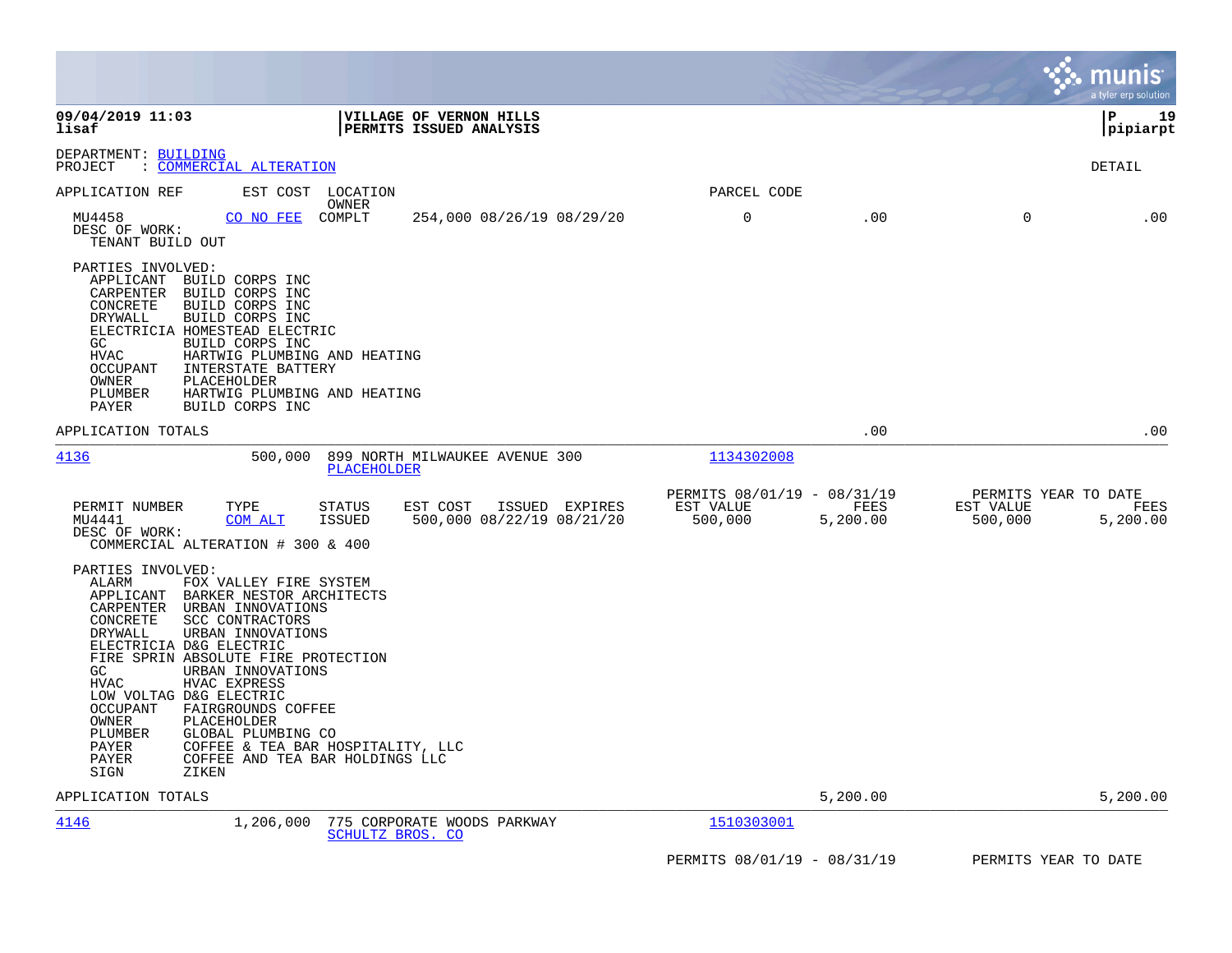|                                                                                                                                      |                                                                                                                                                                                                                                                                                            |                                |                                                                          |                |                                                     |                  |                                              | a tyler erp solution                  |
|--------------------------------------------------------------------------------------------------------------------------------------|--------------------------------------------------------------------------------------------------------------------------------------------------------------------------------------------------------------------------------------------------------------------------------------------|--------------------------------|--------------------------------------------------------------------------|----------------|-----------------------------------------------------|------------------|----------------------------------------------|---------------------------------------|
| 09/04/2019 11:03<br>lisaf<br>PERMIT NUMBER                                                                                           | TYPE                                                                                                                                                                                                                                                                                       | <b>STATUS</b>                  | VILLAGE OF VERNON HILLS<br>PERMITS ISSUED ANALYSIS<br>EST COST<br>ISSUED | EXPIRES        | EST VALUE                                           | FEES             | EST VALUE                                    | l P<br>20<br> pipiarpt<br><b>FEES</b> |
| DEPARTMENT: BUILDING<br>PROJECT                                                                                                      | : COMMERCIAL ALTERATION                                                                                                                                                                                                                                                                    |                                |                                                                          |                |                                                     |                  |                                              | DETAIL                                |
| APPLICATION REF                                                                                                                      | EST COST                                                                                                                                                                                                                                                                                   | LOCATION                       |                                                                          |                | PARCEL CODE                                         |                  |                                              |                                       |
| MU4342<br>DESC OF WORK:<br>COMMERCIAL ALTERATION                                                                                     | <u>COM ALT</u>                                                                                                                                                                                                                                                                             | OWNER<br>ISSUED                | 1,206,000 08/06/19 08/29/20                                              |                | 1,206,000                                           | 12,585.00        | 1,206,000                                    | 12,585.00                             |
| PARTIES INVOLVED:<br>CARPENTER<br>CONCRETE<br>DRYWALL<br>GC.<br><b>HVAC</b><br><b>OCCUPANT</b><br>OWNER<br>PLUMBER<br>PAYER<br>SEWER | APPLICANT GILLESPIE DESIGN GROUP<br>BUILD CORPS INC<br>BUILD CORPS INC<br>BUILD CORPS INC<br>ELECTRICIA GEARY ELECTRIC INC<br>BUILD CORPS INC<br>EHMS MECHANICAL SERVICES<br>BLITT & GAINES PC<br>SCHULTZ BROS. CO<br>HARTWIG PLUMBING AND HEATING<br>BLITT & GAINES PC<br>LIMA EXCAVATION |                                |                                                                          |                |                                                     |                  |                                              |                                       |
| APPLICATION TOTALS                                                                                                                   |                                                                                                                                                                                                                                                                                            |                                |                                                                          |                |                                                     | 12,585.00        |                                              | 12,585.00                             |
| 4162                                                                                                                                 | 21,600                                                                                                                                                                                                                                                                                     | CENTENNIAL                     | 1100 HAWTHORN CTR                                                        |                | 1133401086                                          |                  |                                              |                                       |
| PERMIT NUMBER<br>MU4363<br>DESC OF WORK:                                                                                             | TYPE<br><b>COM ALT</b><br>CUSTOM KIOSK: SEVENTH SENSE                                                                                                                                                                                                                                      | <b>STATUS</b><br><b>ISSUED</b> | EST COST<br>21,600 08/08/19 08/13/20                                     | ISSUED EXPIRES | PERMITS 08/01/19 - 08/31/19<br>EST VALUE<br>21,600  | FEES<br>291.00   | PERMITS YEAR TO DATE<br>EST VALUE<br>21,600  | FEES<br>291.00                        |
| PARTIES INVOLVED:<br>APPLICANT ELDER-JONES<br>GC.<br>OCCUPANT<br>OWNER<br>PAYER                                                      | ELECTRICIA UMBDENSTOCK ELECTRIC<br>H.J. MARTIN & SON<br>SEVENTH SENSE<br>CENTENNIAL<br>H.J. MARTIN & SON                                                                                                                                                                                   |                                |                                                                          |                |                                                     |                  |                                              |                                       |
| APPLICATION TOTALS                                                                                                                   |                                                                                                                                                                                                                                                                                            |                                |                                                                          |                |                                                     | 291.00           |                                              | 291.00                                |
| 4195                                                                                                                                 | 385,000                                                                                                                                                                                                                                                                                    | <b>PLACEHOLDER</b>             | 931 NORTH MILWAUKEE AVENUE 200                                           |                | 1134302008                                          |                  |                                              |                                       |
| PERMIT NUMBER<br>MU4461<br>DESC OF WORK:                                                                                             | TYPE<br>COM ALT<br>COMMERCIAL ALTERATION - LENSCRAFTERS                                                                                                                                                                                                                                    | <b>STATUS</b><br><b>ISSUED</b> | EST COST<br>385,000 08/27/19 08/26/20                                    | ISSUED EXPIRES | PERMITS 08/01/19 - 08/31/19<br>EST VALUE<br>385,000 | FEES<br>4,050.00 | PERMITS YEAR TO DATE<br>EST VALUE<br>385,000 | FEES<br>4,050.00                      |
| PARTIES INVOLVED:<br>APPLICANT ELDER-JONES                                                                                           | ELECTRICIA SMITH ELECTRICAL CONTRACTING                                                                                                                                                                                                                                                    |                                |                                                                          |                |                                                     |                  |                                              |                                       |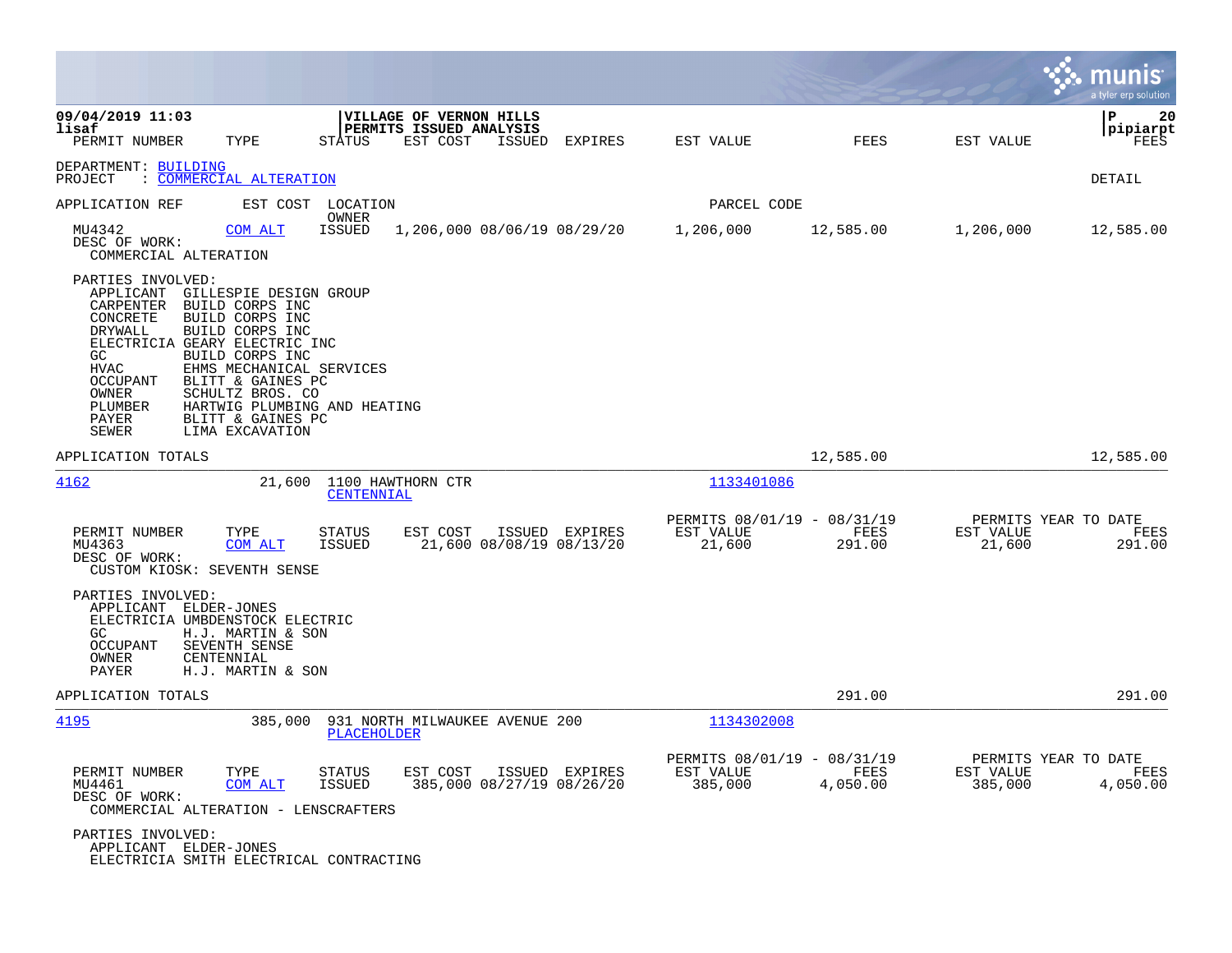|                                                                                                                                                                                                                                                                                                                                                                                                                                                                  |                                                                         | munis<br>a tyler erp solution                                    |
|------------------------------------------------------------------------------------------------------------------------------------------------------------------------------------------------------------------------------------------------------------------------------------------------------------------------------------------------------------------------------------------------------------------------------------------------------------------|-------------------------------------------------------------------------|------------------------------------------------------------------|
| 09/04/2019 11:03<br><b>VILLAGE OF VERNON HILLS</b><br>lisaf<br><b>PERMITS ISSUED ANALYSIS</b>                                                                                                                                                                                                                                                                                                                                                                    |                                                                         | ∣P<br>21<br> pipiarpt                                            |
| DEPARTMENT: BUILDING<br>PROJECT<br>: COMMERCIAL ALTERATION                                                                                                                                                                                                                                                                                                                                                                                                       |                                                                         | DETAIL                                                           |
| APPLICATION REF<br>EST COST<br>LOCATION<br>OWNER<br>GC<br>TRI-NORTH BUILDERS, INC<br>HVAC<br>OUICKSILVER<br>OCCUPANT<br>LENSCRAFTERS<br>OWNER<br>PLACEHOLDER<br>PLUMBER<br>PRAIRIE PIPING<br>PAYER<br>ELDER-JONES                                                                                                                                                                                                                                                | PARCEL CODE                                                             |                                                                  |
| APPLICATION TOTALS                                                                                                                                                                                                                                                                                                                                                                                                                                               | 4,050.00                                                                | 4,050.00                                                         |
| 4273<br>3 WEST HAWTHORN PKY 370<br>280,000<br>HAMILTON PARTNERS INC                                                                                                                                                                                                                                                                                                                                                                                              | 1132415011                                                              |                                                                  |
| PERMIT NUMBER<br>TYPE<br><b>STATUS</b><br>EST COST<br>ISSUED EXPIRES<br>280,000 08/20/19 08/19/20<br>MU4433<br>COM ALT<br><b>ISSUED</b><br>DESC OF WORK:<br>COMMERCIAL ALTERATION                                                                                                                                                                                                                                                                                | PERMITS 08/01/19 - 08/31/19<br>EST VALUE<br>FEES<br>280,000<br>3,000.00 | PERMITS YEAR TO DATE<br>EST VALUE<br>FEES<br>280,000<br>3,000.00 |
| PARTIES INVOLVED:<br>APPLICANT<br>OMNI COMMERCIAL<br>CARPENTER<br>OMNI COMMERCIAL<br>OMNI COMMERCIAL<br>DRYWALL<br>ELECTRICIA CONNOR ELECTRIC SERVICE<br>FIRE SPRIN NORTH SHORE FIRE PROTECTION<br>OMNI COMMERCIAL<br><b>GC</b><br>GC<br>COMMERCIAL BUILDING SERVICES INC<br>LOW VOLTAG CONNOR ELECTRIC SERVICE<br>OCCUPANT<br>PRA<br>OWNER<br>HAMILTON PARTNERS INC<br>HAYES INDUSTRIES<br>PLUMBER<br>PAYER<br>OMNI COMMERCIAL                                  |                                                                         |                                                                  |
| APPLICATION TOTALS                                                                                                                                                                                                                                                                                                                                                                                                                                               | 3,000.00                                                                | 3,000.00                                                         |
| 4305<br>78,000<br>701 NORTH MILWAUKEE AVE 336<br>INLAND REAL ESTATE CORPORATION                                                                                                                                                                                                                                                                                                                                                                                  | 1503102018<br>PERMITS 08/01/19 - 08/31/19                               | PERMITS YEAR TO DATE                                             |
| PERMIT NUMBER<br><b>STATUS</b><br>EST COST<br>ISSUED EXPIRES<br>TYPE<br>MU4495<br>COM ALT<br><b>ISSUED</b><br>78,000 08/30/19 08/29/20<br>DESC OF WORK:<br>INTERIOR RENOV, MOVING EXIST MECH, ELEC, PLUMB<br>PARTIES INVOLVED:<br>ALARM<br>CHICAGO METRO FIRE<br>CARPENTER<br>JW PRO GROUP<br>ELECTRICIA GRZEGORZ SZYLUK<br>FENCE<br>FENIKS<br>GC<br>JW PRO GROUP<br><b>HVAC</b><br>GLOBAL H&C<br>OCCUPANT<br>ANY LAB<br>OWNER<br>INLAND REAL ESTATE CORPORATION | EST VALUE<br>FEES<br>78,000<br>980.00                                   | EST VALUE<br>FEES<br>78,000<br>980.00                            |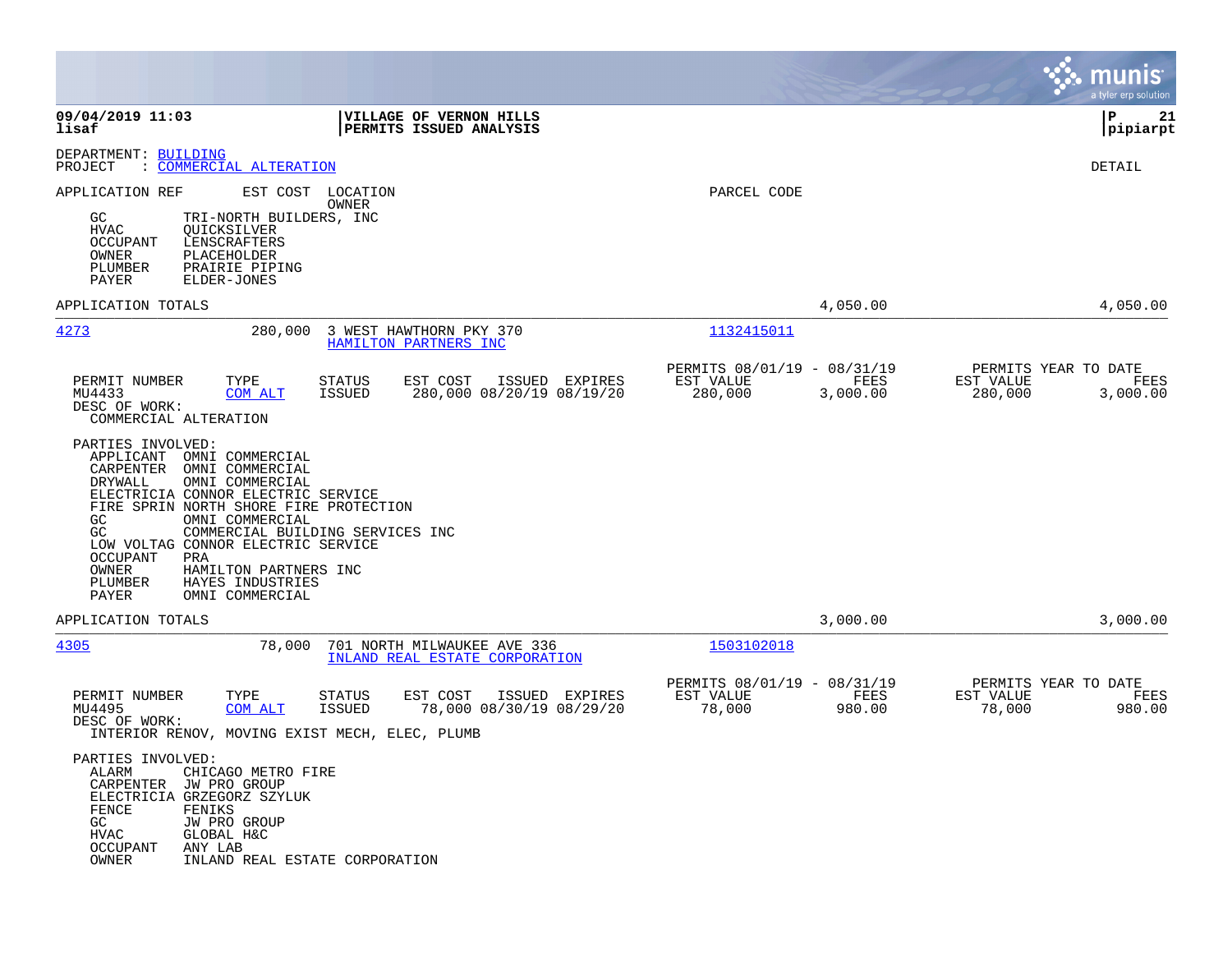|                                                                                                                                                                                                                                                                                                                                                                    |                                                    |                       | munis<br>a tyler erp solution                                   |
|--------------------------------------------------------------------------------------------------------------------------------------------------------------------------------------------------------------------------------------------------------------------------------------------------------------------------------------------------------------------|----------------------------------------------------|-----------------------|-----------------------------------------------------------------|
| 09/04/2019 11:03<br>VILLAGE OF VERNON HILLS<br>PERMITS ISSUED ANALYSIS<br>lisaf                                                                                                                                                                                                                                                                                    |                                                    |                       | ∣P<br>22<br> pipiarpt                                           |
| DEPARTMENT: BUILDING<br>: COMMERCIAL ALTERATION<br>PROJECT                                                                                                                                                                                                                                                                                                         |                                                    |                       | DETAIL                                                          |
| APPLICATION REF<br>EST COST<br>LOCATION<br>OWNER<br><b>OWNER</b><br>JW PRO GROUP<br>PLUMBER<br>TRUSTY PLUMBING INC                                                                                                                                                                                                                                                 | PARCEL CODE                                        |                       |                                                                 |
| APPLICATION TOTALS                                                                                                                                                                                                                                                                                                                                                 |                                                    | 980.00                | 980.00                                                          |
| 4359<br>130 HAWTHORN CENTER<br>86,000<br>CENTENNIAL                                                                                                                                                                                                                                                                                                                | 1133401086                                         |                       |                                                                 |
| EST COST<br>PERMIT NUMBER<br>TYPE<br><b>STATUS</b><br>ISSUED<br>EXPIRES<br>MU4389<br>86,000 08/16/19 08/19/20<br>ISSUED<br>COM ALT<br>DESC OF WORK:<br>MANAGEMENT OFFICE EXPANSION                                                                                                                                                                                 | PERMITS 08/01/19 - 08/31/19<br>EST VALUE<br>86,000 | FEES<br>1,060.00      | PERMITS YEAR TO DATE<br>EST VALUE<br>FEES<br>86,000<br>1,060.00 |
| PARTIES INVOLVED:<br>APPLICANT<br><b>OUANTUM BUILDERS</b><br>CARPENTER<br><b>OUANTUM BUILDERS</b><br><b>DRYWALL</b><br><b>OUANTUM BUILDERS</b><br><b>ELECTRICIA</b><br>UMBDENSTOCK ELECTRIC<br><b>OUANTUM BUILDERS</b><br>GC<br><b>HVAC</b><br>QUICK SILVER MECHANICAL<br>OCCUPANT<br>CENTENNIAL<br>OWNER<br>CENTENNIAL<br><b>PAYER</b><br><b>OUANTUM BUILDERS</b> |                                                    |                       |                                                                 |
| APPLICATION TOTALS<br>PROJECT TOTALS                                                                                                                                                                                                                                                                                                                               | 7,324,180                                          | 1,060.00<br>75,241.80 | 1,060.00<br>7,324,180<br>75,241.80                              |

 $\mathcal{L}^{\text{max}}$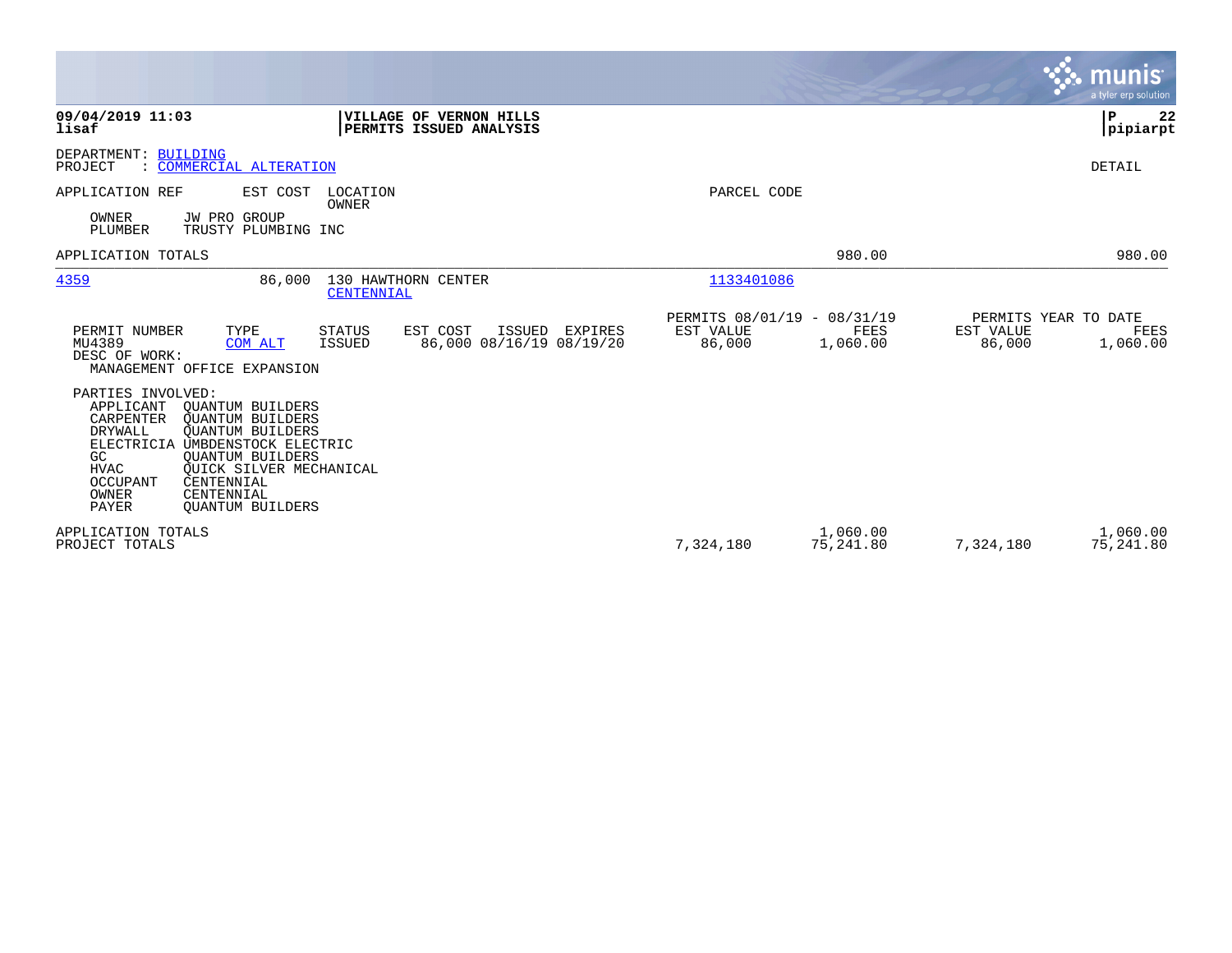|                                                                                                                                                                                                                                                                               |                                                                                                                                                                                                                                                                                                                             |                                                                    |                |                                                         |             |                                                  | munis<br>a tyler erp solution |
|-------------------------------------------------------------------------------------------------------------------------------------------------------------------------------------------------------------------------------------------------------------------------------|-----------------------------------------------------------------------------------------------------------------------------------------------------------------------------------------------------------------------------------------------------------------------------------------------------------------------------|--------------------------------------------------------------------|----------------|---------------------------------------------------------|-------------|--------------------------------------------------|-------------------------------|
| 09/04/2019 11:03<br>lisaf                                                                                                                                                                                                                                                     |                                                                                                                                                                                                                                                                                                                             | VILLAGE OF VERNON HILLS<br>PERMITS ISSUED ANALYSIS                 |                |                                                         |             |                                                  | ∣P<br>23<br>pipiarpt          |
| DEPARTMENT: BUILDING<br>: COMMERCIAL NEW<br>PROJECT                                                                                                                                                                                                                           |                                                                                                                                                                                                                                                                                                                             |                                                                    |                |                                                         |             |                                                  | <b>DETAIL</b>                 |
| APPLICATION REF                                                                                                                                                                                                                                                               | EST COST                                                                                                                                                                                                                                                                                                                    | LOCATION<br>OWNER                                                  |                | PARCEL CODE                                             |             |                                                  |                               |
| 2131                                                                                                                                                                                                                                                                          | 3,000,000                                                                                                                                                                                                                                                                                                                   | 1800 NORTH MILWAUKEE AVENUE<br>USTRUST BOA CUNEO TRUST             |                | 1128413070                                              |             |                                                  |                               |
| PERMIT NUMBER<br>MU4393<br>DESC OF WORK:<br>COMM NEW: ALDI                                                                                                                                                                                                                    | TYPE<br>CO NO FEE                                                                                                                                                                                                                                                                                                           | STATUS<br>EST COST<br>COMPLT<br>3,000,000 08/16/19 08/15/20        | ISSUED EXPIRES | PERMITS 08/01/19 - 08/31/19<br>EST VALUE<br>$\mathbf 0$ | FEES<br>.00 | PERMITS YEAR TO DATE<br>EST VALUE<br>$\mathbf 0$ | FEES<br>.00                   |
| PARTIES INVOLVED:<br>APPLICANT ALDI INC<br>CARPENTER<br>CONCRETE<br>DRYWALL<br>ELECTRICIA OMEGA ELECTRIC CO<br>EXCAVATOR J PEASE<br>GC<br>GLASS<br>HVAC<br>INSULATOR<br>IRON WORK<br>MASON<br><b>OCCUPANT</b><br>OWNER<br>PLUMBER<br>PAYER<br>PAYER<br><b>ROOFER</b><br>SEWER | CREATION CARPENTY<br>RC SMITH CONCRETE<br>CREATION CARPENTY<br>GA JOHNSON<br>EURO ARHITECTUAL PRODUCTS<br>ELGIN SHEET METAL CO<br>CREATION CARPENTY<br>ALL ERECTION<br>GC MASONRY<br>ALDI FOODS<br>USTRUST BOA CUNEO TRUST<br>KELLENBERGER PLUMBING<br>ALDI INC<br><b>GA JOHNSON</b><br>ROOFS, INC<br>KELLENBERGER PLUMBING |                                                                    |                |                                                         |             |                                                  |                               |
| APPLICATION TOTALS                                                                                                                                                                                                                                                            |                                                                                                                                                                                                                                                                                                                             |                                                                    |                |                                                         | .00         |                                                  | .00                           |
| 2570                                                                                                                                                                                                                                                                          | 1,500,000                                                                                                                                                                                                                                                                                                                   | 929 NORTH MILWAUKEE AVENUE<br>PLACEHOLDER                          |                | 1134302008                                              |             |                                                  |                               |
| PERMIT NUMBER<br>MU4436<br>DESC OF WORK:<br>BLDG D1: NEW CORE AND SHELL                                                                                                                                                                                                       | TYPE<br>CO NO FEE                                                                                                                                                                                                                                                                                                           | <b>STATUS</b><br>EST COST<br>COMPLT<br>1,500,000 08/21/19 08/20/20 | ISSUED EXPIRES | PERMITS 08/01/19 - 08/31/19<br>EST VALUE<br>0           | FEES<br>.00 | PERMITS YEAR TO DATE<br>EST VALUE<br>0           | FEES<br>.00                   |
| PARTIES INVOLVED:<br>APPLICANT KA, INC. ARCHITECTURE<br>CARPENTER<br>CONCRETE<br>DRYWALL<br>ELECTRICIA WESTBROOK ELECTRIC CONSTRUCTION<br>EXCAVATOR DK CONTRACTORS<br>GC<br>GC<br>GLASS                                                                                       | G.W. THIEL<br>SCURTO CEMENT CONSTRUCTION<br>G.W. THIEL<br>OSMAN CONSTRUCTION<br>REGENCY CENTERS LP<br>MARK INDUSTRIES                                                                                                                                                                                                       |                                                                    |                |                                                         |             |                                                  |                               |

**Tara**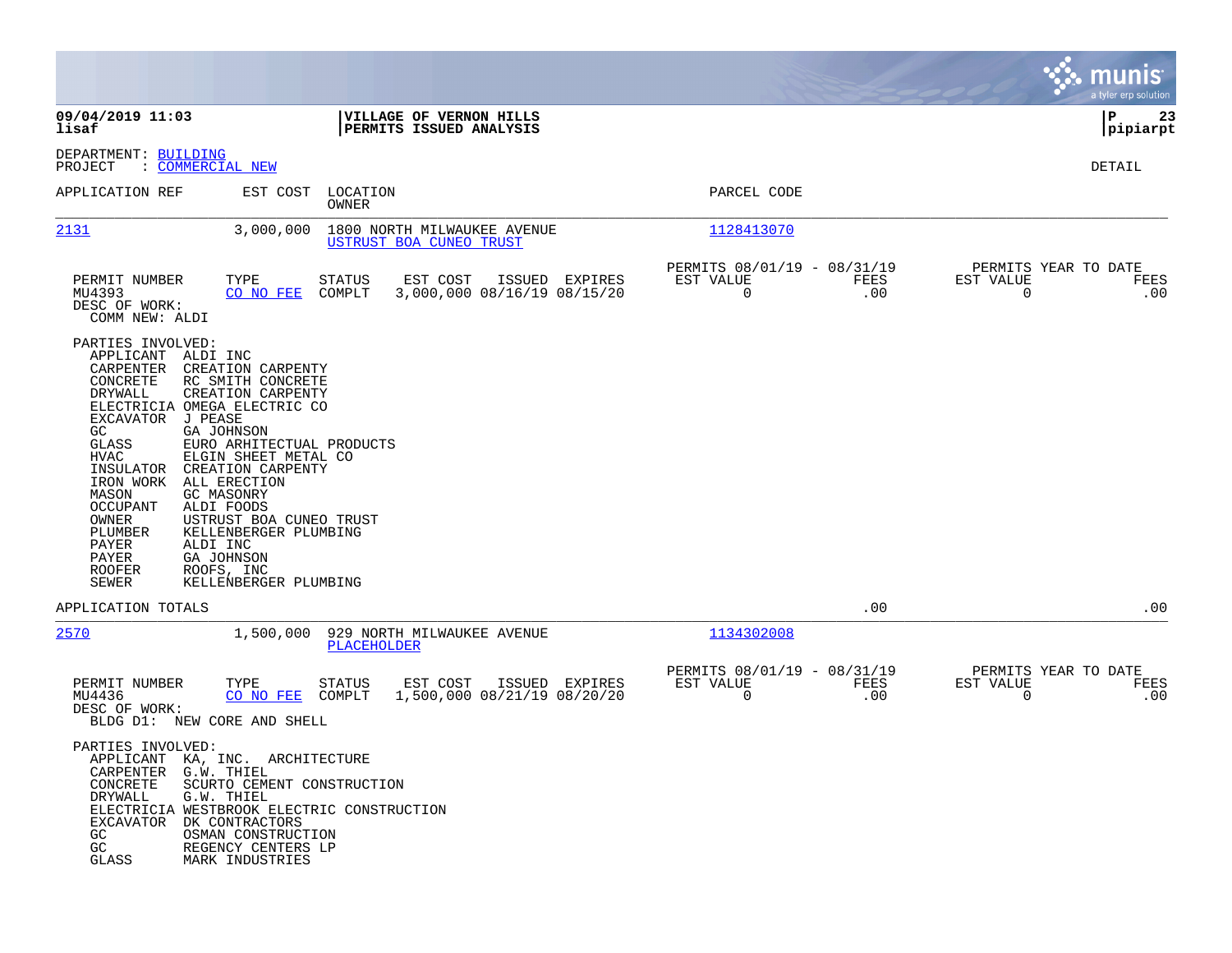|                                                                                                                                                                                                                                                                                                                                                                                                                                                                                                                                                                                                                                                                                                                                                                                                                                                                                                                                        |                                                                  |                                                     |                   | munis<br>a tyler erp solution                                     |
|----------------------------------------------------------------------------------------------------------------------------------------------------------------------------------------------------------------------------------------------------------------------------------------------------------------------------------------------------------------------------------------------------------------------------------------------------------------------------------------------------------------------------------------------------------------------------------------------------------------------------------------------------------------------------------------------------------------------------------------------------------------------------------------------------------------------------------------------------------------------------------------------------------------------------------------|------------------------------------------------------------------|-----------------------------------------------------|-------------------|-------------------------------------------------------------------|
| 09/04/2019 11:03<br>lisaf                                                                                                                                                                                                                                                                                                                                                                                                                                                                                                                                                                                                                                                                                                                                                                                                                                                                                                              | <b>VILLAGE OF VERNON HILLS</b><br><b>PERMITS ISSUED ANALYSIS</b> |                                                     |                   | ∣P<br>24<br> pipiarpt                                             |
| DEPARTMENT: BUILDING<br>: COMMERCIAL NEW<br>PROJECT                                                                                                                                                                                                                                                                                                                                                                                                                                                                                                                                                                                                                                                                                                                                                                                                                                                                                    |                                                                  |                                                     |                   | DETAIL                                                            |
| APPLICATION REF<br>EST COST<br>LOCATION<br>OWNER<br>INSULATOR NORTHWEST INSULATION<br>IRON WORK MCKINNEY STEEL<br>MASON<br>EBBEN MASONRY<br>OWNER<br>PLACEHOLDER<br>PLUMBER<br>NORMAN MECHANICAL<br>PAYER<br>REGENCY CENTERS LP<br><b>ROOFER</b><br>WBR ROOFNIG<br>SEWER<br>NORMAN MECHANICAL                                                                                                                                                                                                                                                                                                                                                                                                                                                                                                                                                                                                                                          |                                                                  | PARCEL CODE                                         |                   |                                                                   |
| APPLICATION TOTALS                                                                                                                                                                                                                                                                                                                                                                                                                                                                                                                                                                                                                                                                                                                                                                                                                                                                                                                     |                                                                  |                                                     | .00               | .00                                                               |
| 4038<br>850,000                                                                                                                                                                                                                                                                                                                                                                                                                                                                                                                                                                                                                                                                                                                                                                                                                                                                                                                        | 252 EAST TOWNLINE ROAD<br>US TRUST-BOA-SAM RES                   | 1133302053                                          |                   |                                                                   |
| PERMIT NUMBER<br>TYPE<br><b>STATUS</b><br>MU4390<br><b>COM NEW</b><br><b>ISSUED</b><br>DESC OF WORK:<br>COMMERCIAL NEW - PANDA EXPRESS<br>PARTIES INVOLVED:<br>ALARM<br>INTERFACE SYSTEMS<br>APPLICANT<br>HC KLOVER ARCHITECT<br>CARPENTER ANDY'S EXTERIORS INC<br>MILLER CONCRETE<br>CONCRETE<br>ANDY'S EXTERIORS INC<br>DRYWALL<br>ELECTRICIA DIRECT ELECTRIC INC<br>EXCAVATOR SCK INC<br>FENCE<br>DRIVEN FENCEINC<br>FIRE SPRIN ELITE FIRE PROTECTIONS INC<br>GC<br>VEQUITY CONSTRUCTION LLC<br>GLASS EXPERTS LLC<br>GLASS<br>IRON WORK AMERICAN STEEL SERVICES INC<br>IRRIGATION BECMAR SPRINKLERS SYSTEMS INC<br>LOW VOLTAG CLEAR COMMUNICATIONS INC<br>MASON<br><b>EBBEN MASONRY</b><br><b>OCCUPANT</b><br>PANDA EXPRESS<br>US TRUST-BOA-SAM RES<br>OWNER<br>PLUMBER<br>ZIVAK PLUMBING<br>PAYER<br>PANDA RSSTAURANT GROUP INC<br><b>ROOFER</b><br>VALDEX CORPORATION<br>SEWER<br>SCK INC<br>CORPORATE IMAGE SIGN SERVICE<br>SIGN | EST COST<br>ISSUED EXPIRES<br>850,000 08/16/19 08/15/20          | PERMITS 08/01/19 - 08/31/19<br>EST VALUE<br>850,000 | FEES<br>29,420.00 | PERMITS YEAR TO DATE<br>EST VALUE<br>FEES<br>850,000<br>29,420.00 |
| APPLICATION TOTALS                                                                                                                                                                                                                                                                                                                                                                                                                                                                                                                                                                                                                                                                                                                                                                                                                                                                                                                     |                                                                  |                                                     | 29,420.00         | 29,420.00                                                         |
| $\overline{9}$<br>496,000                                                                                                                                                                                                                                                                                                                                                                                                                                                                                                                                                                                                                                                                                                                                                                                                                                                                                                              | 335 NORTH MILWAUKEE AVE<br>WALMART STORES INC                    | 1503301034                                          |                   |                                                                   |
| PERMIT NUMBER<br>TYPE<br><b>STATUS</b><br>MU4387<br>CO NO FEE<br>COMPLT                                                                                                                                                                                                                                                                                                                                                                                                                                                                                                                                                                                                                                                                                                                                                                                                                                                                | EST COST<br>ISSUED EXPIRES<br>496,000 08/16/19 08/15/20          | PERMITS 08/01/19 - 08/31/19<br>EST VALUE<br>0       | FEES<br>.00       | PERMITS YEAR TO DATE<br>EST VALUE<br>FEES<br>0<br>.00             |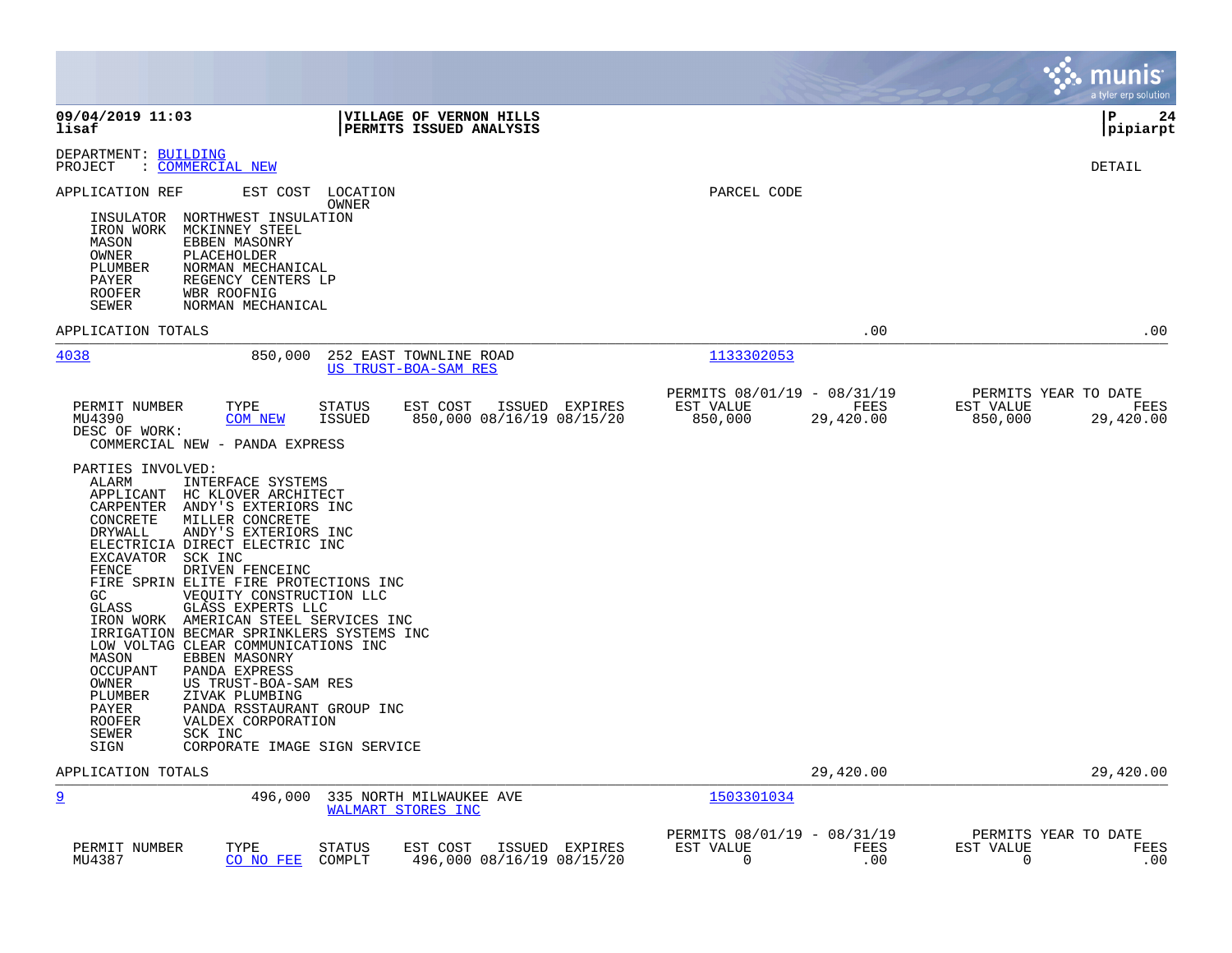|                                                                                                                                                                                                                                                                                                                                                                                                                                                                                             |                                                    |             |                  |         | munis <sup>®</sup><br>a tyler erp solution |
|---------------------------------------------------------------------------------------------------------------------------------------------------------------------------------------------------------------------------------------------------------------------------------------------------------------------------------------------------------------------------------------------------------------------------------------------------------------------------------------------|----------------------------------------------------|-------------|------------------|---------|--------------------------------------------|
| 09/04/2019 11:03<br>lisaf                                                                                                                                                                                                                                                                                                                                                                                                                                                                   | VILLAGE OF VERNON HILLS<br>PERMITS ISSUED ANALYSIS |             |                  |         | 25<br>P<br>pipiarpt                        |
| DEPARTMENT: BUILDING<br>PROJECT<br>: COMMERCIAL NEW                                                                                                                                                                                                                                                                                                                                                                                                                                         |                                                    |             |                  |         | DETAIL                                     |
| APPLICATION REF<br>EST COST<br>DESC OF WORK:<br>SAM'S CLUB FUEL STATION<br>PARTIES INVOLVED:<br>APPLICANT<br>CORE STATES GROUP<br>CARPENTER<br>WILLIAM A. RANDOLPH<br>CONCRETE<br>PREFERRED CONCRETE<br><b>ELECTRICIA</b><br>NUCORE ELECTRIC<br>WILLIAM A. RANDOLPH<br>GC.<br>FOUR SEASONS MECHANICAL<br>HVAC<br>IRON WORK<br>ARNING COMPANIES<br>OCCUPANT<br>SAM'S CLUB<br>OWNER<br>WALMART STORES INC<br>PLUMBER<br>US PLUMBING<br>PAYER<br>WALMART STORES INC<br>SEWER<br>DK CONTRACTORS | LOCATION<br>OWNER                                  | PARCEL CODE |                  |         |                                            |
| APPLICATION TOTALS<br>PROJECT TOTALS                                                                                                                                                                                                                                                                                                                                                                                                                                                        |                                                    | 850,000     | .00<br>29,420.00 | 850,000 | .00<br>29,420.00                           |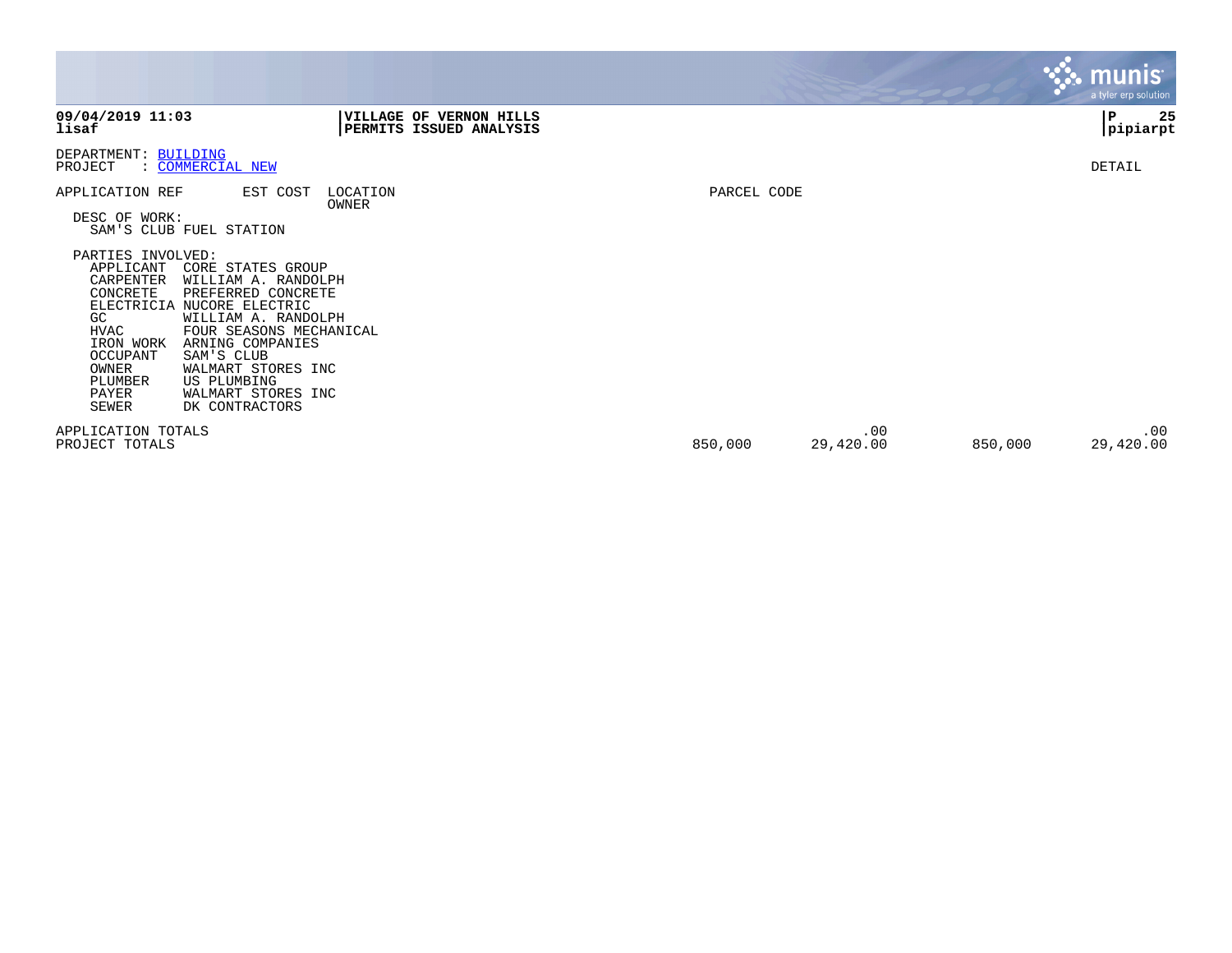|                                                                                                                                |                                                                                                                                                                                        |                                                                           | munis<br>a tyler erp solution                                         |
|--------------------------------------------------------------------------------------------------------------------------------|----------------------------------------------------------------------------------------------------------------------------------------------------------------------------------------|---------------------------------------------------------------------------|-----------------------------------------------------------------------|
| 09/04/2019 11:03<br>lisaf                                                                                                      | VILLAGE OF VERNON HILLS<br>PERMITS ISSUED ANALYSIS                                                                                                                                     |                                                                           | 26<br>P<br> pipiarpt                                                  |
| DEPARTMENT: BUILDING<br>PROJECT<br>$\colon$ AC/FURNACE                                                                         |                                                                                                                                                                                        |                                                                           | DETAIL                                                                |
| APPLICATION REF                                                                                                                | EST COST LOCATION<br>OWNER                                                                                                                                                             | PARCEL CODE                                                               |                                                                       |
| 4258<br>10,130                                                                                                                 | 436 PINE LAKE CIR<br>SHASHANK JOSHI                                                                                                                                                    | 1133205024                                                                |                                                                       |
| PERMIT NUMBER<br>TYPE<br>MU4236<br><b>AC/FURN</b><br>DESC OF WORK:<br>A/C FURNACE                                              | EST COST<br><b>STATUS</b><br>ISSUED EXPIRES<br>COMPLT<br>10,130 08/06/19 08/08/20                                                                                                      | PERMITS 08/01/19 - 08/31/19<br>FEES<br>EST VALUE<br>$\mathbf 0$<br>101.30 | PERMITS YEAR TO DATE<br>EST VALUE<br>FEES<br>$\overline{0}$<br>101.30 |
| PARTIES INVOLVED:<br>APPLICANT ARS OF ILLINOIS<br>GC<br>ARS OF ILLINOIS<br>OWNER<br>SHASHANK JOSHI<br>PAYER<br>ARS OF ILLINOIS |                                                                                                                                                                                        |                                                                           |                                                                       |
| APPLICATION TOTALS                                                                                                             |                                                                                                                                                                                        | 101.30                                                                    | 101.30                                                                |
| 4360<br>16,476                                                                                                                 | 2189 BEAVER CREEK DR<br><b>YILDIZ JANEK</b>                                                                                                                                            | 1129210005                                                                |                                                                       |
| PERMIT NUMBER<br>TYPE<br>MU4356<br>AC/FURN<br>DESC OF WORK:<br>AC/FURNACE                                                      | EST COST<br>STATUS<br>ISSUED EXPIRES<br><b>ISSUED</b><br>16,476 08/07/19 08/06/20                                                                                                      | PERMITS 08/01/19 - 08/31/19<br>EST VALUE<br>FEES<br>$\mathbf 0$<br>164.76 | PERMITS YEAR TO DATE<br>EST VALUE<br>FEES<br>$\Omega$<br>164.76       |
| PARTIES INVOLVED:<br>GC<br><b>HVAC</b><br>OWNER<br>YILDIZ JANEK<br>PAYER                                                       | APPLICANT ABC PLUMBING, HEATING, COOLING, ELECTRIC<br>ABC PLUMBING, HEATING, COOLING, ELECTRIC<br>ABC PLUMBING, HEATING, COOLING, ELECTRIC<br>ABC PLUMBING, HEATING, COOLING, ELECTRIC |                                                                           |                                                                       |
| APPLICATION TOTALS                                                                                                             |                                                                                                                                                                                        | 164.76                                                                    | 164.76                                                                |
| 4361<br>7,300                                                                                                                  | 210 KNOLLWOOD LN<br><b>CASEY AUBIN</b>                                                                                                                                                 | 1504303049                                                                |                                                                       |
| PERMIT NUMBER<br>TYPE<br>MU4358<br><u>AC/FURN</u><br>DESC OF WORK:<br>AC/FURNACE                                               | <b>STATUS</b><br>EST COST<br>ISSUED EXPIRES<br>7,300 08/07/19 08/06/20<br>ISSUED                                                                                                       | PERMITS 08/01/19 - 08/31/19<br>EST VALUE<br>FEES<br>$\Omega$<br>73.00     | PERMITS YEAR TO DATE<br>EST VALUE<br>FEES<br>$\Omega$<br>73.00        |
| PARTIES INVOLVED:<br>APPLICANT<br>GC<br><b>HVAC</b><br>OWNER<br>CASEY AUBIN<br>PAYER                                           | ABC PLUMBING, HEATING, COOLING, ELECTRIC<br>ABC PLUMBING, HEATING, COOLING, ELECTRIC<br>ABC PLUMBING, HEATING, COOLING, ELECTRIC<br>ABC PLUMBING, HEATING, COOLING, ELECTRIC           |                                                                           |                                                                       |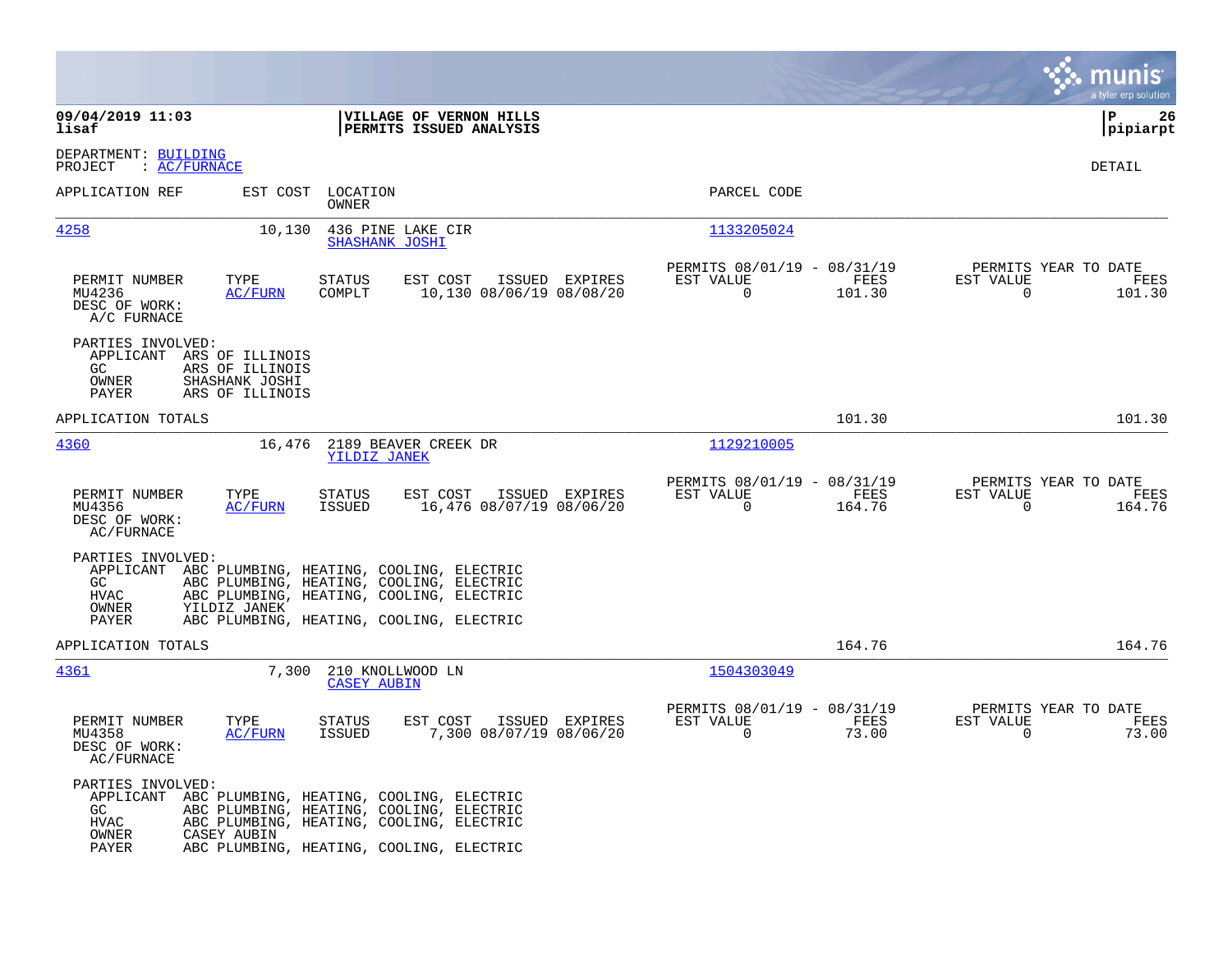|                                                                                                                                                                                                                                                |                                                                          | munis<br>a tyler erp solution                                     |
|------------------------------------------------------------------------------------------------------------------------------------------------------------------------------------------------------------------------------------------------|--------------------------------------------------------------------------|-------------------------------------------------------------------|
| 09/04/2019 11:03<br>VILLAGE OF VERNON HILLS<br>lisaf<br>PERMITS ISSUED ANALYSIS<br>APPLICATION TOTALS                                                                                                                                          | 73.00                                                                    | 27<br>l P<br> pipiarpt<br>73.00                                   |
| DEPARTMENT: BUILDING<br>: AC/FURNACE<br>PROJECT                                                                                                                                                                                                |                                                                          | DETAIL                                                            |
| APPLICATION REF<br>EST COST<br>LOCATION<br>OWNER                                                                                                                                                                                               | PARCEL CODE                                                              |                                                                   |
| 4365<br>5,100<br>645 SYCAMORE ST<br><b>ADAM OSHAROW</b>                                                                                                                                                                                        | 1132104041                                                               |                                                                   |
| EST COST<br>ISSUED EXPIRES<br>PERMIT NUMBER<br>TYPE<br>STATUS<br>5,100 08/08/19 08/07/20<br>MU4362<br>AC/FURN<br>ISSUED<br>DESC OF WORK:<br>A/C                                                                                                | PERMITS 08/01/19 - 08/31/19<br>EST VALUE<br>FEES<br>$\mathbf 0$<br>51.00 | PERMITS YEAR TO DATE<br>EST VALUE<br>FEES<br>$\mathbf 0$<br>51.00 |
| PARTIES INVOLVED:<br>APPLICANT<br>ABC PLUMBING, HEATING, COOLING, ELECTRIC<br>ABC PLUMBING, HEATING, COOLING, ELECTRIC<br>GC.<br><b>OCCUPANT</b><br>ADAM OSHAROW<br>ADAM OSHAROW<br>OWNER<br>PAYER<br>ABC PLUMBING, HEATING, COOLING, ELECTRIC |                                                                          |                                                                   |
| APPLICATION TOTALS                                                                                                                                                                                                                             | 51.00                                                                    | 51.00                                                             |
| 4385<br>2,655 136 WINDSOR DR<br><b>KAREN HASELTINE</b>                                                                                                                                                                                         | 1132416059                                                               |                                                                   |
| PERMIT NUMBER<br>TYPE<br>STATUS<br>EST COST<br>ISSUED EXPIRES<br>2,655 08/13/19 08/12/20<br>MU4379<br>ISSUED<br>AC/FURN<br>DESC OF WORK:<br>FURNACE ONLY                                                                                       | PERMITS 08/01/19 - 08/31/19<br>EST VALUE<br>FEES<br>$\Omega$<br>50.00    | PERMITS YEAR TO DATE<br>EST VALUE<br>FEES<br>$\mathbf 0$<br>50.00 |
| PARTIES INVOLVED:<br>APPLICANT FOUR SEASONS HEATING & AIR<br>GC.<br>FOUR SEASONS HEATING & AIR<br>OWNER<br>KAREN HASELTINE<br>PAYER<br>FOUR SEASONS HEATING & AIR                                                                              |                                                                          |                                                                   |
| APPLICATION TOTALS                                                                                                                                                                                                                             | 50.00                                                                    | 50.00                                                             |
| 4411<br>5,985<br>136 WINDSOR DR<br><b>KAREN HASELTINE</b>                                                                                                                                                                                      | 1132416059                                                               |                                                                   |
| PERMIT NUMBER<br>ISSUED EXPIRES<br>TYPE<br>STATUS<br>EST COST<br>5,985 08/19/19 08/18/20<br>MU4400<br><b>AC/FURN</b><br><b>ISSUED</b><br>DESC OF WORK:<br>A/C & FURNANCE                                                                       | PERMITS 08/01/19 - 08/31/19<br>EST VALUE<br>FEES<br>0<br>59.85           | PERMITS YEAR TO DATE<br>EST VALUE<br>FEES<br>59.85<br>0           |
| PARTIES INVOLVED:<br>APPLICANT FOUR SEASONS HEATING & AIR<br>GC<br>FOUR SEASONS HEATING & AIR<br>$\sqrt{\text{OWNER}}$<br>KAREN HASELTINE<br>FOUR SEASONS HEATING & AIR<br>PAYER<br>PAYER<br>FOUR SEASONS HEATING & AIR                        |                                                                          |                                                                   |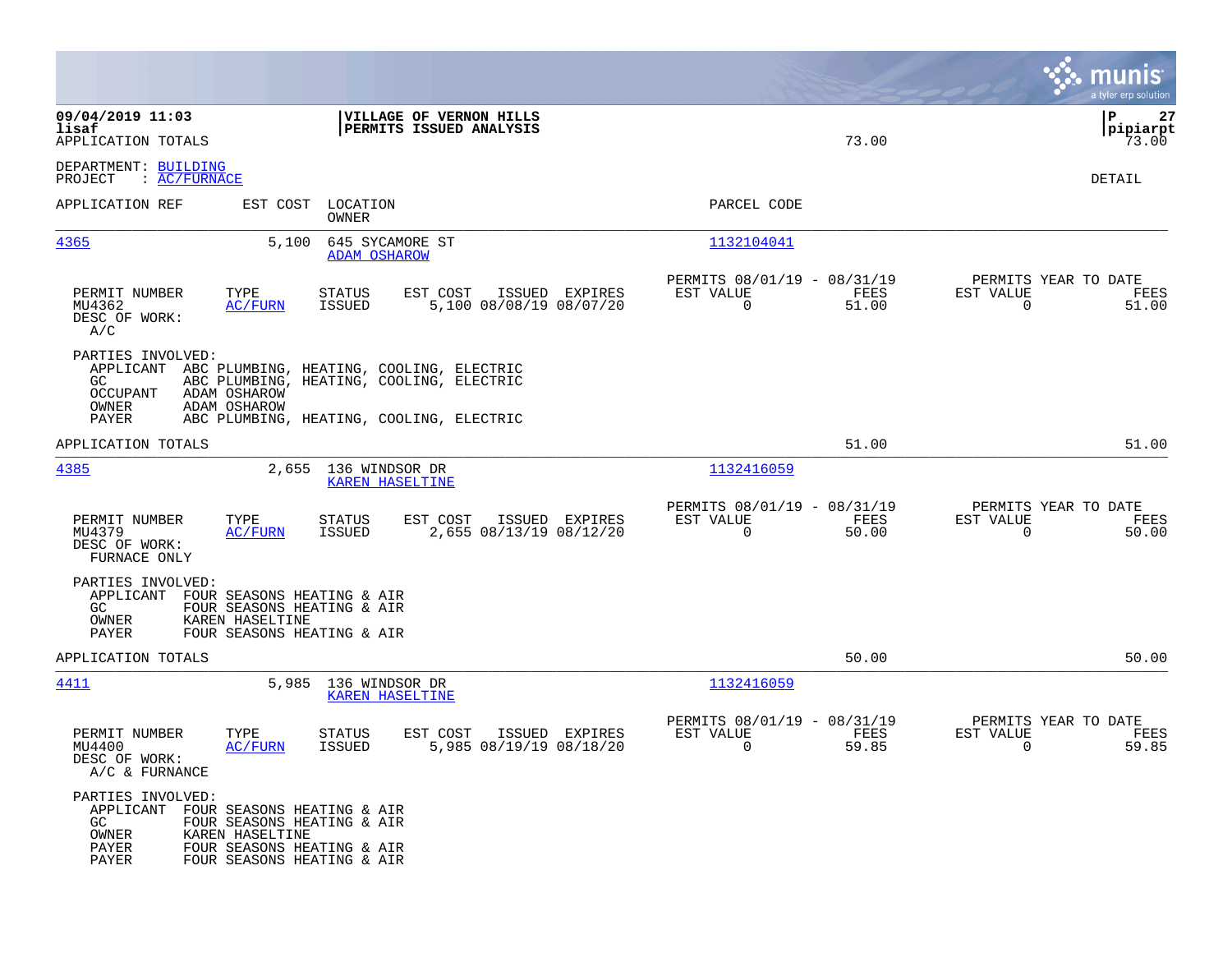|                                                                                                                                                                                                      |                                                                          | munis<br>a tyler erp solution                                     |
|------------------------------------------------------------------------------------------------------------------------------------------------------------------------------------------------------|--------------------------------------------------------------------------|-------------------------------------------------------------------|
| 09/04/2019 11:03<br>VILLAGE OF VERNON HILLS<br>lisaf<br>PERMITS ISSUED ANALYSIS                                                                                                                      |                                                                          | l P<br>28<br> pipiarpt                                            |
| DEPARTMENT: BUILDING<br>: AC/FURNACE<br>PROJECT                                                                                                                                                      |                                                                          | <b>DETAIL</b>                                                     |
| APPLICATION REF<br>EST COST LOCATION<br>OWNER                                                                                                                                                        | PARCEL CODE                                                              |                                                                   |
| APPLICATION TOTALS                                                                                                                                                                                   | 59.85                                                                    | 59.85                                                             |
| 4430<br>7,235<br>516 SADDLE BROOK LN<br><b>PLACEHOLDER</b>                                                                                                                                           | 1133403048                                                               |                                                                   |
| PERMIT NUMBER<br>TYPE<br>EST COST<br>ISSUED EXPIRES<br><b>STATUS</b><br>COMPLT<br>7,235 08/20/19 08/29/20<br>MU4416<br><b>AC/FURN</b><br>DESC OF WORK:<br>AC UNIT                                    | PERMITS 08/01/19 - 08/31/19<br>EST VALUE<br>FEES<br>0<br>72.35           | PERMITS YEAR TO DATE<br>EST VALUE<br>FEES<br>$\mathbf 0$<br>72.35 |
| PARTIES INVOLVED:<br>GC.<br>FOUR SEASONS HEATING & AIR<br>OWNER<br><b>PLACEHOLDER</b><br>FOUR SEASONS HEATING & AIR<br>PAYER                                                                         |                                                                          |                                                                   |
| APPLICATION TOTALS                                                                                                                                                                                   | 72.35                                                                    | 72.35                                                             |
| 4450<br>3,300<br>925 ADAMS CT<br><b>PLACEHOLDER</b>                                                                                                                                                  | 1132412049                                                               |                                                                   |
| PERMIT NUMBER<br>TYPE<br>EST COST<br>ISSUED EXPIRES<br>STATUS<br>MU4449<br>AC/FURN<br>COMPLT<br>3,300 08/23/19 08/27/20<br>DESC OF WORK:<br>AIR CONDITIONING CONDENSOR REPLACEMENT                   | PERMITS 08/01/19 - 08/31/19<br>EST VALUE<br>FEES<br>$\Omega$<br>50.00    | PERMITS YEAR TO DATE<br>EST VALUE<br>FEES<br>$\Omega$<br>50.00    |
| PARTIES INVOLVED:<br>APPLICANT<br>DEBRA HOLLANDER<br>GC<br>ALLIED AIR CONDITIONING & HEATING<br><b>HVAC</b><br>ALLIED AIR CONDITIONING & HEATING<br>OWNER<br>PLACEHOLDER<br>PAYER<br>DEBRA HOLLANDER |                                                                          |                                                                   |
| APPLICATION TOTALS                                                                                                                                                                                   | 50.00                                                                    | 50.00                                                             |
| 4478<br>2,900<br>8 NORTH ROYAL OAK DR<br>SYED ALI H & ZEHRA F AKBARI                                                                                                                                 | 1506413025                                                               |                                                                   |
| TYPE<br>EST COST<br>PERMIT NUMBER<br><b>STATUS</b><br>ISSUED EXPIRES<br>2,900 08/28/19 08/27/20<br>MU4479<br>AC/FURN<br><b>ISSUED</b><br>DESC OF WORK:<br>HEATING AND AC                             | PERMITS 08/01/19 - 08/31/19<br>EST VALUE<br>FEES<br>$\mathbf 0$<br>50.00 | PERMITS YEAR TO DATE<br>EST VALUE<br>FEES<br>$\mathbf 0$<br>50.00 |
| PARTIES INVOLVED:<br>GC<br>FOUR SEASONS HEATING & AIR<br><b>HVAC</b><br>FOUR SEASONS HEATING & AIR<br>SYED ALI H & ZEHRA F AKBARI<br>OWNER<br>FOUR SEASONS HEATING & AIR<br>PAYER                    |                                                                          |                                                                   |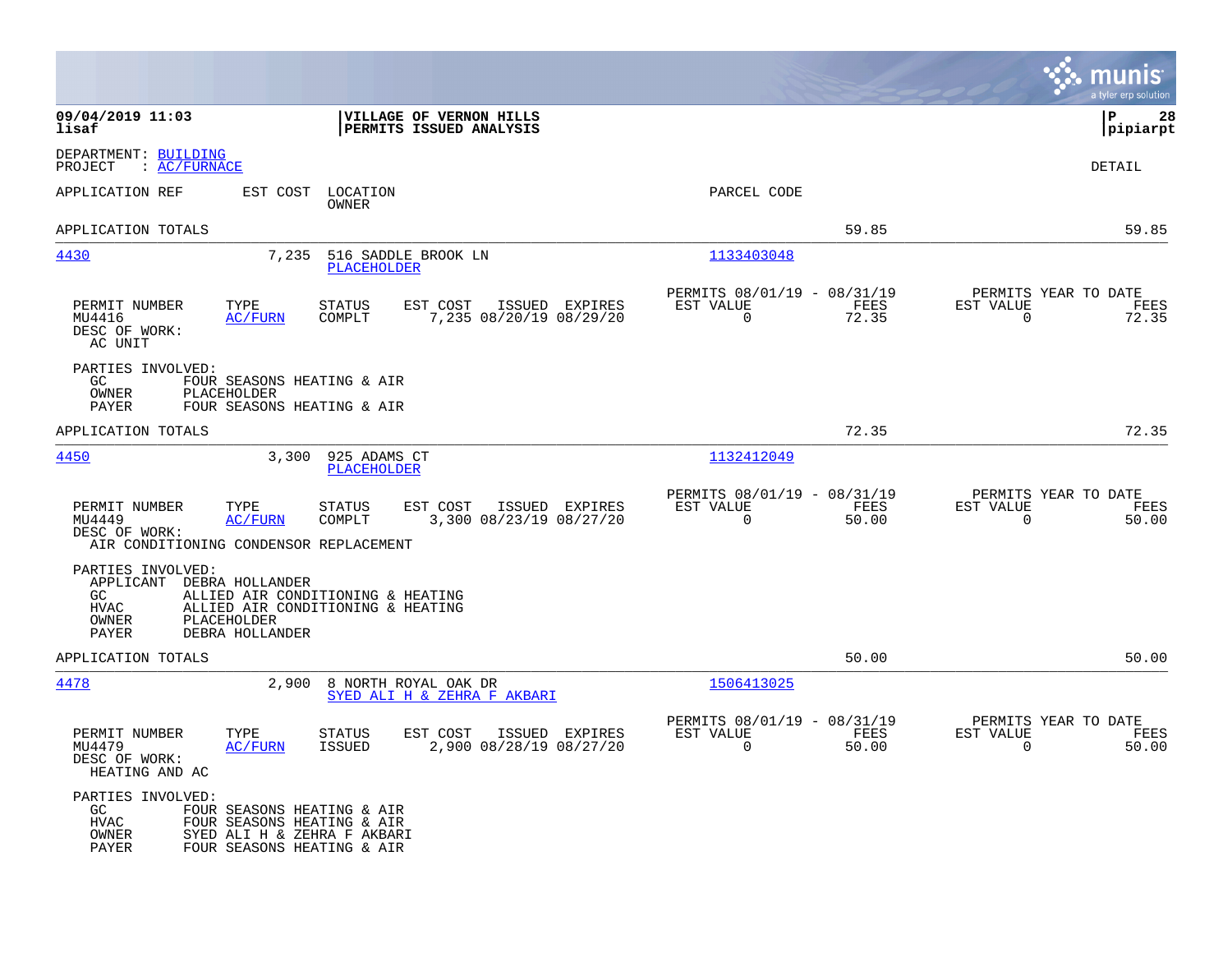|                                                                                                                          |                                                                                     |                                                                | <b>munis</b><br>a tyler erp solution                           |
|--------------------------------------------------------------------------------------------------------------------------|-------------------------------------------------------------------------------------|----------------------------------------------------------------|----------------------------------------------------------------|
| 09/04/2019 11:03<br>lisaf<br>APPLICATION TOTALS                                                                          | VILLAGE OF VERNON HILLS<br>PERMITS ISSUED ANALYSIS                                  | 50.00                                                          | P<br>29<br>pipiarpt <br>50.00                                  |
| DEPARTMENT: BUILDING<br>: AC/FURNACE<br>PROJECT                                                                          |                                                                                     |                                                                | DETAIL                                                         |
| APPLICATION REF<br>EST COST                                                                                              | LOCATION<br>OWNER                                                                   | PARCEL CODE                                                    |                                                                |
| 4494<br>8,100                                                                                                            | 424 HAWTHORN CTR<br>CENTENNIAL                                                      | 1133401086                                                     |                                                                |
| PERMIT NUMBER<br>TYPE<br>MU4494<br>AC/FURN<br>DESC OF WORK:<br>HVAC UNIT                                                 | STATUS<br>EST COST<br>ISSUED<br>EXPIRES<br>8,100 08/30/19 08/29/20<br><b>ISSUED</b> | PERMITS 08/01/19 - 08/31/19<br>EST VALUE<br>FEES<br>0<br>81.00 | PERMITS YEAR TO DATE<br>EST VALUE<br>FEES<br>81.00<br>$\Omega$ |
| PARTIES INVOLVED:<br><b>GC</b><br>LENNOX<br><b>HVAC</b><br>LENNOX<br>OCCUPANT<br>DAVE AND BUSTERS<br>OWNER<br>CENTENNIAL |                                                                                     |                                                                |                                                                |
| APPLICATION TOTALS<br>PROJECT TOTALS                                                                                     |                                                                                     | 81.00<br>0<br>753.26                                           | 81.00<br>753.26<br>$\Omega$                                    |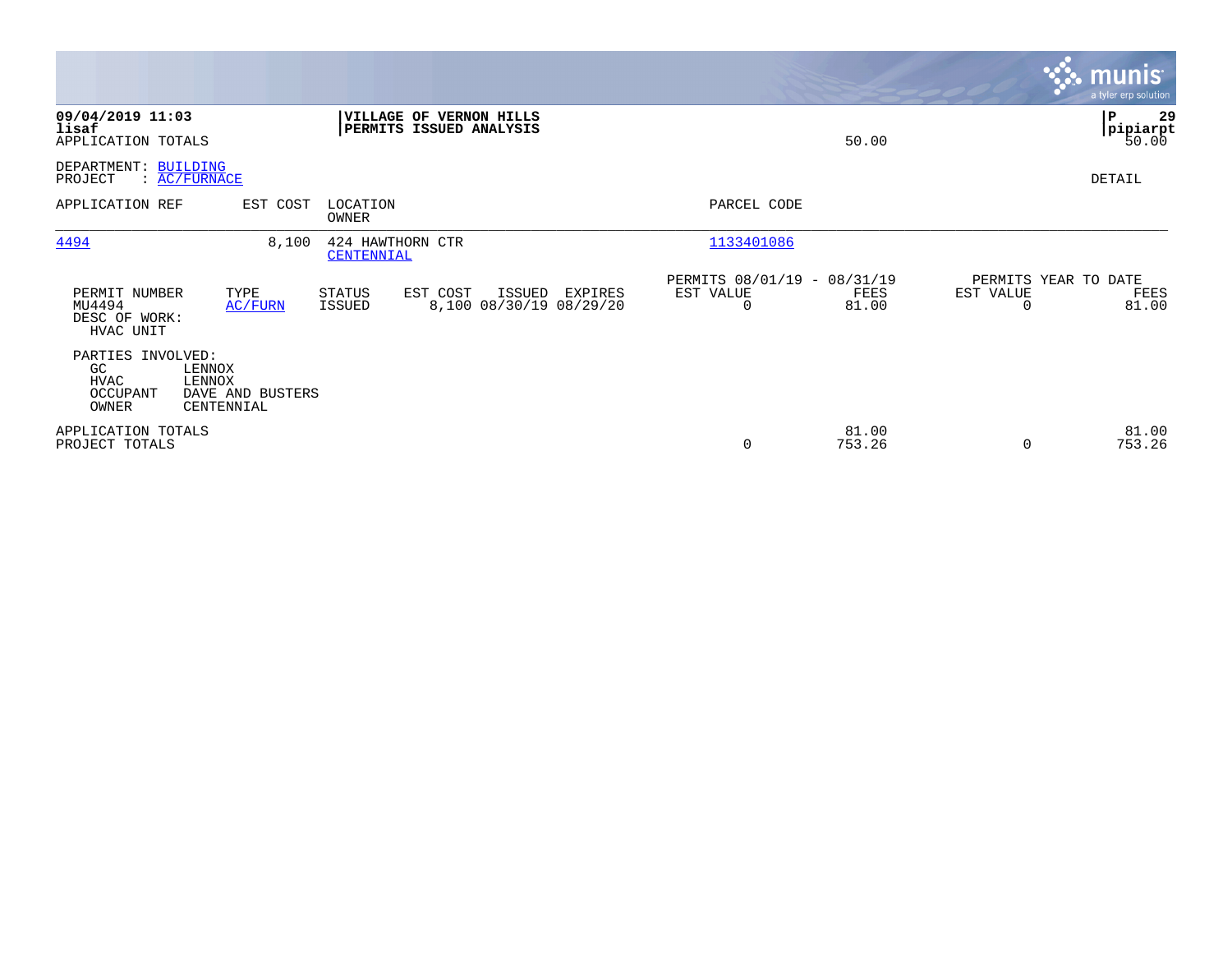|                                                                               |                                                                             |                                 |                                                    |         |                                               |                  |                                               | munis<br>a tyler erp solution |
|-------------------------------------------------------------------------------|-----------------------------------------------------------------------------|---------------------------------|----------------------------------------------------|---------|-----------------------------------------------|------------------|-----------------------------------------------|-------------------------------|
| 09/04/2019 11:03<br>lisaf                                                     |                                                                             |                                 | VILLAGE OF VERNON HILLS<br>PERMITS ISSUED ANALYSIS |         |                                               |                  |                                               | P<br>30<br> pipiarpt          |
| DEPARTMENT: BUILDING<br>PROJECT<br>: <u>ANTENNA</u>                           |                                                                             |                                 |                                                    |         |                                               |                  |                                               | DETAIL                        |
| APPLICATION REF                                                               | EST COST                                                                    | LOCATION<br>OWNER               |                                                    |         | PARCEL CODE                                   |                  |                                               |                               |
| 3624                                                                          | 34,000                                                                      | 100 TENNIS LANE<br><b>COMED</b> |                                                    |         | 1507200004                                    |                  |                                               |                               |
| PERMIT NUMBER<br>MU4348<br>DESC OF WORK:<br>SPRINT ANTENNA                    | TYPE<br><b>ANTENNA</b>                                                      | STATUS<br>ISSUED                | EST COST<br>ISSUED<br>34,000 08/07/19 08/06/20     | EXPIRES | PERMITS 08/01/19 - 08/31/19<br>EST VALUE<br>0 | FEES<br>340.00   | PERMITS YEAR TO DATE<br>EST VALUE<br>$\Omega$ | FEES<br>340.00                |
| PARTIES INVOLVED:<br>APPLICANT<br>ELECTRICIA<br>GC<br>COMED<br>OWNER<br>PAYER | SAC WIRELESS<br>DEERFIELD CONSTRUCTION GROUP<br>SRU TELECOM<br>SAC WIRELESS |                                 |                                                    |         |                                               |                  |                                               |                               |
| APPLICATION TOTALS<br>PROJECT TOTALS                                          |                                                                             |                                 |                                                    |         | 0                                             | 340.00<br>340.00 | $\Omega$                                      | 340.00<br>340.00              |

 $\mathcal{L}^{\text{max}}$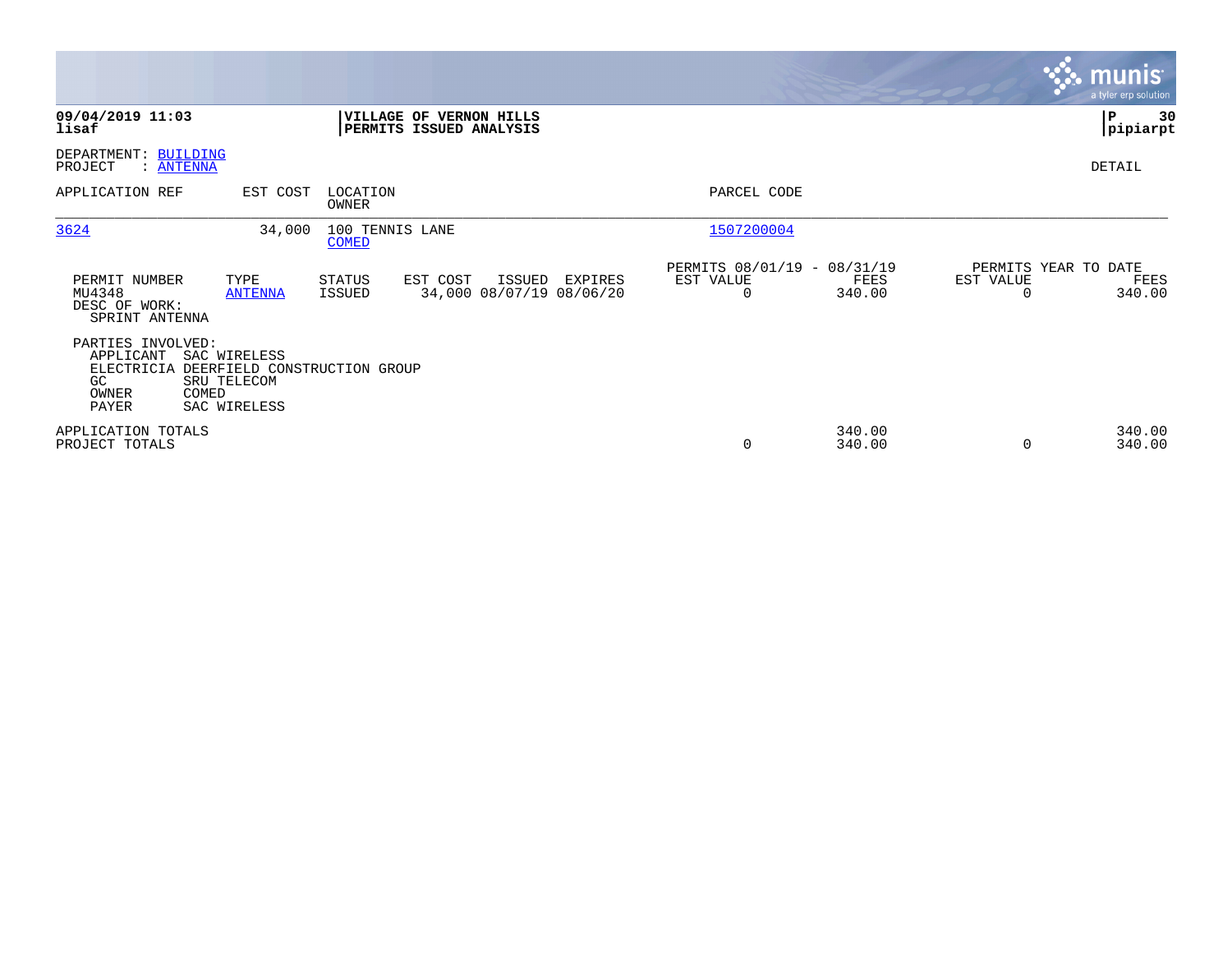|                                                                                                                                                                                           |                                                                                                                                                                          |                                                                           | munis<br>a tyler erp solution                                      |
|-------------------------------------------------------------------------------------------------------------------------------------------------------------------------------------------|--------------------------------------------------------------------------------------------------------------------------------------------------------------------------|---------------------------------------------------------------------------|--------------------------------------------------------------------|
| 09/04/2019 11:03<br>lisaf                                                                                                                                                                 | VILLAGE OF VERNON HILLS<br>PERMITS ISSUED ANALYSIS                                                                                                                       |                                                                           | lР<br>31<br> pipiarpt                                              |
| DEPARTMENT: BUILDING<br>: NEW BUSINESS NO REMODEL<br>PROJECT                                                                                                                              |                                                                                                                                                                          |                                                                           | DETAIL                                                             |
| APPLICATION REF                                                                                                                                                                           | EST COST LOCATION<br>OWNER                                                                                                                                               | PARCEL CODE                                                               |                                                                    |
| 4120                                                                                                                                                                                      | $\Omega$<br>413 NORTH MILWAUKEE AVE 100<br>MID-AMERICA ASSET MANAGEMENT INC                                                                                              | 1503102020                                                                |                                                                    |
| PERMIT NUMBER<br>TYPE<br>MU4354<br>CO NO FEE<br>DESC OF WORK:<br>CO - HALLOWEEN CITY                                                                                                      | EST COST<br>ISSUED EXPIRES<br>STATUS<br>COMPLT<br>$0$ 08/07/19 08/06/20                                                                                                  | PERMITS 08/01/19 - 08/31/19<br>EST VALUE<br>FEES<br>$\mathbf 0$<br>.00    | PERMITS YEAR TO DATE<br>EST VALUE<br>FEES<br>$\mathbf 0$<br>.00    |
| PARTIES INVOLVED:<br>APPLICANT<br>GC.<br><b>OCCUPANT</b><br>OWNER<br>PAYER                                                                                                                | PARTY CITY DBA* HALLOWEEN CITY<br>PARTY CITY DBA* HALLOWEEN CITY<br>PARTY CITY DBA* HALLOWEEN CITY<br>MID-AMERICA ASSET MANAGEMENT INC<br>PARTY CITY DBA* HALLOWEEN CITY |                                                                           |                                                                    |
| APPLICATION TOTALS                                                                                                                                                                        |                                                                                                                                                                          | .00                                                                       | .00                                                                |
| 4252                                                                                                                                                                                      | 0<br>375 NORTH MILWAUKEE AVE 200<br>BRADFORD VERNON IV LLC                                                                                                               | 1503301029                                                                |                                                                    |
| TYPE<br>PERMIT NUMBER<br>MU4388<br>CO NO FEE<br>DESC OF WORK:<br>NEW C O F O-IDOF                                                                                                         | EST COST<br>ISSUED EXPIRES<br>STATUS<br>$0$ 08/16/19 08/15/20<br>COMPLT                                                                                                  | PERMITS 08/01/19 - 08/31/19<br>EST VALUE<br>FEES<br>$\mathbf 0$<br>.00    | PERMITS YEAR TO DATE<br>EST VALUE<br>FEES<br>$\mathbf 0$<br>.00    |
| PARTIES INVOLVED:<br>APPLICANT DIWAN JUBILEE<br>GC.<br>DIWAN JUBILEE DBA IDOF<br>OCCUPANT<br>DIWAN JUBILEE DBA IDOF<br>OWNER<br>BRADFORD VERNON IV LLC<br>PAYER<br>DIWAN JUBILEE DBA IDOF |                                                                                                                                                                          |                                                                           |                                                                    |
| APPLICATION TOTALS                                                                                                                                                                        |                                                                                                                                                                          | .00                                                                       | .00                                                                |
| 4326                                                                                                                                                                                      | 0<br>1000 NORTH BUTTERFIELD RD 1029<br>NEW CENTURY TOWN LLC                                                                                                              | 1132300046                                                                |                                                                    |
| PERMIT NUMBER<br>TYPE<br>MU4319<br>DESC OF WORK:<br>CERTIFICATE OF OCCUPANCY - FLAME GUARD USA LLC                                                                                        | EST COST<br>STATUS<br>ISSUED EXPIRES<br>$0$ 08/01/19 08/05/20<br>NO REMODEL ISSUED                                                                                       | PERMITS 08/01/19 - 08/31/19<br>EST VALUE<br>FEES<br>$\mathbf 0$<br>150.00 | PERMITS YEAR TO DATE<br>EST VALUE<br>FEES<br>$\mathbf 0$<br>150.00 |
| PARTIES INVOLVED:<br>APPLICANT FLAME GUARD USA LLC<br>GC.<br>FLAME GUARD USA LLC<br>OWNER<br>NEW CENTURY TOWN LLC<br>FLAME GUARD USA LLC<br>PAYER                                         |                                                                                                                                                                          |                                                                           |                                                                    |

 $\mathcal{L}^{\text{max}}$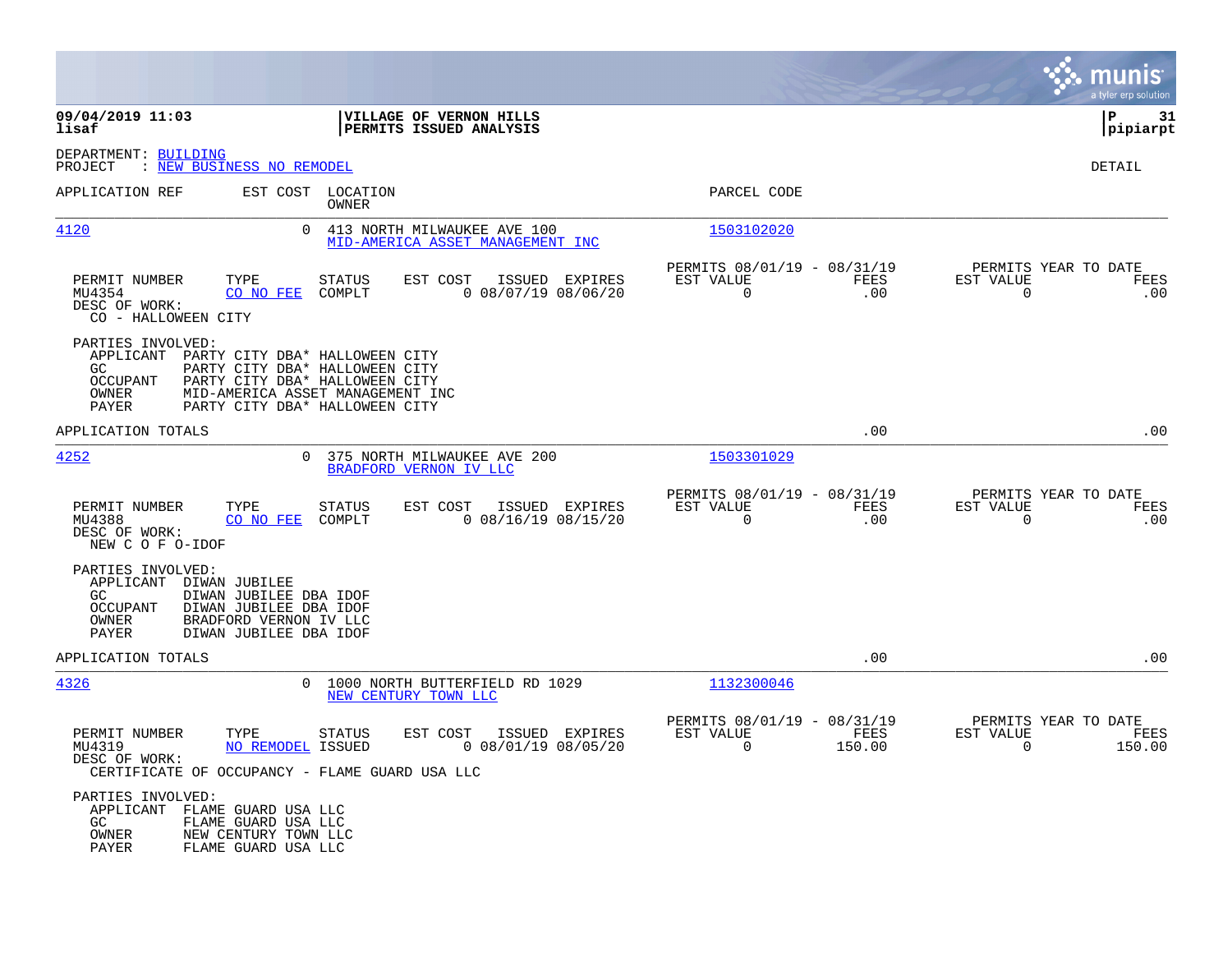|                                                                                                                                                                                                                                                                                                                        |                                                                                                  |                                                                                           | munis<br>a tyler erp solution                                                               |
|------------------------------------------------------------------------------------------------------------------------------------------------------------------------------------------------------------------------------------------------------------------------------------------------------------------------|--------------------------------------------------------------------------------------------------|-------------------------------------------------------------------------------------------|---------------------------------------------------------------------------------------------|
| 09/04/2019 11:03<br>lisaf<br>APPLICATION TOTALS                                                                                                                                                                                                                                                                        | VILLAGE OF VERNON HILLS<br>PERMITS ISSUED ANALYSIS                                               | 150.00                                                                                    | l P<br>32<br> pipiarpt<br>150.00                                                            |
| DEPARTMENT: BUILDING<br>: NEW BUSINESS NO REMODEL<br>PROJECT                                                                                                                                                                                                                                                           |                                                                                                  |                                                                                           | DETAIL                                                                                      |
| APPLICATION REF                                                                                                                                                                                                                                                                                                        | EST COST LOCATION<br>OWNER                                                                       | PARCEL CODE                                                                               |                                                                                             |
| 4335<br>$\Omega$                                                                                                                                                                                                                                                                                                       | 613 HAWTHORN CTR<br>CENTENNIAL                                                                   | 1133401086                                                                                |                                                                                             |
| PERMIT NUMBER<br>TYPE<br>MU4334<br>NO REMODEL COMPLT<br>MU4368<br>CO NO FEE<br>DESC OF WORK:<br>CERTIFICATE OF OCCUPANCY - METRO CITY WIRELESS                                                                                                                                                                         | ISSUED EXPIRES<br>STATUS<br>EST COST<br>$0$ 08/02/19 08/13/20<br>$0$ 08/09/19 08/13/20<br>COMPLT | PERMITS 08/01/19 - 08/31/19<br>EST VALUE<br>FEES<br>0<br>150.00<br>0<br>.00               | PERMITS YEAR TO DATE<br>EST VALUE<br>FEES<br>0<br>150.00<br>$\mathbf 0$<br>.00              |
| PARTIES INVOLVED:<br>GC.<br>METRO CITY WIRELESS<br><b>OCCUPANT</b><br>METRO CITY WIRELESS<br>OWNER<br>CENTENNIAL<br>PAYER<br>METRO CITY WIRELESS                                                                                                                                                                       |                                                                                                  |                                                                                           |                                                                                             |
| APPLICATION TOTALS                                                                                                                                                                                                                                                                                                     |                                                                                                  | 150.00                                                                                    | 150.00                                                                                      |
| 4370                                                                                                                                                                                                                                                                                                                   | 0 480 RING RD<br>PTR360 INC                                                                      | 1133401083                                                                                |                                                                                             |
| PERMIT NUMBER<br>TYPE<br>MU4367<br>NO REMODEL ISSUED<br>DESC OF WORK:<br>CO - THE GALLERY PRESENTS                                                                                                                                                                                                                     | <b>STATUS</b><br>EST COST<br>ISSUED EXPIRES<br>$0$ 08/09/19 08/16/20                             | PERMITS 08/01/19 - 08/31/19<br>EST VALUE<br>FEES<br>0<br>150.00                           | PERMITS YEAR TO DATE<br>EST VALUE<br>FEES<br>0<br>150.00                                    |
| PARTIES INVOLVED:<br>APPLICANT<br>DEAD HOUSE LLC<br>DEAD HOUSE LLC<br>GC.<br><b>OCCUPANT</b><br>THE GALLERY PRESENTS<br>OWNER<br>PTR360 INC<br>PAYER<br>DEAD HOUSE LLC                                                                                                                                                 |                                                                                                  |                                                                                           |                                                                                             |
| APPLICATION TOTALS                                                                                                                                                                                                                                                                                                     |                                                                                                  | 150.00                                                                                    | 150.00                                                                                      |
| 4397<br>$\Omega$                                                                                                                                                                                                                                                                                                       | 50 LAKEVIEW PKY 108<br>ARTHUR J ROGERS & CO                                                      | 1504401092                                                                                |                                                                                             |
| PERMIT NUMBER<br>TYPE STATUS<br>MU4384<br>NO REMODEL COMPLT<br>MU4491<br>CO NO FEE COMPLT<br>DESC OF WORK:<br>NEW BUSINESS -EVAKARE                                                                                                                                                                                    | EST COST<br>ISSUED EXPIRES<br>0 08/15/19 08/29/20<br>0 08/30/19 08/29/20                         | PERMITS 08/01/19 - 08/31/19<br>EST VALUE<br>FEES<br>$\sim$ 0<br>150.00<br>$\Omega$<br>.00 | PERMITS YEAR TO DATE<br>EST VALUE<br>FEES<br>150.00<br>$\overline{\phantom{0}}$<br>0<br>.00 |
| PARTIES INVOLVED:<br>APPLICANT EVAKARE LLC<br>GC and the set of the set of the set of the set of the set of the set of the set of the set of the set of the set of the set of the set of the set of the set of the set of the set of the set of the set of the set of the se<br>EVAKARE LLC<br>OCCUPANT<br>EVAKARE LLC |                                                                                                  |                                                                                           |                                                                                             |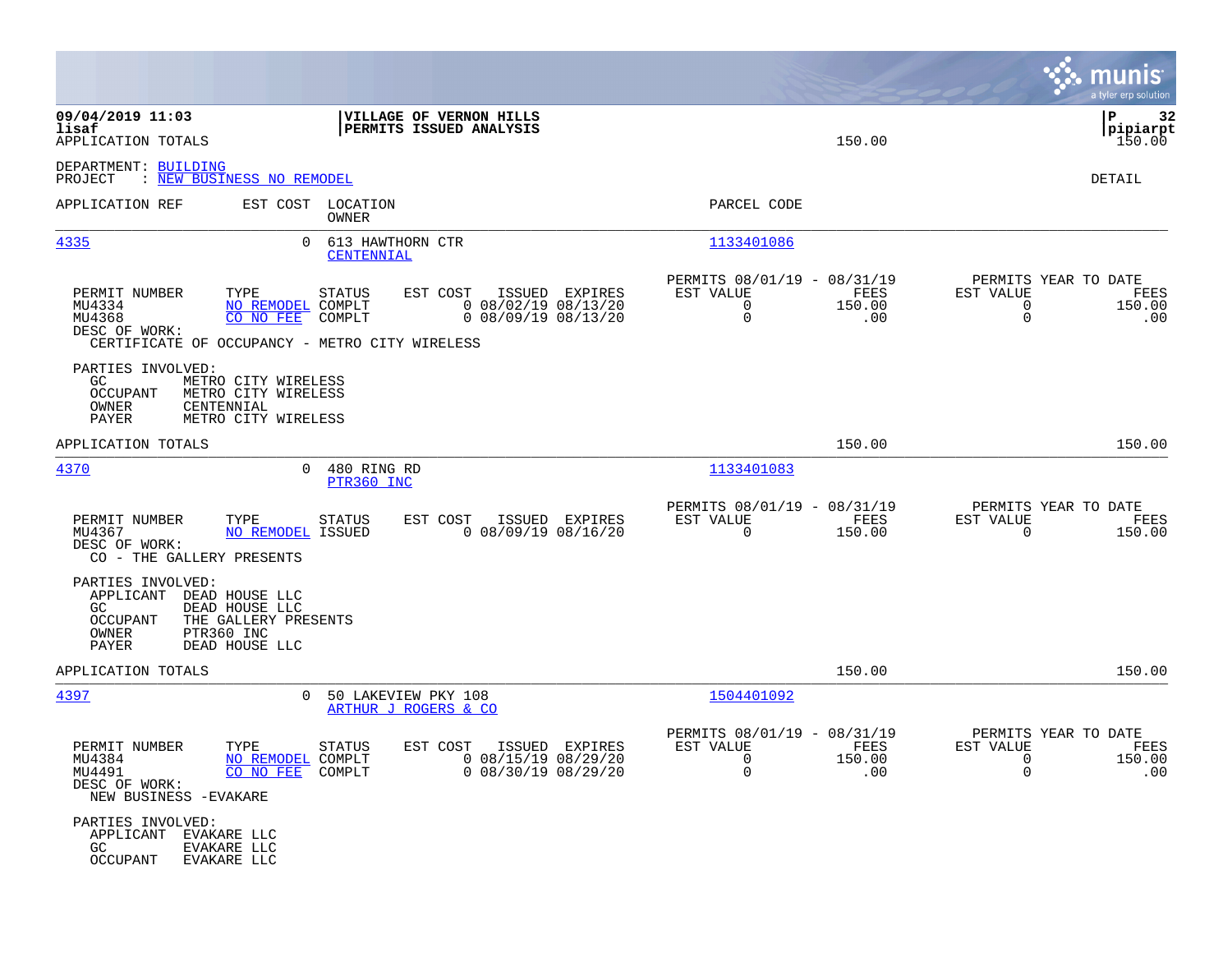|                                                                                                                                             |                                                                                                                            |                                                                                       | munis<br>a tyler erp solution                                        |
|---------------------------------------------------------------------------------------------------------------------------------------------|----------------------------------------------------------------------------------------------------------------------------|---------------------------------------------------------------------------------------|----------------------------------------------------------------------|
| 09/04/2019 11:03<br>lisaf                                                                                                                   | VILLAGE OF VERNON HILLS<br>PERMITS ISSUED ANALYSIS                                                                         |                                                                                       | l P<br>33<br> pipiarpt                                               |
| DEPARTMENT: BUILDING<br>PROJECT<br>: NEW BUSINESS NO REMODEL                                                                                |                                                                                                                            |                                                                                       | DETAIL                                                               |
| APPLICATION REF                                                                                                                             | EST COST LOCATION<br>OWNER                                                                                                 | PARCEL CODE                                                                           |                                                                      |
| ARTHUR J ROGERS & CO<br>OWNER<br>PAYER<br>EVAKARE LLC                                                                                       |                                                                                                                            |                                                                                       |                                                                      |
| APPLICATION TOTALS                                                                                                                          |                                                                                                                            | 150.00                                                                                | 150.00                                                               |
| 4452                                                                                                                                        | 0 100 NORTH FAIRWAY DRIVE 130<br>ARTHUR J ROGERS & CO                                                                      | 1504303179                                                                            |                                                                      |
| PERMIT NUMBER<br>TYPE<br>MU4450<br>NO REMODEL COMPLT<br>MU4481<br>CO NO FEE<br>DESC OF WORK:<br>CO - ANYWAVE COMMUNICATION TECHNOLOGIES INC | EST COST<br>ISSUED EXPIRES<br>STATUS<br>$0$ 08/23/19 08/29/20<br>$0$ 08/28/19 08/29/20<br>COMPLT                           | PERMITS 08/01/19 - 08/31/19<br>EST VALUE<br>FEES<br>0<br>150.00<br>$\mathbf 0$<br>.00 | PERMITS YEAR TO DATE<br>EST VALUE<br>FEES<br>150.00<br>0<br>0<br>.00 |
| PARTIES INVOLVED:<br>GC<br><b>OCCUPANT</b><br>OWNER<br>ARTHUR J ROGERS & CO<br>PAYER                                                        | ANYWAVE COMMUNICATION TECHNOLOGIES INC<br>ANYWAVE COMMUNICATION TECHNOLOGIES INC<br>ANYWAVE COMMUNICATION TECHNOLOGIES INC |                                                                                       |                                                                      |
| APPLICATION TOTALS                                                                                                                          |                                                                                                                            | 150.00                                                                                | 150.00                                                               |
| 4458                                                                                                                                        | 555 EAST TOWNLINE RD 1<br>$\Omega$<br>JDK & OVERLOOK TOWNLINE LLC                                                          | 1504201018                                                                            |                                                                      |
| PERMIT NUMBER<br>TYPE<br>MU4451<br>NO REMODEL ISSUED<br>DESC OF WORK:<br>CO - SPIRIT HALLOWEEN                                              | STATUS<br>EST COST<br>ISSUED EXPIRES<br>$0$ 08/23/19 08/29/20                                                              | PERMITS 08/01/19 - 08/31/19<br>EST VALUE<br>FEES<br>$\Omega$<br>150.00                | PERMITS YEAR TO DATE<br>EST VALUE<br>FEES<br>$\Omega$<br>150.00      |
| PARTIES INVOLVED:<br>GC.<br>SPIRIT HALLOWEEN<br><b>OCCUPANT</b><br>SPIRIT HALLOWEEN<br>OWNER<br>JDK & OVERLOOK TOWNLINE LLC                 |                                                                                                                            |                                                                                       |                                                                      |
| APPLICATION TOTALS                                                                                                                          |                                                                                                                            | 150.00                                                                                | 150.00                                                               |
| 4463                                                                                                                                        | $\Omega$<br>286 HAWTHORN VILLAGE COMMONS<br>US TRUST-BOA-SAM RES                                                           | 1133302053                                                                            |                                                                      |
| PERMIT NUMBER<br>TYPE<br>MU4454<br><b>NO REMODEL ISSUED</b><br>DESC OF WORK:<br>CERT OF OCC - BAVARO HAIR SALON                             | EST COST<br>ISSUED EXPIRES<br><b>STATUS</b><br>$0$ 08/26/19 08/25/20                                                       | PERMITS 08/01/19 - 08/31/19<br>EST VALUE<br>FEES<br>$\mathbf 0$<br>150.00             | PERMITS YEAR TO DATE<br>EST VALUE<br>FEES<br>$\Omega$<br>150.00      |
| PARTIES INVOLVED:<br>APPLICANT<br>BAVARO HAIR SALON<br>BAVARO HAIR SALON<br>GC.<br><b>OCCUPANT</b><br>BAVARO HAIR SALON                     |                                                                                                                            |                                                                                       |                                                                      |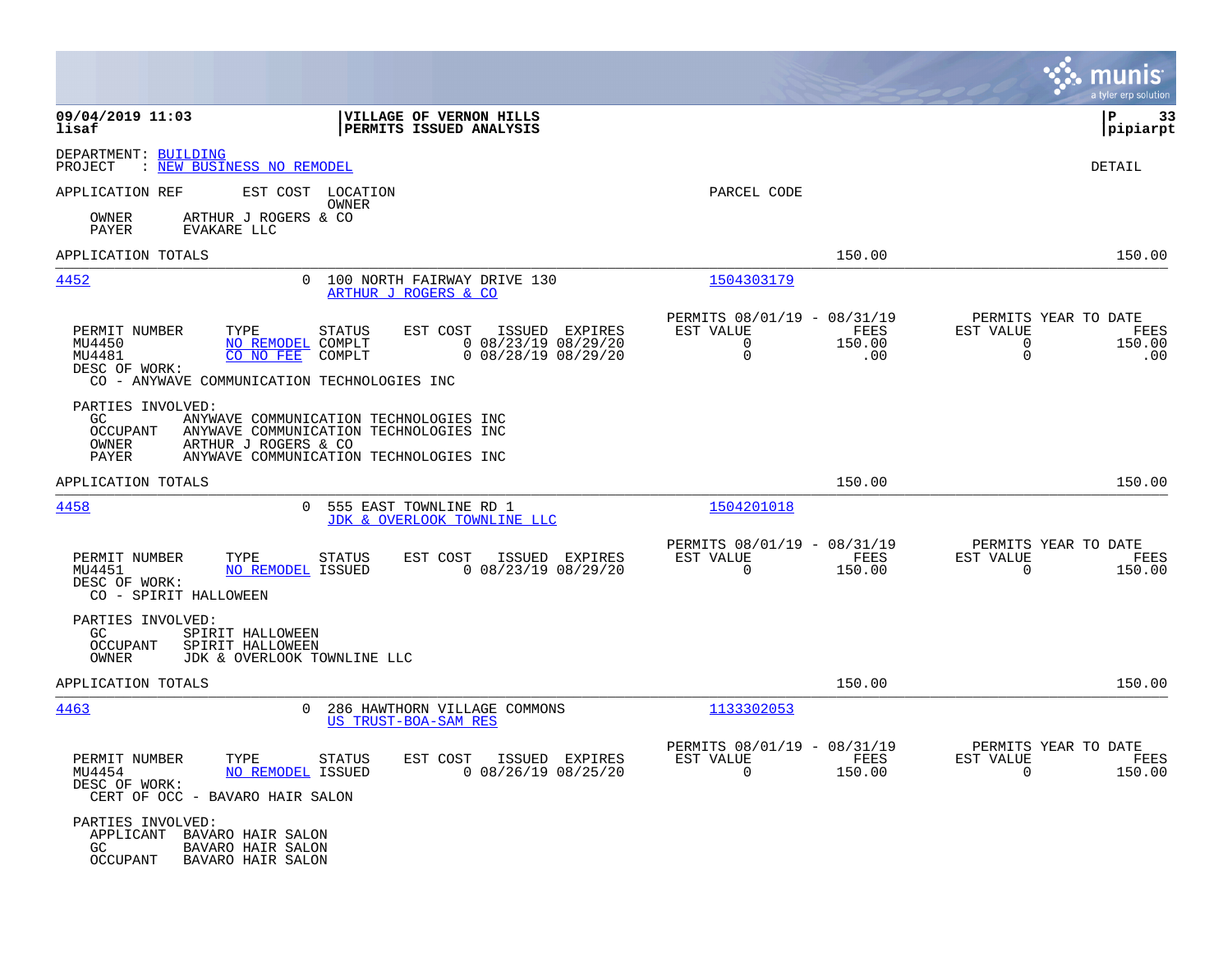|                                                                                                                                                                                           |                                                                                 | munis<br>a tyler erp solution                                         |
|-------------------------------------------------------------------------------------------------------------------------------------------------------------------------------------------|---------------------------------------------------------------------------------|-----------------------------------------------------------------------|
| 09/04/2019 11:03<br>VILLAGE OF VERNON HILLS<br>PERMITS ISSUED ANALYSIS<br>lisaf                                                                                                           |                                                                                 | P<br>34<br> pipiarpt                                                  |
| DEPARTMENT: BUILDING<br>: NEW BUSINESS NO REMODEL<br>PROJECT                                                                                                                              |                                                                                 | <b>DETAIL</b>                                                         |
| APPLICATION REF<br>EST COST LOCATION<br><b>OWNER</b>                                                                                                                                      | PARCEL CODE                                                                     |                                                                       |
| US TRUST-BOA-SAM RES<br>OWNER<br><b>PAYER</b><br>BAVARO HAIR SALON                                                                                                                        |                                                                                 |                                                                       |
| APPLICATION TOTALS                                                                                                                                                                        | 150.00                                                                          | 150.00                                                                |
| 4469<br>0 122 HAWTHORN CENTER<br>CENTENNIAL                                                                                                                                               | 1133401086                                                                      |                                                                       |
| TYPE<br>EST COST<br>PERMIT NUMBER<br><b>STATUS</b><br>ISSUED EXPIRES<br>MU4462<br><b>NO REMODEL ISSUED</b><br>$0$ 08/27/19 08/26/20<br>DESC OF WORK:<br>CO - HICKORY FARMS #9011          | PERMITS 08/01/19 - 08/31/19<br>EST VALUE<br>FEES<br>$\mathbf 0$<br>150.00       | PERMITS YEAR TO DATE<br>EST VALUE<br>FEES<br>$\mathbf 0$<br>150.00    |
| PARTIES INVOLVED:<br>HICKORY FARMS # 10817<br>GC<br><b>OCCUPANT</b><br>HICKORY FARMS # 10817<br>OWNER<br>CENTENNIAL<br><b>PAYER</b><br>HICKORY FARMS # 10817                              |                                                                                 |                                                                       |
| APPLICATION TOTALS                                                                                                                                                                        | 150.00                                                                          | 150.00                                                                |
| 4480<br>0 1356 SOUTH MILWAUKEE AVE<br>VOLE INC.                                                                                                                                           | 1515401023                                                                      |                                                                       |
| PERMIT NUMBER<br>TYPE<br>EST COST<br>ISSUED EXPIRES<br><b>STATUS</b><br>MU4482<br>$0$ 08/28/19 08/27/20<br>NO REMODEL ISSUED<br>DESC OF WORK:<br>CERT OF OCC / NO WORK - VAN'S SUSHI CAFE | PERMITS 08/01/19 -<br>08/31/19<br>FEES<br>EST VALUE<br>$\overline{0}$<br>150.00 | PERMITS YEAR TO DATE<br>EST VALUE<br>FEES<br>$\overline{0}$<br>150.00 |
| PARTIES INVOLVED:<br>APPLICANT VIP HOLDING COMPANY<br>GC<br>VIP HOLDING COMPANY<br>VAN'S SUSHI CAFE<br>OCCUPANT<br><b>OWNER</b><br>VOLE INC.<br><b>PAYER</b><br>VIP HOLDING COMPANY       |                                                                                 |                                                                       |
| APPLICATION TOTALS<br>PROJECT TOTALS                                                                                                                                                      | 150.00<br>$\Omega$<br>1,350.00                                                  | 150.00<br>$\Omega$<br>1,350.00                                        |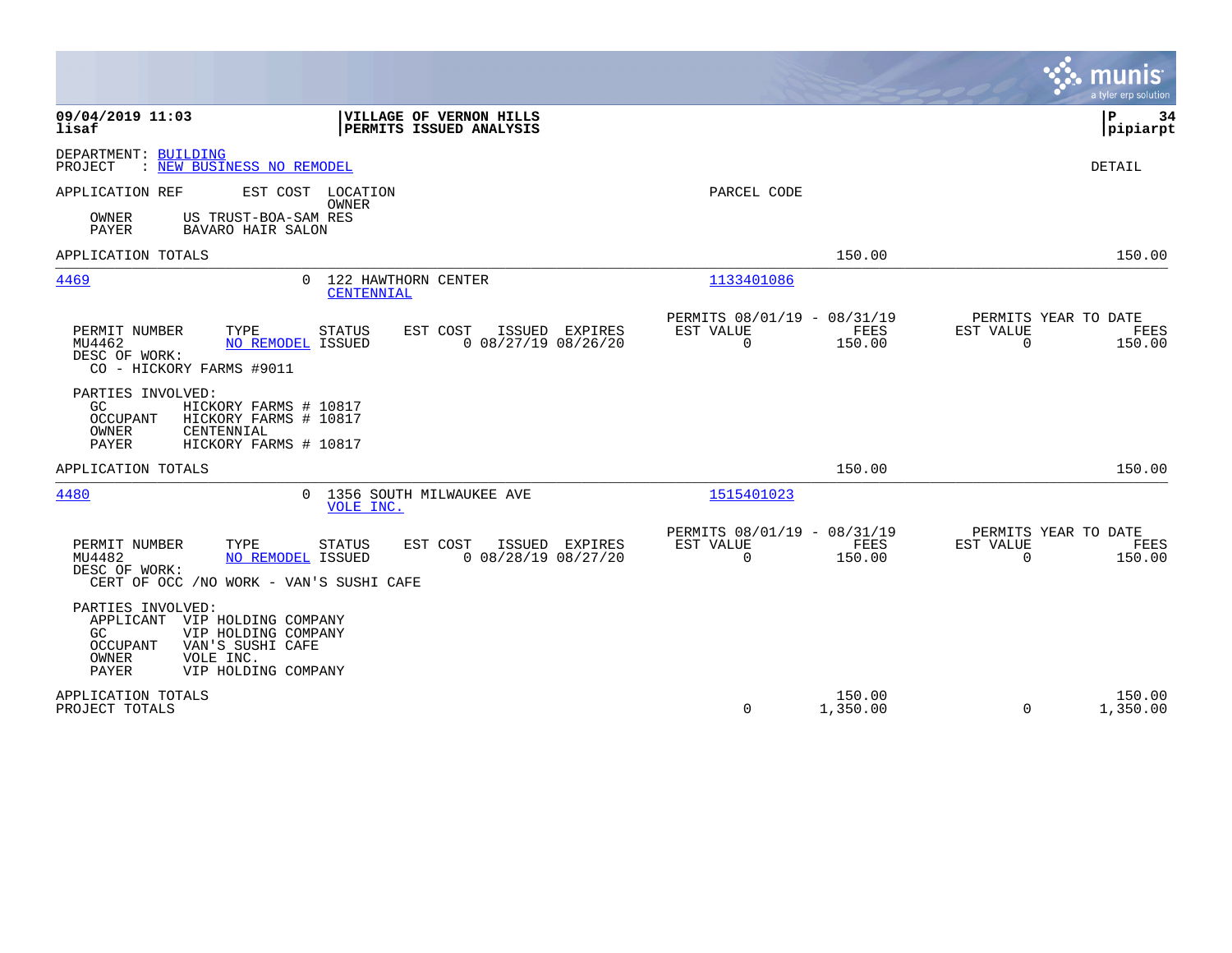|                                                                                                                  |                                                                                                                                                                                                                        |                   |                                                    |         |                                                      |                      |                | $\mathbf{C}$ . munis $\mathbf{C}$<br>a tyler erp solution |
|------------------------------------------------------------------------------------------------------------------|------------------------------------------------------------------------------------------------------------------------------------------------------------------------------------------------------------------------|-------------------|----------------------------------------------------|---------|------------------------------------------------------|----------------------|----------------|-----------------------------------------------------------|
| 09/04/2019 11:03<br>lisaf                                                                                        |                                                                                                                                                                                                                        |                   | VILLAGE OF VERNON HILLS<br>PERMITS ISSUED ANALYSIS |         |                                                      |                      |                | 35<br>P<br> pipiarpt                                      |
| DEPARTMENT: BUILDING<br>PROJECT                                                                                  | : COMMERCIAL ROOFTOP HVAC                                                                                                                                                                                              |                   |                                                    |         |                                                      |                      |                | DETAIL                                                    |
| APPLICATION REF                                                                                                  | EST COST                                                                                                                                                                                                               | LOCATION<br>OWNER |                                                    |         | PARCEL CODE                                          |                      |                |                                                           |
| 4260                                                                                                             | 166,843                                                                                                                                                                                                                |                   | 313 EAST TOWNLINE RD<br>TARGET CORPORATION T-0833  |         | 1504110008                                           |                      |                |                                                           |
| PERMIT NUMBER<br>MU4335<br>DESC OF WORK:                                                                         | TYPE<br>RFTP HVAC<br>COMMERCIAL ROOFTOP HVAC                                                                                                                                                                           | STATUS<br>COMPLT  | EST COST<br>ISSUED<br>166,843 08/05/19 08/21/20    | EXPIRES | PERMITS 08/01/19 - 08/31/19<br>EST VALUE<br>$\Omega$ | FEES<br>2,002.11     | EST VALUE<br>O | PERMITS YEAR TO DATE<br>FEES<br>2,002.11                  |
| PARTIES INVOLVED:<br>APPLICANT<br>ELECTRICIA<br>GC<br><b>HVAC</b><br>OCCUPANT<br>OWNER<br>PAYER<br><b>ROOFER</b> | AES MECHANICAL SERVICES<br>PATRICK'S ELECTRICAL SERVICE<br>AES MECHANICAL SERVICES<br>AES MECHANICAL SERVICES<br>TARGET CORPORATION T-0833<br>TARGET CORPORATION T-0833<br>AES MECHANICAL SERVICES<br>WINDWARD ROOFING |                   |                                                    |         |                                                      |                      |                |                                                           |
| APPLICATION TOTALS<br>PROJECT TOTALS                                                                             |                                                                                                                                                                                                                        |                   |                                                    |         | $\mathbf 0$                                          | 2,002.11<br>2,002.11 | 0              | 2,002.11<br>2,002.11                                      |

**Tara**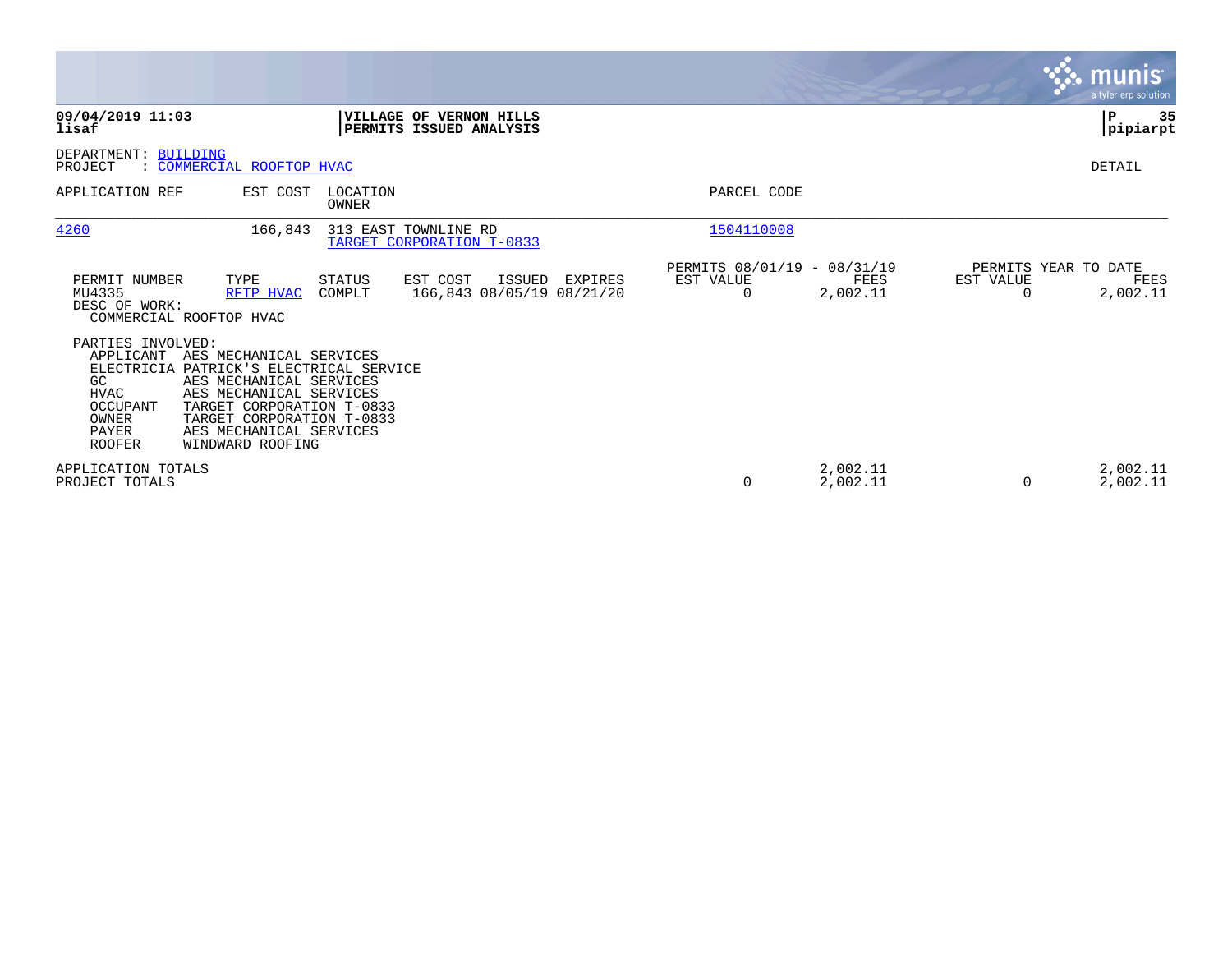|                                                                                                                                                                                                                             |                                                                           | munis<br>a tyler erp solution                                   |
|-----------------------------------------------------------------------------------------------------------------------------------------------------------------------------------------------------------------------------|---------------------------------------------------------------------------|-----------------------------------------------------------------|
| 09/04/2019 11:03<br>VILLAGE OF VERNON HILLS<br>PERMITS ISSUED ANALYSIS<br>lisaf                                                                                                                                             |                                                                           | P<br>36<br> pipiarpt                                            |
| DEPARTMENT: BUILDING<br>$\therefore$ DECK<br>PROJECT                                                                                                                                                                        |                                                                           | DETAIL                                                          |
| APPLICATION REF<br>EST COST<br>LOCATION<br>OWNER                                                                                                                                                                            | PARCEL CODE                                                               |                                                                 |
| 4142<br>7,000<br>279 COLONIAL DR<br><b>JAMES D HEAD</b>                                                                                                                                                                     | 1128303011                                                                |                                                                 |
| PERMIT NUMBER<br>TYPE<br>EST COST<br>ISSUED EXPIRES<br>STATUS<br>7,000 08/01/19 08/28/20<br>MU4320<br><b>DECK</b><br><b>ISSUED</b><br>DESC OF WORK:<br>EIGHT FT EXTENTION ON MAIN DECK                                      | PERMITS 08/01/19 - 08/31/19<br>EST VALUE<br>FEES<br>70.00<br>$\mathbf 0$  | PERMITS YEAR TO DATE<br>EST VALUE<br>FEES<br>70.00<br>$\Omega$  |
| PARTIES INVOLVED:<br>APPLICANT<br>MERURK CONSTRUCTION CO<br>MERURK CONSTRUCTION CO<br>GC.<br>JAMES D HEAD<br><b>OCCUPANT</b><br>JAMES D HEAD<br>OWNER<br><b>PAYER</b><br>MERURK CONSTRUCTION CO                             |                                                                           |                                                                 |
| APPLICATION TOTALS                                                                                                                                                                                                          | 70.00                                                                     | 70.00                                                           |
| 4314<br>138 BRANDYWINE CT<br>10,465<br>CHARLES R & GAIL M ROBINSON                                                                                                                                                          | 1132413017                                                                |                                                                 |
| PERMIT NUMBER<br>TYPE<br>STATUS<br>EST COST<br>ISSUED EXPIRES<br>10,465 08/19/19 08/30/20<br>MU4401<br><b>DECK</b><br><b>ISSUED</b><br>DESC OF WORK:<br>REPAIR/REPLACE FR STEPS, BACK DECK                                  | PERMITS 08/01/19 - 08/31/19<br>EST VALUE<br>FEES<br>$\mathbf 0$<br>104.64 | PERMITS YEAR TO DATE<br>EST VALUE<br>FEES<br>104.64<br>$\Omega$ |
| PARTIES INVOLVED:<br>ON DECK<br>APPLICANT<br><b>FENCE</b><br>ON DECK<br>ON DECK<br>GC.<br><b>OCCUPANT</b><br>CHARLES R & GAIL M ROBINSON<br>OWNER<br>CHARLES R & GAIL M ROBINSON<br><b>PAYER</b><br>ON DECK<br>PAYER<br>NVC |                                                                           |                                                                 |
| APPLICATION TOTALS<br>PROJECT TOTALS                                                                                                                                                                                        | 104.64<br>0<br>174.64                                                     | 104.64<br>174.64<br>$\mathbf 0$                                 |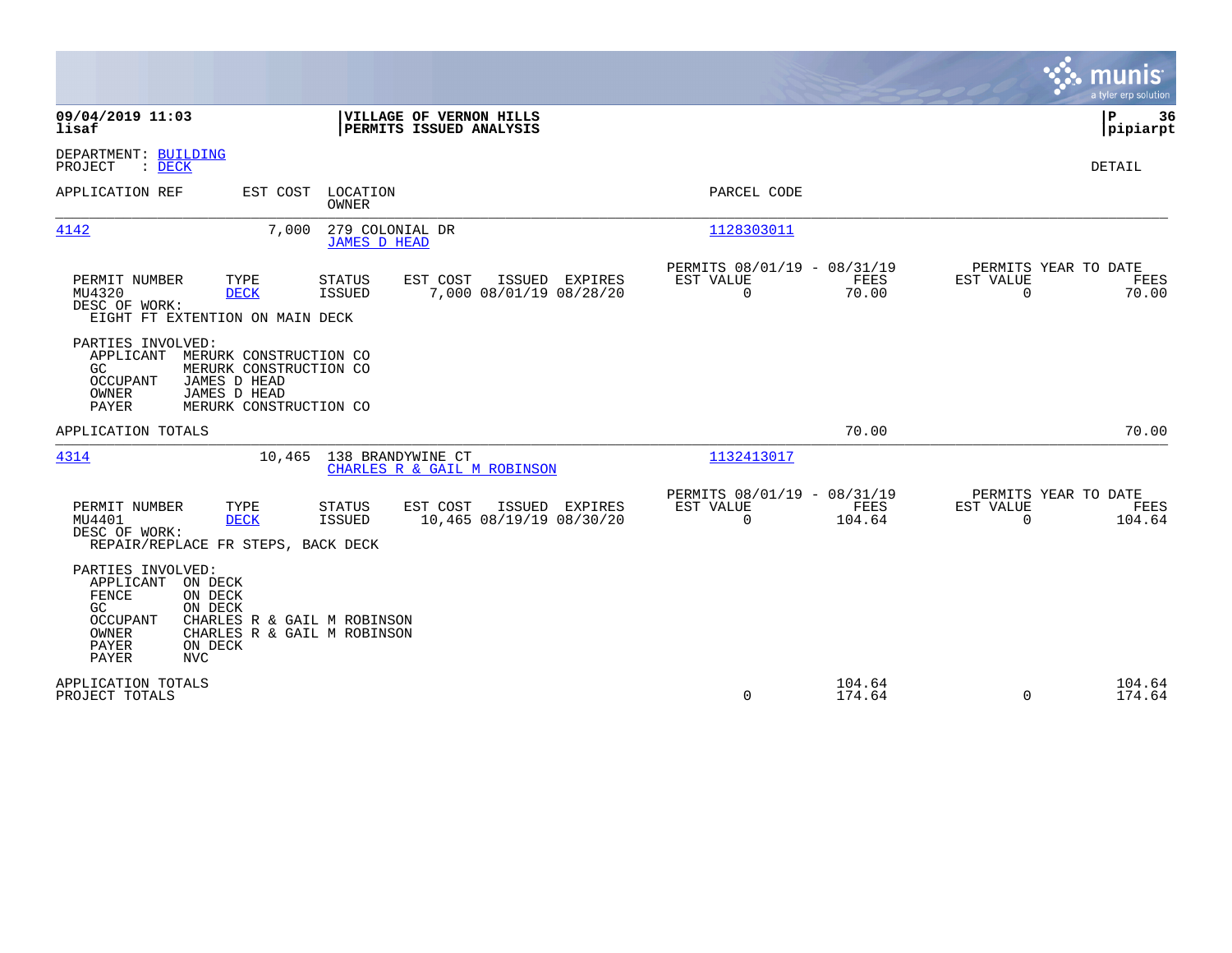|                                                                                                                                                                                                                                   |                                                       |                                                                          | munis<br>a tyler erp solution                                     |
|-----------------------------------------------------------------------------------------------------------------------------------------------------------------------------------------------------------------------------------|-------------------------------------------------------|--------------------------------------------------------------------------|-------------------------------------------------------------------|
| 09/04/2019 11:03<br>lisaf                                                                                                                                                                                                         | VILLAGE OF VERNON HILLS<br>PERMITS ISSUED ANALYSIS    |                                                                          | 37<br>l P<br> pipiarpt                                            |
| DEPARTMENT: BUILDING<br>PROJECT<br>: <u>DRIVEWAY</u>                                                                                                                                                                              |                                                       |                                                                          | DETAIL                                                            |
| APPLICATION REF<br>LOCATION<br>EST COST<br>OWNER                                                                                                                                                                                  |                                                       | PARCEL CODE                                                              |                                                                   |
| 4160<br>2,800                                                                                                                                                                                                                     | 311 CAMDEN PL<br>MOHAMED E & RABAH T HASSAN           | 1508214009                                                               |                                                                   |
| PERMIT NUMBER<br>TYPE<br>STATUS<br>MU4395<br><b>DRVWY</b><br><b>ISSUED</b><br>DESC OF WORK:<br>DRIVEWAY                                                                                                                           | EST COST<br>ISSUED EXPIRES<br>2,800 08/16/19 08/21/20 | PERMITS 08/01/19 - 08/31/19<br>EST VALUE<br>FEES<br>$\mathbf 0$<br>50.00 | PERMITS YEAR TO DATE<br>EST VALUE<br>FEES<br>50.00<br>$\mathbf 0$ |
| PARTIES INVOLVED:<br>APPLICANT<br>BMC CONCRETE AND ASPHALT<br>CONCRETE<br>BMC CONCRETE AND ASPHALT<br>BMC CONCRETE AND ASPHALT<br>GC.<br>OWNER<br>MOHAMED E & RABAH T HASSAN                                                      |                                                       |                                                                          |                                                                   |
| APPLICATION TOTALS                                                                                                                                                                                                                |                                                       | 50.00                                                                    | 50.00                                                             |
| 4224<br>6,500                                                                                                                                                                                                                     | 52 CHARLES CT<br>KENNETH & HEATHER D KRAUSE           | 1508114022                                                               |                                                                   |
| PERMIT NUMBER<br>TYPE<br><b>STATUS</b><br><b>ISSUED</b><br>MU4269<br><b>DRVWY</b><br>DESC OF WORK:<br>DRIVEWAY & FRONT WALK                                                                                                       | EST COST<br>ISSUED EXPIRES<br>6,500 08/07/19 08/06/20 | PERMITS 08/01/19 - 08/31/19<br>EST VALUE<br>FEES<br>$\mathbf 0$<br>65.00 | PERMITS YEAR TO DATE<br>EST VALUE<br>FEES<br>$\mathbf 0$<br>65.00 |
| PARTIES INVOLVED:<br>APPLICANT<br>BRANCATO<br>CONCRETE<br><b>BRANCATO</b><br>GC<br><b>BRANCATO</b><br><b>OCCUPANT</b><br>KENNETH & HEATHER D KRAUSE<br>KENNETH & HEATHER D KRAUSE<br>OWNER<br>PAYER<br>KENNETH & HEATHER D KRAUSE |                                                       |                                                                          |                                                                   |
| APPLICATION TOTALS                                                                                                                                                                                                                |                                                       | 65.00                                                                    | 65.00                                                             |
| 4226<br>3,200<br>KIM HANGOC                                                                                                                                                                                                       | 869 BELLE ISLE LN                                     | 1506411002                                                               |                                                                   |
| PERMIT NUMBER<br>STATUS<br>TYPE<br>MU4277<br><b>DRVWY</b><br><b>ISSUED</b><br>DESC OF WORK:<br><b>DRIVEWAY</b>                                                                                                                    | EST COST<br>ISSUED EXPIRES<br>3,200 08/07/19 08/06/20 | PERMITS 08/01/19 - 08/31/19<br>EST VALUE<br>FEES<br>0<br>50.00           | PERMITS YEAR TO DATE<br>EST VALUE<br>FEES<br>50.00<br>0           |
| PARTIES INVOLVED:<br>APPLICANT<br><b>BRANCATO</b><br>CONCRETE<br><b>BRANCATO</b><br>GC<br>KIM HANGOC<br>OCCUPANT<br>KIM HANGOC<br>OWNER<br>KIM HANGOC                                                                             |                                                       |                                                                          |                                                                   |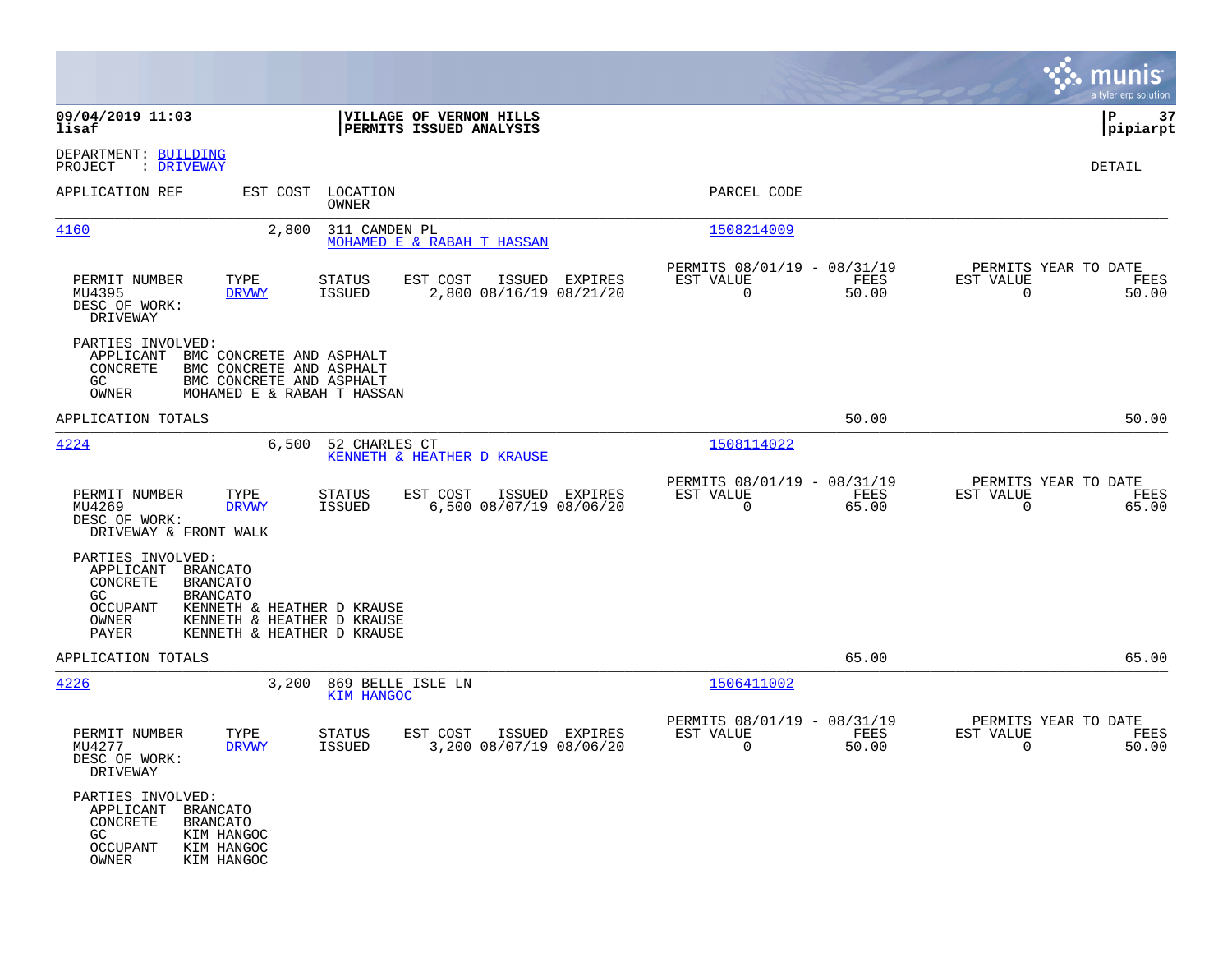|                                                                                                                                                                                                     |                                                                                         |                                                                          | munis<br>a tyler erp solution                                     |
|-----------------------------------------------------------------------------------------------------------------------------------------------------------------------------------------------------|-----------------------------------------------------------------------------------------|--------------------------------------------------------------------------|-------------------------------------------------------------------|
| 09/04/2019 11:03<br>lisaf                                                                                                                                                                           | VILLAGE OF VERNON HILLS<br>PERMITS ISSUED ANALYSIS                                      |                                                                          | l P<br>-38<br> pipiarpt                                           |
| DEPARTMENT: BUILDING<br>PROJECT<br>: <u>DRIVEWAY</u>                                                                                                                                                |                                                                                         |                                                                          | <b>DETAIL</b>                                                     |
| APPLICATION REF<br>EST COST                                                                                                                                                                         | LOCATION<br>OWNER                                                                       | PARCEL CODE                                                              |                                                                   |
| PAYER<br>KIM HANGOC                                                                                                                                                                                 |                                                                                         |                                                                          |                                                                   |
| APPLICATION TOTALS                                                                                                                                                                                  |                                                                                         | 50.00                                                                    | 50.00                                                             |
| 4227<br>4,100                                                                                                                                                                                       | 939 SAUGATUCK TRL<br>CINDY FIALKA                                                       | 1507212001                                                               |                                                                   |
| PERMIT NUMBER<br>TYPE<br>MU4257<br><b>DRVWY</b><br>DESC OF WORK:<br>DRIVEWAY                                                                                                                        | <b>STATUS</b><br>EST COST<br>ISSUED EXPIRES<br><b>ISSUED</b><br>4,100 08/07/19 08/06/20 | PERMITS 08/01/19 - 08/31/19<br>EST VALUE<br>FEES<br>$\Omega$<br>50.00    | PERMITS YEAR TO DATE<br>EST VALUE<br>FEES<br>$\mathbf 0$<br>50.00 |
| PARTIES INVOLVED:<br>APPLICANT<br><b>BRANCATO</b><br>CONCRETE<br><b>BRANCATO</b><br>GC<br>CINDY FIALKA<br>OCCUPANT<br>CINDY FIALKA<br>OWNER<br>CINDY FIALKA<br>PAYER<br>CINDY FIALKA                |                                                                                         |                                                                          |                                                                   |
| APPLICATION TOTALS                                                                                                                                                                                  |                                                                                         | 50.00                                                                    | 50.00                                                             |
| 4228<br>3,650                                                                                                                                                                                       | 859 BELLE ISLE LN<br><b>JASON MAY</b>                                                   | 1506411003                                                               |                                                                   |
| PERMIT NUMBER<br>TYPE<br>MU4268<br><b>DRVWY</b><br>DESC OF WORK:<br>DRIVEWAY                                                                                                                        | EST COST<br><b>STATUS</b><br>ISSUED EXPIRES<br>3,650 08/07/19 08/06/20<br><b>ISSUED</b> | PERMITS 08/01/19 - 08/31/19<br>EST VALUE<br>FEES<br>$\mathbf 0$<br>50.00 | PERMITS YEAR TO DATE<br>EST VALUE<br>FEES<br>$\mathbf 0$<br>50.00 |
| PARTIES INVOLVED:<br>APPLICANT<br><b>BRANCATO</b><br>CONCRETE<br><b>BRANCATO</b><br><b>BRANCATO</b><br>GC<br>OCCUPANT<br><b>JASON MAY</b><br>OWNER<br><b>JASON MAY</b><br>PAYER<br><b>JASON MAY</b> |                                                                                         |                                                                          |                                                                   |
| APPLICATION TOTALS                                                                                                                                                                                  |                                                                                         | 50.00                                                                    | 50.00                                                             |
| 4229<br>3,600                                                                                                                                                                                       | 329 SOUTHFIELD DR<br>MYONG S & KYUNG S CHANG                                            | 1506403016                                                               |                                                                   |
| PERMIT NUMBER<br>TYPE<br>MU4440<br><b>DRVWY</b><br>DESC OF WORK:<br>DRIVEWAY & SIDEWALK                                                                                                             | <b>STATUS</b><br>EST COST<br>ISSUED EXPIRES<br>3,600 08/21/19 08/20/20<br><b>ISSUED</b> | PERMITS 08/01/19 - 08/31/19<br>EST VALUE<br>FEES<br>$\Omega$<br>50.00    | PERMITS YEAR TO DATE<br>EST VALUE<br>FEES<br>$\Omega$<br>50.00    |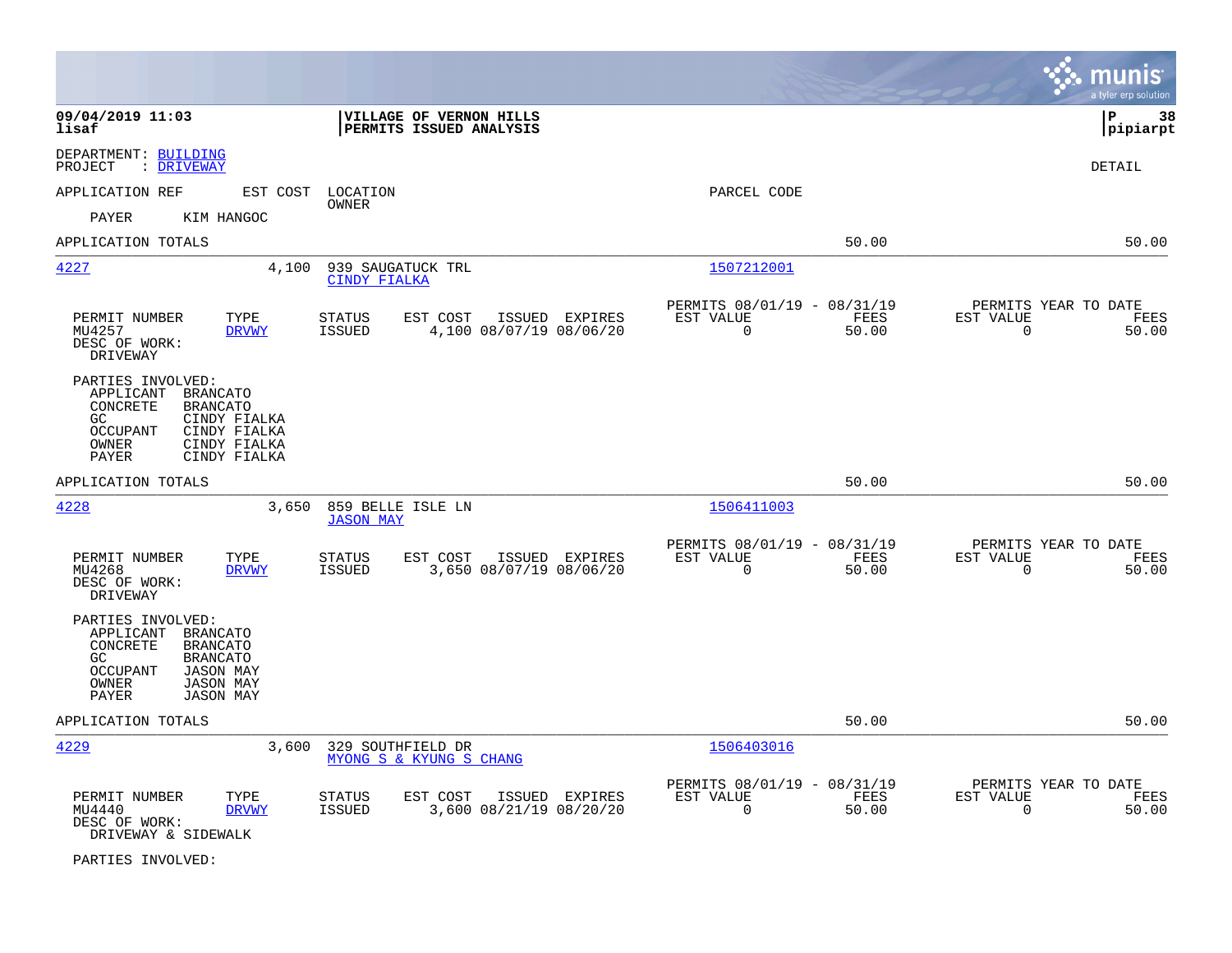|                                                                                                                                                               |                                              |                                                         |               |                                                  | munis<br>a tyler erp solution |
|---------------------------------------------------------------------------------------------------------------------------------------------------------------|----------------------------------------------|---------------------------------------------------------|---------------|--------------------------------------------------|-------------------------------|
| 09/04/2019 11:03<br>VILLAGE OF VERNON HILLS<br>PERMITS ISSUED ANALYSIS<br>lisaf                                                                               |                                              |                                                         |               |                                                  | l P<br>39<br> pipiarpt        |
| DEPARTMENT: BUILDING<br>PROJECT<br>: DRIVEWAY                                                                                                                 |                                              |                                                         |               |                                                  | <b>DETAIL</b>                 |
| APPLICATION REF<br>EST COST<br>LOCATION<br>OWNER                                                                                                              |                                              | PARCEL CODE                                             |               |                                                  |                               |
| APPLICANT<br><b>BRANCATO</b><br>CONCRETE<br><b>BRANCATO</b><br>GC.<br>EBIN GEORGE<br>MYONG S & KYUNG S CHANG<br>OWNER<br><b>PAYER</b><br><b>EBIN GEORGE</b>   |                                              |                                                         |               |                                                  |                               |
| APPLICATION TOTALS                                                                                                                                            |                                              |                                                         | 50.00         |                                                  | 50.00                         |
| 4235<br>4,000<br>300 SOUTHFIELD DR<br><b>ROD LAUREANO</b>                                                                                                     |                                              | 1506401050                                              |               |                                                  |                               |
| TYPE<br><b>STATUS</b><br>EST COST<br>PERMIT NUMBER<br>MU4396<br><b>DRVWY</b><br><b>ISSUED</b><br>DESC OF WORK:<br>DRIVEWAY                                    | ISSUED<br>EXPIRES<br>4,000 08/16/19 08/15/20 | PERMITS 08/01/19 - 08/31/19<br>EST VALUE<br>$\Omega$    | FEES<br>50.00 | PERMITS YEAR TO DATE<br>EST VALUE<br>$\mathbf 0$ | FEES<br>50.00                 |
| PARTIES INVOLVED:<br>APPLICANT<br><b>BRANCATO</b><br>GC<br><b>BRANCATO</b><br>OWNER<br>ROD LAUREANO<br><b>PAYER</b><br>ROD LAUREANO                           |                                              |                                                         |               |                                                  |                               |
| APPLICATION TOTALS                                                                                                                                            |                                              |                                                         | 50.00         |                                                  | 50.00                         |
| 4250<br>3,200<br>313 SHEFFIELD LN<br>MONTE R & GITA F GOSS                                                                                                    |                                              | 1508408002                                              |               |                                                  |                               |
| PERMIT NUMBER<br>TYPE<br><b>STATUS</b><br>EST COST<br>MU4345<br><b>DRVWY</b><br><b>ISSUED</b><br>DESC OF WORK:<br>DRIVEWAY & CONCRETE PAD                     | ISSUED EXPIRES<br>3,200 08/06/19 08/30/20    | PERMITS 08/01/19 - 08/31/19<br>EST VALUE<br>$\Omega$    | FEES<br>50.00 | PERMITS YEAR TO DATE<br>EST VALUE<br>0           | FEES<br>50.00                 |
| PARTIES INVOLVED:<br>GC.<br>FORTIS<br><b>OCCUPANT</b><br>MONTE R & GITA F GOSS<br>MONTE R & GITA F GOSS<br>OWNER<br><b>PAYER</b><br>MONTE R & GITA F GOSS     |                                              |                                                         |               |                                                  |                               |
| APPLICATION TOTALS                                                                                                                                            |                                              |                                                         | 50.00         |                                                  | 50.00                         |
| 4291<br>6,400<br>116 SOUTH DEERPATH DR<br>LISA W JONES, TRUSTEE                                                                                               |                                              | 1508207028                                              |               |                                                  |                               |
| PERMIT NUMBER<br>TYPE<br>STATUS<br>EST COST<br>MU4480<br><b>DRVWY</b><br><b>ISSUED</b><br>DESC OF WORK:<br>REMOVE REPLACE DRIVEWAY FROM GARAGE TO PUBLIC WALK | ISSUED EXPIRES<br>6,400 08/28/19 08/27/20    | PERMITS 08/01/19 - 08/31/19<br>EST VALUE<br>$\mathbf 0$ | FEES<br>64.00 | PERMITS YEAR TO DATE<br>EST VALUE<br>$\mathbf 0$ | FEES<br>64.00                 |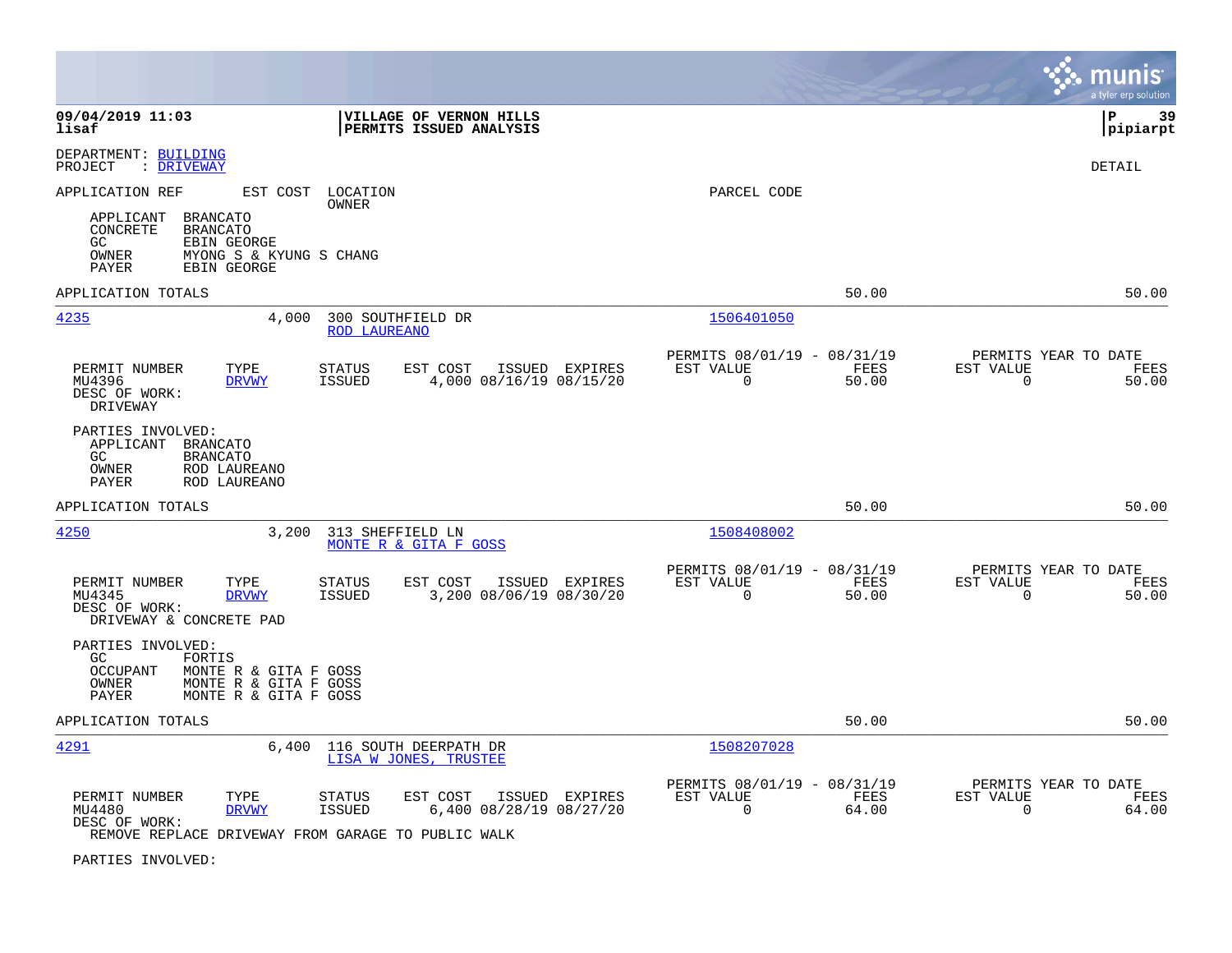|                                                                                                                                                                                                                            |                                                                           | munis<br>a tyler erp solution                                      |
|----------------------------------------------------------------------------------------------------------------------------------------------------------------------------------------------------------------------------|---------------------------------------------------------------------------|--------------------------------------------------------------------|
| 09/04/2019 11:03<br>VILLAGE OF VERNON HILLS<br>lisaf<br>PERMITS ISSUED ANALYSIS                                                                                                                                            |                                                                           | l P<br>40<br> pipiarpt                                             |
| DEPARTMENT: BUILDING<br>PROJECT<br>: DRIVEWAY                                                                                                                                                                              |                                                                           | <b>DETAIL</b>                                                      |
| APPLICATION REF<br>EST COST LOCATION                                                                                                                                                                                       | PARCEL CODE                                                               |                                                                    |
| OWNER<br>CONCRETE<br>SCARAVALLE COMPANY<br>SCARAVALLE COMPANY<br>GC.<br>LISA W JONES, TRUSTEE<br><b>OCCUPANT</b><br>OWNER<br>LISA W JONES, TRUSTEE<br>PAYER<br>DBA XILO                                                    |                                                                           |                                                                    |
| APPLICATION TOTALS                                                                                                                                                                                                         | 64.00                                                                     | 64.00                                                              |
| 4308<br>8,900<br>2340 HAZELTIME DR<br><b>DARON SHELDON</b>                                                                                                                                                                 | 1129207005                                                                |                                                                    |
| PERMIT NUMBER<br>TYPE<br><b>STATUS</b><br>EST COST<br>ISSUED EXPIRES<br>MU4437<br><b>DRVWY</b><br><b>ISSUED</b><br>8,900 08/21/19 08/20/20<br>DESC OF WORK:<br>REMOVE/REPLACE EXISTING DRIVE, WALKWAY, STEPS TO FRONT PROP | PERMITS 08/01/19 - 08/31/19<br>EST VALUE<br>FEES<br>$\Omega$<br>89.00     | PERMITS YEAR TO DATE<br>EST VALUE<br>FEES<br>$\Omega$<br>89.00     |
| PARTIES INVOLVED:<br>APPLICANT DARON SHELDON<br>GC<br>TOTAL PAVING<br>OWNER<br>DARON SHELDON<br>TOTAL PAVING<br>PAYER<br>DARON SHELDON<br>PAYER                                                                            |                                                                           |                                                                    |
| APPLICATION TOTALS                                                                                                                                                                                                         | 89.00                                                                     | 89.00                                                              |
| 4323<br>25,600<br>344 COLONIAL DR<br>DREW TERI DAVIDOCK                                                                                                                                                                    | 1128111006                                                                |                                                                    |
| PERMIT NUMBER<br>TYPE<br><b>STATUS</b><br>EST COST<br>ISSUED EXPIRES<br>25,600 08/20/19 08/28/20<br>MU4418<br><b>DRVWY</b><br><b>ISSUED</b><br>DESC OF WORK:<br>CONCRETE FRONT PORCH, DRIVEWAY, RAILINGS, PATIO            | PERMITS 08/01/19 - 08/31/19<br>EST VALUE<br>FEES<br>$\mathbf 0$<br>256.00 | PERMITS YEAR TO DATE<br>EST VALUE<br>FEES<br>$\mathbf 0$<br>256.00 |
| PARTIES INVOLVED:<br>APPLICANT<br>ARCHITERRA, INC<br>ARCHITERRA, INC<br>GC.<br><b>OCCUPANT</b><br>DREW TERI DAVIDOCK<br>OWNER<br>DREW TERI DAVIDOCK                                                                        |                                                                           |                                                                    |
| APPLICATION TOTALS                                                                                                                                                                                                         | 256.00                                                                    | 256.00                                                             |
| 4332<br>6,650 4 MAYFLOWER RD<br>MICHELLE MICHAEL GOLDSTEIN                                                                                                                                                                 | 1504102011                                                                |                                                                    |
| PERMIT NUMBER<br>TYPE<br>STATUS<br>EST COST<br>ISSUED EXPIRES<br>6,650 08/19/19 08/18/20<br>MU4404<br><b>ISSUED</b><br><b>DRVWY</b><br>DESC OF WORK:<br>DRIVEWAY, FRONT WALK TO STOOP, WALK FROM DRIVE TO BACK             | PERMITS 08/01/19 - 08/31/19<br>EST VALUE<br>FEES<br>66.50<br>$\Omega$     | PERMITS YEAR TO DATE<br>EST VALUE<br>FEES<br>66.50<br>0            |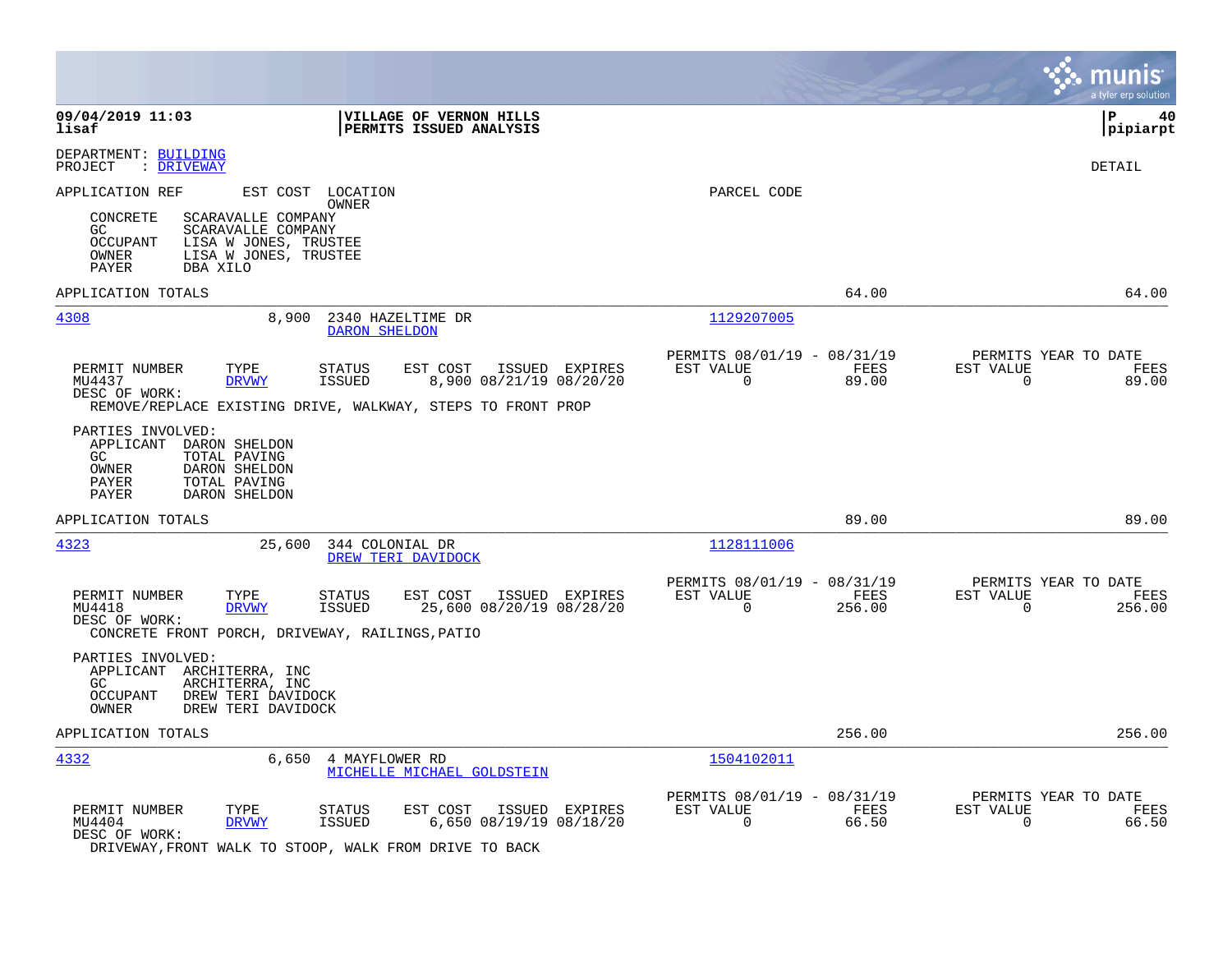|                                                                                                                                                                                                                           |                                                                       | munis<br>a tyler erp solution                                  |
|---------------------------------------------------------------------------------------------------------------------------------------------------------------------------------------------------------------------------|-----------------------------------------------------------------------|----------------------------------------------------------------|
| 09/04/2019 11:03<br>VILLAGE OF VERNON HILLS<br>lisaf<br><b>PERMITS ISSUED ANALYSIS</b>                                                                                                                                    |                                                                       | l P<br>41<br> pipiarpt                                         |
| DEPARTMENT: BUILDING<br>: DRIVEWAY<br>PROJECT                                                                                                                                                                             |                                                                       | DETAIL                                                         |
| APPLICATION REF<br>EST COST<br>LOCATION<br>OWNER<br>PARTIES INVOLVED:<br>GC.<br>TOTAL PAVING<br>OWNER<br>MICHELLE MICHAEL GOLDSTEIN                                                                                       | PARCEL CODE                                                           |                                                                |
| APPLICATION TOTALS                                                                                                                                                                                                        | 66.50                                                                 | 66.50                                                          |
| 4345<br>2,500<br>139 SOUTHFIELD DR<br>JOHN E & KATHLEEN M VANDERMEULEN                                                                                                                                                    | 1506404034                                                            |                                                                |
| EST COST<br>PERMIT NUMBER<br>TYPE<br>STATUS<br>ISSUED EXPIRES<br>2,500 08/15/19 08/14/20<br>MU4386<br><b>ISSUED</b><br><b>DRVWY</b><br>DESC OF WORK:<br>REPAVING OF EXISTING DRIVEWAY                                     | PERMITS 08/01/19 - 08/31/19<br>EST VALUE<br>FEES<br>$\Omega$<br>50.00 | PERMITS YEAR TO DATE<br>EST VALUE<br>FEES<br>$\Omega$<br>50.00 |
| PARTIES INVOLVED:<br>GC.<br>AMERICAN ASPHALT MAINTENANCE INC<br>OWNER<br>JOHN E & KATHLEEN M VANDERMEULEN<br><b>PAYER</b><br>JOHN E & KATHLEEN M VANDERMEULEN                                                             |                                                                       |                                                                |
| APPLICATION TOTALS                                                                                                                                                                                                        | 50.00                                                                 | 50.00                                                          |
| 4381<br>3.500<br>2 SAINT IVES LN<br>OLIVERIO PASILLAS & OLIVIA OUINONEZ                                                                                                                                                   | 1504312005                                                            |                                                                |
| PERMIT NUMBER<br>ISSUED EXPIRES<br>TYPE<br>STATUS<br>EST COST<br>3,500 08/26/19 08/25/20<br>MU4459<br>ISSUED<br><b>DRVWY</b><br>DESC OF WORK:<br>CONCRETE DRIVEWAY                                                        | PERMITS 08/01/19 - 08/31/19<br>EST VALUE<br>FEES<br>0<br>50.00        | PERMITS YEAR TO DATE<br>EST VALUE<br>FEES<br>$\Omega$<br>50.00 |
| PARTIES INVOLVED:<br>APPLICANT<br>OLIVERIO PASILLAS & OLIVIA QUINONEZ<br>GC<br>OLIVERIO PASILLAS & OLIVIA QUINONEZ<br>OWNER<br>OLIVERIO PASILLAS & OLIVIA QUINONEZ<br>OLIVERIO PASILLAS & OLIVIA QUINONEZ<br><b>PAYER</b> |                                                                       |                                                                |
| APPLICATION TOTALS<br>PROJECT TOTALS                                                                                                                                                                                      | 50.00<br>$\mathbf 0$<br>990.50                                        | 50.00<br>$\Omega$<br>990.50                                    |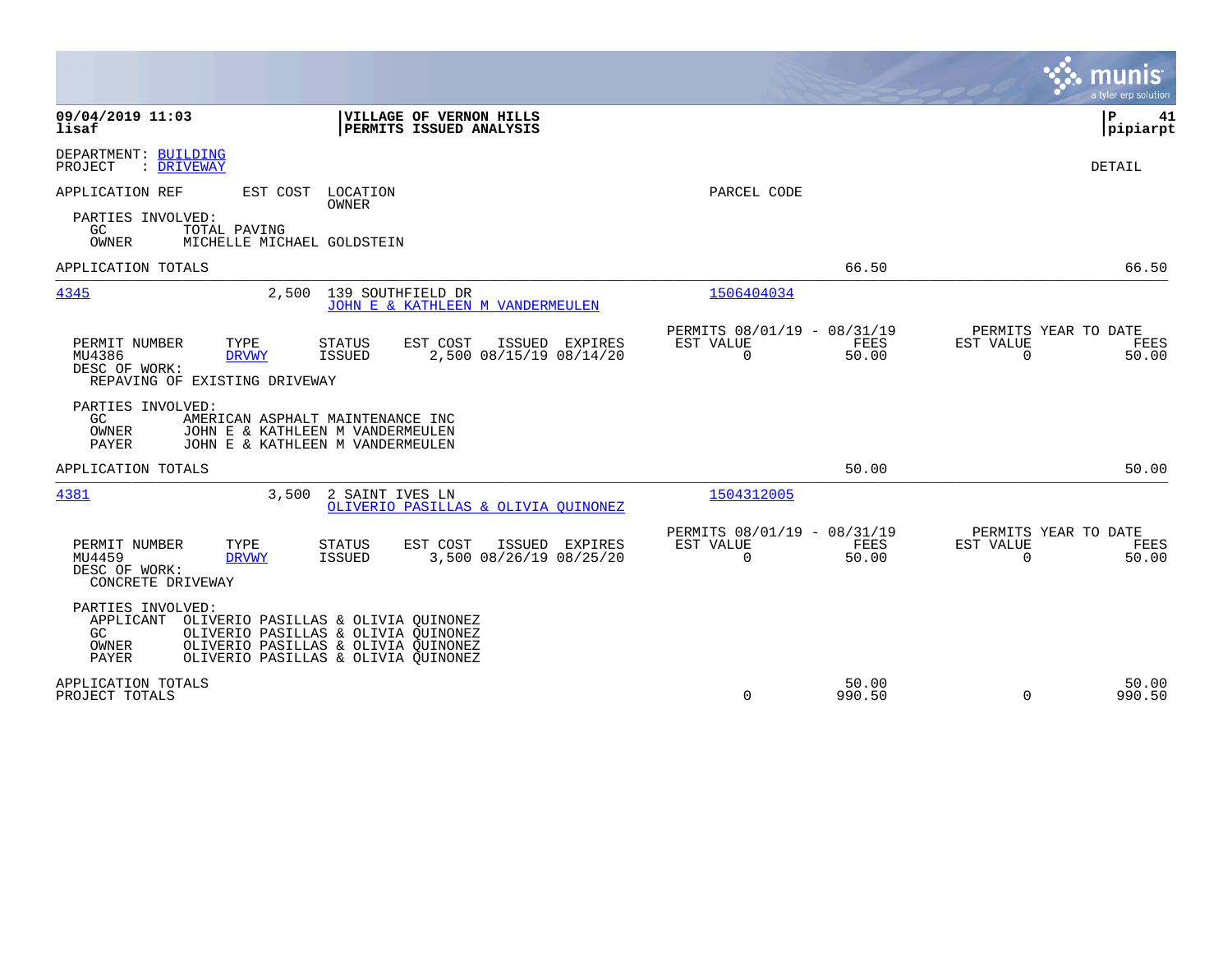|                                                                                                  |                                                                                                              |                                        |                                                    |                |                                                         |               |                                                  | munis<br>a tyler erp solution |
|--------------------------------------------------------------------------------------------------|--------------------------------------------------------------------------------------------------------------|----------------------------------------|----------------------------------------------------|----------------|---------------------------------------------------------|---------------|--------------------------------------------------|-------------------------------|
| 09/04/2019 11:03<br>lisaf                                                                        |                                                                                                              |                                        | VILLAGE OF VERNON HILLS<br>PERMITS ISSUED ANALYSIS |                |                                                         |               |                                                  | P<br>42<br> pipiarpt          |
| DEPARTMENT: BUILDING<br>PROJECT<br>$\blacksquare$ $\blacksquare$ $\blacksquare$ $\blacksquare$   |                                                                                                              |                                        |                                                    |                |                                                         |               |                                                  | DETAIL                        |
| APPLICATION REF                                                                                  |                                                                                                              | EST COST LOCATION<br>OWNER             |                                                    |                | PARCEL CODE                                             |               |                                                  |                               |
| 4264                                                                                             | 4,100                                                                                                        | 123 MIDWAY LN<br>L PENG X HU           |                                                    |                | 1509102030                                              |               |                                                  |                               |
| PERMIT NUMBER<br>MU4327<br>DESC OF WORK:<br>FENCE                                                | TYPE<br><b>FENCE</b>                                                                                         | <b>STATUS</b><br><b>ISSUED</b>         | EST COST<br>4,100 08/02/19 08/01/20                | ISSUED EXPIRES | PERMITS 08/01/19 - 08/31/19<br>EST VALUE<br>0           | FEES<br>50.00 | PERMITS YEAR TO DATE<br>EST VALUE<br>$\mathbf 0$ | FEES<br>50.00                 |
| PARTIES INVOLVED:<br>APPLICANT ARTEAGA FENCE<br>FENCE<br>GC<br><b>OCCUPANT</b><br>OWNER<br>PAYER | ARTEAGA FENCE<br>ARTEAGA FENCE<br>L PENG X HU<br>L PENG X HU<br>ARTEAGA FENCE                                |                                        |                                                    |                |                                                         |               |                                                  |                               |
| APPLICATION TOTALS                                                                               |                                                                                                              |                                        |                                                    |                |                                                         | 50.00         |                                                  | 50.00                         |
| 4293                                                                                             | 3,800                                                                                                        | 303 COURT OF ELM<br><b>BRAD HILLER</b> |                                                    |                | 1508108046                                              |               |                                                  |                               |
| PERMIT NUMBER<br>MU4374<br>DESC OF WORK:<br>FENCE                                                | TYPE<br><b>FENCE</b>                                                                                         | <b>STATUS</b><br><b>ISSUED</b>         | EST COST<br>3,800 08/12/19 08/30/20                | ISSUED EXPIRES | PERMITS 08/01/19 - 08/31/19<br>EST VALUE<br>$\Omega$    | FEES<br>50.00 | PERMITS YEAR TO DATE<br>EST VALUE<br>$\mathbf 0$ | FEES<br>50.00                 |
| PARTIES INVOLVED:<br>APPLICANT BRAD HILLER<br><b>FENCE</b><br>GC<br>OCCUPANT<br>OWNER<br>PAYER   | <b>ACTION FENCE</b><br><b>ACTION FENCE</b><br><b>BRAD HILLER</b><br><b>BRAD HILLER</b><br><b>BRAD HILLER</b> |                                        |                                                    |                |                                                         |               |                                                  |                               |
| APPLICATION TOTALS                                                                               |                                                                                                              |                                        |                                                    |                |                                                         | 50.00         |                                                  | 50.00                         |
| 4310                                                                                             | 3,199                                                                                                        | 230 ABILENE LN<br>SONDRA MAROLDA       |                                                    |                | 1504305001                                              |               |                                                  |                               |
| PERMIT NUMBER<br>MU4378<br>DESC OF WORK:<br>REMOVE OLD FENCE, INSTALL NEW                        | TYPE<br><b>FENCE</b>                                                                                         | STATUS<br><b>ISSUED</b>                | EST COST<br>3,199 08/13/19 08/30/20                | ISSUED EXPIRES | PERMITS 08/01/19 - 08/31/19<br>EST VALUE<br>$\mathbf 0$ | FEES<br>50.00 | PERMITS YEAR TO DATE<br>EST VALUE<br>0           | FEES<br>50.00                 |
| PARTIES INVOLVED:<br>FENCE<br>GC<br>OWNER                                                        | <b>ACTION FENCE</b><br><b>ACTION FENCE</b><br>SONDRA MAROLDA                                                 |                                        |                                                    |                |                                                         |               |                                                  |                               |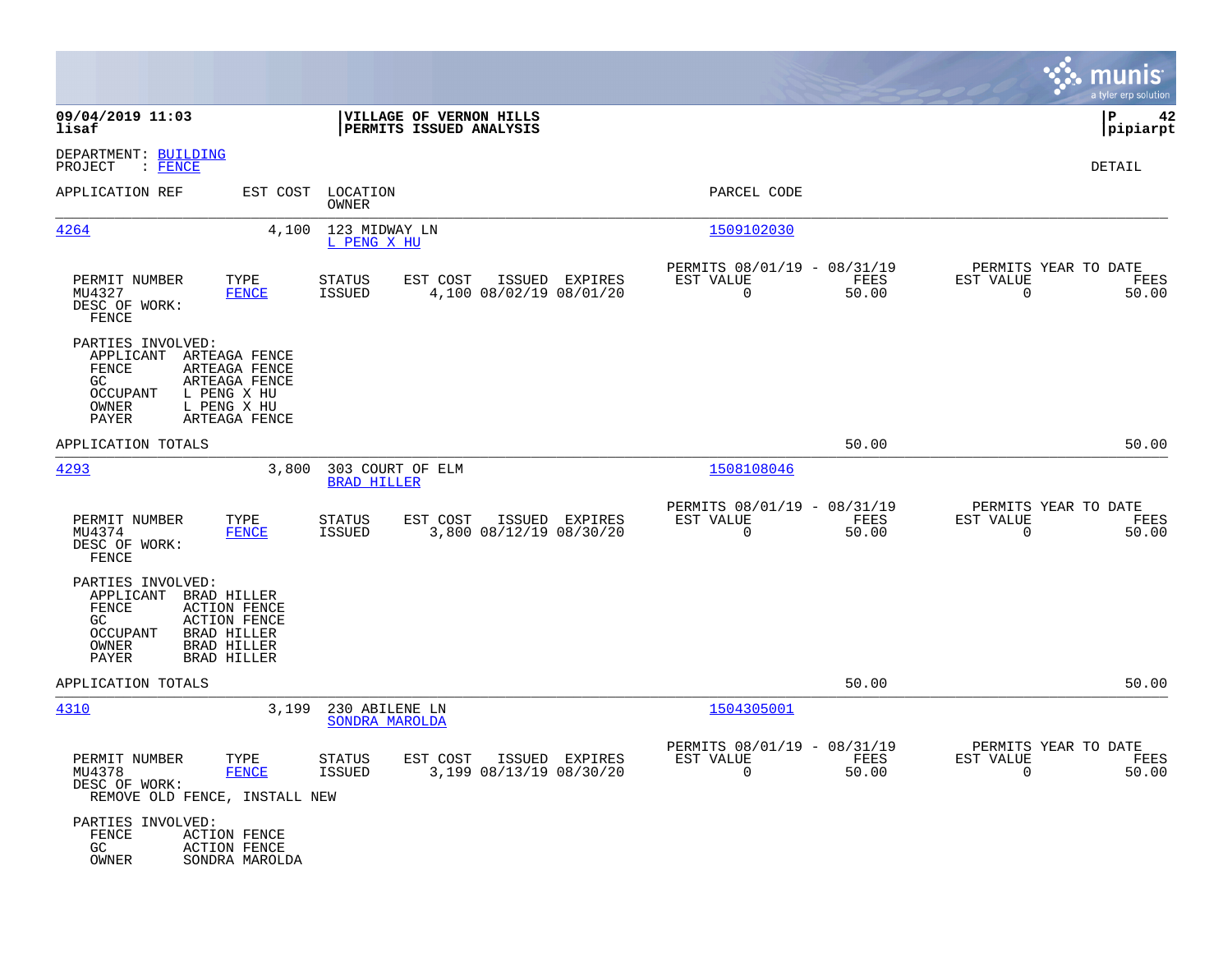|                                                                                                                                                                                                       |                                                                                          |                                                                          | munis<br>a tyler erp solution                                         |
|-------------------------------------------------------------------------------------------------------------------------------------------------------------------------------------------------------|------------------------------------------------------------------------------------------|--------------------------------------------------------------------------|-----------------------------------------------------------------------|
| 09/04/2019 11:03<br>lisaf                                                                                                                                                                             | VILLAGE OF VERNON HILLS<br>PERMITS ISSUED ANALYSIS                                       |                                                                          | l P<br>43<br> pipiarpt                                                |
| DEPARTMENT: BUILDING<br>: FENCE<br>PROJECT                                                                                                                                                            |                                                                                          |                                                                          | DETAIL                                                                |
| EST COST<br>APPLICATION REF                                                                                                                                                                           | LOCATION                                                                                 | PARCEL CODE                                                              |                                                                       |
| <b>PAYER</b><br>SONDRA MAROLDA                                                                                                                                                                        | OWNER                                                                                    |                                                                          |                                                                       |
| APPLICATION TOTALS                                                                                                                                                                                    |                                                                                          | 50.00                                                                    | 50.00                                                                 |
| 4331<br>11,300                                                                                                                                                                                        | 538 COUNCIL CIRCLE<br><b>STEVE KYLE</b>                                                  | 1133205035                                                               |                                                                       |
| PERMIT NUMBER<br>TYPE<br>MU4340<br><b>FENCE</b><br>DESC OF WORK:<br><b>FENCE</b>                                                                                                                      | <b>STATUS</b><br>EST COST<br>ISSUED EXPIRES<br><b>ISSUED</b><br>11,300 08/06/19 08/09/20 | PERMITS 08/01/19 - 08/31/19<br>FEES<br>EST VALUE<br>$\Omega$<br>113.00   | PERMITS YEAR TO DATE<br>EST VALUE<br>FEES<br>$\overline{0}$<br>113.00 |
| PARTIES INVOLVED:<br>APPLICANT<br>CUSTOM BUILT FENCE<br>FENCE<br>CUSTOM BUILT FENCE<br>GC<br>CUSTOM BUILT FENCE<br>STEVE KYLE<br>OWNER<br><b>PAYER</b><br>CUSTOM BUILT FENCE                          |                                                                                          |                                                                          |                                                                       |
| APPLICATION TOTALS                                                                                                                                                                                    |                                                                                          | 113.00                                                                   | 113.00                                                                |
| 4336<br>2,502                                                                                                                                                                                         | 29 MONTEBELLO DR<br>EVGVENI & DIANA DIMITROVA                                            | 1508206010                                                               |                                                                       |
| PERMIT NUMBER<br>TYPE<br>MU4432<br><b>FENCE</b><br>DESC OF WORK:<br>FENCE                                                                                                                             | <b>STATUS</b><br>EST COST<br>ISSUED EXPIRES<br>2,502 08/20/19 09/03/20<br><b>ISSUED</b>  | PERMITS 08/01/19 - 08/31/19<br>EST VALUE<br>FEES<br>$\Omega$<br>50.00    | PERMITS YEAR TO DATE<br>EST VALUE<br>FEES<br>$\mathbf 0$<br>50.00     |
| PARTIES INVOLVED:<br>APPLICANT<br>EVGVENI & DIANA DIMITROVA<br><b>FENCE</b><br>RAPTOR FENCE INC<br>GC<br>RAPTOR FENCE INC<br>EVGVENI & DIANA DIMITROVA<br>OWNER<br>EVGVENI & DIANA DIMITROVA<br>PAYER |                                                                                          |                                                                          |                                                                       |
| APPLICATION TOTALS                                                                                                                                                                                    |                                                                                          | 50.00                                                                    | 50.00                                                                 |
| 4373                                                                                                                                                                                                  | 3,500 15 AUGUSTA DR<br>FARKHOD KHUSAINOV                                                 | 1504306001                                                               |                                                                       |
| PERMIT NUMBER<br>TYPE<br>MU4485<br><b>FENCE</b><br>DESC OF WORK:<br>FENCE                                                                                                                             | STATUS<br>EST COST<br>ISSUED EXPIRES<br><b>ISSUED</b><br>3,500 08/28/19 08/27/20         | PERMITS 08/01/19 - 08/31/19<br>EST VALUE<br>FEES<br>$\mathbf 0$<br>50.00 | PERMITS YEAR TO DATE<br>EST VALUE<br>FEES<br>$\mathbf 0$<br>50.00     |
| PARTIES INVOLVED:<br>APPLICANT FARKHOD KHUSAINOV<br>FENCE<br>FARKHOD KHUSAINOV                                                                                                                        |                                                                                          |                                                                          |                                                                       |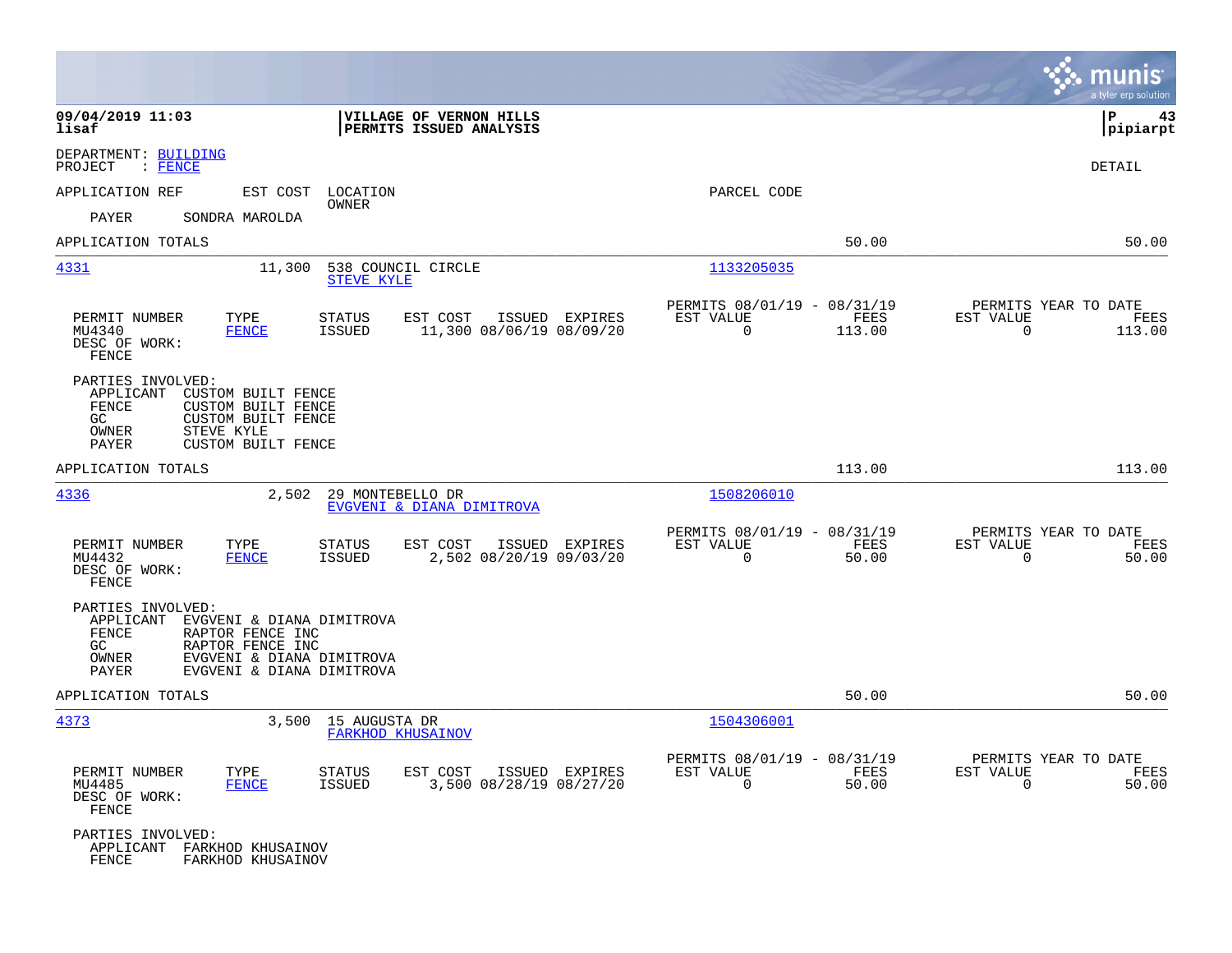|                                                                                                                                         |                             | <b>munis</b><br>a tyler erp solution |
|-----------------------------------------------------------------------------------------------------------------------------------------|-----------------------------|--------------------------------------|
| 09/04/2019 11:03<br>VILLAGE OF VERNON HILLS<br>lisaf<br>PERMITS ISSUED ANALYSIS                                                         |                             | 44<br>ΙP<br> pipiarpt                |
| DEPARTMENT: BUILDING<br>PROJECT<br>$:$ FENCE                                                                                            |                             | DETAIL                               |
| APPLICATION REF<br>EST COST<br>LOCATION<br>OWNER<br>GC<br>FARKHOD KHUSAINOV<br>OWNER<br>FARKHOD KHUSAINOV<br>PAYER<br>FARKHOD KHUSAINOV | PARCEL CODE                 |                                      |
| APPLICATION TOTALS<br>PROJECT TOTALS                                                                                                    | 50.00<br>363.00<br>$\Omega$ | 50.00<br>363.00<br>0                 |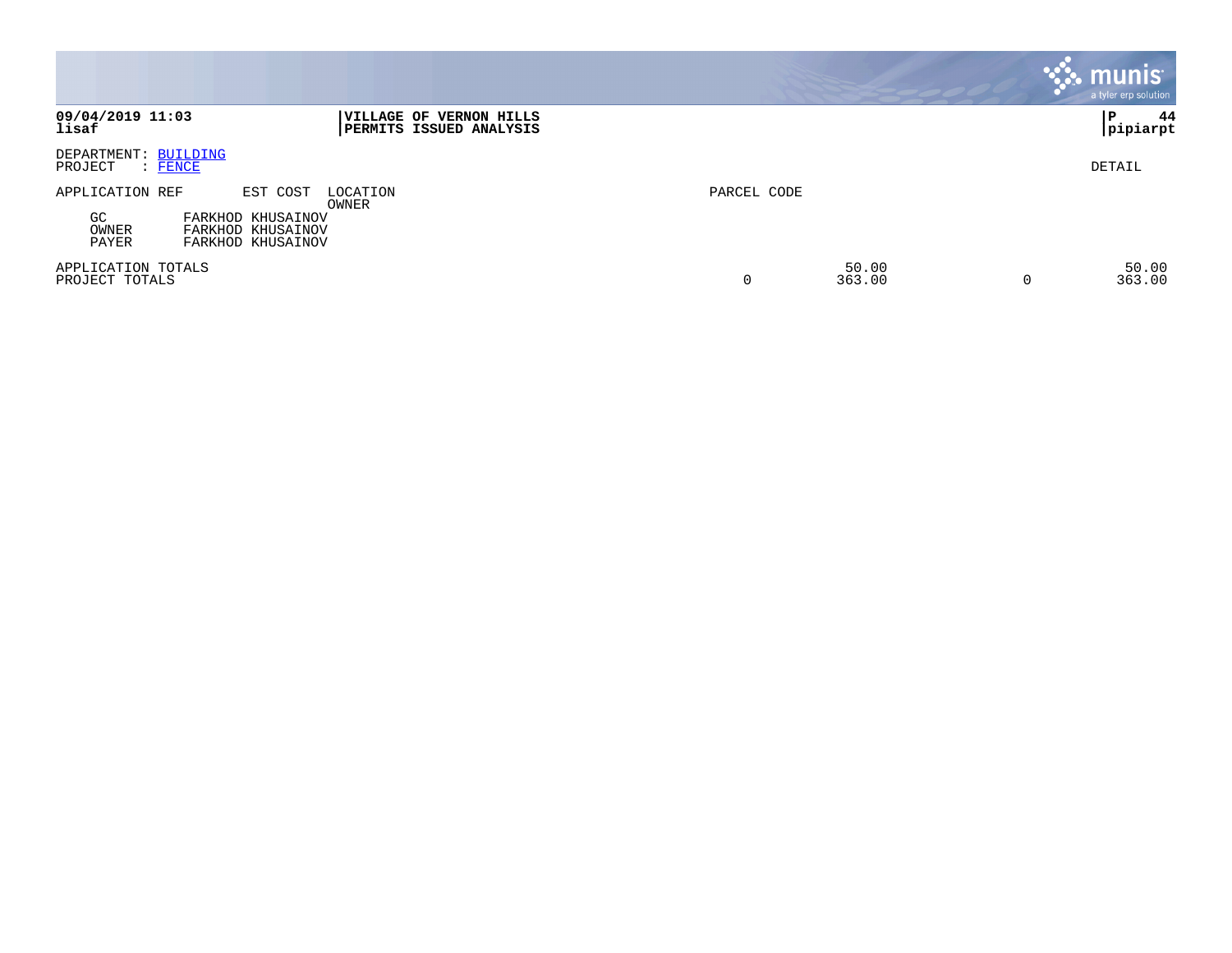|                                                                                                                                                                                                                                            |                                                                           | a tyler erp solution                                               |
|--------------------------------------------------------------------------------------------------------------------------------------------------------------------------------------------------------------------------------------------|---------------------------------------------------------------------------|--------------------------------------------------------------------|
| 09/04/2019 11:03<br>VILLAGE OF VERNON HILLS<br>lisaf<br>PERMITS ISSUED ANALYSIS                                                                                                                                                            |                                                                           | l P<br>45<br> pipiarpt                                             |
| DEPARTMENT: BUILDING<br>: <u>FIRE ALARM</u><br>PROJECT                                                                                                                                                                                     |                                                                           | DETAIL                                                             |
| LOCATION<br>APPLICATION REF<br>EST COST<br>OWNER                                                                                                                                                                                           | PARCEL CODE                                                               |                                                                    |
| 4121<br>800<br>1000 NORTH BUTTERFIELD RD 1033<br>NEW CENTURY TOWN LLC                                                                                                                                                                      | 1132300046                                                                |                                                                    |
| PERMIT NUMBER<br>TYPE<br>STATUS<br>EST COST<br>ISSUED EXPIRES<br>800 08/29/19 09/03/20<br>MU4490<br>FIRE ALARM ISSUED<br>DESC OF WORK:<br>FIRE ALARM                                                                                       | PERMITS 08/01/19 - 08/31/19<br>FEES<br>EST VALUE<br>$\mathbf 0$<br>290.00 | PERMITS YEAR TO DATE<br>EST VALUE<br>FEES<br>$\mathbf 0$<br>290.00 |
| PARTIES INVOLVED:<br>ALARM<br>NITECH FIRE & SECURITY<br>APPLICANT NITECH FIRE & SECURITY<br>GC.<br>NITECH FIRE & SECURITY<br><b>OCCUPANT</b><br>CFT PACKAGING USA, INC<br>OWNER<br>NEW CENTURY TOWN LLC<br>PAYER<br>NITECH FIRE & SECURITY |                                                                           |                                                                    |
| APPLICATION TOTALS                                                                                                                                                                                                                         | 290.00                                                                    | 290.00                                                             |
| 4147<br>14,804<br>775 CORPORATE WOODS PARKWAY<br>SCHULTZ BROS. CO                                                                                                                                                                          | 1510303001                                                                |                                                                    |
| PERMIT NUMBER<br>TYPE<br>STATUS<br>EST COST<br>ISSUED EXPIRES<br>14,804 08/22/19 08/21/20<br>MU4446<br>FIRE ALARM ISSUED<br>DESC OF WORK:<br>FIRE ALARM                                                                                    | PERMITS 08/01/19 - 08/31/19<br>EST VALUE<br>FEES<br>891.04<br>0           | PERMITS YEAR TO DATE<br>EST VALUE<br>FEES<br>891.04<br>0           |
| PARTIES INVOLVED:<br>ALARM<br>ESSCOE , LLC<br>APPLICANT<br>ESSCOE, LLC<br>GC.<br>ESSCOE , LLC<br><b>OCCUPANT</b><br>BLITT & GAINES PC<br>OWNER<br>SCHULTZ BROS. CO<br>PAYER<br>ESSCOE , LLC                                                |                                                                           |                                                                    |
| APPLICATION TOTALS                                                                                                                                                                                                                         | 891.04                                                                    | 891.04                                                             |
| 4192<br>377,896<br>145 NORTH MILWAUKEE AVE<br>HCP HB2 PARK @ VERNON HILLS LLC                                                                                                                                                              | 1503301025                                                                |                                                                    |
| EST COST<br>PERMIT NUMBER<br>TYPE<br>STATUS<br>ISSUED EXPIRES<br>MU4489<br>FIRE ALARM ISSUED<br>377,896 08/29/19 08/28/20<br>DESC OF WORK:                                                                                                 | PERMITS 08/01/19 - 08/31/19<br>EST VALUE<br>FEES<br>$\Omega$<br>8,003.96  | PERMITS YEAR TO DATE<br>EST VALUE<br>FEES<br>$\Omega$<br>8,003.96  |
| FIRE ALARM<br>PARTIES INVOLVED:<br>ALARM<br>RELIABLE FIRE & SECURITY<br>APPLICANT RELIABLE FIRE & SECURITY<br>ELECTRICIA ABBOTT PROTECTION COMPANY                                                                                         |                                                                           |                                                                    |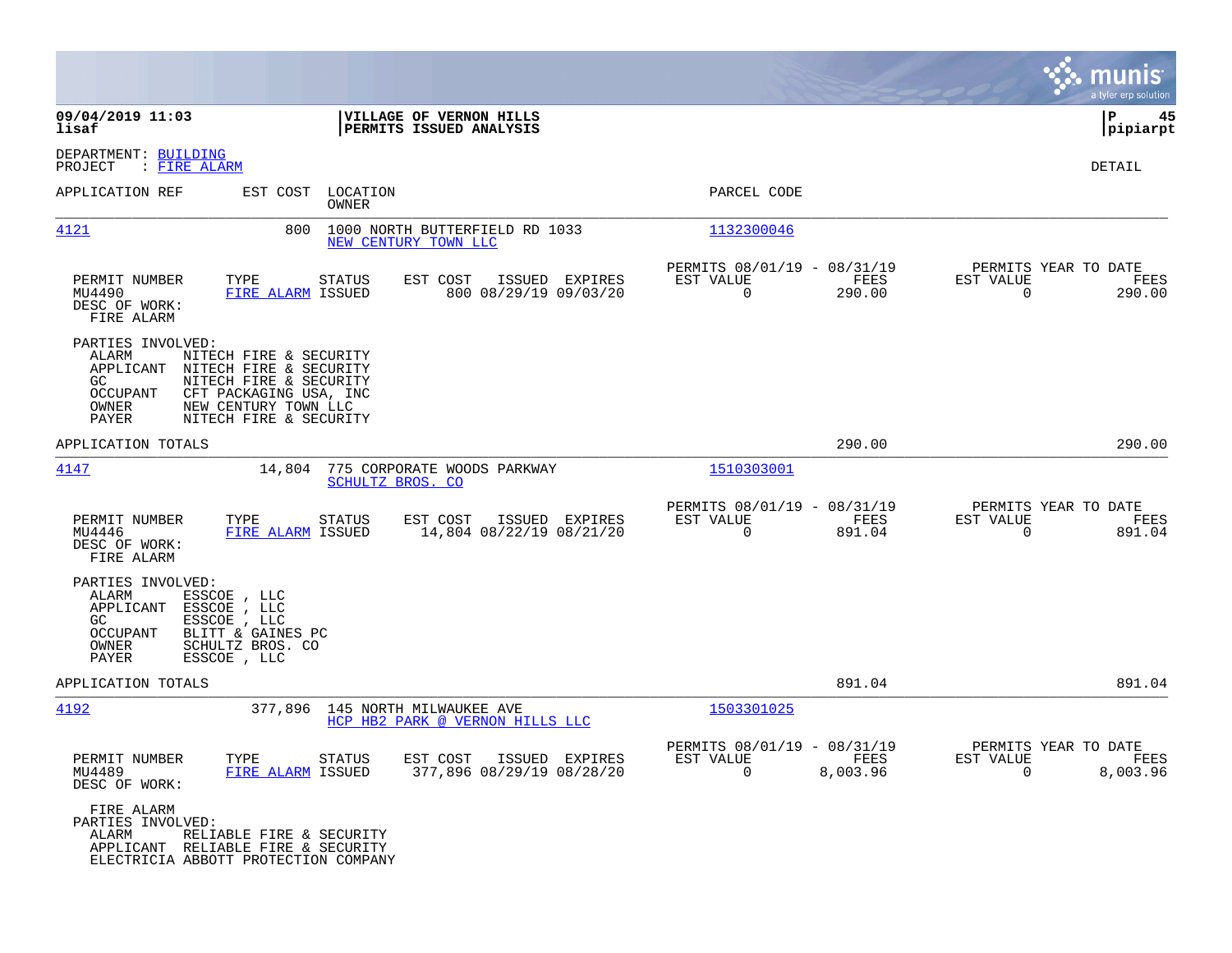|                                                                                                                                                                                                                                                                                  |                                                                        | munis<br>a tyler erp solution                                      |
|----------------------------------------------------------------------------------------------------------------------------------------------------------------------------------------------------------------------------------------------------------------------------------|------------------------------------------------------------------------|--------------------------------------------------------------------|
| 09/04/2019 11:03<br>VILLAGE OF VERNON HILLS<br>lisaf<br>PERMITS ISSUED ANALYSIS                                                                                                                                                                                                  |                                                                        | P<br>46<br>pipiarpt                                                |
| DEPARTMENT: BUILDING<br>PROJECT<br>: FIRE ALARM                                                                                                                                                                                                                                  |                                                                        | DETAIL                                                             |
| APPLICATION REF<br>EST COST<br>LOCATION<br>OWNER<br>GC.<br>RELIABLE FIRE & SECURITY<br>OCCUPANT<br>BROOKDALE OF VERNON HILLS<br>OWNER<br>HCP HB2 PARK @ VERNON HILLS LLC<br><b>PAYER</b><br>RELIABLE FIRE & SECURITY                                                             | PARCEL CODE                                                            |                                                                    |
| APPLICATION TOTALS                                                                                                                                                                                                                                                               | 8,003.96                                                               | 8,003.96                                                           |
| 4205<br>750 CORPORATE WOODS PARKWAY<br>8,000<br>FREDRIC P & MELANIE G ANDES                                                                                                                                                                                                      | 1509401065                                                             |                                                                    |
| PERMIT NUMBER<br>ISSUED EXPIRES<br>TYPE<br>STATUS<br>EST COST<br>8,000 08/07/19 08/26/20<br>MU4355<br>FIRE ALARM ISSUED<br>DESC OF WORK:<br>FIRE ALARM                                                                                                                           | PERMITS 08/01/19 - 08/31/19<br>EST VALUE<br>FEES<br>0<br>399.00        | PERMITS YEAR TO DATE<br>EST VALUE<br>FEES<br>0<br>399.00           |
| PARTIES INVOLVED:<br>ALARM<br>HIGH RISE SECURITY SYSTEMS<br>APPLICANT<br>HIGH RISE SECURITY SYSTEMS<br>HOMESTEAD ELECTRIC<br>GC.<br>OCCUPANT<br>INTERSTATE BATTERY<br>OWNER<br>FREDRIC P & MELANIE G ANDES<br>PAYER<br>HIGH RISE SECURITY SYSTEMS<br>PAYER<br>HOMESTEAD ELECTRIC |                                                                        |                                                                    |
| APPLICATION TOTALS                                                                                                                                                                                                                                                               | 399.00                                                                 | 399.00                                                             |
| 4276<br>1,500<br>3 WEST HAWTHORN PKY 370<br>HAMILTON PARTNERS INC                                                                                                                                                                                                                | 1132415011                                                             |                                                                    |
| PERMIT NUMBER<br>TYPE<br>EST COST<br>ISSUED EXPIRES<br>STATUS<br>1,500 08/07/19 08/06/20<br>MU4350<br>FIRE ALARM COMPLT<br>DESC OF WORK:<br>FIRE ALARM                                                                                                                           | PERMITS 08/01/19 - 08/31/19<br>EST VALUE<br>FEES<br>$\Omega$<br>300.00 | PERMITS YEAR TO DATE<br>EST VALUE<br>FEES<br>$\Omega$<br>300.00    |
| PARTIES INVOLVED:<br>APPLICANT<br>CONNOR ELECTRIC SERVICE<br>ELECTRICIA CONNOR ELECTRIC SERVICE<br>CONNOR ELECTRIC SERVICE<br>GC.<br>OCCUPANT<br>PRA<br>OWNER<br>HAMILTON PARTNERS INC<br>PAYER<br>CONNOR ELECTRIC SERVICE                                                       |                                                                        |                                                                    |
| APPLICATION TOTALS                                                                                                                                                                                                                                                               | 300.00                                                                 | 300.00                                                             |
| 4298<br>15,000<br>929 NORTH MILWAUKEE AVENUE<br>PLACEHOLDER                                                                                                                                                                                                                      | 1134302008                                                             |                                                                    |
| <b>STATUS</b><br>PERMIT NUMBER<br>TYPE<br>EST COST<br>ISSUED EXPIRES<br>MU4398<br>FIRE ALARM COMPLT<br>15,000 08/19/19 08/18/20                                                                                                                                                  | PERMITS 08/01/19 - 08/31/19<br>EST VALUE<br>FEES<br>0<br>555.00        | PERMITS YEAR TO DATE<br>EST VALUE<br>FEES<br>$\mathbf 0$<br>555.00 |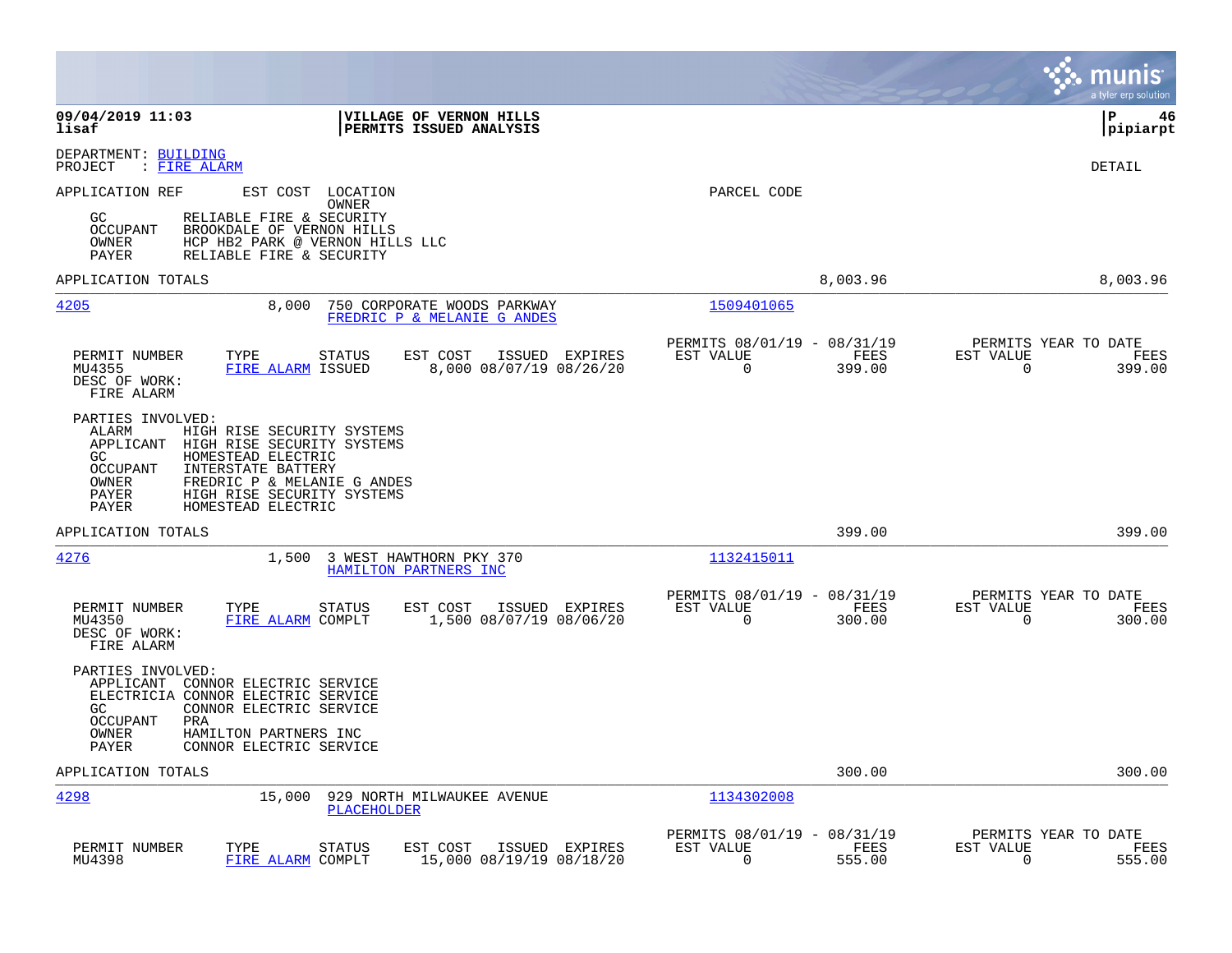|                                                                                                                                                                                                                                  |                                                                         |                                                                              | munis<br>a tyler erp solution                                      |
|----------------------------------------------------------------------------------------------------------------------------------------------------------------------------------------------------------------------------------|-------------------------------------------------------------------------|------------------------------------------------------------------------------|--------------------------------------------------------------------|
| 09/04/2019 11:03<br>lisaf                                                                                                                                                                                                        | VILLAGE OF VERNON HILLS<br><b>PERMITS ISSUED ANALYSIS</b>               |                                                                              | 47<br>l P<br> pipiarpt                                             |
| DEPARTMENT: BUILDING<br>PROJECT<br>: FIRE ALARM                                                                                                                                                                                  |                                                                         |                                                                              | DETAIL                                                             |
| APPLICATION REF<br>EST COST<br>DESC OF WORK:<br>FIRE ALARM                                                                                                                                                                       | LOCATION<br>OWNER                                                       | PARCEL CODE                                                                  |                                                                    |
| PARTIES INVOLVED:<br>ALARM<br>ADT/PROTECTION 1<br>GC<br>ADT/PROTECTION 1<br><b>OCCUPANT</b><br>OWNER<br>PLACEHOLDER<br><b>PAYER</b><br>ADT/PROTECTION 1                                                                          | CITY WORKS EATERY AND POUR HOUSE                                        |                                                                              |                                                                    |
| APPLICATION TOTALS                                                                                                                                                                                                               |                                                                         | 555.00                                                                       | 555.00                                                             |
| 4333<br>60,000                                                                                                                                                                                                                   | 300 NORTH MILWAUKEE AVE<br>BAXTER CREDIT UNION/JMS                      | 1503302030                                                                   |                                                                    |
| PERMIT NUMBER<br>TYPE<br>MU4448<br>FIRE ALARM ISSUED<br>DESC OF WORK:<br>FIRE ALARM                                                                                                                                              | EST COST<br>ISSUED EXPIRES<br>STATUS<br>60,000 08/22/19 08/21/20        | PERMITS 08/01/19 - 08/31/19<br>EST VALUE<br>FEES<br>$\Omega$<br>1,465.00     | PERMITS YEAR TO DATE<br>EST VALUE<br>FEES<br>$\Omega$<br>1,465.00  |
| PARTIES INVOLVED:<br>APPLICANT KELSO-BURNETT<br>GC<br>KELSO-BURNETT<br><b>OCCUPANT</b><br>BAXTER CREDIT UNION<br>BAXTER CREDIT UNION/JMS<br>OWNER<br>PAYER<br>BAXTER CREDIT UNION<br>PAYER<br>KELSO-BURNETT                      |                                                                         |                                                                              |                                                                    |
| APPLICATION TOTALS                                                                                                                                                                                                               |                                                                         | 1,465.00                                                                     | 1,465.00                                                           |
| 4363<br>10,000                                                                                                                                                                                                                   | 750 CORPORATE WOODS PARKWAY<br><b>PLACEHOLDER</b>                       | 1509401065                                                                   |                                                                    |
| PERMIT NUMBER<br>TYPE<br>MU4453<br>FIRE ALARM ISSUED<br>DESC OF WORK:<br>FIRE ALARM PANEL                                                                                                                                        | <b>STATUS</b><br>EST COST<br>ISSUED EXPIRES<br>10,000 08/26/19 08/25/20 | PERMITS 08/01/19 - 08/31/19<br>EST VALUE<br>FEES<br>$\overline{0}$<br>419.00 | PERMITS YEAR TO DATE<br>EST VALUE<br>FEES<br>$\mathbf 0$<br>419.00 |
| PARTIES INVOLVED:<br>ALARM<br>FIRST SECURITY SYSTEMS<br>APPLICANT<br>FIRST SECURITY SYSTEMS<br>GC<br>FIRST SECURITY SYSTEMS<br>VAN VLISSINGEN & CO<br><b>OCCUPANT</b><br>OWNER<br>PLACEHOLDER<br>PAYER<br>FIRST SECURITY SYSTEMS |                                                                         |                                                                              |                                                                    |
| APPLICATION TOTALS<br>PROJECT TOTALS                                                                                                                                                                                             |                                                                         | 419.00<br>$\Omega$<br>12,323.00                                              | 419.00<br>$\Omega$<br>12,323.00                                    |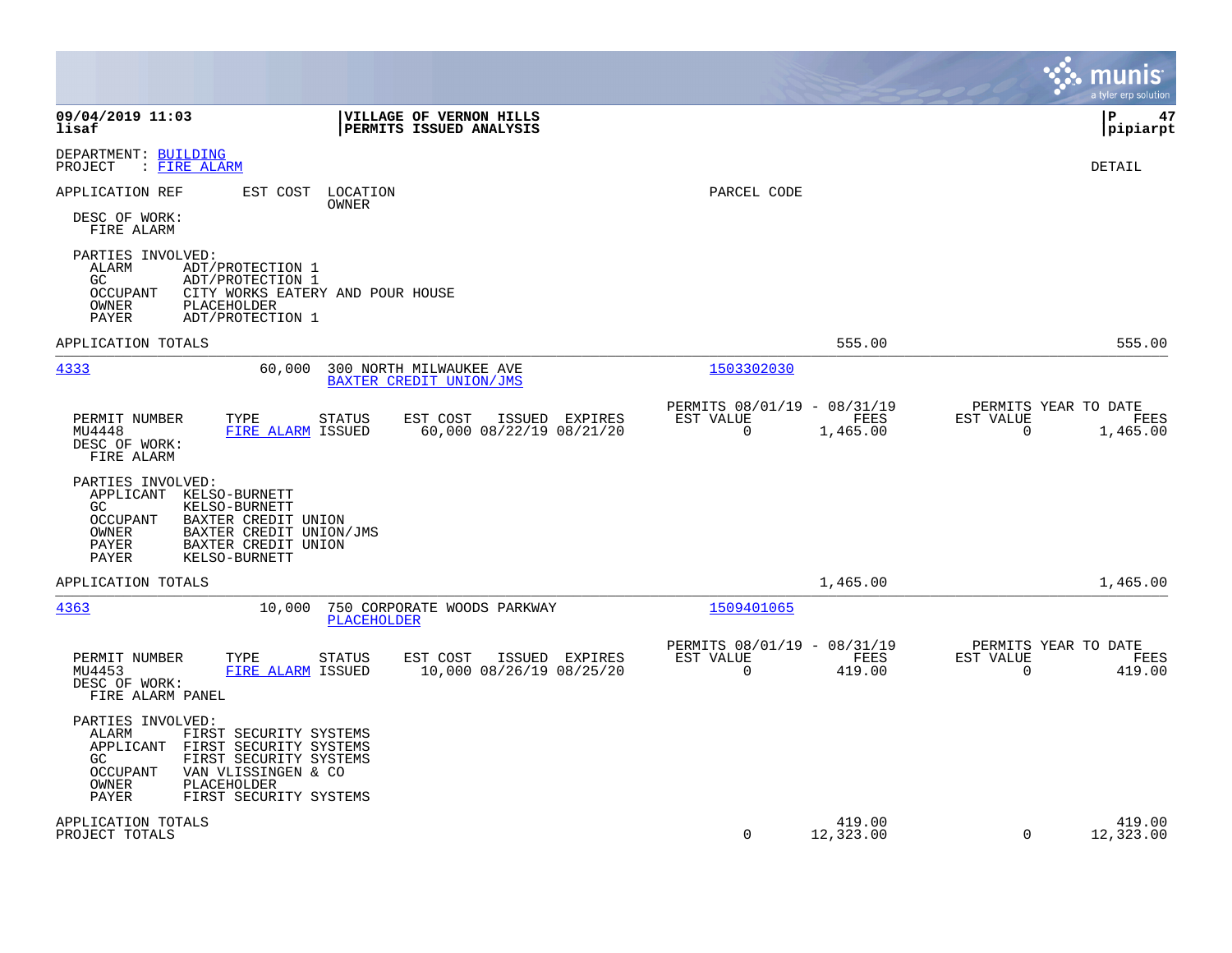|                                                                                                                                                                                                                                                            |                                                         |                                                         |                      |                                               | munis<br>a tyler erp solution |
|------------------------------------------------------------------------------------------------------------------------------------------------------------------------------------------------------------------------------------------------------------|---------------------------------------------------------|---------------------------------------------------------|----------------------|-----------------------------------------------|-------------------------------|
| 09/04/2019 11:03<br>lisaf                                                                                                                                                                                                                                  | VILLAGE OF VERNON HILLS<br>PERMITS ISSUED ANALYSIS      |                                                         |                      |                                               | ∣P<br>48<br> pipiarpt         |
| DEPARTMENT: BUILDING<br>PROJECT<br>: FIRE SPRINKLER                                                                                                                                                                                                        |                                                         |                                                         |                      |                                               | DETAIL                        |
| APPLICATION REF<br>EST COST<br>LOCATION<br>OWNER                                                                                                                                                                                                           |                                                         | PARCEL CODE                                             |                      |                                               |                               |
| 4197<br>750<br>3 WEST HAWTHORN PKY 180<br>HAMILTON PARTNERS INC                                                                                                                                                                                            |                                                         | 1132415011                                              |                      |                                               |                               |
| PERMIT NUMBER<br>TYPE<br><b>STATUS</b><br>MU4380<br>COMPLT<br><b>FIRE SPR</b><br>DESC OF WORK:<br>FIRE SPRINKLERS                                                                                                                                          | EST COST<br>ISSUED EXPIRES<br>750 08/13/19 09/03/20     | PERMITS 08/01/19 - 08/31/19<br>EST VALUE<br>$\mathbf 0$ | FEES<br>284.00       | PERMITS YEAR TO DATE<br>EST VALUE<br>$\Omega$ | FEES<br>284.00                |
| PARTIES INVOLVED:<br>APPLICANT<br>NORTH SHORE FIRE PROTECTION<br>FIRE SPRIN NORTH SHORE FIRE PROTECTION<br>GC<br>OMNI COMMERCIAL<br>HAMILTON PARTNERS INC<br>OWNER<br><b>PAYER</b><br>NORTH SHORE FIRE PROTECTION<br>PAYER<br>COMMERCIAL BUILDERS SERVICES |                                                         |                                                         |                      |                                               |                               |
| APPLICATION TOTALS                                                                                                                                                                                                                                         |                                                         |                                                         | 284.00               |                                               | 284.00                        |
| 4287<br>105,000<br>300 NORTH MILWAUKEE AVE                                                                                                                                                                                                                 | PWA CONTINENTAL EXECUTIVE PARKE, LP                     | 1503302030                                              |                      |                                               |                               |
| PERMIT NUMBER<br>TYPE<br>STATUS<br>MU4444<br>FIRE SPR<br>ISSUED<br>DESC OF WORK:<br>FIRE SPRINKLERS                                                                                                                                                        | EST COST<br>ISSUED EXPIRES<br>105,000 08/22/19 08/21/20 | PERMITS 08/01/19 - 08/31/19<br>EST VALUE<br>$\Omega$    | FEES<br>3,059.00     | PERMITS YEAR TO DATE<br>EST VALUE<br>$\Omega$ | FEES<br>3,059.00              |
| PARTIES INVOLVED:<br>APPLICANT<br>CHICAGO FIRE PROTECTION<br>FIRE SPRIN CHICAGO FIRE PROTECTION<br>CHICAGO FIRE PROTECTION<br>GC.<br><b>BCU</b><br>OCCUPANT<br><b>OWNER</b><br>PWA CONTINENTAL EXECUTIVE PARKE, LP<br>PAYER<br>CHICAGO FIRE PROTECTION     |                                                         |                                                         |                      |                                               |                               |
| APPLICATION TOTALS<br>PROJECT TOTALS                                                                                                                                                                                                                       |                                                         | $\Omega$                                                | 3,059.00<br>3,343.00 | $\Omega$                                      | 3.059.00<br>3,343.00          |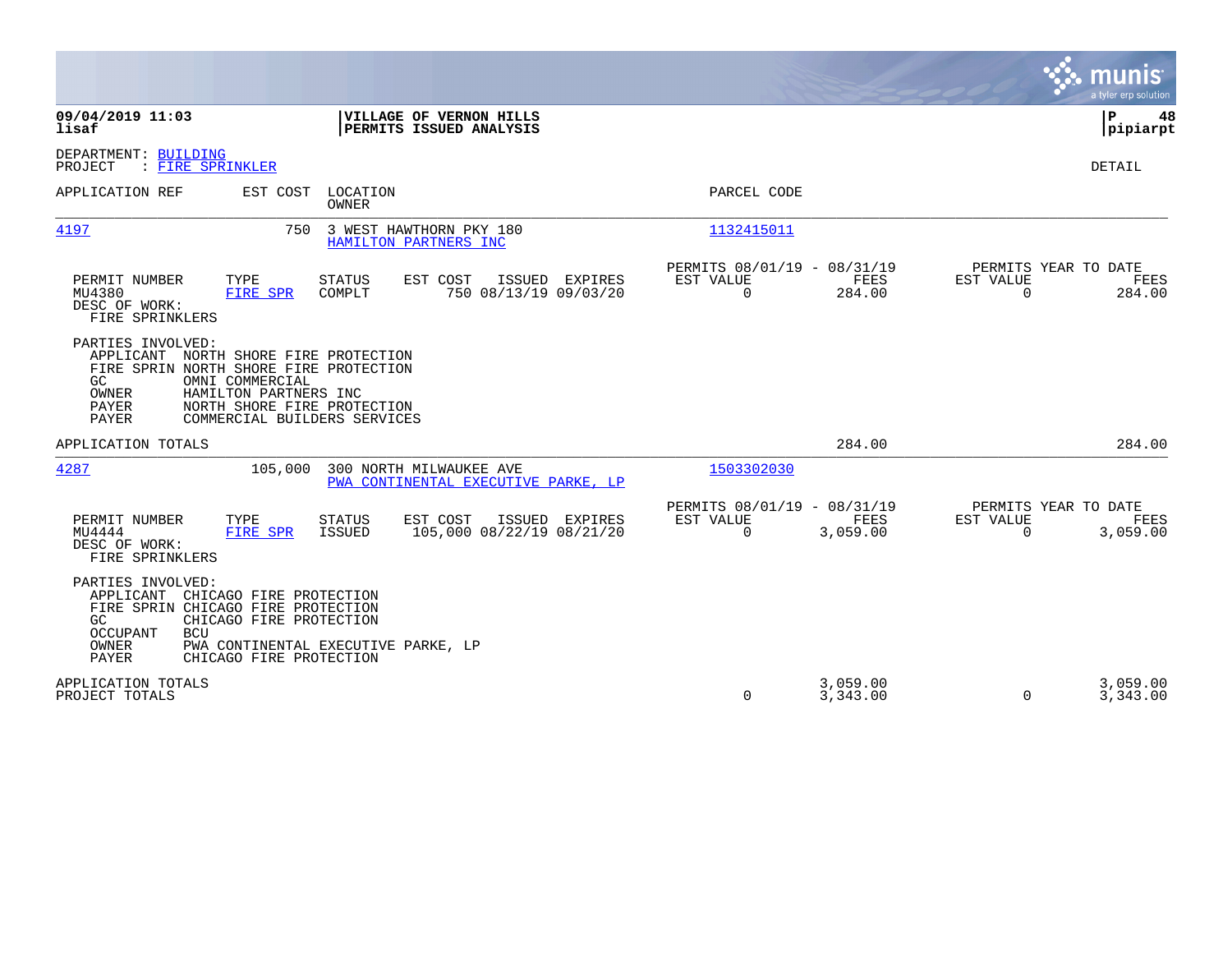|                                                                                                                                                           |                                                                                                     |                                                                        | munis<br>a tyler erp solution                                   |
|-----------------------------------------------------------------------------------------------------------------------------------------------------------|-----------------------------------------------------------------------------------------------------|------------------------------------------------------------------------|-----------------------------------------------------------------|
| 09/04/2019 11:03<br>lisaf                                                                                                                                 | VILLAGE OF VERNON HILLS<br>PERMITS ISSUED ANALYSIS                                                  |                                                                        | ΙP<br>49<br> pipiarpt                                           |
| DEPARTMENT: BUILDING<br>: LAWN SPRINKLER<br>PROJECT                                                                                                       |                                                                                                     |                                                                        | <b>DETAIL</b>                                                   |
| APPLICATION REF<br>EST COST                                                                                                                               | LOCATION<br><b>OWNER</b>                                                                            | PARCEL CODE                                                            |                                                                 |
| 4348<br>4,900                                                                                                                                             | 502 COUNCIL CIRCLE<br><b>SCOTT GOLAN</b>                                                            | 1133205081                                                             |                                                                 |
| PERMIT NUMBER<br>TYPE<br>MU4341<br>DESC OF WORK:<br>LAWN SPRIKNLERS                                                                                       | <b>STATUS</b><br>EST COST<br>ISSUED EXPIRES<br>4,900 08/06/19 08/05/20<br><b>LAWN IRRIG ISSUED</b>  | PERMITS 08/01/19 - 08/31/19<br>EST VALUE<br>FEES<br>$\Omega$<br>50.00  | PERMITS YEAR TO DATE<br>EST VALUE<br>FEES<br>$\Omega$<br>50.00  |
| PARTIES INVOLVED:<br>APPLICANT ROOSTER CSI<br>GC<br>TURF INDUSTRIES INC<br>IRRIGATION TURF INDUSTRIES INC<br>OWNER<br>SCOTT GOLAN<br>ROOSTER CSI<br>PAYER |                                                                                                     |                                                                        |                                                                 |
| APPLICATION TOTALS                                                                                                                                        |                                                                                                     | 50.00                                                                  | 50.00                                                           |
| 4351<br>13,195                                                                                                                                            | 1350 NORTH MILWAUKEE AVE<br>LOYOLA UNIVERSITY CHICAGO                                               | 1133205072                                                             |                                                                 |
| PERMIT NUMBER<br>TYPE<br>MU4343<br>DESC OF WORK:<br>LAWN SPRINKLER                                                                                        | EST COST<br>ISSUED EXPIRES<br><b>STATUS</b><br><b>LAWN IRRIG ISSUED</b><br>13,195 08/06/19 08/05/20 | PERMITS 08/01/19 - 08/31/19<br>EST VALUE<br>FEES<br>$\Omega$<br>131.95 | PERMITS YEAR TO DATE<br>EST VALUE<br>FEES<br>$\Omega$<br>131.95 |
| PARTIES INVOLVED:<br>GC<br>IRRIGATION AMERICAN NATIONAL SPRINKLER<br>OWNER<br>LOYOLA UNIVERSITY CHICAGO<br><b>PLUMBER</b>                                 | AMERICAN NATIONAL SPRINKLER<br>AMERICAN NATIONAL SPRINKLER                                          |                                                                        |                                                                 |
| APPLICATION TOTALS                                                                                                                                        |                                                                                                     | 131.95                                                                 | 131.95                                                          |
| 4366<br>5,900                                                                                                                                             | 1938 LAKE CHARLES DR<br>SHANE M COLLINS                                                             | 1128302011                                                             |                                                                 |
| PERMIT NUMBER<br>TYPE<br>MU4373<br>DESC OF WORK:<br>LAWN SPRINKLER                                                                                        | EST COST<br>ISSUED EXPIRES<br><b>STATUS</b><br>LAWN IRRIG COMPLT<br>5,900 08/12/19 08/15/20         | PERMITS 08/01/19 - 08/31/19<br>EST VALUE<br>FEES<br>$\Omega$<br>59.00  | PERMITS YEAR TO DATE<br>EST VALUE<br>FEES<br>$\Omega$<br>59.00  |
| PARTIES INVOLVED:<br>APPLICANT RAIN & GREEN LAWN SPRINKLERS<br>GC<br>IRRIGATION RAIN & GREEN LAWN SPRINKLERS<br>OWNER<br>SHANE M COLLINS<br>PAYER         | RAIN & GREEN LAWN SPRINKLERS<br>RAIN & GREEN LAWN SPRINKLERS                                        |                                                                        |                                                                 |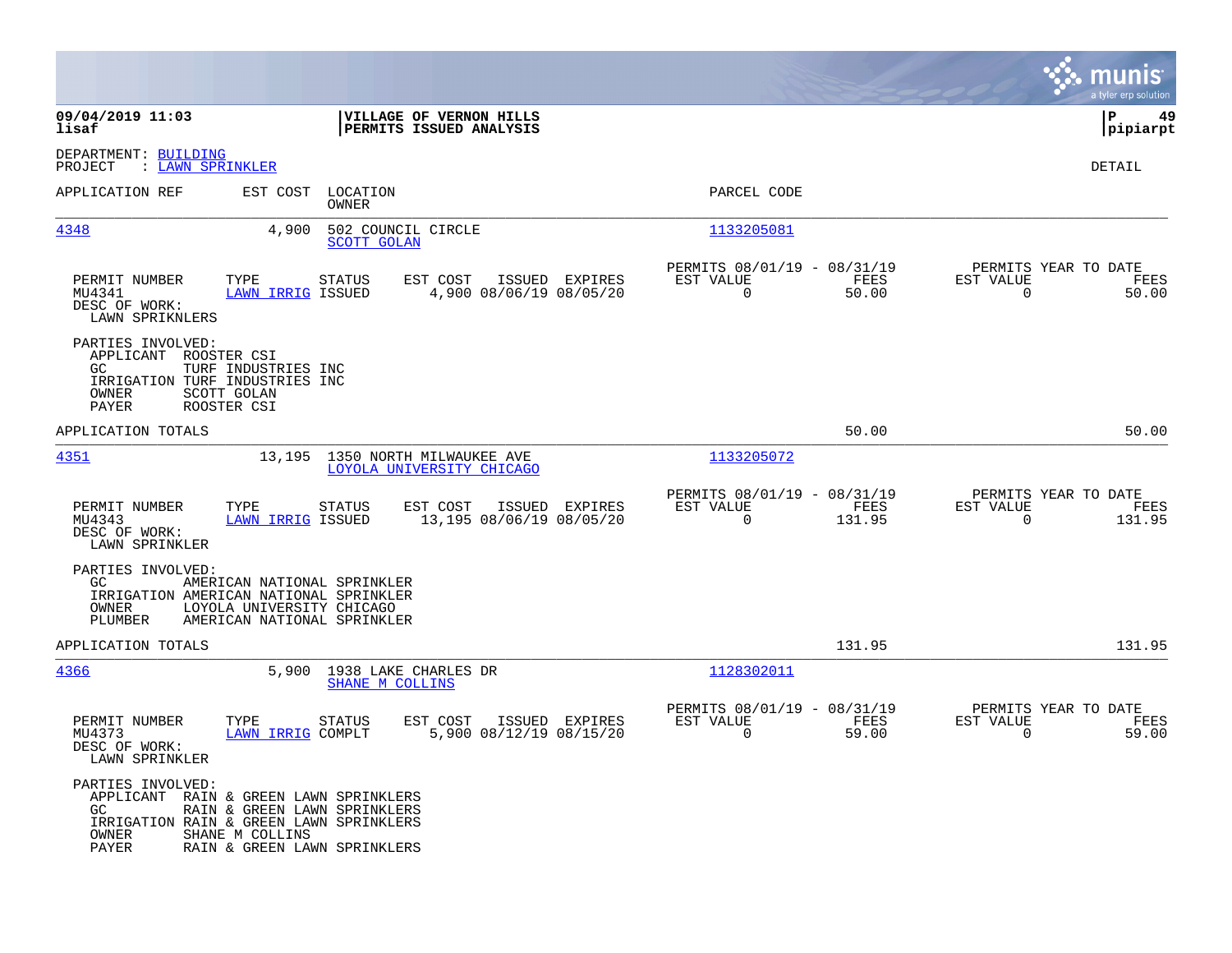|                                                             |                                                                                                          |                                 |                                                    |         |                                                      |                 |                                   | <b>munis</b><br>a tyler erp solution     |
|-------------------------------------------------------------|----------------------------------------------------------------------------------------------------------|---------------------------------|----------------------------------------------------|---------|------------------------------------------------------|-----------------|-----------------------------------|------------------------------------------|
| 09/04/2019 11:03<br>lisaf<br>APPLICATION TOTALS             |                                                                                                          |                                 | VILLAGE OF VERNON HILLS<br>PERMITS ISSUED ANALYSIS |         |                                                      | 59.00           |                                   | $\mathbf{P}$<br>50<br>pipiarpt <br>59.00 |
| DEPARTMENT: BUILDING<br>PROJECT                             | : LAWN SPRINKLER                                                                                         |                                 |                                                    |         |                                                      |                 |                                   | DETAIL                                   |
| APPLICATION REF                                             | EST COST                                                                                                 | LOCATION<br>OWNER               |                                                    |         | PARCEL CODE                                          |                 |                                   |                                          |
| 4464                                                        | 4,895                                                                                                    | 644 INSULL DRIVE<br>PLACEHOLDER |                                                    |         | 1133216012                                           |                 |                                   |                                          |
| PERMIT NUMBER<br>MU4455<br>DESC OF WORK:<br>LAWN IRRIGATION | TYPE<br>LAWN IRRIG ISSUED                                                                                | STATUS                          | EST COST<br>ISSUED<br>4,895 08/26/19 08/25/20      | EXPIRES | PERMITS 08/01/19 - 08/31/19<br>EST VALUE<br>$\Omega$ | FEES<br>50.00   | PERMITS YEAR TO DATE<br>EST VALUE | FEES<br>50.00                            |
| PARTIES INVOLVED:<br>APPLICANT<br>GC<br>OWNER<br>PAYER      | AMERICAN NATIONAL SPRINKLER<br>AMERICAN NATIONAL SPRINKLER<br>PLACEHOLDER<br>AMERICAN NATIONAL SPRINKLER |                                 |                                                    |         |                                                      |                 |                                   |                                          |
| APPLICATION TOTALS<br>PROJECT TOTALS                        |                                                                                                          |                                 |                                                    |         | 0                                                    | 50.00<br>290.95 |                                   | 50.00<br>290.95                          |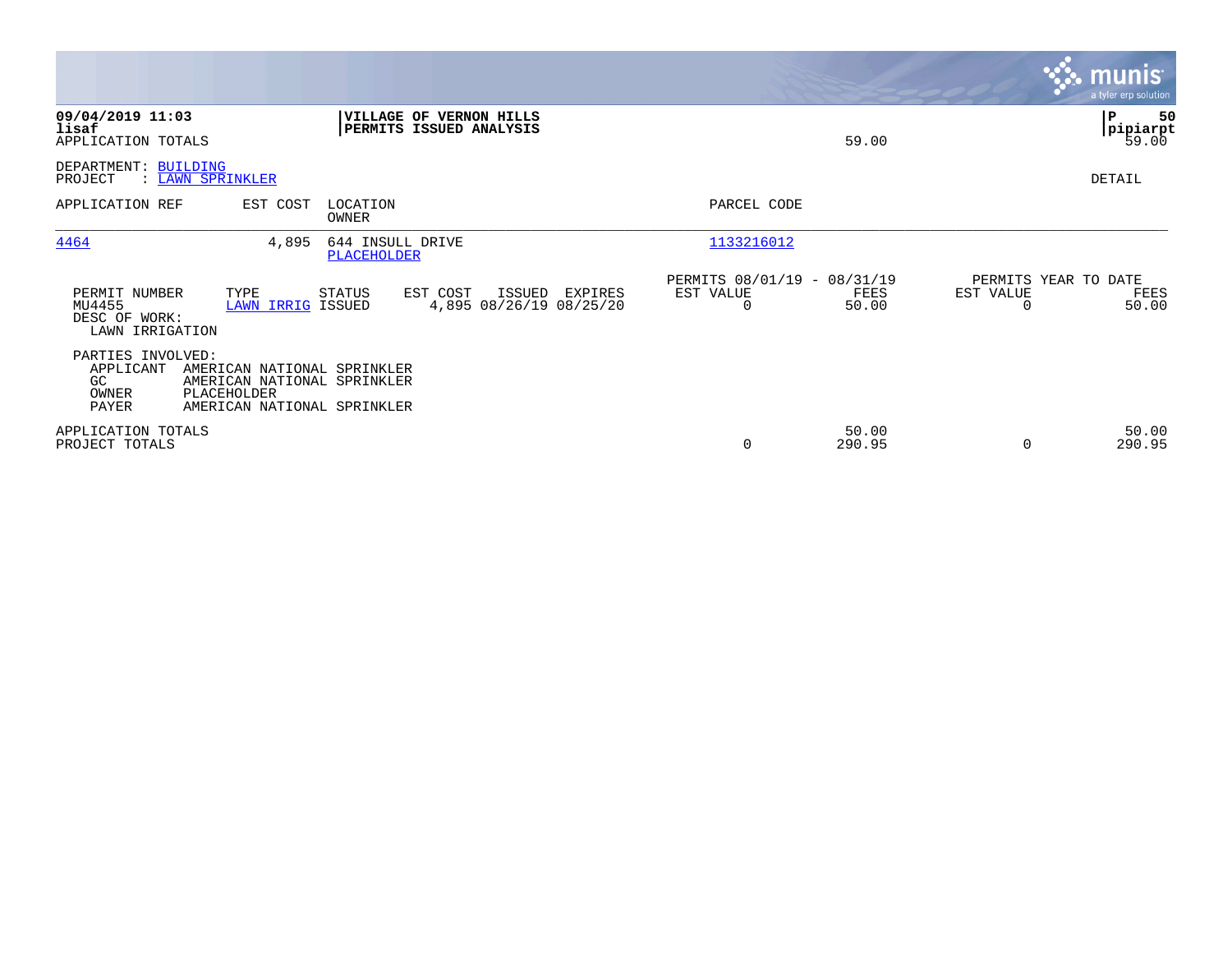|                                                                                                                                                                                                                                                         |                                                                                          |                                                                             | munis<br>a tyler erp solution                                        |
|---------------------------------------------------------------------------------------------------------------------------------------------------------------------------------------------------------------------------------------------------------|------------------------------------------------------------------------------------------|-----------------------------------------------------------------------------|----------------------------------------------------------------------|
| 09/04/2019 11:03<br>lisaf                                                                                                                                                                                                                               | VILLAGE OF VERNON HILLS<br>PERMITS ISSUED ANALYSIS                                       |                                                                             | l P<br>51<br> pipiarpt                                               |
| DEPARTMENT: BUILDING<br>: MISC COMMERCIAL<br>PROJECT                                                                                                                                                                                                    |                                                                                          |                                                                             | DETAIL                                                               |
| APPLICATION REF<br>EST COST                                                                                                                                                                                                                             | LOCATION<br>OWNER                                                                        | PARCEL CODE                                                                 |                                                                      |
| 4128<br>46,575                                                                                                                                                                                                                                          | 901 NORTH MILWAUKEE AVENUE 600<br><b>PLACEHOLDER</b>                                     | 1134302008                                                                  |                                                                      |
| PERMIT NUMBER<br>TYPE<br>MU4328<br>MISC COMM<br>DESC OF WORK:<br>WINDOW SHADE INSTALLATION                                                                                                                                                              | <b>STATUS</b><br>EST COST<br>ISSUED EXPIRES<br><b>ISSUED</b><br>46,575 08/02/19 08/01/20 | PERMITS 08/01/19 - 08/31/19<br>FEES<br>EST VALUE<br>$\Omega$<br>465.75      | PERMITS YEAR TO DATE<br>EST VALUE<br>FEES<br>$\mathbf 0$<br>465.75   |
| PARTIES INVOLVED:<br>APPLICANT OSMAN CONSTRUCTION<br>CARPENTER ALL STAR DRAPERY<br>ELECTRICIA JAMES FORDYCE<br>OSMAN CONSTRUCTION<br>GC.<br><b>OCCUPANT</b><br>NORDSTROM RACK<br>PLACEHOLDER<br>OWNER<br><b>PAYER</b><br>OSMAN CONSTRUCTION             |                                                                                          |                                                                             |                                                                      |
| APPLICATION TOTALS                                                                                                                                                                                                                                      |                                                                                          | 465.75                                                                      | 465.75                                                               |
| 4320<br>200,000                                                                                                                                                                                                                                         | 151 EAST TOWNLINE RD<br>GENDELL PARTNERS VERNON HILLS II, LLC                            | 1504109003                                                                  |                                                                      |
| PERMIT NUMBER<br>TYPE<br>MU4464<br>MISC COMM<br>DESC OF WORK:<br>EXTERIOR RENOVATION                                                                                                                                                                    | EST COST<br>ISSUED EXPIRES<br><b>STATUS</b><br>ISSUED<br>200,000 08/27/19 08/26/20       | PERMITS 08/01/19 - 08/31/19<br>EST VALUE<br>FEES<br>$\mathbf 0$<br>2,000.00 | PERMITS YEAR TO DATE<br>EST VALUE<br>FEES<br>$\mathbf 0$<br>2,000.00 |
| PARTIES INVOLVED:<br>CARPENTER<br>CONTINENTAL PRO SERVICES<br>CONTINENTAL PRO SERVICES<br>GC<br>GC<br>JAMESON'S<br>CONTINENTAL MASONRY<br>MASON<br><b>OCCUPANT</b><br>JAMESON'S<br>OWNER<br>PAYER<br>DXU ARCHITECTS<br><b>PAYER</b><br><b>JAMESON'S</b> | GENDELL PARTNERS VERNON HILLS II, LLC                                                    |                                                                             |                                                                      |
| APPLICATION TOTALS                                                                                                                                                                                                                                      |                                                                                          | 2,000.00                                                                    | 2,000.00                                                             |
| 4349<br>62,000                                                                                                                                                                                                                                          | 945 LAKEVIEW PKY<br>TOM WARD                                                             | 1133302013                                                                  |                                                                      |
| PERMIT NUMBER<br>TYPE<br>MISC COMM<br>MU4456<br>DESC OF WORK:<br>CORRIDOR PROJECT                                                                                                                                                                       | EST COST<br>ISSUED EXPIRES<br>STATUS<br>62,000 08/26/19 08/25/20<br>ISSUED               | PERMITS 08/01/19 - 08/31/19<br>EST VALUE<br>FEES<br>$\mathbf 0$<br>820.00   | PERMITS YEAR TO DATE<br>EST VALUE<br>FEES<br>$\mathbf 0$<br>820.00   |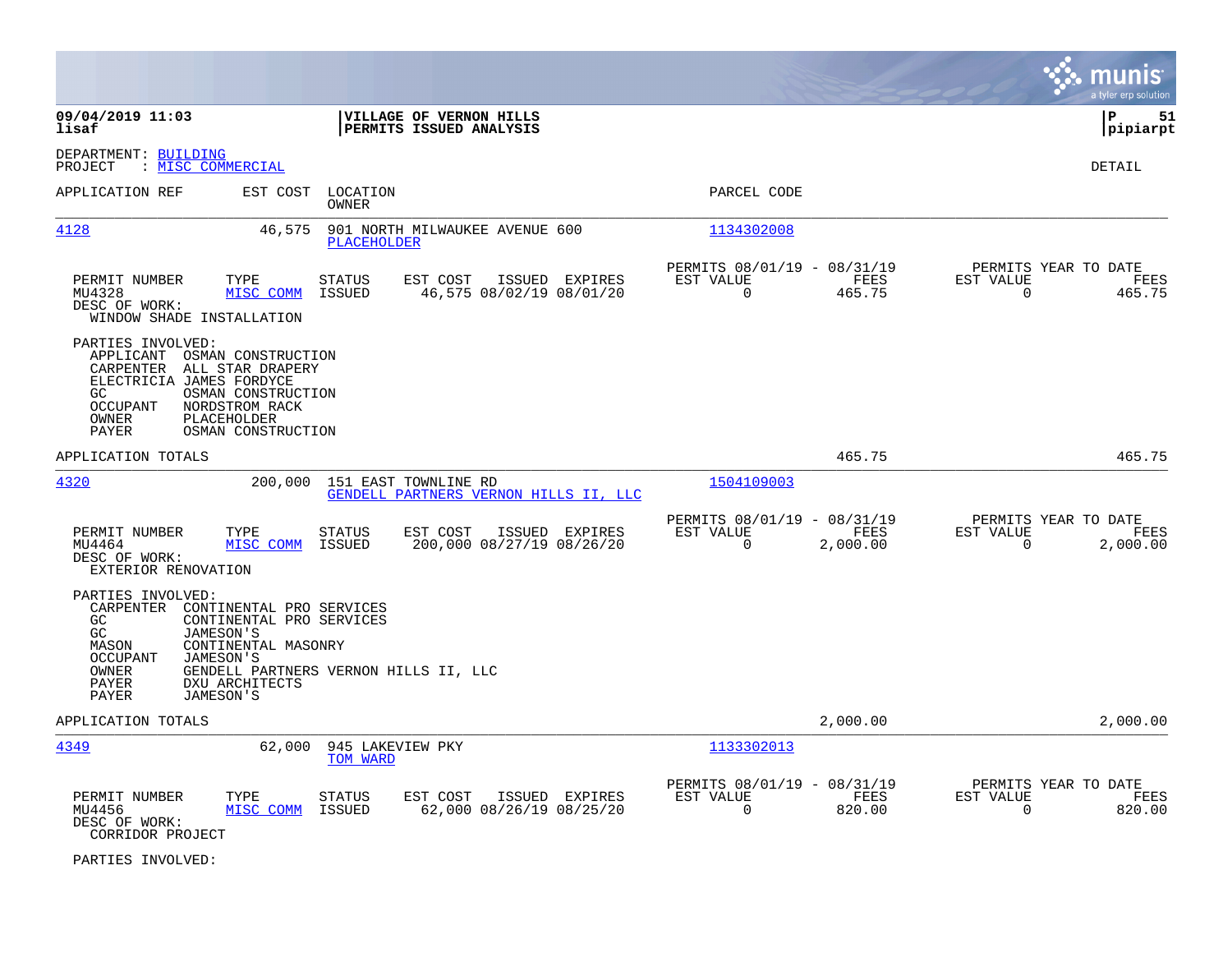|                                                                                                                                                                                                                                                                                                                                                                                                                   |                                                           |                                               |                       | munis <sup>®</sup><br>a tyler erp solution                             |
|-------------------------------------------------------------------------------------------------------------------------------------------------------------------------------------------------------------------------------------------------------------------------------------------------------------------------------------------------------------------------------------------------------------------|-----------------------------------------------------------|-----------------------------------------------|-----------------------|------------------------------------------------------------------------|
| 09/04/2019 11:03<br>lisaf                                                                                                                                                                                                                                                                                                                                                                                         | <b>VILLAGE OF VERNON HILLS</b><br>PERMITS ISSUED ANALYSIS |                                               |                       | 52<br>P<br> pipiarpt                                                   |
| DEPARTMENT: BUILDING<br>: MISC COMMERCIAL<br>PROJECT                                                                                                                                                                                                                                                                                                                                                              |                                                           |                                               |                       | DETAIL                                                                 |
| APPLICATION REF<br>EST COST<br>LOCATION<br>OWNER<br>OMNI COMMERCIAL<br>APPLICANT<br>CARPENTER<br>OMNI COMMERCIAL<br>DRYWALL<br>OMNI COMMERCIAL<br>ELECTRICIA CONNOR ELECTRIC SERVICE<br>GC<br>OMNI COMMERCIAL<br>GC<br>COMMERCIAL BUILDERS SERVICES<br>LOW VOLTAG CONNOR ELECTRIC SERVICE<br><b>OCCUPANT</b><br>HAMILTON PARTNERS INC<br><b>OWNER</b><br>TOM WARD<br><b>PAYER</b><br>COMMERCIAL BUILDERS SERVICES |                                                           | PARCEL CODE                                   |                       |                                                                        |
| APPLICATION TOTALS                                                                                                                                                                                                                                                                                                                                                                                                |                                                           |                                               | 820.00                | 820.00                                                                 |
| 4415<br>59,989                                                                                                                                                                                                                                                                                                                                                                                                    | 450 NORTH MILWAUKEE AVE<br>HOTEL VERNON HILLS LP          | 1503103004                                    |                       |                                                                        |
| PERMIT NUMBER<br>TYPE<br><b>STATUS</b><br>MU4466<br>MISC COMM<br>ISSUED<br>DESC OF WORK:<br>3 WATER HEATER                                                                                                                                                                                                                                                                                                        | EST COST<br>ISSUED EXPIRES<br>59,989 08/27/19 08/26/20    | PERMITS 08/01/19 - 08/31/19<br>EST VALUE<br>0 | <b>FEES</b><br>599.89 | PERMITS YEAR TO DATE<br><b>EST VALUE</b><br>FEES<br>599.89<br>$\Omega$ |
| PARTIES INVOLVED:<br>APPLICANT<br>HOTEL INDIGO<br>GC<br>HOTEL INDIGO<br><b>OCCUPANT</b><br>HOTEL INDIGO<br><b>OWNER</b><br>HOTEL VERNON HILLS LP<br>PLUMBER<br>PROLINE MECHANICAL<br><b>PAYER</b><br>HOTEL INDIGO                                                                                                                                                                                                 |                                                           |                                               |                       |                                                                        |
| APPLICATION TOTALS<br>PROJECT TOTALS                                                                                                                                                                                                                                                                                                                                                                              |                                                           | $\Omega$                                      | 599.89<br>3,885.64    | 599.89<br>3,885.64<br>$\Omega$                                         |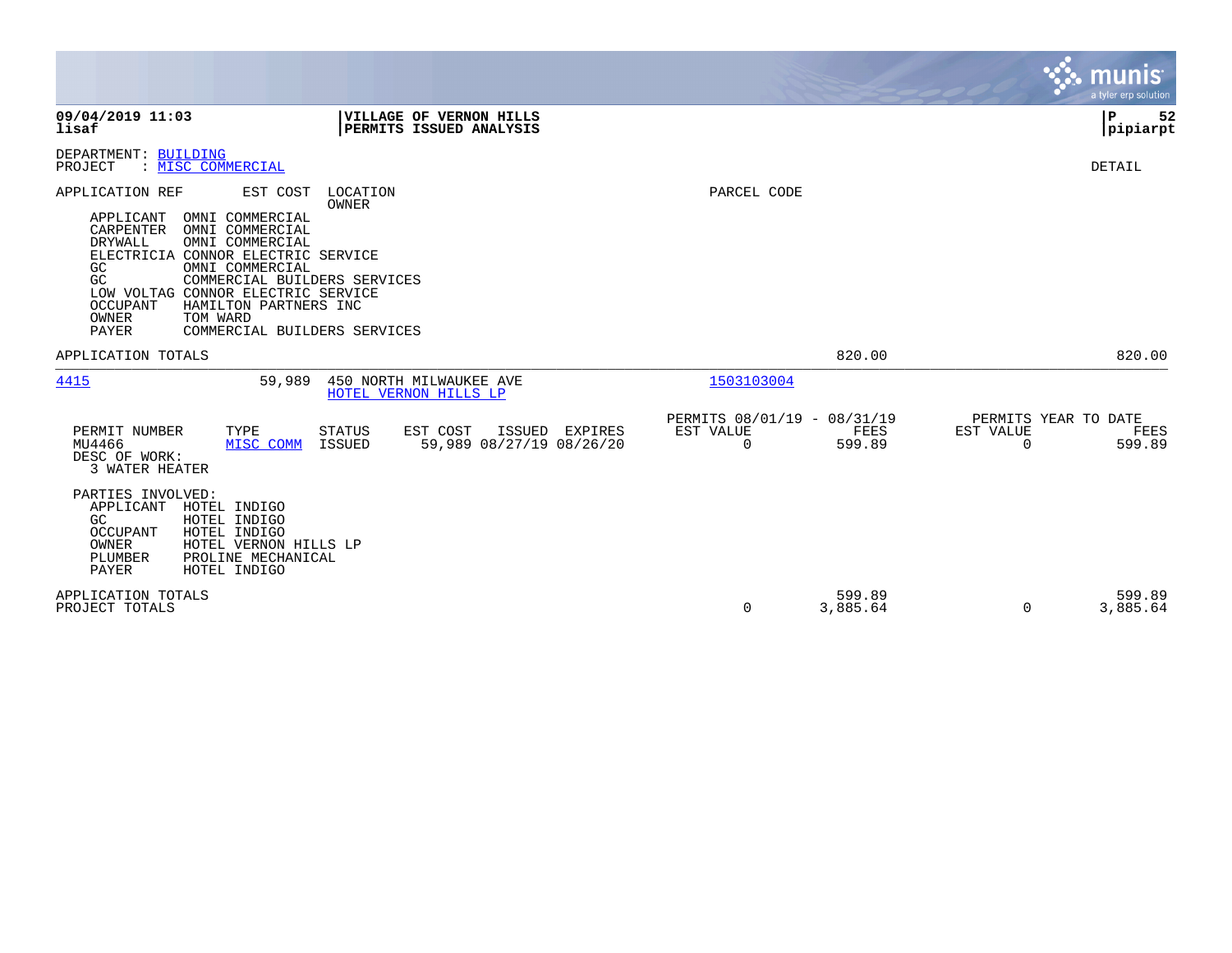|                                                                                                                                                                                                                                 |                                                 |                   |                                                    |         |                                               |                  |           | <b>W. munis</b><br>a tyler erp solution |
|---------------------------------------------------------------------------------------------------------------------------------------------------------------------------------------------------------------------------------|-------------------------------------------------|-------------------|----------------------------------------------------|---------|-----------------------------------------------|------------------|-----------|-----------------------------------------|
| 09/04/2019 11:03<br>lisaf                                                                                                                                                                                                       |                                                 |                   | VILLAGE OF VERNON HILLS<br>PERMITS ISSUED ANALYSIS |         |                                               |                  |           | IΡ<br>53<br> pipiarpt                   |
| DEPARTMENT: BUILDING<br>PROJECT                                                                                                                                                                                                 | : MISC ELECTRIC COMM                            |                   |                                                    |         |                                               |                  |           | DETAIL                                  |
| APPLICATION REF                                                                                                                                                                                                                 | EST COST                                        | LOCATION<br>OWNER |                                                    |         | PARCEL CODE                                   |                  |           |                                         |
| 4316                                                                                                                                                                                                                            | 50,000                                          | <b>VOLTA</b>      | 851 NORTH MILWAUKEE AVENUE                         |         | 1134302008                                    |                  |           |                                         |
| PERMIT NUMBER<br>MU4412<br>DESC OF WORK:<br>4 ELECTRIC CHARGING STATIONS<br>PAINTING AND MARKING OF STATIONS WITH PARKING SIGNS<br>PARTIES INVOLVED:<br>ELECTRICIA BERRY ELECTRIC CONTRACTING<br>GC.<br>OWNER<br>VOLTA<br>PAYER | TYPE<br>MISC ELEC<br>KIMLEY HORN<br>KIMLEY HORN | STATUS<br>ISSUED  | EST COST<br>ISSUED<br>50,000 08/20/19 08/19/20     | EXPIRES | PERMITS 08/01/19 - 08/31/19<br>EST VALUE<br>0 | FEES<br>500.00   | EST VALUE | PERMITS YEAR TO DATE<br>FEES<br>500.00  |
| APPLICATION TOTALS<br>PROJECT TOTALS                                                                                                                                                                                            |                                                 |                   |                                                    |         | 0                                             | 500.00<br>500.00 |           | 500.00<br>500.00                        |

the contract of the contract of

and the contract of the contract of the contract of the contract of the contract of the contract of the contract of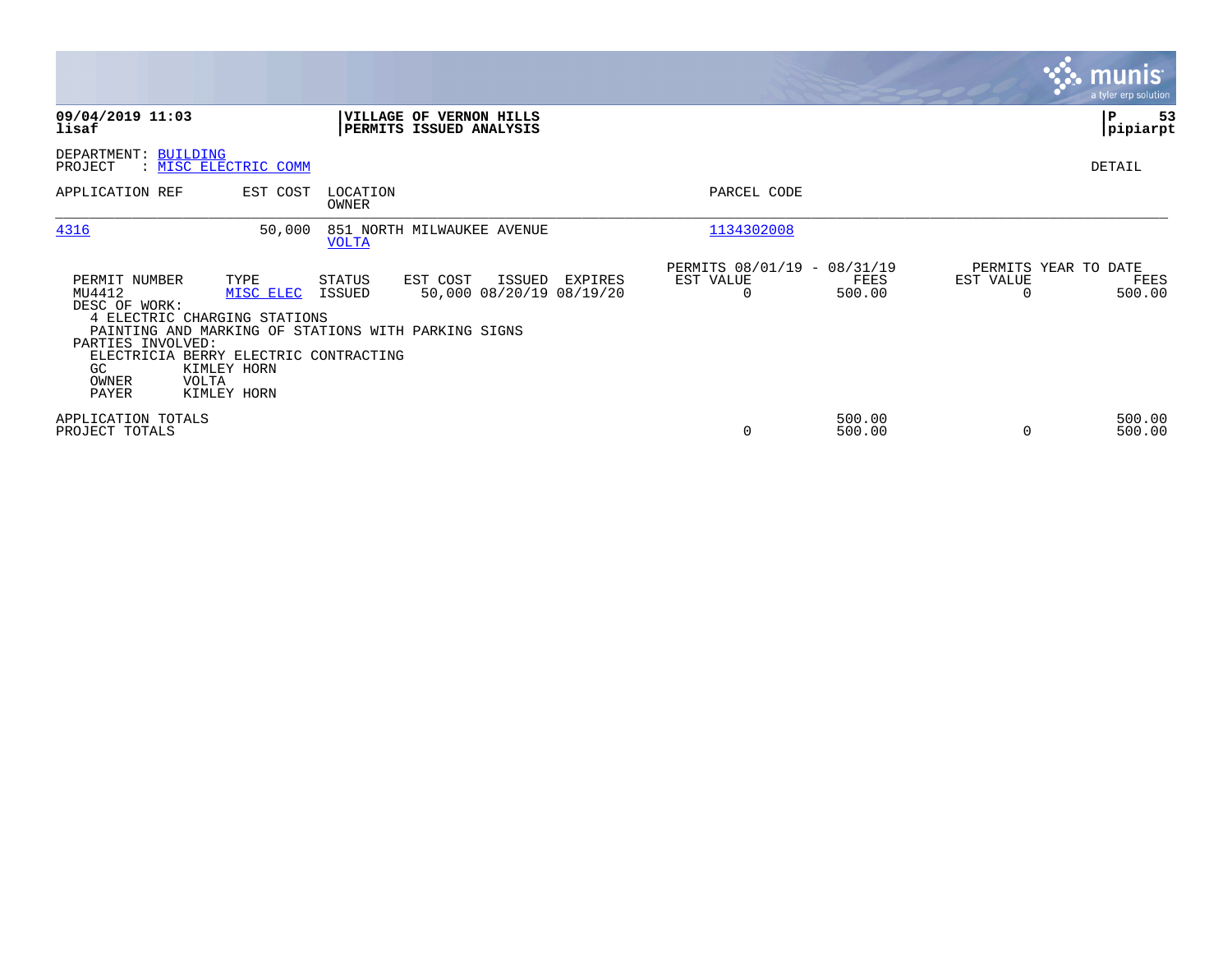|                                                                                                                                            |                                                    |                                                        |                                                         |                |                                                     | munis<br>a tyler erp solution |
|--------------------------------------------------------------------------------------------------------------------------------------------|----------------------------------------------------|--------------------------------------------------------|---------------------------------------------------------|----------------|-----------------------------------------------------|-------------------------------|
| 09/04/2019 11:03<br>lisaf                                                                                                                  |                                                    | VILLAGE OF VERNON HILLS<br>PERMITS ISSUED ANALYSIS     |                                                         |                |                                                     | l P<br>54<br> pipiarpt        |
| DEPARTMENT: BUILDING<br>PROJECT : MIS ELEC RESIDENTIAL                                                                                     |                                                    |                                                        |                                                         |                |                                                     | DETAIL                        |
| APPLICATION REF                                                                                                                            | EST COST LOCATION<br>OWNER                         |                                                        | PARCEL CODE                                             |                |                                                     |                               |
| 4243                                                                                                                                       | 21,483                                             | 189 MONTEITH CT<br>WANZHI ZHANG & YANG MU              | 1506401018                                              |                |                                                     |                               |
| PERMIT NUMBER<br>MU4332<br>DESC OF WORK:<br>SOLAR PANELS                                                                                   | TYPE<br>STATUS<br>ELEC RES<br>ISSUED               | EST COST<br>ISSUED EXPIRES<br>21,483 08/02/19 08/01/20 | PERMITS 08/01/19 - 08/31/19<br>EST VALUE<br>$\mathbf 0$ | FEES<br>214.83 | PERMITS YEAR TO DATE<br>EST VALUE<br>$\overline{0}$ | FEES<br>214.83                |
| PARTIES INVOLVED:<br>APPLICANT VIVINT SOLAR<br>ELECTRICIA VIVINT SOLAR<br>VIVINT SOLAR<br>GC<br>OCCUPANT<br>OWNER<br>PAYER<br>VIVINT SOLAR | WANZHI ZHANG & YANG MU<br>WANZHI ZHANG & YANG MU   |                                                        |                                                         |                |                                                     |                               |
| APPLICATION TOTALS                                                                                                                         |                                                    |                                                        |                                                         | 214.83         |                                                     | 214.83                        |
| 4244                                                                                                                                       | 15,939                                             | 139 MIDWAY LN<br>CARL D & ANNE BEVERS                  | 1509102038                                              |                |                                                     |                               |
| PERMIT NUMBER<br>MU4331<br>DESC OF WORK:<br>SOLAR PANELS                                                                                   | TYPE<br><b>STATUS</b><br><b>ELEC RES</b><br>ISSUED | EST COST<br>ISSUED EXPIRES<br>15,939 08/02/19 08/01/20 | PERMITS 08/01/19 - 08/31/19<br>EST VALUE<br>0           | FEES<br>159.39 | PERMITS YEAR TO DATE<br>EST VALUE<br>$\mathbf 0$    | FEES<br>159.39                |
| PARTIES INVOLVED:<br>APPLICANT VIVINT SOLAR<br>ELECTRICIA VIVINT SOLAR<br>GC<br>VIVINT SOLAR<br>OCCUPANT<br>OWNER<br>VIVINT SOLAR<br>PAYER | CARL D & ANNE BEVERS<br>CARL D & ANNE BEVERS       |                                                        |                                                         |                |                                                     |                               |
| APPLICATION TOTALS                                                                                                                         |                                                    |                                                        |                                                         | 159.39         |                                                     | 159.39                        |
| 4245                                                                                                                                       | 18,018                                             | 160 SOUTH FIORE PKY<br>ANASTASIA PEREVOZCHIKOVA        | 1507214023                                              |                |                                                     |                               |
| PERMIT NUMBER<br>MU4329<br>DESC OF WORK:<br>SOLAR PANELS                                                                                   | TYPE<br>STATUS<br><b>ELEC RES</b><br>ISSUED        | EST COST<br>ISSUED EXPIRES<br>18,018 08/02/19 08/01/20 | PERMITS 08/01/19 - 08/31/19<br>EST VALUE<br>$\mathbf 0$ | FEES<br>180.18 | PERMITS YEAR TO DATE<br>EST VALUE<br>$\mathbf 0$    | FEES<br>180.18                |
| PARTIES INVOLVED:<br>APPLICANT VIVINT SOLAR<br>ELECTRICIA VIVINT SOLAR<br>GC.<br>VIVINT SOLAR                                              |                                                    |                                                        |                                                         |                |                                                     |                               |

and the contract of the contract of the contract of the contract of the contract of the contract of the contract of

the contract of the contract of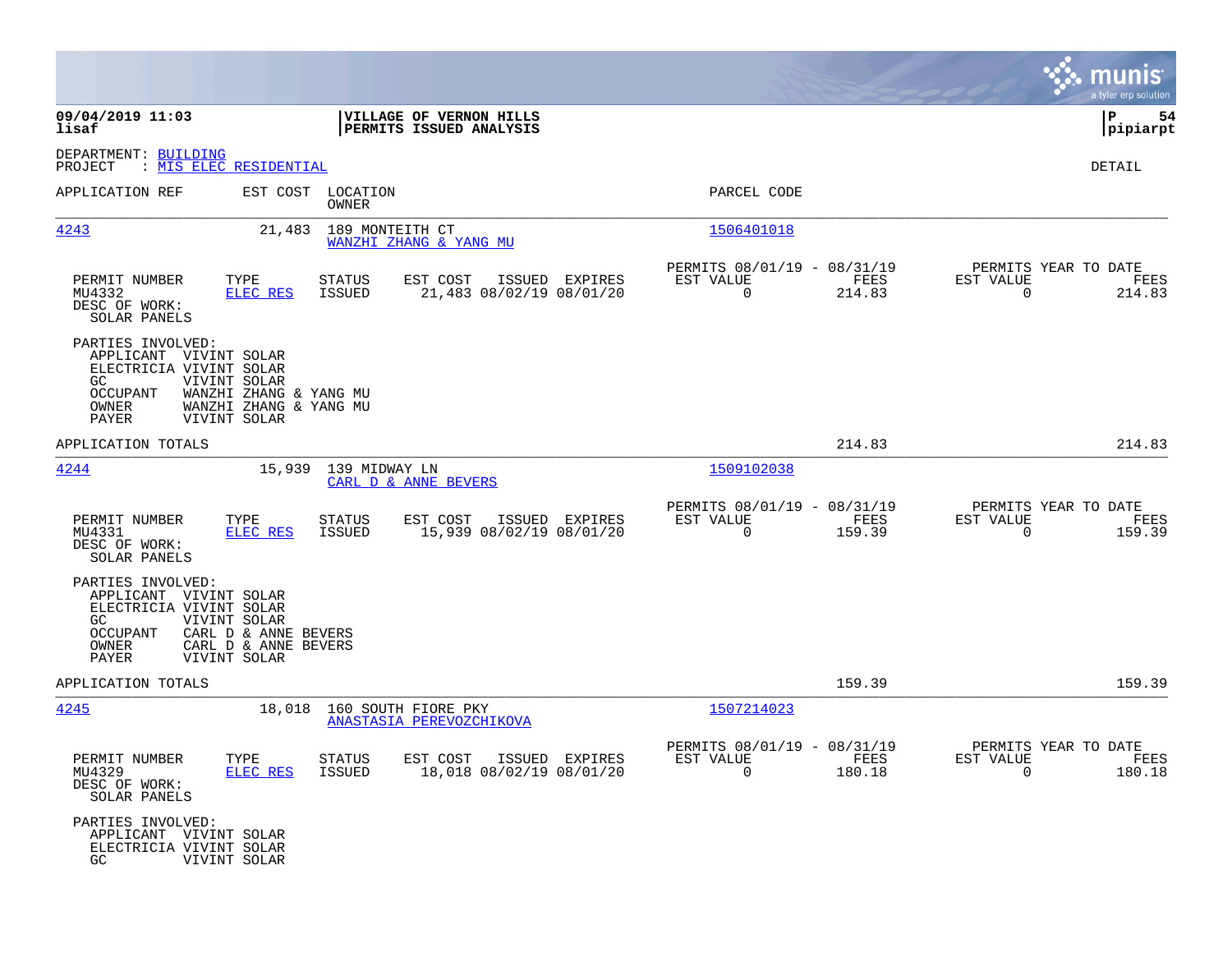|                                                                                                                                                                                                |                                                                           | munis<br>a tyler erp solution                                   |
|------------------------------------------------------------------------------------------------------------------------------------------------------------------------------------------------|---------------------------------------------------------------------------|-----------------------------------------------------------------|
| 09/04/2019 11:03<br>VILLAGE OF VERNON HILLS<br>lisaf<br>PERMITS ISSUED ANALYSIS                                                                                                                |                                                                           | l P<br>55<br> pipiarpt                                          |
| DEPARTMENT: BUILDING<br>: <u>MIS ELEC RESIDENTIAL</u><br>PROJECT                                                                                                                               |                                                                           | <b>DETAIL</b>                                                   |
| APPLICATION REF<br>EST COST LOCATION                                                                                                                                                           | PARCEL CODE                                                               |                                                                 |
| OWNER<br><b>OCCUPANT</b><br>ANASTASIA PEREVOZCHIKOVA<br>ANASTASIA PEREVOZCHIKOVA<br>OWNER<br><b>PAYER</b><br>VIVINT SOLAR                                                                      |                                                                           |                                                                 |
| APPLICATION TOTALS                                                                                                                                                                             | 180.18                                                                    | 180.18                                                          |
| 4292<br>10,250<br>378 RANNEY AVE<br>HESHAM ABDELRAZEK                                                                                                                                          | 1509302043                                                                |                                                                 |
| PERMIT NUMBER<br>TYPE<br><b>STATUS</b><br>EST COST<br>ISSUED EXPIRES<br>10,250 08/20/19 08/27/20<br><b>ELEC RES</b><br><b>ISSUED</b><br>MU4407<br>DESC OF WORK:<br>SOLAR PANELS                | PERMITS 08/01/19 - 08/31/19<br>FEES<br>EST VALUE<br>$\Omega$<br>102.50    | PERMITS YEAR TO DATE<br>EST VALUE<br>FEES<br>$\Omega$<br>102.50 |
| PARTIES INVOLVED:<br>APPLICANT<br>CERTASUN LLC<br>ELECTRICIA CERTASUN LLC<br>GC<br>CERTASUN LLC<br><b>OCCUPANT</b><br>HESHAM ABDELRAZEK<br>OWNER<br>HESHAM ABDELRAZEK<br>PAYER<br>CERTASUN LLC |                                                                           |                                                                 |
| APPLICATION TOTALS                                                                                                                                                                             | 102.50                                                                    | 102.50                                                          |
| 4334<br>309 APPIAN WAY<br>11,781<br>DARSHAN & DIPTI ASHER                                                                                                                                      | 1505424036                                                                |                                                                 |
| <b>STATUS</b><br>PERMIT NUMBER<br>TYPE<br>EST COST<br>ISSUED EXPIRES<br>11,781 08/20/19 08/19/20<br>MU4435<br>ELEC RES<br>ISSUED<br>DESC OF WORK:<br>SOLAR PANELS                              | PERMITS 08/01/19 - 08/31/19<br>EST VALUE<br>FEES<br>$\Omega$<br>117.81    | PERMITS YEAR TO DATE<br>EST VALUE<br>FEES<br>$\Omega$<br>117.81 |
| PARTIES INVOLVED:<br>APPLICANT VIVINT SOLAR<br>ELECTRICIA VIVINT SOLAR<br>GC<br>VIVINT SOLAR<br>OWNER<br>DARSHAN & DIPTI ASHER<br><b>PAYER</b><br>VIVINT SOLAR                                 |                                                                           |                                                                 |
| APPLICATION TOTALS                                                                                                                                                                             | 117.81                                                                    | 117.81                                                          |
| 4350<br>11,088<br>307 HADDON CIR<br>LEE & SUSAN C ECLOV                                                                                                                                        | 1508406004                                                                |                                                                 |
| PERMIT NUMBER<br>TYPE<br><b>STATUS</b><br>EST COST<br>ISSUED EXPIRES<br>11,088 08/20/19 08/19/20<br>MU4434<br><b>ELEC RES</b><br><b>ISSUED</b><br>DESC OF WORK:<br>SOLAR PV SYSTEM             | PERMITS 08/01/19 -<br>08/31/19<br>EST VALUE<br>FEES<br>$\Omega$<br>110.88 | PERMITS YEAR TO DATE<br>EST VALUE<br>FEES<br>110.88<br>0        |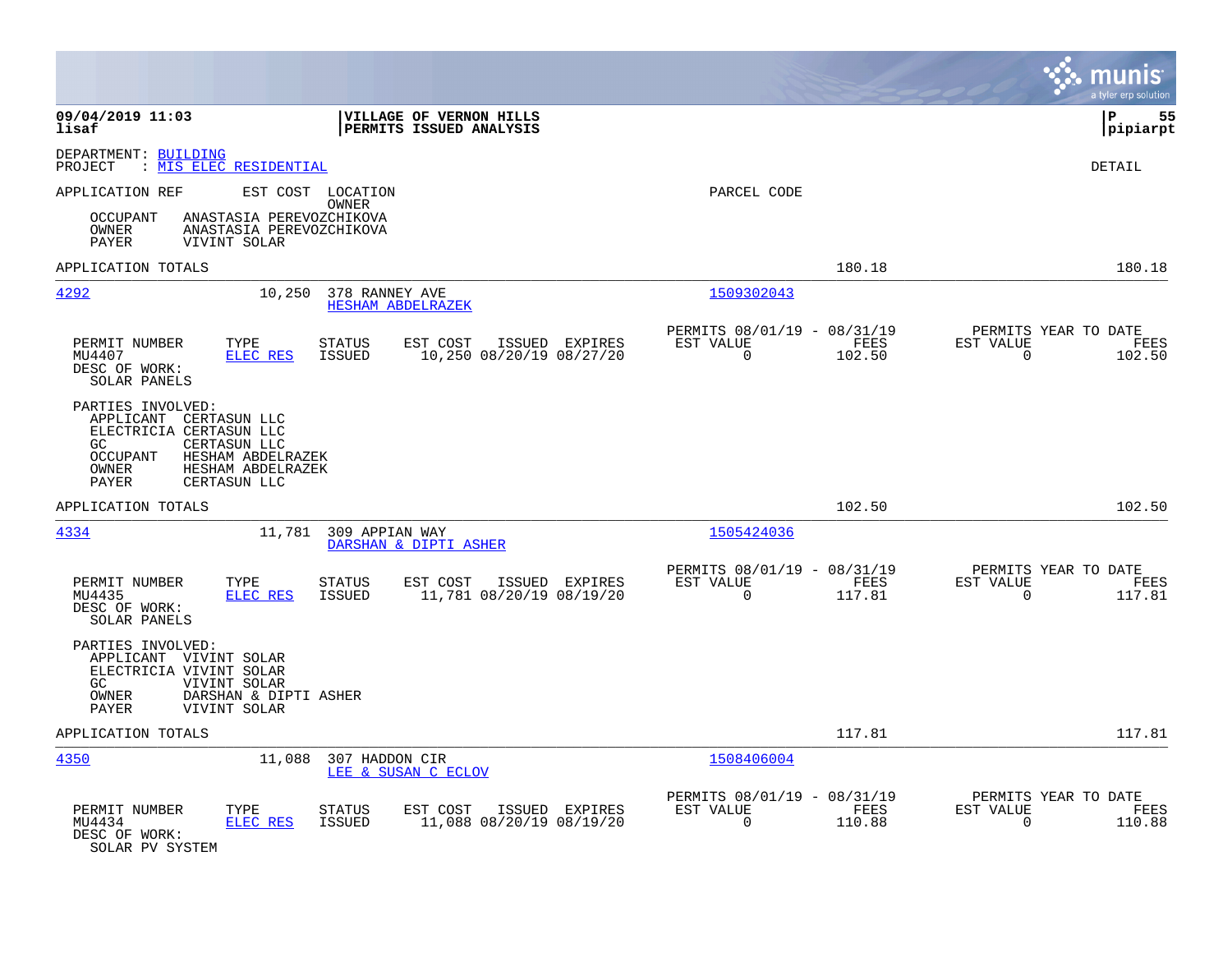|                                                                                                                                                                                                             |                                                                           | munis<br>a tyler erp solution                                      |
|-------------------------------------------------------------------------------------------------------------------------------------------------------------------------------------------------------------|---------------------------------------------------------------------------|--------------------------------------------------------------------|
| 09/04/2019 11:03<br>VILLAGE OF VERNON HILLS<br>lisaf<br>PERMITS ISSUED ANALYSIS                                                                                                                             |                                                                           | l P<br>56<br> pipiarpt                                             |
| DEPARTMENT: BUILDING<br>: MIS ELEC RESIDENTIAL<br>PROJECT                                                                                                                                                   |                                                                           | <b>DETAIL</b>                                                      |
| APPLICATION REF<br>EST COST LOCATION<br><b>OWNER</b><br>PARTIES INVOLVED:<br>ELECTRICIA VIVINT SOLAR<br>VIVINT SOLAR<br>GC.<br>LEE & SUSAN C ECLOV<br>OWNER                                                 | PARCEL CODE                                                               |                                                                    |
| <b>PAYER</b><br>VIVINT SOLAR                                                                                                                                                                                |                                                                           |                                                                    |
| APPLICATION TOTALS                                                                                                                                                                                          | 110.88                                                                    | 110.88                                                             |
| 4356<br>707 NORTH LAKESIDE DR<br>12,762<br>REGINA R ADAMS                                                                                                                                                   | 1508106011                                                                |                                                                    |
| TYPE<br>EST COST<br>PERMIT NUMBER<br><b>STATUS</b><br>ISSUED EXPIRES<br>MU4415<br>ELEC RES<br>ISSUED<br>12,762 08/20/19 08/19/20<br>DESC OF WORK:<br>SOLAR PANELS                                           | PERMITS 08/01/19 - 08/31/19<br>FEES<br>EST VALUE<br>$\mathbf 0$<br>127.62 | PERMITS YEAR TO DATE<br>EST VALUE<br>FEES<br>$\mathbf 0$<br>127.62 |
| PARTIES INVOLVED:<br>ELECTRICIA SUNRUN INSTALLATION SERVICES<br>GC<br>SUNRUN INSTALLATION SERVICES<br><b>OCCUPANT</b><br>REGINA R ADAMS<br>OWNER<br>REGINA R ADAMS<br>PAYER<br>SUNRUN INSTALLATION SERVICES |                                                                           |                                                                    |
| APPLICATION TOTALS                                                                                                                                                                                          | 127.62                                                                    | 127.62                                                             |
| 4382<br>109 SOUTH OLD CREEK RD<br>13,860<br>MICHAEL J & SANDRA K GIBBONS                                                                                                                                    | 1509107005                                                                |                                                                    |
| PERMIT NUMBER<br>TYPE<br><b>STATUS</b><br>EST COST<br>ISSUED EXPIRES<br>13,860 08/26/19 08/25/20<br>MU4460<br><b>ELEC RES</b><br>ISSUED<br>DESC OF WORK:<br>SOLAR PANNELS                                   | PERMITS 08/01/19 - 08/31/19<br>EST VALUE<br>FEES<br>$\mathbf 0$<br>132.60 | PERMITS YEAR TO DATE<br>EST VALUE<br>FEES<br>132.60<br>$\mathbf 0$ |
| PARTIES INVOLVED:<br>APPLICANT<br>VIVINT SOLAR<br>ELECTRICIA VIVINT SOLAR<br>GC.<br>VIVINT SOLAR<br>OWNER<br>MICHAEL J & SANDRA K GIBBONS<br>PAYER<br>VIVINT SOLAR                                          |                                                                           |                                                                    |
| APPLICATION TOTALS<br>PROJECT TOTALS                                                                                                                                                                        | 132.60<br>$\Omega$<br>1,145.81                                            | 132.60<br>$\Omega$<br>1,145.81                                     |

**Contract**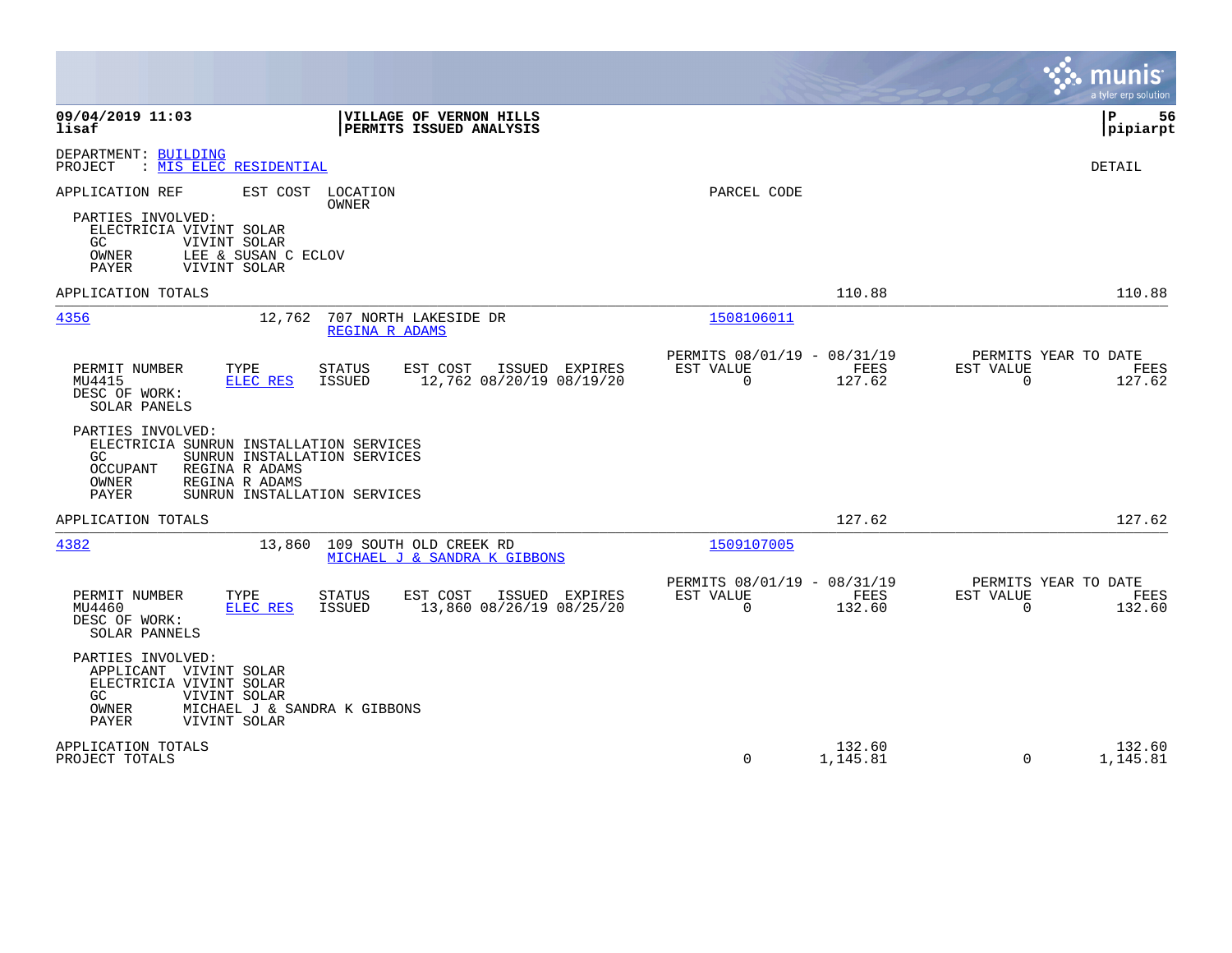|                                                                                                                                                                                                                                                                                                                                                                                                                                                                                                                      |                                            |                                                         |                       |                                                  | munis<br>a tyler erp solution |
|----------------------------------------------------------------------------------------------------------------------------------------------------------------------------------------------------------------------------------------------------------------------------------------------------------------------------------------------------------------------------------------------------------------------------------------------------------------------------------------------------------------------|--------------------------------------------|---------------------------------------------------------|-----------------------|--------------------------------------------------|-------------------------------|
| 09/04/2019 11:03<br><b>VILLAGE OF VERNON HILLS</b><br>lisaf<br>PERMITS ISSUED ANALYSIS                                                                                                                                                                                                                                                                                                                                                                                                                               |                                            |                                                         |                       |                                                  | lР<br>57<br> pipiarpt         |
| DEPARTMENT: BUILDING<br>: MISC RESIDENTIAL<br>PROJECT                                                                                                                                                                                                                                                                                                                                                                                                                                                                |                                            |                                                         |                       |                                                  | DETAIL                        |
| APPLICATION REF<br>EST COST LOCATION<br>OWNER                                                                                                                                                                                                                                                                                                                                                                                                                                                                        |                                            | PARCEL CODE                                             |                       |                                                  |                               |
| 4180<br>29,000<br>153 MIDWAY LN<br><b>MATTHEW SMERGE</b>                                                                                                                                                                                                                                                                                                                                                                                                                                                             |                                            | 1508202048                                              |                       |                                                  |                               |
| PERMIT NUMBER<br>TYPE<br>EST COST<br>STATUS<br>MU4259<br>MISC RES<br>ISSUED<br>DESC OF WORK:<br>BATHROOM REMODEL/ELECTRICAL PANEL RELOCATION<br>NO ADDITIONAL FIXTURES<br>PARTIES INVOLVED:<br>APPLICANT MATT ROSE CONSTRUCTION<br>CARPENTER MATT ROSE CONSTRUCTION<br><b>DRYWALL</b><br>MATT ROSE CONSTRUCTION<br>ELECTRICIA MATT ROSE CONSTRUCTION<br>GC<br>MATT ROSE CONSTRUCTION<br>MATTHEW SMERGE<br><b>OCCUPANT</b><br>MATTHEW SMERGE<br>OWNER<br>PLUMBER<br>LZ PLUMBING<br><b>PAYER</b><br>MERCOR DEVELOPMENT | ISSUED EXPIRES<br>29,000 08/14/19 08/16/20 | PERMITS 08/01/19 - 08/31/19<br>EST VALUE<br>$\Omega$    | FEES<br>290.00        | PERMITS YEAR TO DATE<br>EST VALUE<br>$\Omega$    | FEES<br>290.00                |
| APPLICATION TOTALS                                                                                                                                                                                                                                                                                                                                                                                                                                                                                                   |                                            |                                                         | 290.00                |                                                  | 290.00                        |
| 4247<br>26,397 1125 MUSEUM BLVD<br>THE MIL TON APARTMENTS                                                                                                                                                                                                                                                                                                                                                                                                                                                            |                                            | 1133406003                                              |                       |                                                  |                               |
| PERMIT NUMBER<br>TYPE<br>EST COST<br>STATUS<br>MISC RES<br><b>ISSUED</b><br>MU4323<br>DESC OF WORK:<br>REMODEL-211, 506, 402 UNIT                                                                                                                                                                                                                                                                                                                                                                                    | ISSUED EXPIRES<br>26,397 08/01/19 08/15/20 | PERMITS 08/01/19 - 08/31/19<br>EST VALUE<br>$\mathbf 0$ | <b>FEES</b><br>263.97 | PERMITS YEAR TO DATE<br>EST VALUE<br>$\mathbf 0$ | FEES<br>263.97                |
| PARTIES INVOLVED:<br>DRYWALL<br>DOCI, INC<br>ELECTRICIA ALL ABOUT QUALITY ELECTRIC<br>GC<br>DOCI, INC<br><b>OCCUPANT</b><br>THE MIL TON APARTMENTS<br>THE MIL TON APARTMENTS<br>OWNER<br>PLUMBER<br>LOUIS ARREOLA<br>PAYER<br>MARQUETTE MANAGEMENT                                                                                                                                                                                                                                                                   |                                            |                                                         |                       |                                                  |                               |
| APPLICATION TOTALS                                                                                                                                                                                                                                                                                                                                                                                                                                                                                                   |                                            |                                                         | 263.97                |                                                  | 263.97                        |
| 4248<br>7,982 1145 MUSEUM BLVD 702<br>THE MIL TON APARTMENTS                                                                                                                                                                                                                                                                                                                                                                                                                                                         |                                            | 1133406003                                              |                       |                                                  |                               |
| PERMIT NUMBER<br>EST COST<br>TYPE<br><b>STATUS</b><br>MU4321<br>MISC RES<br><b>ISSUED</b><br>DESC OF WORK:<br>ALTERATION - 702 UNIT                                                                                                                                                                                                                                                                                                                                                                                  | ISSUED EXPIRES<br>7,982 08/01/19 08/12/20  | PERMITS 08/01/19 - 08/31/19<br>EST VALUE<br>0           | FEES<br>79.84         | PERMITS YEAR TO DATE<br>EST VALUE<br>0           | FEES<br>79.84                 |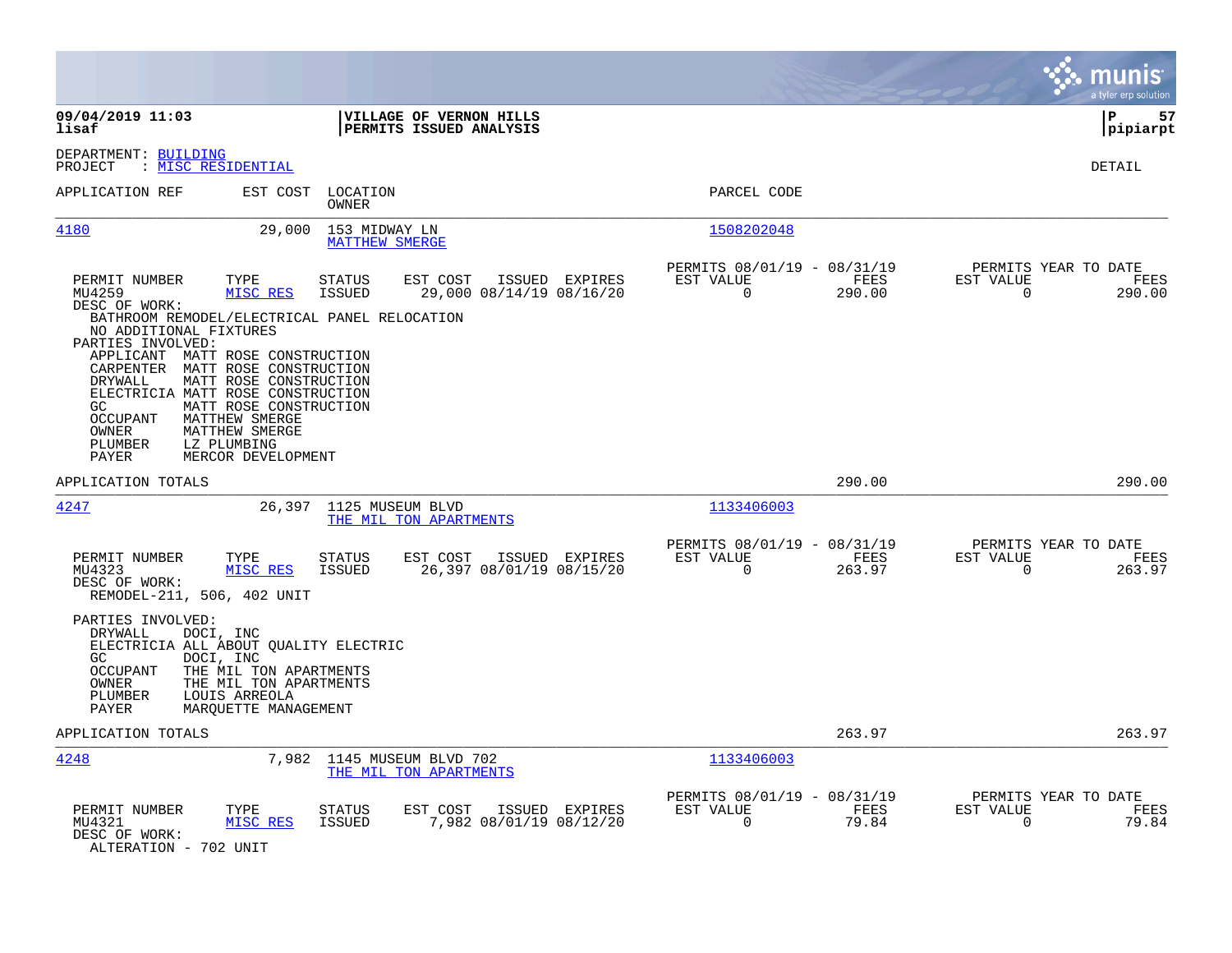|                                                                                                                                                                                                                                                                                                                                                                                                                                         |                                                                        | munis<br>a tyler erp solution                                   |
|-----------------------------------------------------------------------------------------------------------------------------------------------------------------------------------------------------------------------------------------------------------------------------------------------------------------------------------------------------------------------------------------------------------------------------------------|------------------------------------------------------------------------|-----------------------------------------------------------------|
| 09/04/2019 11:03<br>VILLAGE OF VERNON HILLS<br>PERMITS ISSUED ANALYSIS<br>lisaf                                                                                                                                                                                                                                                                                                                                                         |                                                                        | l P<br>58<br> pipiarpt                                          |
| DEPARTMENT: BUILDING<br>: <u>MISC RESIDENTIAL</u><br>PROJECT                                                                                                                                                                                                                                                                                                                                                                            |                                                                        | DETAIL                                                          |
| APPLICATION REF<br>EST COST<br>LOCATION<br><b>OWNER</b><br>PARTIES INVOLVED:<br>DRYWALL<br>DOCI, INC<br>ELECTRICIA ALL ABOUT QUALITY ELECTRIC<br>GC.<br>DOCI, INC<br><b>OCCUPANT</b><br>THE MIL TON APARTMENTS<br>THE MIL TON APARTMENTS<br>OWNER<br>PLUMBER<br>LOUIS ARREOLA<br>PAYER<br>MARQUETTE MANAGEMENT<br><b>PAYER</b><br>NICOLE OLHAVA                                                                                         | PARCEL CODE                                                            |                                                                 |
| APPLICATION TOTALS                                                                                                                                                                                                                                                                                                                                                                                                                      | 79.84                                                                  | 79.84                                                           |
| 4249<br>7,982<br>1175 MUSEUM BLVD 314<br>THE MIL TON APARTMENTS                                                                                                                                                                                                                                                                                                                                                                         | 1133406003<br>PERMITS 08/01/19 - 08/31/19                              | PERMITS YEAR TO DATE                                            |
| PERMIT NUMBER<br>TYPE<br><b>STATUS</b><br>EST COST<br>ISSUED EXPIRES<br>MU4324<br>MISC RES<br><b>ISSUED</b><br>7,982 08/01/19 08/09/20<br>DESC OF WORK:<br>RENOVATION/ALTERATION<br>PARTIES INVOLVED:<br>DRYWALL<br>DOCI, INC<br>ELECTRICIA ALL ABOUT QUALITY ELECTRIC<br>DOCI, INC<br>GC.<br><b>OCCUPANT</b><br>THE MIL TON APARTMENTS<br>OWNER<br>THE MIL TON APARTMENTS<br>PLUMBER<br>LOUIS ARREOLA<br>PAYER<br>MARQUETTE MANAGEMENT | EST VALUE<br>FEES<br>$\mathbf 0$<br>79.82                              | EST VALUE<br>FEES<br>0<br>79.82                                 |
| APPLICATION TOTALS                                                                                                                                                                                                                                                                                                                                                                                                                      | 79.82                                                                  | 79.82                                                           |
| 4272<br>44,111 1155 MUSEUM BLVD<br>THE MIL TON APARTMENTS                                                                                                                                                                                                                                                                                                                                                                               | 1133406003                                                             |                                                                 |
| PERMIT NUMBER<br>TYPE<br><b>STATUS</b><br>EST COST<br>ISSUED EXPIRES<br>44,111 08/01/19 07/31/20<br>MU4318<br>MISC RES<br>ISSUED<br>DESC OF WORK:<br>DOG PARK                                                                                                                                                                                                                                                                           | PERMITS 08/01/19 - 08/31/19<br>EST VALUE<br>FEES<br>$\Omega$<br>441.11 | PERMITS YEAR TO DATE<br>EST VALUE<br>FEES<br>$\Omega$<br>441.11 |
| PARTIES INVOLVED:<br>APPLICANT HANSON LANDSCAPE<br>HANSON LANDSCAPE<br>GC.<br><b>OCCUPANT</b><br>THE MIL TON APARTMENTS<br>OWNER<br>THE MIL TON APARTMENTS<br>PAYER<br>HANSON LANDSCAPE                                                                                                                                                                                                                                                 |                                                                        |                                                                 |
| APPLICATION TOTALS                                                                                                                                                                                                                                                                                                                                                                                                                      | 441.11                                                                 | 441.11                                                          |
| 4275<br>82,775 1607 CYPRESS POINTE DR<br>DAVID A & KATHLEEN M BIEDE                                                                                                                                                                                                                                                                                                                                                                     | 1132213001                                                             |                                                                 |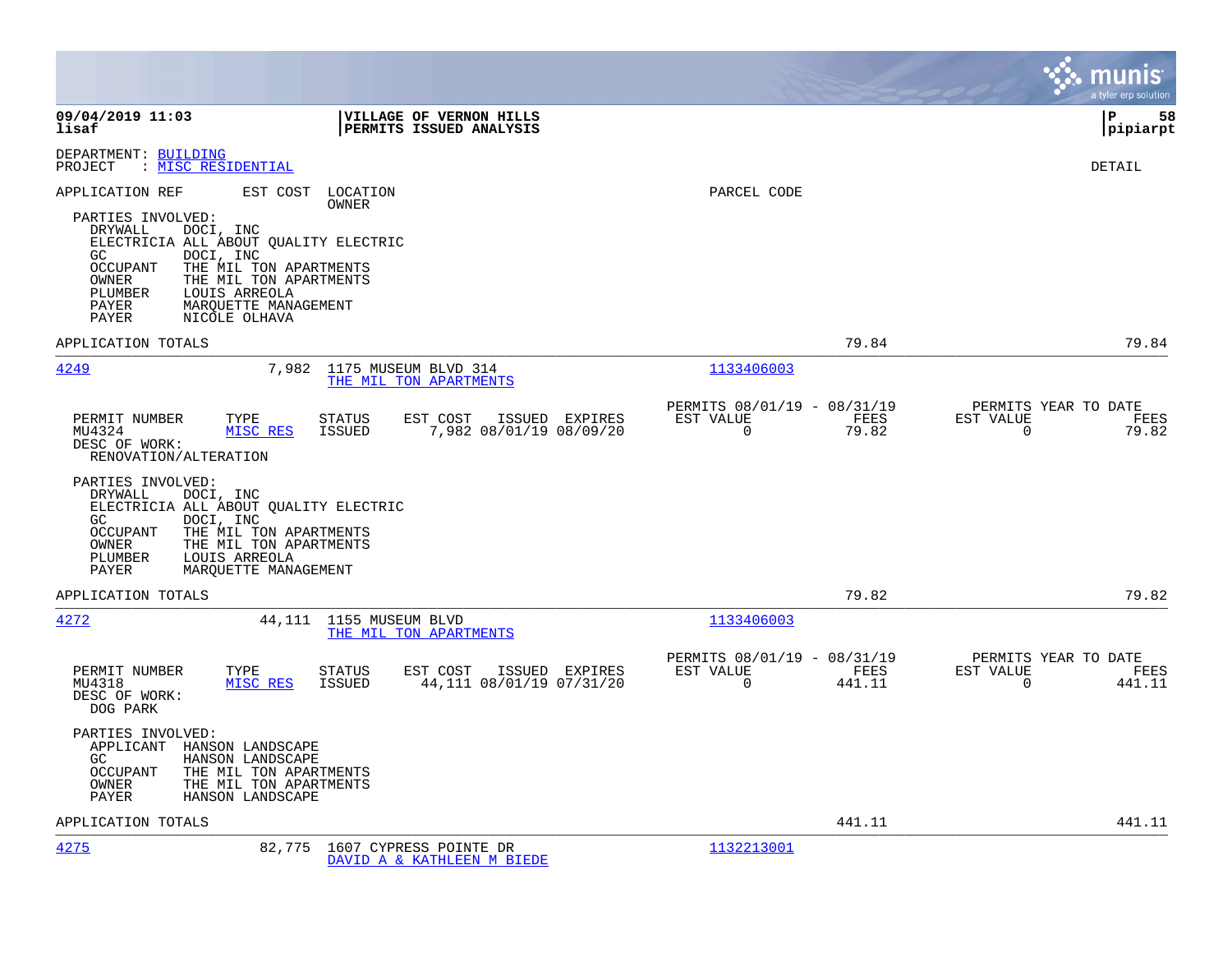|                                                                                                                                                                                                                                                                        |                                                                            |                                                         |                |                                                  | munis<br>a tyler erp solution |
|------------------------------------------------------------------------------------------------------------------------------------------------------------------------------------------------------------------------------------------------------------------------|----------------------------------------------------------------------------|---------------------------------------------------------|----------------|--------------------------------------------------|-------------------------------|
| 09/04/2019 11:03<br>lisaf                                                                                                                                                                                                                                              | <b>VILLAGE OF VERNON HILLS</b><br>PERMITS ISSUED ANALYSIS                  |                                                         |                | ΙP                                               | 59<br> pipiarpt               |
| TYPE<br>PERMIT NUMBER                                                                                                                                                                                                                                                  | <b>STATUS</b><br>EST COST<br>ISSUED EXPIRES                                | PERMITS 08/01/19 - 08/31/19<br>EST VALUE                | FEES           | PERMITS YEAR TO DATE<br>EST VALUE                | FEES                          |
| DEPARTMENT: BUILDING<br>PROJECT : MISC RESIDENTIAL                                                                                                                                                                                                                     |                                                                            |                                                         |                | <b>DETAIL</b>                                    |                               |
| APPLICATION REF                                                                                                                                                                                                                                                        | EST COST LOCATION<br>OWNER                                                 | PARCEL CODE                                             |                |                                                  |                               |
| MU4326<br>MISC RES<br>DESC OF WORK:<br>KITCHEN REMODEL                                                                                                                                                                                                                 | ISSUED<br>82,775 08/02/19 08/14/20                                         | $\mathbf 0$                                             | 827.75         | $\Omega$                                         | 827.75                        |
| PARTIES INVOLVED:<br>DRYWALL<br>ELLIOT WEST HOME SERVICES<br>ELECTRICIA ELLIOT WEST HOME SERVICES<br>GC<br>ELLIOT WEST HOME SERVICES<br>OWNER<br>DAVID A & KATHLEEN M BIEDE<br>PLUMBER<br>PADULA PLUMBING INC                                                          |                                                                            |                                                         |                |                                                  |                               |
| APPLICATION TOTALS                                                                                                                                                                                                                                                     |                                                                            |                                                         | 827.75         |                                                  | 827.75                        |
| 4286                                                                                                                                                                                                                                                                   | 27,720 249 NOBLE CIR<br>BRADLEY & HEATHER BEITZEL                          | 1508401068                                              |                |                                                  |                               |
| PERMIT NUMBER<br>TYPE<br>MU4330<br>MISC RES<br>DESC OF WORK:<br>SOLAR PANELS                                                                                                                                                                                           | STATUS<br>EST COST<br>ISSUED EXPIRES<br>27,720 08/02/19 08/01/20<br>ISSUED | PERMITS 08/01/19 - 08/31/19<br>EST VALUE<br>$\Omega$    | FEES<br>277.20 | PERMITS YEAR TO DATE<br>EST VALUE<br>$\Omega$    | FEES<br>277.20                |
| PARTIES INVOLVED:<br>ELECTRICIA DONALD STAUFFER<br>VIVINT SOLAR<br>GC.<br>BRADLEY & HEATHER BEITZEL<br>OCCUPANT<br>BRADLEY & HEATHER BEITZEL<br>OWNER<br>VIVINT SOLAR<br>PAYER                                                                                         |                                                                            |                                                         |                |                                                  |                               |
| APPLICATION TOTALS                                                                                                                                                                                                                                                     |                                                                            |                                                         | 277.20         |                                                  | 277.20                        |
| 4306                                                                                                                                                                                                                                                                   | 45,000 1015 HIDDEN CREEK CT<br><b>JANE PARK</b>                            | 1507209057                                              |                |                                                  |                               |
| PERMIT NUMBER<br>TYPE<br>MISC RES<br>MU4364<br>DESC OF WORK:<br>KITCHEN REMODEL                                                                                                                                                                                        | STATUS<br>EST COST ISSUED EXPIRES<br>45,000 08/08/19 08/27/20<br>ISSUED    | PERMITS 08/01/19 - 08/31/19<br>EST VALUE<br>$\mathbf 0$ | FEES<br>450.00 | PERMITS YEAR TO DATE<br>EST VALUE<br>$\mathbf 0$ | FEES<br>450.00                |
| PARTIES INVOLVED:<br>CARPENTER INES CONSTRUCTION<br>INES CONSTRUCTION<br>DRYWALL<br>ELECTRICIA KABLAR<br>GC<br>INES CONSTRUCTION<br><b>JANE PARK</b><br><b>OCCUPANT</b><br>OWNER<br><b>JANE PARK</b><br>PLUMBER<br>NENAD & MIRO PLUMBING<br>INES CONSTRUCTION<br>PAYER |                                                                            |                                                         |                |                                                  |                               |

**The State**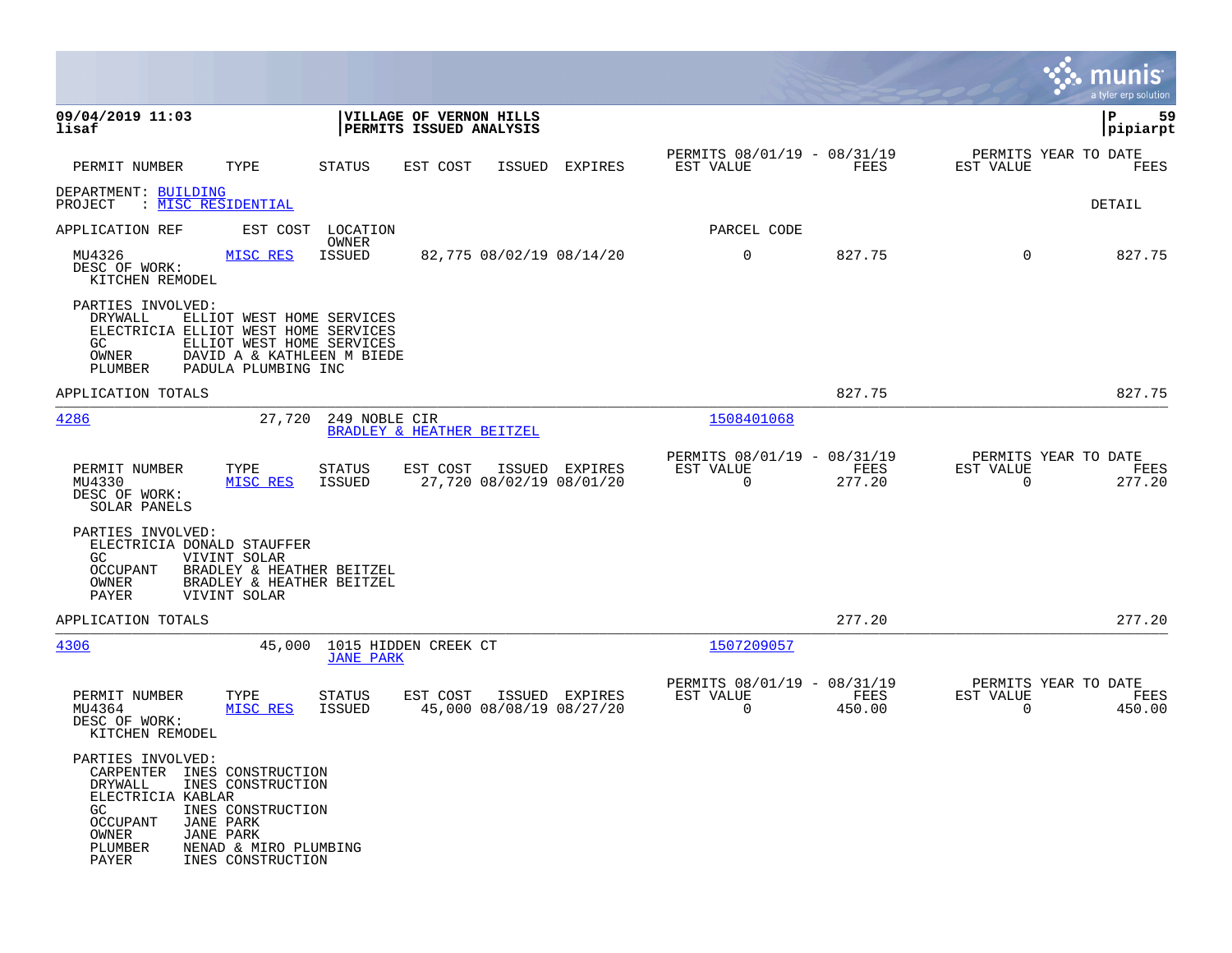|                                                                                                             |                                                                                             |                                                 |                                                    |                |                                                         |                |                                               | munis<br>a tyler erp solution |
|-------------------------------------------------------------------------------------------------------------|---------------------------------------------------------------------------------------------|-------------------------------------------------|----------------------------------------------------|----------------|---------------------------------------------------------|----------------|-----------------------------------------------|-------------------------------|
| 09/04/2019 11:03<br>lisaf                                                                                   |                                                                                             |                                                 | VILLAGE OF VERNON HILLS<br>PERMITS ISSUED ANALYSIS |                |                                                         |                |                                               | ΙP<br>60<br> pipiarpt         |
| DEPARTMENT: BUILDING<br>PROJECT<br>: <u>MISC RESIDENTIAL</u>                                                |                                                                                             |                                                 |                                                    |                |                                                         |                |                                               | DETAIL                        |
| APPLICATION REF                                                                                             | EST COST                                                                                    | LOCATION<br>OWNER                               |                                                    |                | PARCEL CODE                                             |                |                                               |                               |
| APPLICATION TOTALS                                                                                          |                                                                                             |                                                 |                                                    |                |                                                         | 450.00         |                                               | 450.00                        |
| 4307                                                                                                        |                                                                                             | 10,304 839 BELLE ISLE LN<br><b>JAREK KROLAK</b> |                                                    |                | 1506411005                                              |                |                                               |                               |
| PERMIT NUMBER<br>MU4414<br>DESC OF WORK:<br>SOLAR PANELS                                                    | TYPE<br>MISC RES                                                                            | STATUS<br>ISSUED                                | EST COST<br>10,304 08/20/19 08/19/20               | ISSUED EXPIRES | PERMITS 08/01/19 - 08/31/19<br>EST VALUE<br>0           | FEES<br>103.04 | PERMITS YEAR TO DATE<br>EST VALUE<br>0        | FEES<br>103.04                |
| PARTIES INVOLVED:<br>ELECTRICIA SUNRUN INSTALLATION SERVICES<br>GC<br>OWNER<br><b>JAREK KROLAK</b><br>PAYER | SUNRUN INSTALLATION SERVICES<br>SUNRUN INSTALLATION SERVICES                                |                                                 |                                                    |                |                                                         |                |                                               |                               |
| APPLICATION TOTALS                                                                                          |                                                                                             |                                                 |                                                    |                |                                                         | 103.04         |                                               | 103.04                        |
| 4325                                                                                                        | 13,000                                                                                      | PLACEHOLDER                                     | 960 WESTMORELAND DR                                |                | 1507200039                                              |                |                                               |                               |
| PERMIT NUMBER<br>MU4445<br>DESC OF WORK:<br>RETAINING WALL                                                  | TYPE<br>MISC RES                                                                            | STATUS<br>ISSUED                                | EST COST<br>13,000 08/22/19 08/21/20               | ISSUED EXPIRES | PERMITS 08/01/19 - 08/31/19<br>EST VALUE<br>$\mathbf 0$ | FEES<br>130.00 | PERMITS YEAR TO DATE<br>EST VALUE<br>$\Omega$ | FEES<br>130.00                |
| PARTIES INVOLVED:<br>APPLICANT<br>EXCAVATOR<br>GC.<br>MASON<br>OWNER<br>PLACEHOLDER<br>PAYER                | TIGER SCAPE INC<br>TIGER SCAPE INC<br>TIGER SCAPE INC<br>TIGER SCAPE INC<br>TIGER SCAPE INC |                                                 |                                                    |                |                                                         |                |                                               |                               |
| APPLICATION TOTALS                                                                                          |                                                                                             |                                                 |                                                    |                |                                                         | 130.00         |                                               | 130.00                        |
| 4339                                                                                                        | 1,200                                                                                       | 133 COLONIAL DR                                 | STEVEN & MICHELLE JOSEPHSON                        |                | 1128108073                                              |                |                                               |                               |
| PERMIT NUMBER<br>MU4392<br>DESC OF WORK:<br>ELECTRIC CAR CHARGER INSTALLATION                               | TYPE<br>MISC RES                                                                            | <b>STATUS</b><br>ISSUED                         | EST COST ISSUED EXPIRES<br>1,200 08/16/19 08/15/20 |                | PERMITS 08/01/19 - 08/31/19<br>EST VALUE<br>$\Omega$    | FEES<br>30.00  | PERMITS YEAR TO DATE<br>EST VALUE<br>$\Omega$ | FEES<br>30.00                 |
| PARTIES INVOLVED:<br>APPLICANT KAPITAL ELECTRIC COMPANY<br>ELECTRICIA KAPITAL ELECTRIC COMPANY<br>GC.       | KAPITAL ELECTRIC COMPANY                                                                    |                                                 |                                                    |                |                                                         |                |                                               |                               |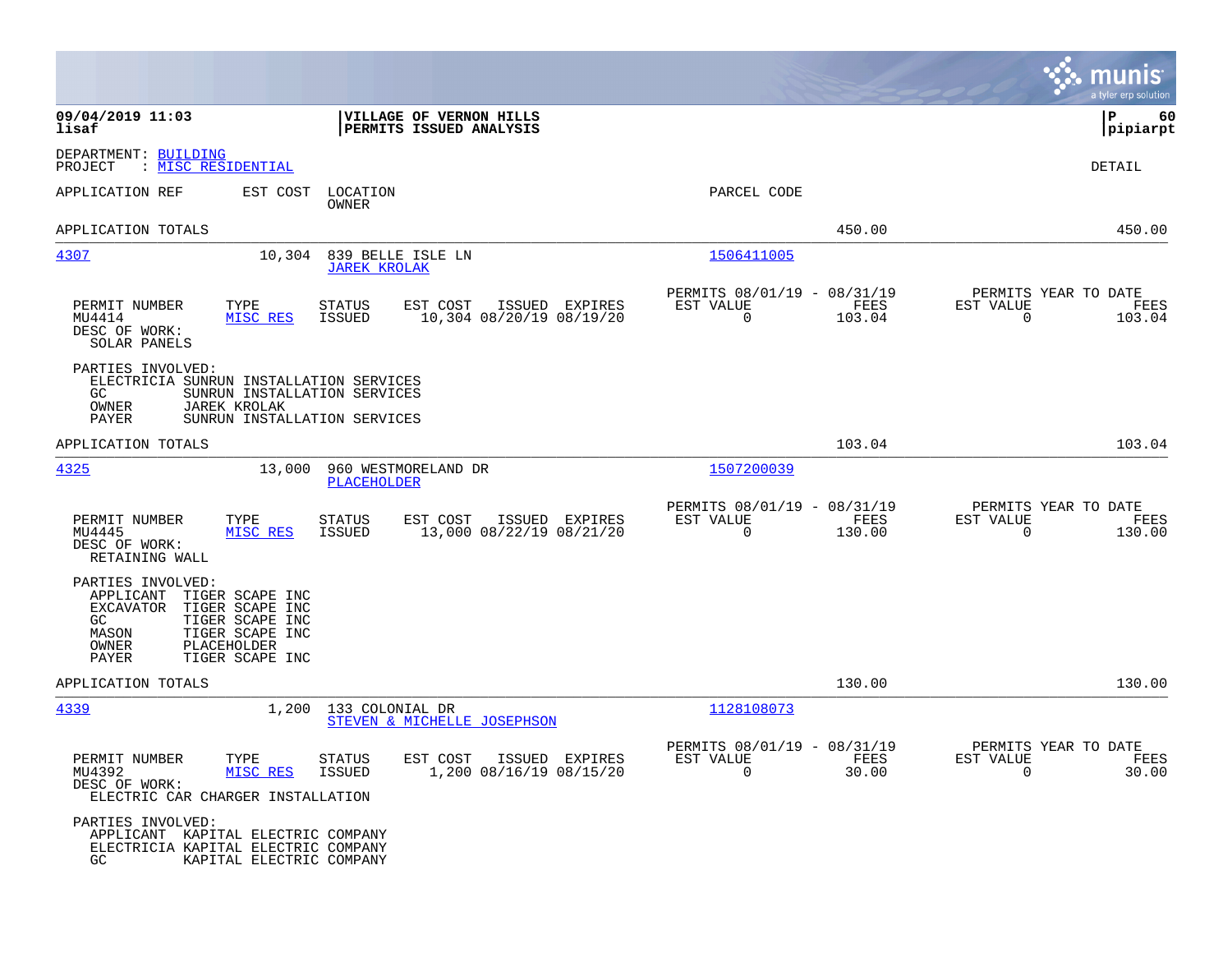|                                                                                                                                                                                                                                                                            |                                                                               | munis<br>a tyler erp solution                                     |
|----------------------------------------------------------------------------------------------------------------------------------------------------------------------------------------------------------------------------------------------------------------------------|-------------------------------------------------------------------------------|-------------------------------------------------------------------|
| 09/04/2019 11:03<br>VILLAGE OF VERNON HILLS<br>lisaf<br>PERMITS ISSUED ANALYSIS                                                                                                                                                                                            |                                                                               | ΙP<br>61<br> pipiarpt                                             |
| DEPARTMENT: BUILDING<br>: MISC RESIDENTIAL<br>PROJECT                                                                                                                                                                                                                      |                                                                               | <b>DETAIL</b>                                                     |
| APPLICATION REF<br>EST COST<br>LOCATION<br><b>OWNER</b>                                                                                                                                                                                                                    | PARCEL CODE                                                                   |                                                                   |
| OWNER<br>STEVEN & MICHELLE JOSEPHSON<br><b>PAYER</b><br>KAPITAL ELECTRIC COMPANY                                                                                                                                                                                           |                                                                               |                                                                   |
| APPLICATION TOTALS                                                                                                                                                                                                                                                         | 30.00                                                                         | 30.00                                                             |
| 4342<br>6,500<br>29 MONTEREY DR<br>P PENTCHEV N PENTCHEVA                                                                                                                                                                                                                  | 1508203003                                                                    |                                                                   |
| EST COST<br>PERMIT NUMBER<br>TYPE<br>STATUS<br>ISSUED EXPIRES<br>6,500 08/05/19 08/08/20<br>MU4337<br>MISC RES<br>ISSUED<br>DESC OF WORK:<br>WATER HEATER AND FURNACE AC                                                                                                   | PERMITS 08/01/19 - 08/31/19<br>EST VALUE<br>FEES<br>$\Omega$<br>65.00         | PERMITS YEAR TO DATE<br>EST VALUE<br>FEES<br>$\mathbf 0$<br>65.00 |
| PARTIES INVOLVED:<br>TOP TEC HEATING, PL & ELEC<br>GC.<br><b>HVAC</b><br>TOP TEC HEATING, PL & ELEC<br><b>OCCUPANT</b><br>P PENTCHEV N PENTCHEVA<br>OWNER<br>P PENTCHEV N PENTCHEVA<br>TOP TEC HEATING, PL & ELEC<br>PLUMBER<br><b>PAYER</b><br>TOP TEC HEATING, PL & ELEC |                                                                               |                                                                   |
| APPLICATION TOTALS                                                                                                                                                                                                                                                         | 65.00                                                                         | 65.00                                                             |
| 4476<br>47.047<br>450 NORTH MILWAUKEE AVE<br>HOTEL VERNON HILLS LP                                                                                                                                                                                                         | 1503103004                                                                    |                                                                   |
| PERMIT NUMBER<br>TYPE<br><b>STATUS</b><br>EST COST<br>ISSUED<br>EXPIRES<br>MISC RES<br>47,047 08/28/19 08/27/20<br>MU4477<br><b>ISSUED</b><br>DESC OF WORK:<br>DOMESTIC WATER BOOSTER                                                                                      | PERMITS 08/01/19 - 08/31/19<br>EST VALUE<br><b>FEES</b><br>$\Omega$<br>470.47 | PERMITS YEAR TO DATE<br>EST VALUE<br>FEES<br>$\Omega$<br>470.47   |
| PARTIES INVOLVED:<br>HOTEL INDIGO<br>APPLICANT<br>GC.<br>HOTEL INDIGO<br>HOTEL INDIGO<br><b>OCCUPANT</b><br>OWNER<br>HOTEL VERNON HILLS LP<br>PLUMBER<br>PROLINE MECHANICAL<br>PAYER<br>HOTEL INDIGO                                                                       |                                                                               |                                                                   |
| APPLICATION TOTALS<br>PROJECT TOTALS                                                                                                                                                                                                                                       | 470.47<br>$\Omega$<br>3,508.20                                                | 470.47<br>$\Omega$<br>3,508.20                                    |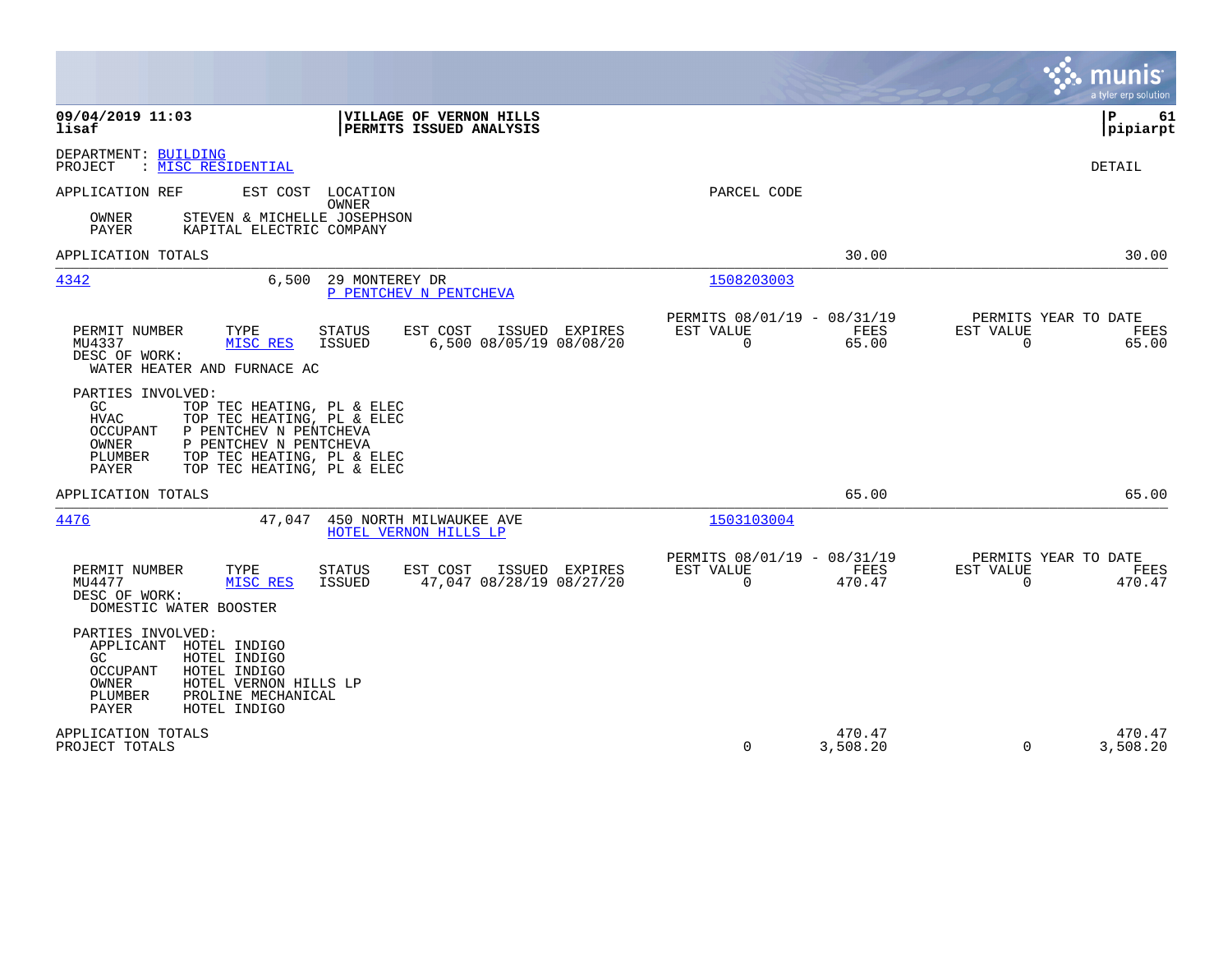|                                                                                                                                                                                  |                                                                                   |                                               |                            | munis<br>a tyler erp solution                                        |
|----------------------------------------------------------------------------------------------------------------------------------------------------------------------------------|-----------------------------------------------------------------------------------|-----------------------------------------------|----------------------------|----------------------------------------------------------------------|
| 09/04/2019 11:03<br>lisaf                                                                                                                                                        | VILLAGE OF VERNON HILLS<br>PERMITS ISSUED ANALYSIS                                |                                               |                            | 62<br>  P<br> pipiarpt                                               |
| DEPARTMENT: BUILDING<br>: PARKING LOT<br>PROJECT                                                                                                                                 |                                                                                   |                                               |                            | DETAIL                                                               |
| APPLICATION REF<br>EST COST                                                                                                                                                      | LOCATION<br><b>OWNER</b>                                                          | PARCEL CODE                                   |                            |                                                                      |
| 4108<br>48,152                                                                                                                                                                   | 701 NORTH MILWAUKEE AVE<br>INLAND REAL ESTATE CORPORATION                         | 1503102018                                    |                            |                                                                      |
| PERMIT NUMBER<br>TYPE<br>MU4317<br>PKG LOT<br>DESC OF WORK:<br>PARKING LOT MAINTENANCE                                                                                           | EST COST<br>STATUS<br>ISSUED EXPIRES<br>48,152 08/01/19 08/06/20<br>ISSUED        | PERMITS 08/01/19 - 08/31/19<br>EST VALUE<br>0 | FEES<br>1,926.00           | PERMITS YEAR TO DATE<br>EST VALUE<br>FEES<br>$\mathbf 0$<br>1,926.00 |
| PARTIES INVOLVED:<br>APPLICANT RB ENTERPRISES INC<br>RB ENTERPRISES INC<br>GC.<br><b>OCCUPANT</b><br>OWNER                                                                       | RIVERTREE AT VERNON HILLS PARTNERSHIP<br>INLAND REAL ESTATE CORPORATION           |                                               |                            |                                                                      |
| APPLICATION TOTALS                                                                                                                                                               |                                                                                   |                                               | 1,926.00                   | 1,926.00                                                             |
| 4256<br>36,751                                                                                                                                                                   | 175 NORTH MILWAUKEE AVE<br>US BANK NATIONAL ASSOCIATION                           | 1503301041                                    |                            |                                                                      |
| PERMIT NUMBER<br>TYPE<br>MU4315<br>PKG LOT<br>DESC OF WORK:<br>PARKING LOT PAVING                                                                                                | <b>STATUS</b><br>EST COST<br>ISSUED EXPIRES<br>ISSUED<br>36,751 08/01/19 07/31/20 | PERMITS 08/01/19 - 08/31/19<br>EST VALUE<br>0 | FEES<br>1,470.00           | PERMITS YEAR TO DATE<br>EST VALUE<br>FEES<br>1,470.00<br>0           |
| PARTIES INVOLVED:<br>APPLICANT<br>ROSE PAVING<br>GC.<br>ROSE PAVING<br>OCCUPANT<br>US BANK NATIONAL ASSOCIATION<br>OWNER<br>US BANK NATIONAL ASSOCIATION<br>PAYER<br>ROSE PAVING |                                                                                   |                                               |                            |                                                                      |
| APPLICATION TOTALS                                                                                                                                                               |                                                                                   |                                               | 1,470.00                   | 1,470.00                                                             |
| 4313<br>17,100                                                                                                                                                                   | 413 NORTH MILWAUKEE AVE<br>MID-AMERICA ASSET MANAGEMENT INC                       | 1503102020                                    |                            |                                                                      |
| TYPE<br>PERMIT NUMBER<br>MU4360<br>PKG LOT<br>DESC OF WORK:<br>POTHOLES PAVING                                                                                                   | EST COST<br>ISSUED EXPIRES<br>STATUS<br>17,100 08/08/19 08/07/20<br>ISSUED        | PERMITS 08/01/19 -<br>EST VALUE<br>$\Omega$   | 08/31/19<br>FEES<br>684.00 | PERMITS YEAR TO DATE<br>EST VALUE<br>FEES<br>$\Omega$<br>684.00      |
| PARTIES INVOLVED:<br>M&J ASPHALT PAVING COMPANY<br>GC.<br><b>OCCUPANT</b><br>OWNER                                                                                               | MID-AMERICA ASSET MANAGEMENT INC<br>MID-AMERICA ASSET MANAGEMENT INC              |                                               |                            |                                                                      |
| APPLICATION TOTALS<br>PROJECT TOTALS                                                                                                                                             |                                                                                   | 0                                             | 684.00<br>4,080.00         | 684.00<br>$\mathbf 0$<br>4,080.00                                    |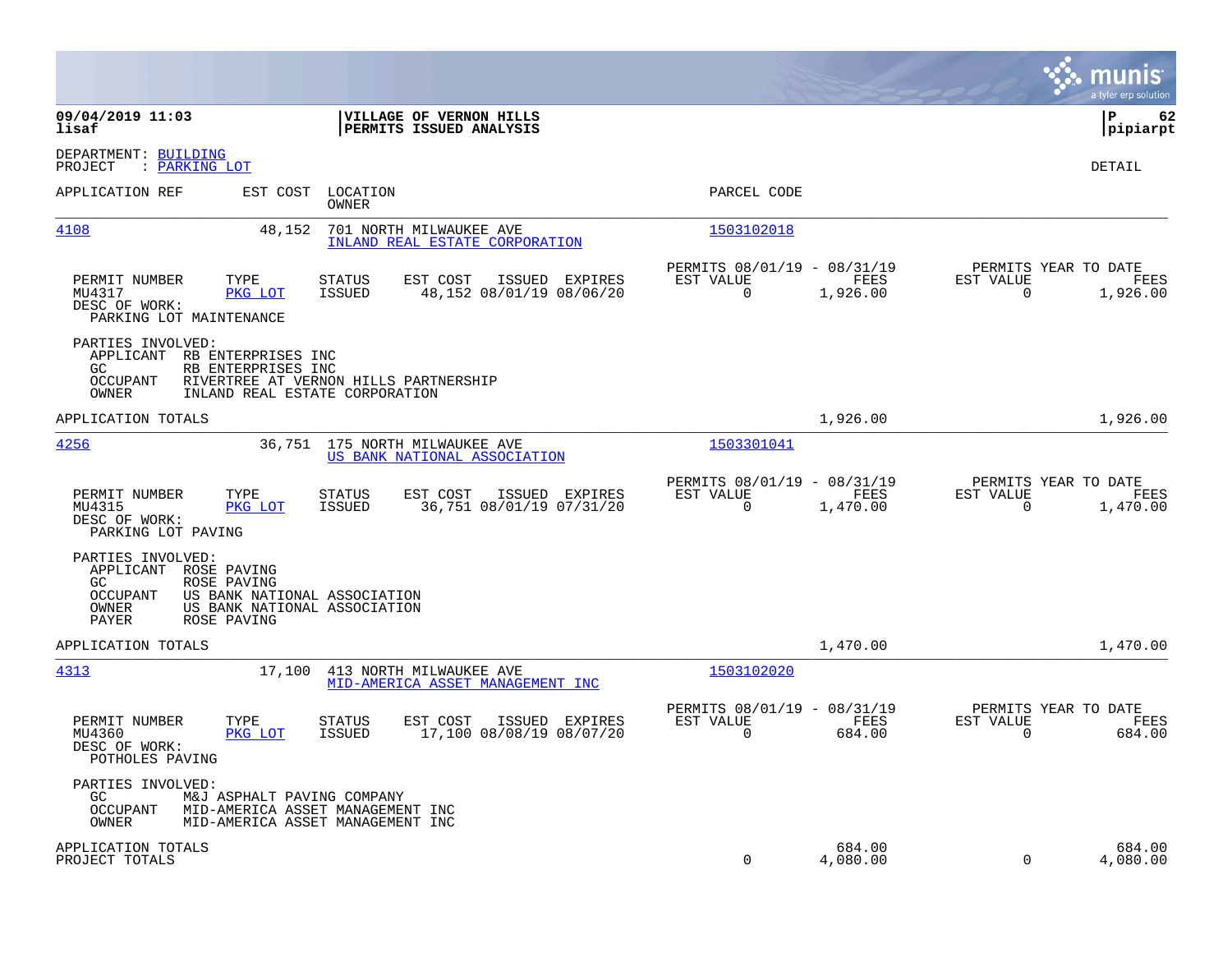**09/04/2019 11:03 |VILLAGE OF VERNON HILLS |P 63 lisaf |PERMITS ISSUED ANALYSIS |pipiarpt**

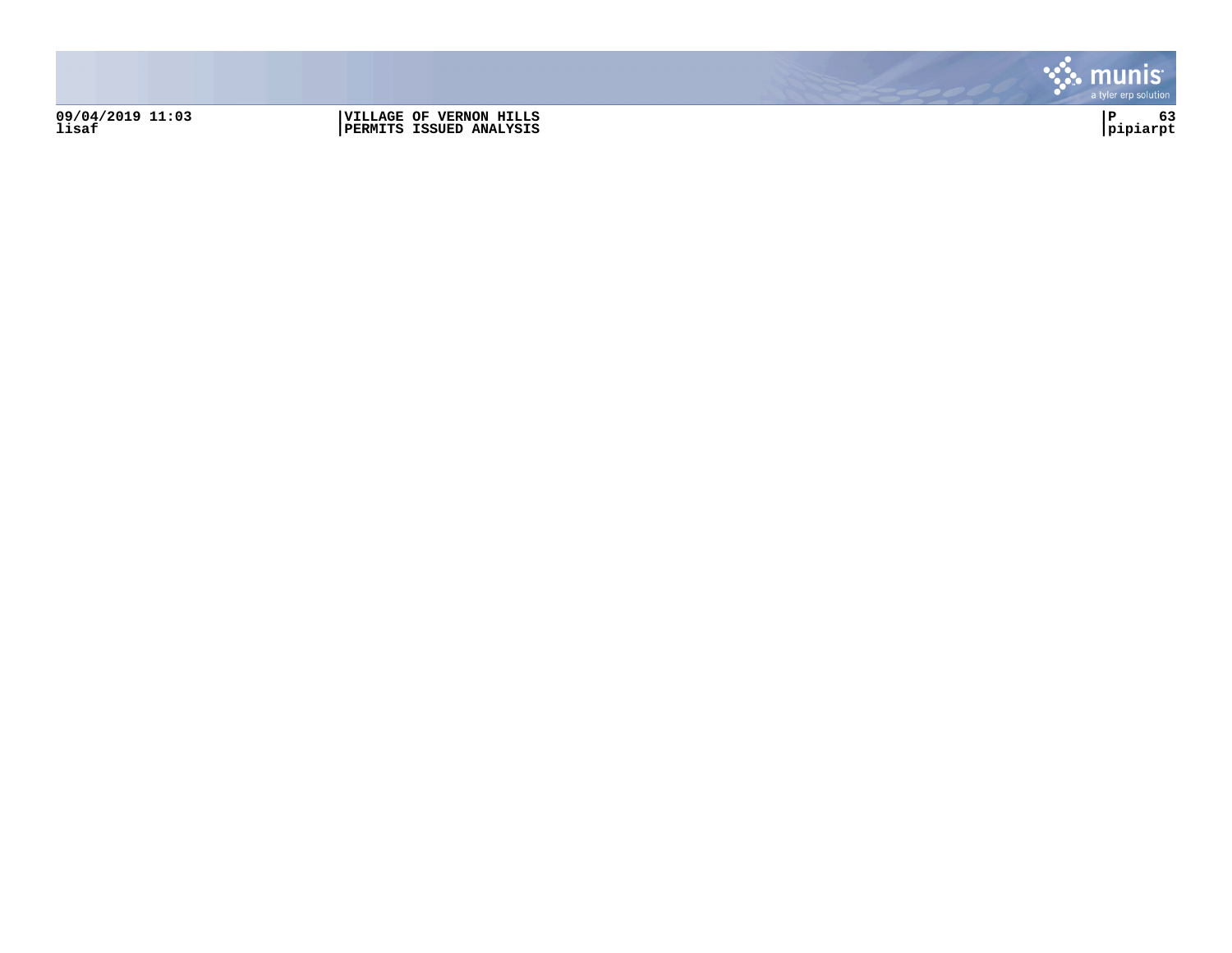|                                                                                                                                                                                                              |                                                                                   |                                                                           | munis<br>a tyler erp solution                                      |
|--------------------------------------------------------------------------------------------------------------------------------------------------------------------------------------------------------------|-----------------------------------------------------------------------------------|---------------------------------------------------------------------------|--------------------------------------------------------------------|
| 09/04/2019 11:03<br>lisaf                                                                                                                                                                                    | VILLAGE OF VERNON HILLS<br>PERMITS ISSUED ANALYSIS                                |                                                                           | l P<br>64<br> pipiarpt                                             |
| DEPARTMENT: BUILDING<br>PROJECT<br>: PATIO                                                                                                                                                                   |                                                                                   |                                                                           | DETAIL                                                             |
| APPLICATION REF<br>EST COST                                                                                                                                                                                  | LOCATION<br>OWNER                                                                 | PARCEL CODE                                                               |                                                                    |
| 2935<br>2,850                                                                                                                                                                                                | 339 CHERRY VALLEY RD<br>MICHAEL & KARINA FORMENTO                                 | 1508107051                                                                |                                                                    |
| PERMIT NUMBER<br>TYPE<br>MU4399<br>PATIO<br>DESC OF WORK:<br>PATIO REPLACEMENT & STOOP                                                                                                                       | EST COST<br><b>STATUS</b><br>ISSUED EXPIRES<br>COMPLT<br>2,850 08/19/19 08/27/20  | PERMITS 08/01/19 - 08/31/19<br>EST VALUE<br>FEES<br>0<br>50.00            | PERMITS YEAR TO DATE<br>EST VALUE<br>FEES<br>$\mathbf 0$<br>50.00  |
| PARTIES INVOLVED:<br>APPLICANT<br>MICHAEL & KARINA FORMENTO<br><b>FENCE</b><br>UNIVERSAL LANDSCAPING<br>GC<br>SUBIC BAY CONCRETE<br>OWNER<br>MICHAEL & KARINA FORMENTO<br>MICHAEL & KARINA FORMENTO<br>PAYER |                                                                                   |                                                                           |                                                                    |
| APPLICATION TOTALS                                                                                                                                                                                           |                                                                                   | 50.00                                                                     | 50.00                                                              |
| 4196<br>16,770                                                                                                                                                                                               | 309 ONWENTSIA RD<br>DANIEL PANFIL & KERRIE ANN SULLIVAN                           | 1504303018                                                                |                                                                    |
| PERMIT NUMBER<br>TYPE<br>MU4336<br><b>PATIO</b><br>DESC OF WORK:<br>PATIO & FIRE PIT                                                                                                                         | EST COST<br>ISSUED EXPIRES<br>STATUS<br><b>ISSUED</b><br>16,770 08/05/19 08/27/20 | PERMITS 08/01/19 - 08/31/19<br>EST VALUE<br>FEES<br>0<br>167.70           | PERMITS YEAR TO DATE<br>EST VALUE<br>FEES<br>$\mathbf 0$<br>167.70 |
| PARTIES INVOLVED:<br>APPLICANT<br>PAVESTONE BRICK PAVING<br>GC.<br>PAVESTONE BRICK PAVING<br>OCCUPANT<br>OWNER                                                                                               | DANIEL PANFIL & KERRIE ANN SULLIVAN<br>DANIEL PANFIL & KERRIE ANN SULLIVAN        |                                                                           |                                                                    |
| APPLICATION TOTALS                                                                                                                                                                                           |                                                                                   | 167.70                                                                    | 167.70                                                             |
| 4246<br>12,500                                                                                                                                                                                               | 1511 OAKMONT DR<br>DAVID M & MELISSA H DYE                                        | 1133122006                                                                |                                                                    |
| PERMIT NUMBER<br>TYPE<br>MU4333<br><b>PATIO</b><br>DESC OF WORK:<br>PAVER PATIO W/ WALK, COVER STOOP                                                                                                         | <b>STATUS</b><br>EST COST<br>ISSUED EXPIRES<br>COMPLT<br>12,500 08/02/19 08/16/20 | PERMITS 08/01/19 - 08/31/19<br>EST VALUE<br>FEES<br>$\mathbf 0$<br>125.00 | PERMITS YEAR TO DATE<br>EST VALUE<br>FEES<br>$\mathbf 0$<br>125.00 |
| PARTIES INVOLVED:<br>APPLICANT<br>MISTRETTA LANDSCAPING<br>GC<br>MISTRETTA LANDSCAPING<br>DAVID M & MELISSA H DYE<br>OCCUPANT<br>DAVID M & MELISSA H DYE<br><b>OWNER</b><br>DAVID M & MELISSA H DYE<br>PAYER |                                                                                   |                                                                           |                                                                    |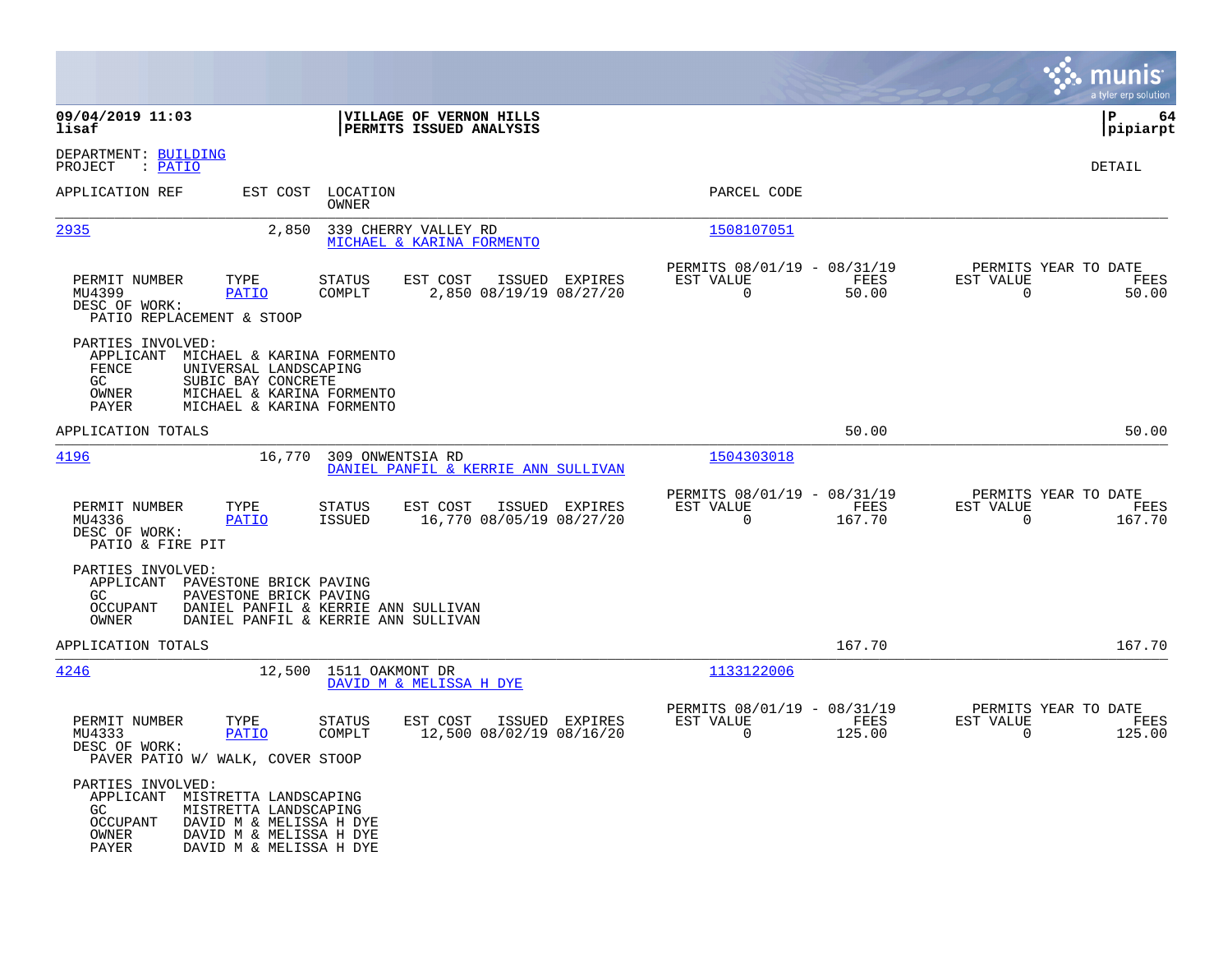|                                                                                                          |                                                                                                                   |                                                        |                                                         |                |                                                  | munis<br>a tyler erp solution |
|----------------------------------------------------------------------------------------------------------|-------------------------------------------------------------------------------------------------------------------|--------------------------------------------------------|---------------------------------------------------------|----------------|--------------------------------------------------|-------------------------------|
| 09/04/2019 11:03<br>lisaf<br>APPLICATION TOTALS                                                          |                                                                                                                   | VILLAGE OF VERNON HILLS<br>PERMITS ISSUED ANALYSIS     |                                                         | 125.00         | l P                                              | 65<br> pipiarpt<br>125.00     |
| DEPARTMENT: BUILDING<br>PROJECT<br>: PATIO                                                               |                                                                                                                   |                                                        |                                                         |                | DETAIL                                           |                               |
| APPLICATION REF                                                                                          | EST COST<br>LOCATION<br>OWNER                                                                                     |                                                        | PARCEL CODE                                             |                |                                                  |                               |
| 4297                                                                                                     | 10,500                                                                                                            | 314 SUTCLIFFE CIR<br>ADAM D & NANCY S HARRIS           | 1508214014                                              |                |                                                  |                               |
| PERMIT NUMBER<br>MU4357<br>DESC OF WORK:<br>PATIO & 1 STEP                                               | TYPE<br>STATUS<br><b>ISSUED</b><br><b>PATIO</b>                                                                   | EST COST<br>ISSUED EXPIRES<br>10,500 08/07/19 09/03/20 | PERMITS 08/01/19 - 08/31/19<br>EST VALUE<br>$\mathbf 0$ | FEES<br>105.00 | PERMITS YEAR TO DATE<br>EST VALUE<br>$\mathbf 0$ | FEES<br>105.00                |
| PARTIES INVOLVED:<br>APPLICANT<br>GC.<br>OCCUPANT<br>OWNER<br>PAYER                                      | GROSS LANDSCAPING<br>GROSS LANDSCAPING<br>ADAM D & NANCY S HARRIS<br>ADAM D & NANCY S HARRIS<br>GROSS LANDSCAPING |                                                        |                                                         |                |                                                  |                               |
| APPLICATION TOTALS                                                                                       |                                                                                                                   |                                                        |                                                         | 105.00         |                                                  | 105.00                        |
| 4433                                                                                                     | 12,830<br>208W ARRON CT                                                                                           | <b>SCOTT &amp; MARA VENTURA</b>                        | 1505405017                                              |                |                                                  |                               |
| PERMIT NUMBER<br>MU4488<br>DESC OF WORK:<br>PATIO & STOOP                                                | <b>STATUS</b><br>TYPE<br><b>PATIO</b><br><b>ISSUED</b>                                                            | EST COST<br>ISSUED EXPIRES<br>12,830 08/29/19 08/28/20 | PERMITS 08/01/19 - 08/31/19<br>EST VALUE<br>$\Omega$    | FEES<br>128.30 | PERMITS YEAR TO DATE<br>EST VALUE<br>0           | FEES<br>128.30                |
| PARTIES INVOLVED:<br>APPLICANT<br>GC.<br>OWNER<br>PAYER                                                  | POUL'S LANDSCAPING<br>POUL'S LANDSCAPING<br>SCOTT & MARA VENTURA<br>POUL'S LANDSCAPING                            |                                                        |                                                         |                |                                                  |                               |
| APPLICATION TOTALS                                                                                       |                                                                                                                   |                                                        |                                                         | 128.30         |                                                  | 128.30                        |
| 4434                                                                                                     | 11,787<br>TIMOTHY J HAMANN                                                                                        | 1916 LAKE CHARLES DR                                   | 1128302015                                              |                |                                                  |                               |
| PERMIT NUMBER<br>MU4487<br>DESC OF WORK:<br>PAVER OUTSIDE BAR                                            | TYPE<br>STATUS<br><b>ISSUED</b><br><b>PATIO</b>                                                                   | EST COST<br>ISSUED EXPIRES<br>11,787 08/29/19 08/28/20 | PERMITS 08/01/19 - 08/31/19<br>EST VALUE<br>0           | FEES<br>117.87 | PERMITS YEAR TO DATE<br>EST VALUE<br>0           | FEES<br>117.87                |
| PARTIES INVOLVED:<br>APPLICANT POUL'S LANDSCAPING<br>ELECTRICIA CHICAGO LIGHTING<br>GC<br>OWNER<br>PAYER | POUL'S LANDSCAPING<br>TIMOTHY J HAMANN<br>POUL'S LANDSCAPING                                                      |                                                        |                                                         |                |                                                  |                               |

**Contract**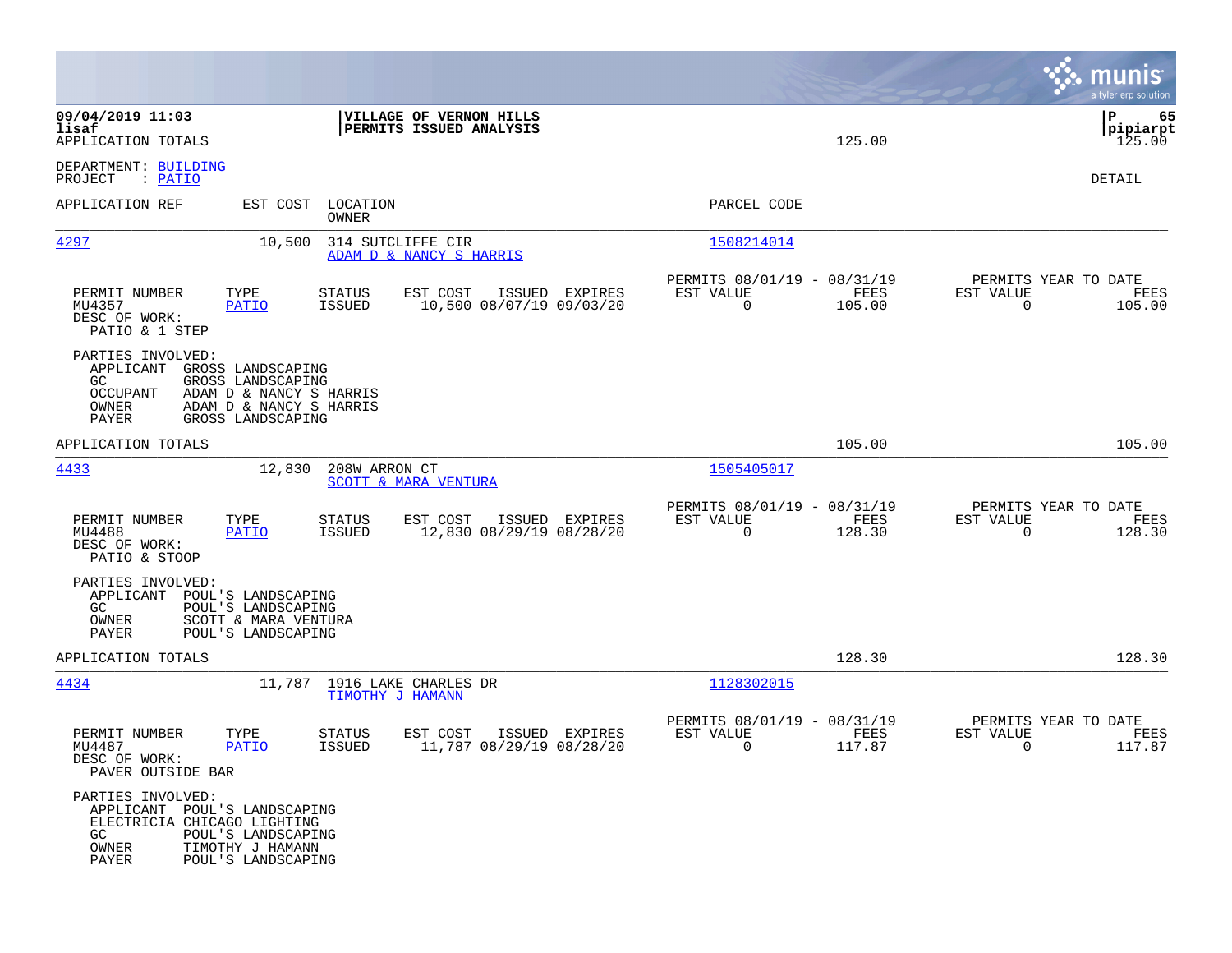|                                            |          |                                                           |             |                  | munis<br>a tyler erp solution |
|--------------------------------------------|----------|-----------------------------------------------------------|-------------|------------------|-------------------------------|
| 09/04/2019 11:03<br>lisaf                  |          | <b>VILLAGE OF VERNON HILLS</b><br>PERMITS ISSUED ANALYSIS |             |                  | 66<br>Р<br>pipiarpt           |
| DEPARTMENT: BUILDING<br>PROJECT<br>: PATIO |          |                                                           |             |                  | DETAIL                        |
| APPLICATION REF                            | EST COST | LOCATION<br>OWNER                                         | PARCEL CODE |                  |                               |
| APPLICATION TOTALS<br>PROJECT TOTALS       |          |                                                           | $\mathbf 0$ | 117.87<br>693.87 | 117.87<br>693.87              |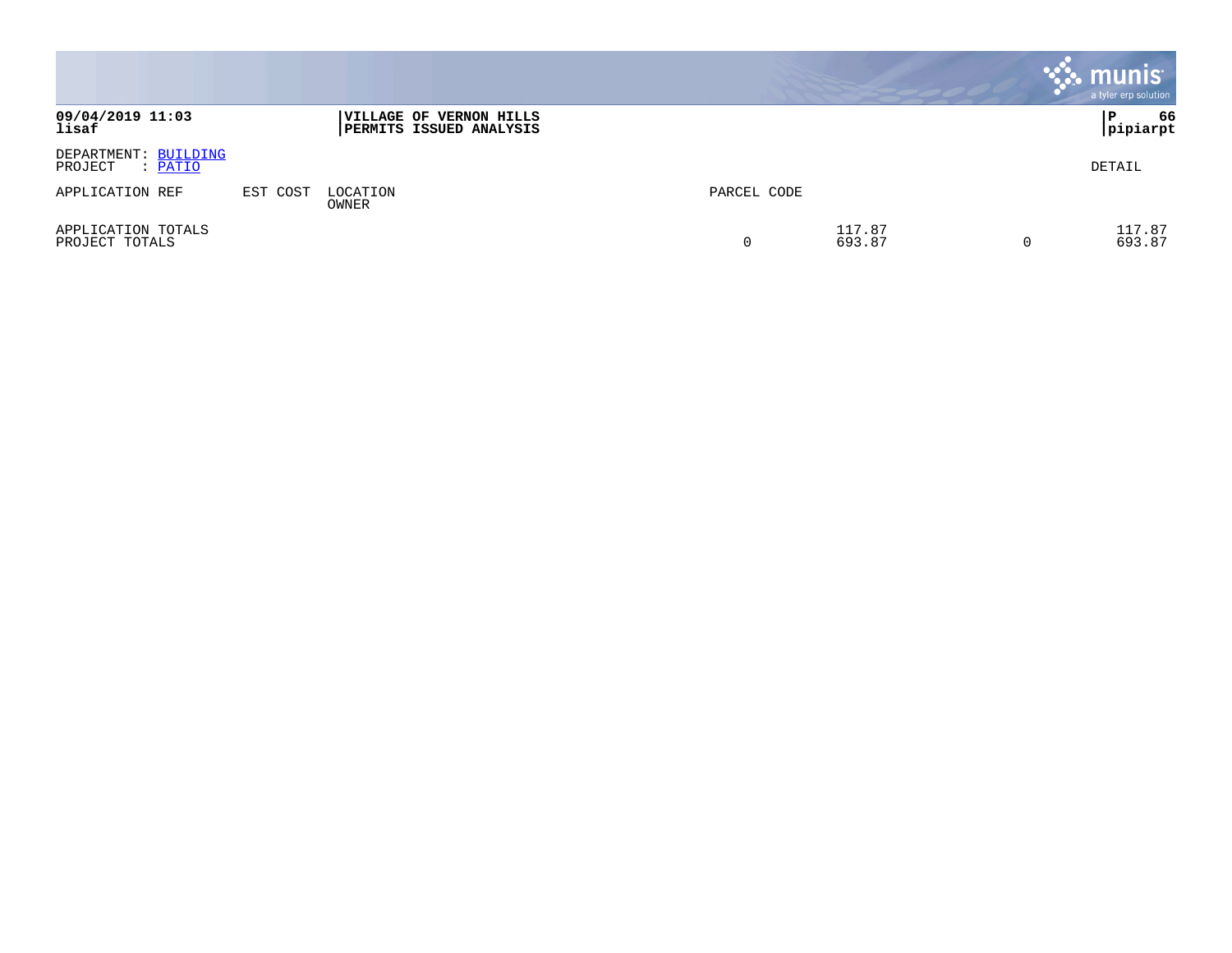|                                                                                                                                                                                                  |                                                                           | munis<br>a tyler erp solution                                     |
|--------------------------------------------------------------------------------------------------------------------------------------------------------------------------------------------------|---------------------------------------------------------------------------|-------------------------------------------------------------------|
| 09/04/2019 11:03<br>VILLAGE OF VERNON HILLS<br>lisaf<br>PERMITS ISSUED ANALYSIS                                                                                                                  |                                                                           | ΙP<br>67<br> pipiarpt                                             |
| DEPARTMENT: BUILDING<br>: SIDEWALK<br>PROJECT                                                                                                                                                    |                                                                           | DETAIL                                                            |
| LOCATION<br>APPLICATION REF<br>EST COST<br>OWNER                                                                                                                                                 | PARCEL CODE                                                               |                                                                   |
| 111 DEPOT ST<br>4123<br>10,172<br>KEVIN J COHEN                                                                                                                                                  | 1509305002                                                                |                                                                   |
| TYPE<br>ISSUED EXPIRES<br>PERMIT NUMBER<br><b>STATUS</b><br>EST COST<br>MU4346<br><b>SIDEWALK</b><br>ISSUED<br>10,172 08/07/19 08/08/20<br>DESC OF WORK:<br>SIDEWALK AND STOOP                   | PERMITS 08/01/19 - 08/31/19<br>EST VALUE<br>FEES<br>$\mathbf 0$<br>101.72 | PERMITS YEAR TO DATE<br>EST VALUE<br>FEES<br>$\Omega$<br>101.72   |
| PARTIES INVOLVED:<br>APPLICANT<br>STONEMARK HARDSCAPES<br>GC.<br>STONEMARK HARDSCAPES<br><b>OCCUPANT</b><br>KEVIN J COHEN<br>OWNER<br>KEVIN J COHEN<br><b>PAYER</b><br>STONEMARK HARDSCAPES      |                                                                           |                                                                   |
| APPLICATION TOTALS                                                                                                                                                                               | 101.72                                                                    | 101.72                                                            |
| 4177<br>2,800<br>214 ALPINE DR<br><b>MARSHA COWLES</b>                                                                                                                                           | 1505421011                                                                |                                                                   |
| PERMIT NUMBER<br>TYPE<br><b>STATUS</b><br>EST COST<br>ISSUED EXPIRES<br>MU4246<br>COMPLT<br>2,800 08/02/19 08/13/20<br><b>SIDEWALK</b><br>DESC OF WORK:<br>SIDEWALK ALONG GARAGE                 | PERMITS 08/01/19 - 08/31/19<br>EST VALUE<br>FEES<br>$\mathbf 0$<br>50.00  | PERMITS YEAR TO DATE<br>EST VALUE<br>FEES<br>$\mathbf 0$<br>50.00 |
| PARTIES INVOLVED:<br>APPLICANT<br>MARSHA COWLES<br>CONCRETE<br>RAS CONCRETE<br>GC<br>RAS CONCRETE<br><b>OCCUPANT</b><br>MARSHA COWLES<br>OWNER<br>MARSHA COWLES<br><b>PAYER</b><br>MARSHA COWLES |                                                                           |                                                                   |
| APPLICATION TOTALS<br>PROJECT TOTALS                                                                                                                                                             | 50.00<br>0<br>151.72                                                      | 50.00<br>$\Omega$<br>151.72                                       |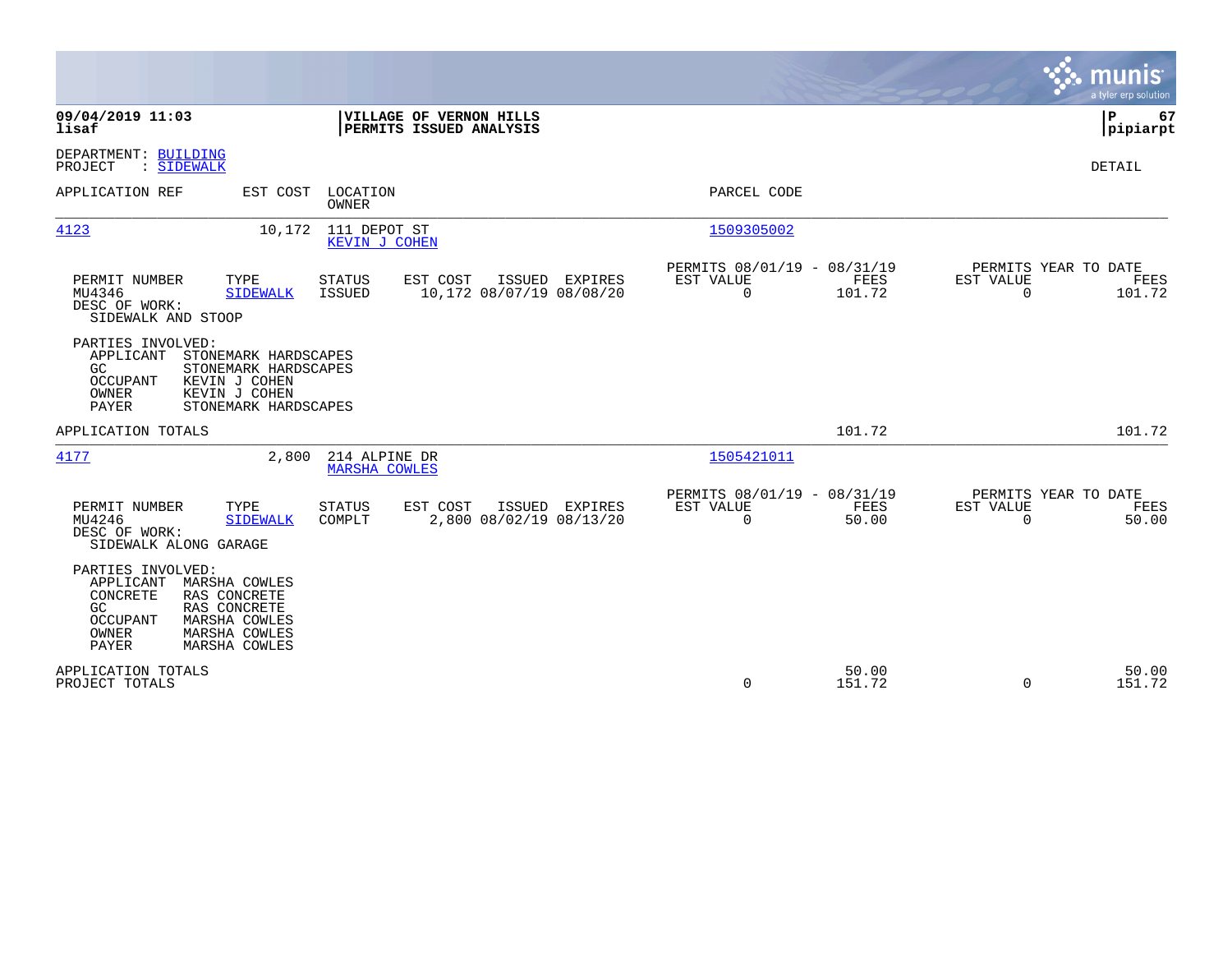|                                                                                                                                                                                            |                                                                                                             |                                                                          | munis<br>a tyler erp solution                                     |
|--------------------------------------------------------------------------------------------------------------------------------------------------------------------------------------------|-------------------------------------------------------------------------------------------------------------|--------------------------------------------------------------------------|-------------------------------------------------------------------|
| 09/04/2019 11:03<br>lisaf                                                                                                                                                                  | VILLAGE OF VERNON HILLS<br>PERMITS ISSUED ANALYSIS                                                          |                                                                          | l P<br>68<br> pipiarpt                                            |
| DEPARTMENT: BUILDING<br>PROJECT<br>: <u>REROOF</u>                                                                                                                                         |                                                                                                             |                                                                          | DETAIL                                                            |
| APPLICATION REF                                                                                                                                                                            | LOCATION<br>EST COST<br>OWNER                                                                               | PARCEL CODE                                                              |                                                                   |
| 4346                                                                                                                                                                                       | 700 NORTH LAKESIDE DR<br>6,800<br>ALEX FRENKEL                                                              | 1508104014                                                               |                                                                   |
| PERMIT NUMBER<br>TYPE<br>MU4338<br><b>REROOF</b><br>DESC OF WORK:<br>ROOF 3D ASPHALT FIBERGLASS                                                                                            | STATUS<br>EST COST<br>ISSUED EXPIRES<br>6,800 08/06/19 08/05/20<br><b>ISSUED</b>                            | PERMITS 08/01/19 - 08/31/19<br>EST VALUE<br>FEES<br>68.00<br>$\mathbf 0$ | PERMITS YEAR TO DATE<br>EST VALUE<br>FEES<br>$\Omega$<br>68.00    |
| PARTIES INVOLVED:<br>GC.<br>OWNER<br>ALEX FRENKEL<br>PAYER<br><b>ROOFER</b>                                                                                                                | RJN REMODELING & CONSTRUCTION INC<br>RJN REMODELING & CONSTRUCTION INC<br>RJN REMODELING & CONSTRUCTION INC |                                                                          |                                                                   |
| APPLICATION TOTALS                                                                                                                                                                         |                                                                                                             | 68.00                                                                    | 68.00                                                             |
| 4355                                                                                                                                                                                       | 6,787<br>112 SOUTH DEERPATH DR<br><b>JOE CIWAY</b>                                                          | 1509101014                                                               |                                                                   |
| PERMIT NUMBER<br>TYPE<br>MU4347<br><b>REROOF</b><br>DESC OF WORK:<br>REROOF                                                                                                                | <b>STATUS</b><br>EST COST<br>ISSUED EXPIRES<br>6,787 08/07/19 08/16/20<br>COMPLT                            | PERMITS 08/01/19 - 08/31/19<br>EST VALUE<br>FEES<br>67.87<br>0           | PERMITS YEAR TO DATE<br>EST VALUE<br>FEES<br>67.87<br>$\mathbf 0$ |
| PARTIES INVOLVED:<br>APPLICANT<br>PARAGON ROOFING<br>PARAGON ROOFING<br>GC.<br><b>OCCUPANT</b><br>JOE CIWAY<br>OWNER<br>JOE CIWAY<br>PAYER<br>PARAGON ROOFING<br>ROOFER<br>PARAGON ROOFING |                                                                                                             |                                                                          |                                                                   |
| APPLICATION TOTALS                                                                                                                                                                         |                                                                                                             | 67.87                                                                    | 67.87                                                             |
| 4357                                                                                                                                                                                       | 201,953<br>10 EAST HAWTHORN PKY<br><b>VENTAS REALTY</b>                                                     | 1133301010                                                               |                                                                   |
| PERMIT NUMBER<br>TYPE<br>MU4349<br><b>REROOF</b><br>DESC OF WORK:<br>REROOF                                                                                                                | <b>STATUS</b><br>EST COST<br>ISSUED EXPIRES<br>201,953 08/07/19 08/13/20<br>COMPLT                          | PERMITS 08/01/19 - 08/31/19<br>EST VALUE<br>FEES<br>2,019.53<br>0        | PERMITS YEAR TO DATE<br>EST VALUE<br>FEES<br>2,019.53<br>0        |
| PARTIES INVOLVED:<br>APPLICANT JRC INCORPORATED OF TENNESSEE<br>GC<br>OWNER<br>VENTAS REALTY<br>PAYER<br><b>ROOFER</b>                                                                     | JRC INCORPORATED OF TENNESSEE<br>JRC INCORPORATED OF TENNESSEE<br>JRC INCORPORATED OF TENNESSEE             |                                                                          |                                                                   |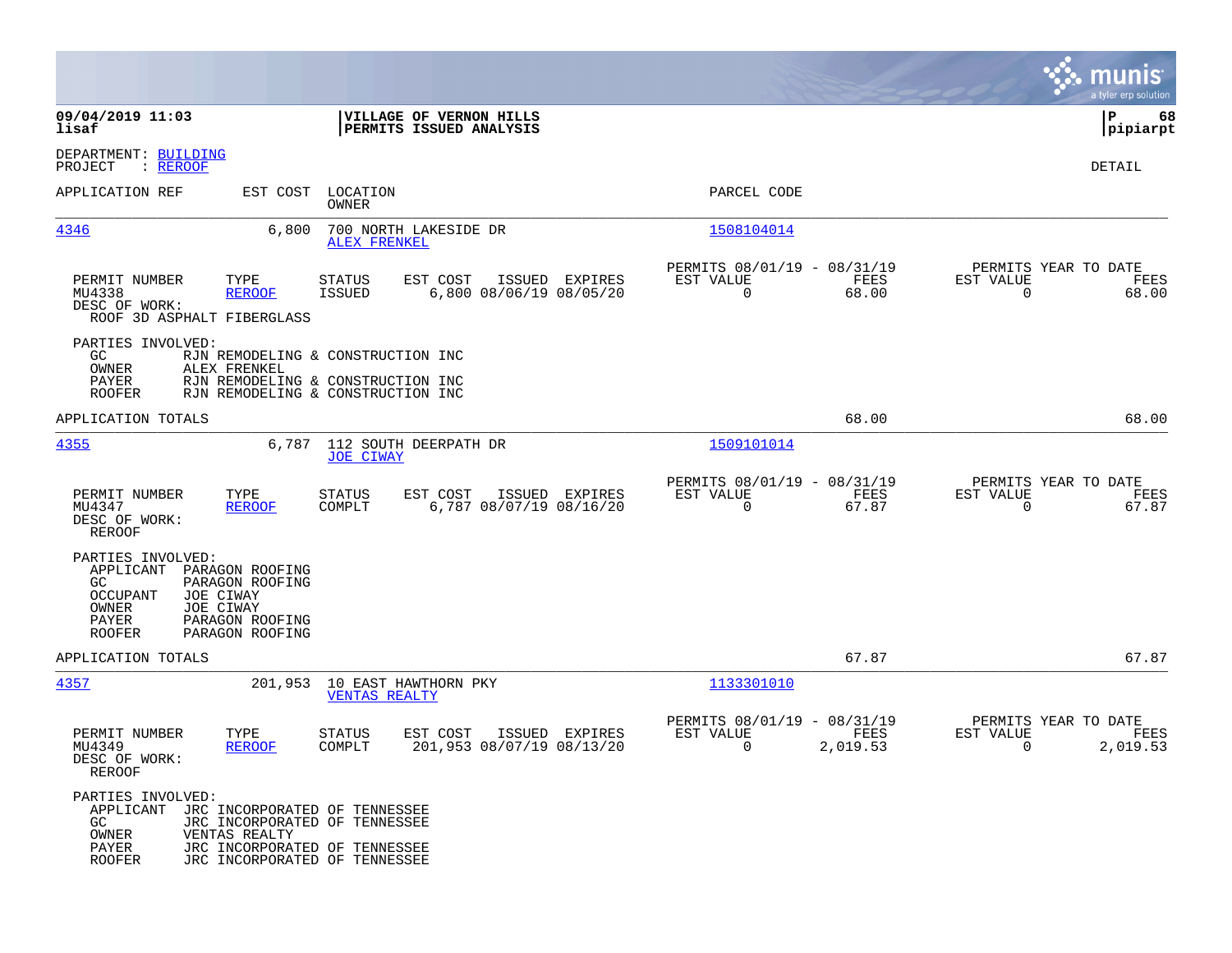|                                                                                                                                                                                                                                                      |                                                                           | munis<br>a tyler erp solution                                      |
|------------------------------------------------------------------------------------------------------------------------------------------------------------------------------------------------------------------------------------------------------|---------------------------------------------------------------------------|--------------------------------------------------------------------|
| VILLAGE OF VERNON HILLS<br>09/04/2019 11:03<br>PERMITS ISSUED ANALYSIS<br>lisaf                                                                                                                                                                      |                                                                           | 69<br>ΙP<br> pipiarpt                                              |
| DEPARTMENT: BUILDING<br>: <u>REROOF</u><br>PROJECT                                                                                                                                                                                                   |                                                                           | DETAIL                                                             |
| LOCATION<br>APPLICATION REF<br>EST COST<br>OWNER                                                                                                                                                                                                     | PARCEL CODE                                                               |                                                                    |
| APPLICATION TOTALS                                                                                                                                                                                                                                   | 2,019.53                                                                  | 2,019.53                                                           |
| 4362<br>27,850<br>807 CREEK BEND DR<br>CHENGYAO ZHU & MEI HONG                                                                                                                                                                                       | 1516102006                                                                |                                                                    |
| PERMIT NUMBER<br>TYPE<br><b>STATUS</b><br>EST COST<br>ISSUED EXPIRES<br>27,850 08/08/19 08/22/20<br>MU4359<br><b>REROOF</b><br><b>ISSUED</b><br>DESC OF WORK:<br>REROOF                                                                              | PERMITS 08/01/19 -<br>08/31/19<br>EST VALUE<br>FEES<br>$\Omega$<br>278.50 | PERMITS YEAR TO DATE<br>EST VALUE<br>FEES<br>$\mathbf 0$<br>278.50 |
| PARTIES INVOLVED:<br>APPLICANT<br>SHAKE'S ROOF & SIDING<br>SHAKE'S ROOF & SIDING<br>GC<br><b>OCCUPANT</b><br>CHENGYAO ZHU & MEI HONG<br>OWNER<br>CHENGYAO ZHU & MEI HONG<br>PAYER<br>SHAKE'S ROOF & SIDING<br><b>ROOFER</b><br>SHAKE'S ROOF & SIDING |                                                                           |                                                                    |
| APPLICATION TOTALS                                                                                                                                                                                                                                   | 278.50                                                                    | 278.50                                                             |
| 4364<br>9,000<br>1740 SAINT ANDREW DR<br><b>JASON &amp; RACHEL MILLER</b>                                                                                                                                                                            | 1129311018                                                                |                                                                    |
| PERMIT NUMBER<br>TYPE<br>EST COST<br>STATUS<br>ISSUED EXPIRES<br>9,000 08/08/19 08/23/20<br><b>REROOF</b><br>MU4361<br>COMPLT<br>DESC OF WORK:<br><b>REROOF</b>                                                                                      | PERMITS 08/01/19 - 08/31/19<br>EST VALUE<br>FEES<br>$\Omega$<br>90.00     | PERMITS YEAR TO DATE<br>EST VALUE<br>FEES<br>$\mathsf{O}$<br>90.00 |
| PARTIES INVOLVED:<br>A&D HOME IMPROVEMENT LLC<br>GC<br><b>OCCUPANT</b><br>JASON & RACHEL MILLER<br>JASON & RACHEL MILLER<br>OWNER<br>A&D HOME IMPROVEMENT LLC<br>PAYER<br><b>ROOFER</b><br>A&D HOME IMPROVEMENT LLC                                  |                                                                           |                                                                    |
| APPLICATION TOTALS                                                                                                                                                                                                                                   | 90.00                                                                     | 90.00                                                              |
| 9,940<br>346 DONNELLEY PL<br>4374<br>TODD A & ANN K KEIL                                                                                                                                                                                             | 1509302021                                                                |                                                                    |
| PERMIT NUMBER<br>TYPE<br>STATUS<br>EST COST<br>ISSUED EXPIRES<br>MU4369<br><b>REROOF</b><br>COMPLT<br>9,940 08/12/19 08/19/20<br>DESC OF WORK:<br>REROOF                                                                                             | PERMITS 08/01/19 - 08/31/19<br>EST VALUE<br>FEES<br>0<br>99.40            | PERMITS YEAR TO DATE<br>EST VALUE<br>FEES<br>0<br>99.40            |
| PARTIES INVOLVED:<br>GC.<br>PARAGON ROOFING<br><b>OCCUPANT</b><br>TODD A & ANN K KEIL                                                                                                                                                                |                                                                           |                                                                    |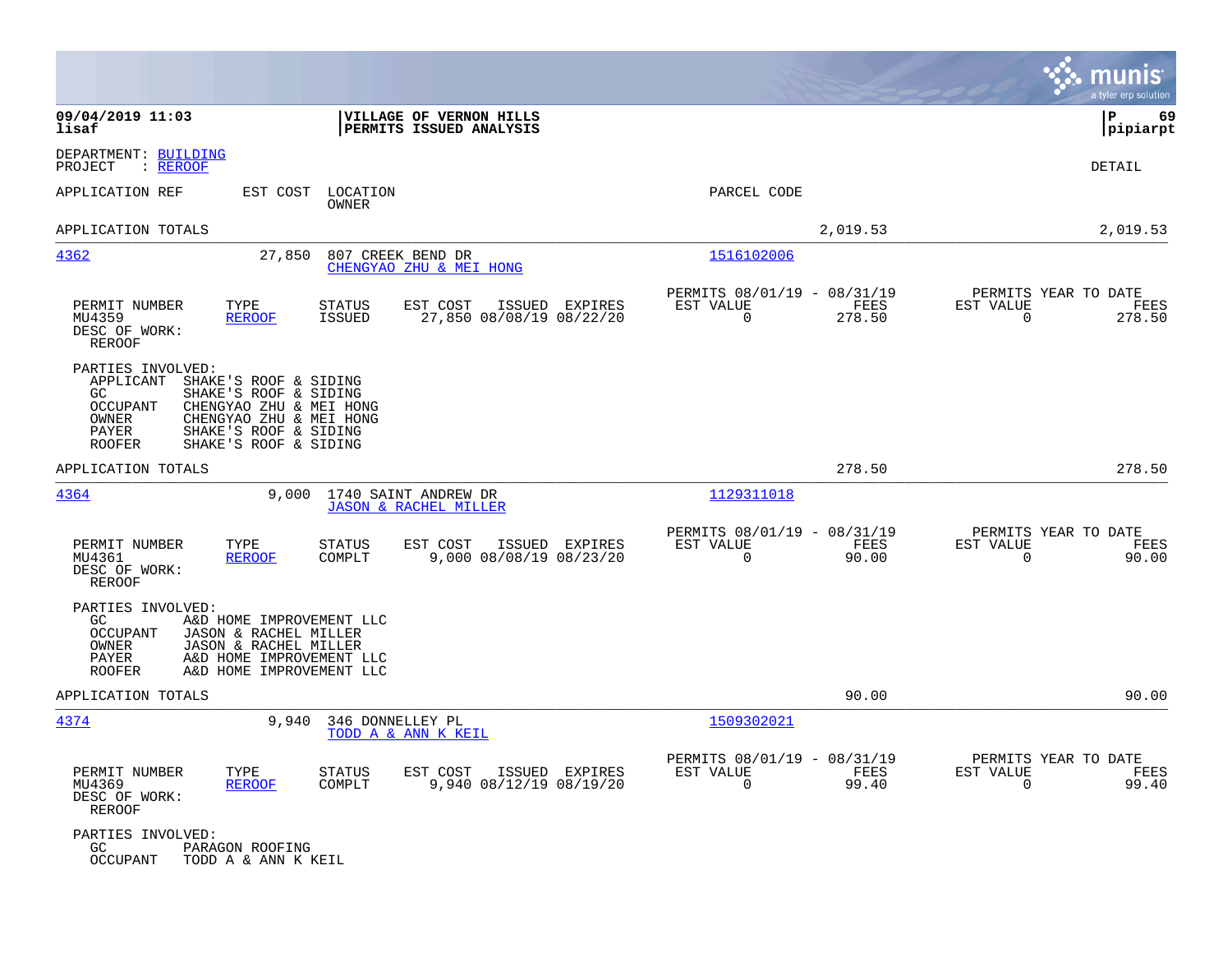|                                                                                                                                                                                                              |                                                                          | munis<br>a tyler erp solution                                      |
|--------------------------------------------------------------------------------------------------------------------------------------------------------------------------------------------------------------|--------------------------------------------------------------------------|--------------------------------------------------------------------|
| 09/04/2019 11:03<br>VILLAGE OF VERNON HILLS<br>PERMITS ISSUED ANALYSIS<br>lisaf                                                                                                                              |                                                                          | lР<br>70<br> pipiarpt                                              |
| DEPARTMENT: BUILDING<br>PROJECT<br>$:$ REROOF                                                                                                                                                                |                                                                          | <b>DETAIL</b>                                                      |
| APPLICATION REF<br>EST COST LOCATION<br>OWNER<br>OWNER<br>TODD A & ANN K KEIL<br><b>PAYER</b><br>PARAGON ROOFING<br><b>ROOFER</b><br>PARAGON ROOFING                                                         | PARCEL CODE                                                              |                                                                    |
| APPLICATION TOTALS                                                                                                                                                                                           | 99.40                                                                    | 99.40                                                              |
| 4375<br>330 FARMINGDALE CIR<br>5,500<br><b>PLACEHOLDER</b>                                                                                                                                                   | 1505302016                                                               |                                                                    |
| TYPE<br>EST COST<br>PERMIT NUMBER<br><b>STATUS</b><br>ISSUED EXPIRES<br>5,500 08/12/19 08/11/20<br>MU4370<br><b>REROOF</b><br><b>ISSUED</b><br>DESC OF WORK:<br>ROOF                                         | PERMITS 08/01/19 - 08/31/19<br>EST VALUE<br>FEES<br>$\mathbf 0$<br>55.00 | PERMITS YEAR TO DATE<br>EST VALUE<br>FEES<br>$\mathbf 0$<br>55.00  |
| PARTIES INVOLVED:<br>APPLICANT<br>BEE QUALITY INC<br>BEE QUALITY INC<br>GC<br>OWNER<br>PLACEHOLDER<br>PAYER<br>BEE OUALITY INC<br><b>ROOFER</b><br>BEE OUALITY INC                                           |                                                                          |                                                                    |
| APPLICATION TOTALS                                                                                                                                                                                           | 55.00                                                                    | 55.00                                                              |
| 4376<br>15,710<br>744 NOBLE CIR<br>KENNETH R & EDITH KOHL MARGULES                                                                                                                                           | 1508401062                                                               |                                                                    |
| PERMIT NUMBER<br>TYPE<br><b>STATUS</b><br>EST COST<br>ISSUED EXPIRES<br>MU4371<br><b>REROOF</b><br><b>ISSUED</b><br>15,710 08/12/19 08/11/20<br>DESC OF WORK:<br><b>REROOF</b>                               | PERMITS 08/01/19 - 08/31/19<br>EST VALUE<br>FEES<br>157.10<br>$\Omega$   | PERMITS YEAR TO DATE<br>EST VALUE<br>FEES<br>$\mathbf 0$<br>157.10 |
| PARTIES INVOLVED:<br>PARAGON ROOFING<br>GC<br><b>OCCUPANT</b><br>KENNETH R & EDITH KOHL MARGULES<br>OWNER<br>KENNETH R & EDITH KOHL MARGULES<br>PAYER<br>PARAGON ROOFING<br><b>ROOFER</b><br>PARAGON ROOFING |                                                                          |                                                                    |
| APPLICATION TOTALS                                                                                                                                                                                           | 157.10                                                                   | 157.10                                                             |
| 8,790<br>4377<br>1693 HAIG POINT LN<br>DILIPKUMAR S & PRITI D SHAH                                                                                                                                           | 1128306013                                                               |                                                                    |
| PERMIT NUMBER<br>TYPE<br><b>STATUS</b><br>EST COST<br>ISSUED EXPIRES<br>8,790 08/12/19 08/11/20<br><b>REROOF</b><br><b>ISSUED</b><br>MU4372<br>DESC OF WORK:<br><b>REROOF</b>                                | PERMITS 08/01/19 - 08/31/19<br>EST VALUE<br>FEES<br>$\Omega$<br>87.90    | PERMITS YEAR TO DATE<br>EST VALUE<br>FEES<br>$\Omega$<br>87.90     |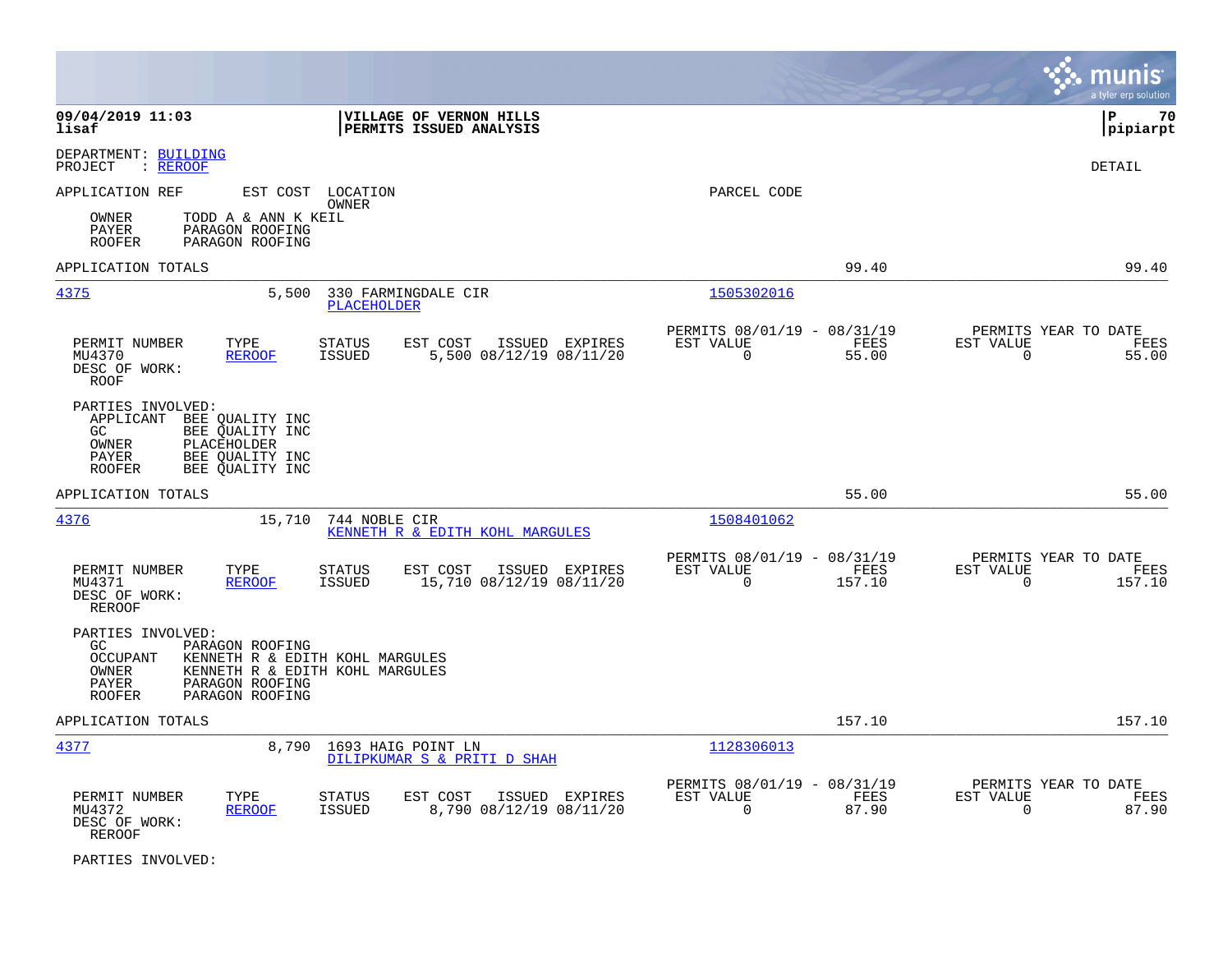|                                                                                                                                                                                                                                                                                                  |                                                                              | munis<br>a tyler erp solution                                      |
|--------------------------------------------------------------------------------------------------------------------------------------------------------------------------------------------------------------------------------------------------------------------------------------------------|------------------------------------------------------------------------------|--------------------------------------------------------------------|
| 09/04/2019 11:03<br>VILLAGE OF VERNON HILLS<br>lisaf<br>PERMITS ISSUED ANALYSIS                                                                                                                                                                                                                  |                                                                              | l P<br>71<br> pipiarpt                                             |
| DEPARTMENT: BUILDING<br>: REROOF<br>PROJECT                                                                                                                                                                                                                                                      |                                                                              | DETAIL                                                             |
| APPLICATION REF<br>EST COST LOCATION<br>OWNER<br>GC<br>CUSTOM INSTALLATIONS<br><b>OCCUPANT</b><br>DILIPKUMAR S & PRITI D SHAH<br>OWNER<br>DILIPKUMAR S & PRITI D SHAH<br>CUSTOM INSTALLATIONS<br><b>ROOFER</b>                                                                                   | PARCEL CODE                                                                  |                                                                    |
| APPLICATION TOTALS                                                                                                                                                                                                                                                                               | 87.90                                                                        | 87.90                                                              |
| 4383<br>27,000 1 EAST PHILLIP RD<br>DEERDEN PARTNERS, LLC                                                                                                                                                                                                                                        | 1504108001                                                                   |                                                                    |
| PERMIT NUMBER<br>TYPE<br><b>STATUS</b><br>EST COST<br>ISSUED EXPIRES<br><b>REROOF</b><br>ISSUED<br>27,000 08/13/19 08/12/20<br>MU4376<br>DESC OF WORK:<br>REROOF                                                                                                                                 | PERMITS 08/01/19 - 08/31/19<br>EST VALUE<br>FEES<br>$\overline{0}$<br>270.00 | PERMITS YEAR TO DATE<br>EST VALUE<br>FEES<br>$\mathbf 0$<br>270.00 |
| PARTIES INVOLVED:<br>APPLICANT<br>CUSTOM HOME DEVELOPMENT<br>GC<br>CUSTOM HOME DEVELOPMENT<br>OCCUPANT<br>COMMERCIAL MEDICAL OFFICE BUILDING<br><b>OCCUPANT</b><br>DEERDEN PARTNERS, LLC<br>OWNER<br>DEERDEN PARTNERS, LLC<br>PAYER<br>CUSTOM HOME DEVELOPMENT<br><b>ROOFER</b><br>ALL ROOFS INC |                                                                              |                                                                    |
| APPLICATION TOTALS                                                                                                                                                                                                                                                                               | 270.00                                                                       | 270.00                                                             |
| 4389<br>10,420<br>84 NORTH FIORE PKY<br><b>MARY EVANS</b>                                                                                                                                                                                                                                        | 1506407026                                                                   |                                                                    |
| PERMIT NUMBER<br>TYPE<br><b>STATUS</b><br>EST COST<br>ISSUED EXPIRES<br>10,420 08/14/19 08/13/20<br>MU4381<br><b>REROOF</b><br>ISSUED<br>DESC OF WORK:<br>reroof<br><b>REROOF</b><br>PARTIES INVOLVED:                                                                                           | PERMITS 08/01/19 - 08/31/19<br>FEES<br>EST VALUE<br>$\mathbf 0$<br>104.20    | PERMITS YEAR TO DATE<br>EST VALUE<br>FEES<br>$\mathbf 0$<br>104.20 |
| APPLICANT<br>J&K HOME IMPROVEMENT & RESTORATION<br>J&K HOME IMPROVEMENT & RESTORATION<br>GC.<br>OWNER<br>MARY EVANS<br>J&K HOME IMPROVEMENT & RESTORATION<br>PAYER<br>J&K HOME IMPROVEMENT & RESTORATION<br><b>ROOFER</b>                                                                        |                                                                              |                                                                    |
| APPLICATION TOTALS                                                                                                                                                                                                                                                                               | 104.20                                                                       | 104.20                                                             |
| 4406<br>10,350<br>316 WESTMORELAND DR<br>J THOMAS J JOSEPH                                                                                                                                                                                                                                       | 1508109021                                                                   |                                                                    |
| PERMIT NUMBER<br>TYPE<br>EST COST<br>STATUS<br>ISSUED EXPIRES<br>10,350 08/16/19 08/15/20<br>MU4394<br><b>REROOF</b><br><b>ISSUED</b><br>DESC OF WORK:                                                                                                                                           | PERMITS 08/01/19 - 08/31/19<br>EST VALUE<br><b>FEES</b><br>103.50<br>0       | PERMITS YEAR TO DATE<br>EST VALUE<br>FEES<br>0<br>103.50           |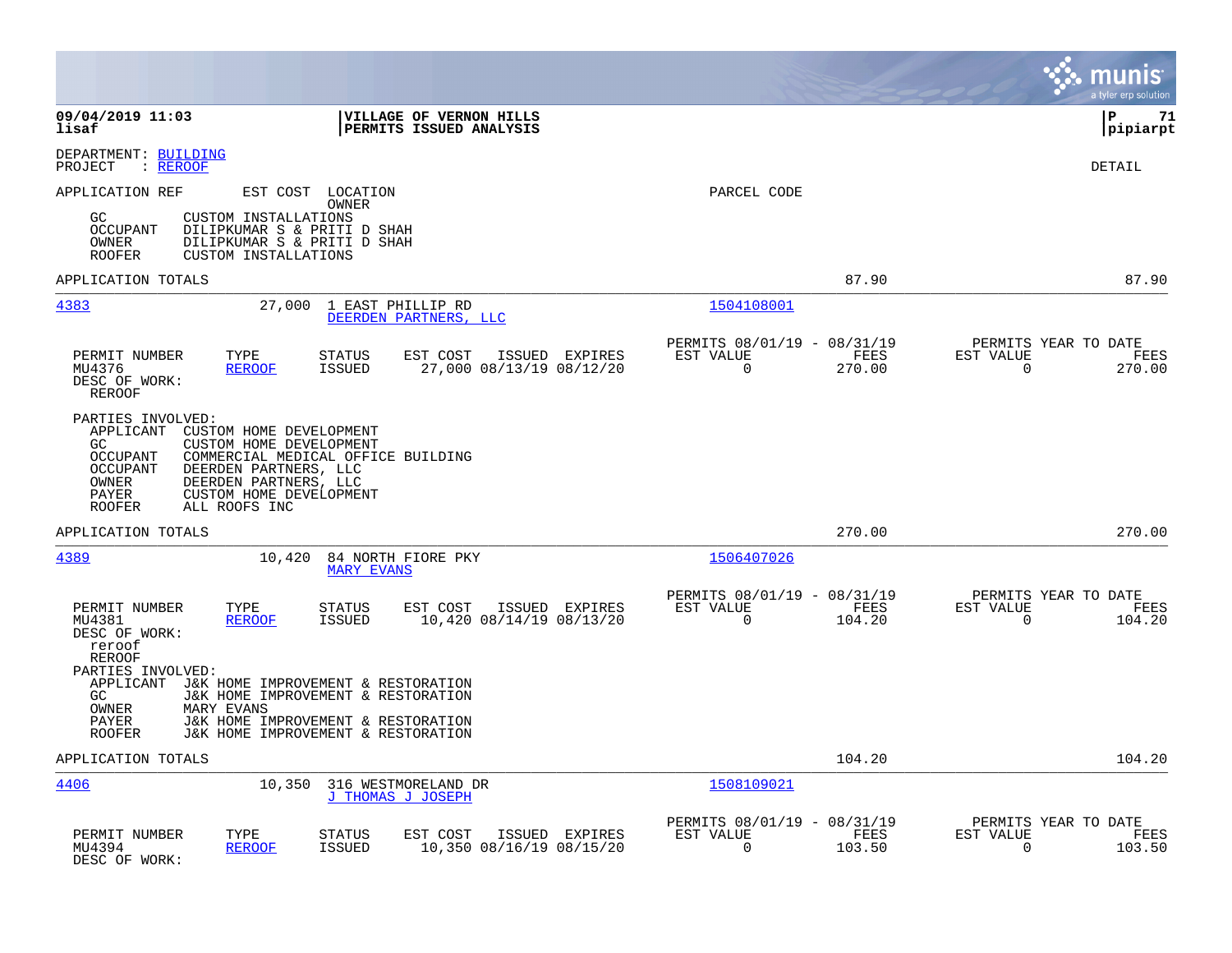|                                                                                                                                                                                                                                                                      |                                                                          | munis<br>a tyler erp solution                                     |
|----------------------------------------------------------------------------------------------------------------------------------------------------------------------------------------------------------------------------------------------------------------------|--------------------------------------------------------------------------|-------------------------------------------------------------------|
| 09/04/2019 11:03<br>VILLAGE OF VERNON HILLS<br><b>PERMITS ISSUED ANALYSIS</b><br>lisaf<br>ROOF - ASPHALT                                                                                                                                                             |                                                                          | l P<br>72<br> pipiarpt                                            |
| DEPARTMENT: BUILDING<br>PROJECT<br>: REROOF                                                                                                                                                                                                                          |                                                                          | DETAIL                                                            |
| APPLICATION REF<br>EST COST LOCATION<br>OWNER                                                                                                                                                                                                                        | PARCEL CODE                                                              |                                                                   |
| PARTIES INVOLVED:<br>APPLICANT PULIDO'S CONSTRUCTION INC<br>GC<br>LAKESHORE BUILDERS RESTORATION CO<br>OWNER<br>J THOMAS J JOSEPH<br>PAYER<br>LAKESHORE BUILDERS RESTORATION CO<br>PAYER<br>PULIDO'S CONSTRUCTION INC<br>ROOFER<br>LAKESHORE BUILDERS RESTORATION CO |                                                                          |                                                                   |
| APPLICATION TOTALS                                                                                                                                                                                                                                                   | 103.50                                                                   | 103.50                                                            |
| 4421<br>8,480<br>207 KNOLLWOOD LN                                                                                                                                                                                                                                    | 1504309004                                                               |                                                                   |
| <b>JOHN HEINZ</b><br>PERMIT NUMBER<br>TYPE<br><b>STATUS</b><br>EST COST<br>ISSUED EXPIRES<br><b>ISSUED</b><br>8,480 08/20/19 08/19/20<br>MU4408<br><b>REROOF</b><br>DESC OF WORK:                                                                                    | PERMITS 08/01/19 - 08/31/19<br>EST VALUE<br>FEES<br>$\mathbf 0$<br>84.80 | PERMITS YEAR TO DATE<br>EST VALUE<br>FEES<br>$\mathbf 0$<br>84.80 |
| PARTIES INVOLVED:<br>GC<br>HERION ROOFING INC<br>OWNER<br>JOHN HEINZ<br>PAYER<br>HERION ROOFING INC<br>HERION ROOFING INC<br>ROOFER                                                                                                                                  |                                                                          |                                                                   |
| APPLICATION TOTALS                                                                                                                                                                                                                                                   | 84.80                                                                    | 84.80                                                             |
| 4423<br>37,500<br>318 BAY TREE CIR<br>VLADIMIR ZASLAVSKY                                                                                                                                                                                                             | 1133104027                                                               |                                                                   |
| PERMIT NUMBER<br>TYPE<br><b>STATUS</b><br>EST COST<br>ISSUED EXPIRES<br>MU4409<br><b>REROOF</b><br><b>ISSUED</b><br>37,500 08/20/19 08/19/20<br>DESC OF WORK:<br>REROOF - 318-324                                                                                    | PERMITS 08/01/19 - 08/31/19<br>EST VALUE<br>FEES<br>0<br>375.00          | PERMITS YEAR TO DATE<br>EST VALUE<br>FEES<br>0<br>375.00          |
| PARTIES INVOLVED:<br>APPLICANT<br>AMERICAN BUILDING CONTRACTORS<br>GC.<br>RUDSEN & CANDICE CALSO<br>OWNER<br>VLADIMIR ZASLAVSKY<br>PAYER<br>AMERICAN BUILDING CONTRACTORS<br><b>ROOFER</b><br>AMERICAN BUILDING CONTRACTORS                                          |                                                                          |                                                                   |
| APPLICATION TOTALS                                                                                                                                                                                                                                                   | 375.00                                                                   | 375.00                                                            |
| 4424<br>37,500<br>445 BAY TREE CIR<br>DANIEL & SUSAN MILHIZER                                                                                                                                                                                                        | 1133209010                                                               |                                                                   |
| PERMIT NUMBER<br>TYPE<br><b>STATUS</b><br>EST COST<br>ISSUED EXPIRES                                                                                                                                                                                                 | PERMITS 08/01/19 - 08/31/19<br>EST VALUE<br>FEES                         | PERMITS YEAR TO DATE<br>EST VALUE<br>FEES                         |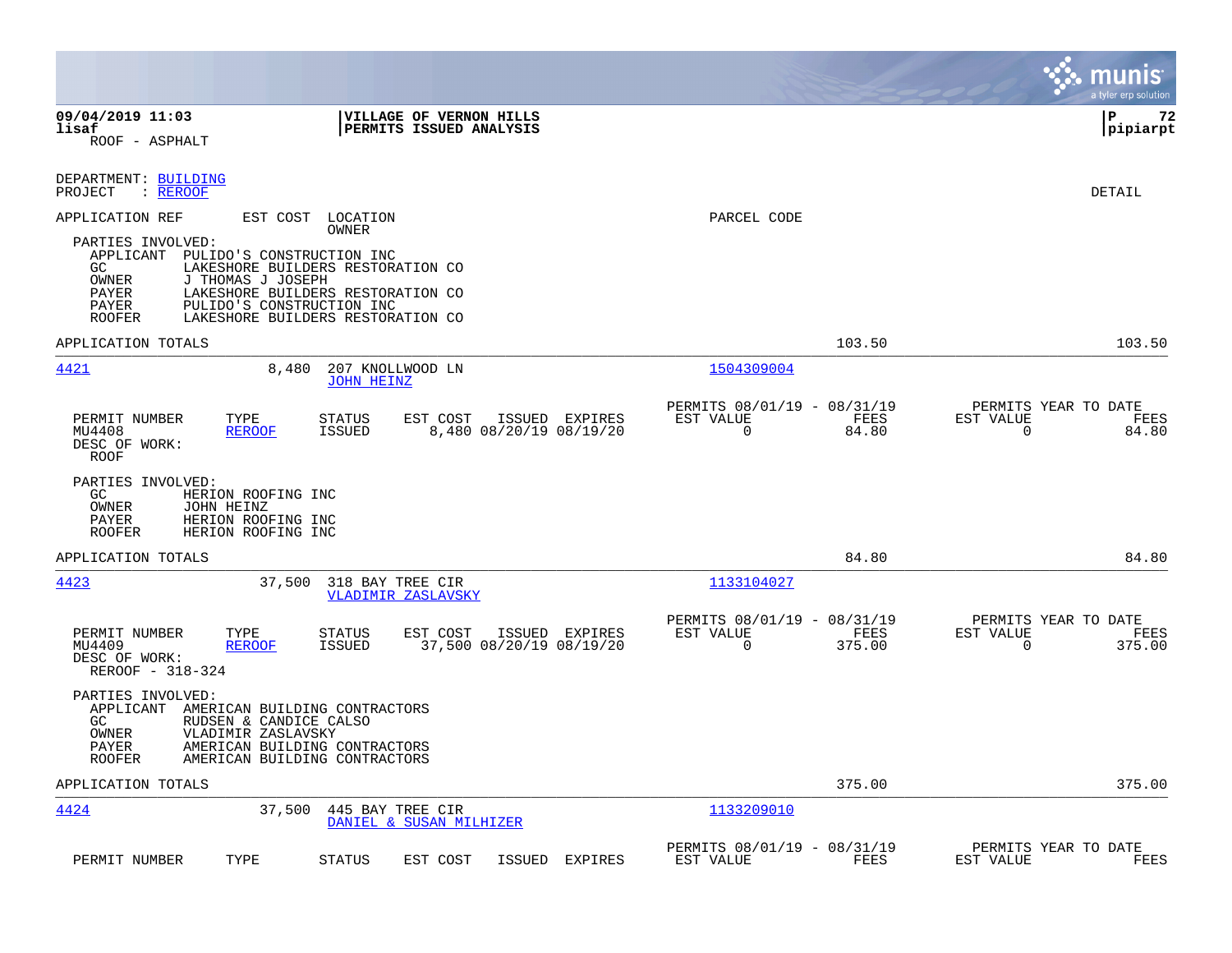|                                                                                                                                                                                                                                             |                                                                           | munis<br>a tyler erp solution                                      |
|---------------------------------------------------------------------------------------------------------------------------------------------------------------------------------------------------------------------------------------------|---------------------------------------------------------------------------|--------------------------------------------------------------------|
| 09/04/2019 11:03<br>VILLAGE OF VERNON HILLS<br>PERMITS ISSUED ANALYSIS<br>lisaf                                                                                                                                                             |                                                                           | P<br>73<br> pipiarpt                                               |
| DEPARTMENT: BUILDING<br>PROJECT<br>: REROOF                                                                                                                                                                                                 |                                                                           | DETAIL                                                             |
| APPLICATION REF<br>EST COST<br>LOCATION                                                                                                                                                                                                     | PARCEL CODE                                                               |                                                                    |
| OWNER<br><b>REROOF</b><br>ISSUED<br>37,500 08/20/19 08/19/20<br>MU4411<br>DESC OF WORK:<br>REROOF<br>445-451                                                                                                                                | 0<br>375.00                                                               | $\Omega$<br>375.00                                                 |
| PARTIES INVOLVED:<br>APPLICANT<br>AMERICAN BUILDING CONTRACTORS<br>GC.<br>AMERICAN BUILDING CONTRACTORS<br>OWNER<br>DANIEL & SUSAN MILHIZER<br>PAYER<br>AMERICAN BUILDING CONTRACTORS<br><b>ROOFER</b><br>AMERICAN BUILDING CONTRACTORS     |                                                                           |                                                                    |
| APPLICATION TOTALS                                                                                                                                                                                                                          | 375.00                                                                    | 375.00                                                             |
| 4425<br>467 BAY TREE CIR<br>37,500<br>SUSHILKUMAR & DEVAKI TIWARI                                                                                                                                                                           | 1133209019                                                                |                                                                    |
| EST COST<br>PERMIT NUMBER<br>TYPE<br><b>STATUS</b><br>ISSUED EXPIRES<br>MU4410<br>37,500 08/20/19 08/19/20<br><b>REROOF</b><br>ISSUED<br>DESC OF WORK:<br>REROOF 467-473                                                                    | PERMITS 08/01/19 - 08/31/19<br>EST VALUE<br>FEES<br>0<br>375.00           | PERMITS YEAR TO DATE<br>EST VALUE<br>FEES<br>0<br>375.00           |
| PARTIES INVOLVED:<br>APPLICANT<br>AMERICAN BUILDING CONTRACTORS<br>GC.<br>AMERICAN BUILDING CONTRACTORS<br>OWNER<br>SUSHILKUMAR & DEVAKI TIWARI<br>PAYER<br>AMERICAN BUILDING CONTRACTORS<br><b>ROOFER</b><br>AMERICAN BUILDING CONTRACTORS |                                                                           |                                                                    |
| APPLICATION TOTALS                                                                                                                                                                                                                          | 375.00                                                                    | 375.00                                                             |
| 4426<br>17,000<br>1015 WILDFLOWER CT<br>SUSAN B KARLINSKY                                                                                                                                                                                   | 1507209064                                                                |                                                                    |
| PERMIT NUMBER<br>TYPE<br>EST COST<br>ISSUED EXPIRES<br><b>STATUS</b><br>MU4413<br><b>REROOF</b><br><b>ISSUED</b><br>17,000 08/20/19 08/19/20<br>DESC OF WORK:<br>ROOF                                                                       | PERMITS 08/01/19 - 08/31/19<br>EST VALUE<br>FEES<br>$\mathbf 0$<br>170.00 | PERMITS YEAR TO DATE<br>EST VALUE<br>FEES<br>$\mathbf 0$<br>170.00 |
| PARTIES INVOLVED:<br>GC<br>SELECT ROOFING & GUTTER<br>OWNER<br>SUSAN B KARLINSKY<br>PAYER<br>SELECT ROOFING & GUTTER<br><b>ROOFER</b><br>SELECT ROOFING & GUTTER                                                                            |                                                                           |                                                                    |
| APPLICATION TOTALS                                                                                                                                                                                                                          | 170.00                                                                    | 170.00                                                             |
| 4462<br>312 OAKWOOD RD<br>2,400<br>VESSELIN & TANIA GUECHEV                                                                                                                                                                                 | 1508111006                                                                |                                                                    |
|                                                                                                                                                                                                                                             | PERMITS 08/01/19 - 08/31/19                                               | PERMITS YEAR TO DATE                                               |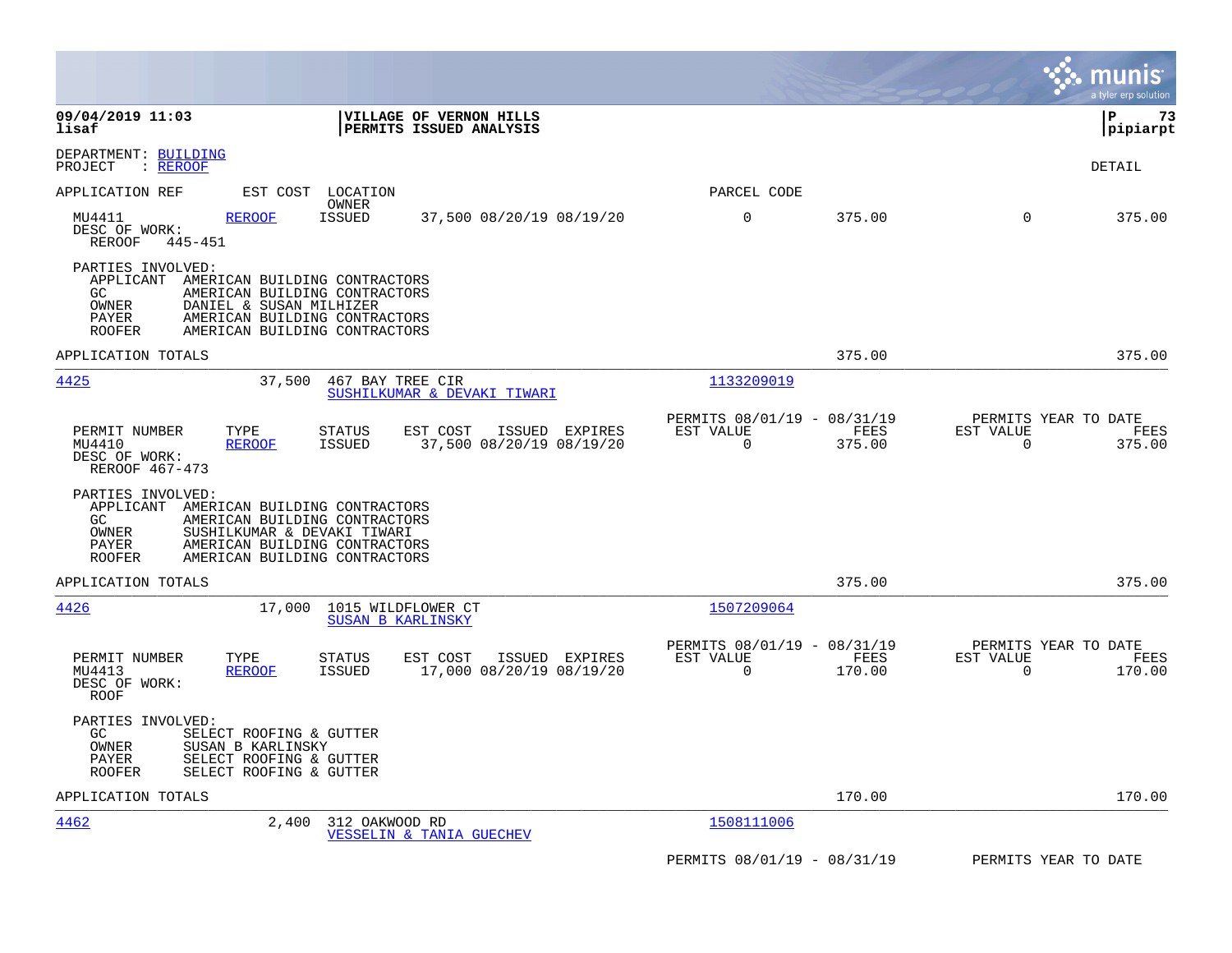|                                                                                                                                                                                  |                                                 |                                                              |                |                                                         |               |                                               | munis<br>a tyler erp solution  |
|----------------------------------------------------------------------------------------------------------------------------------------------------------------------------------|-------------------------------------------------|--------------------------------------------------------------|----------------|---------------------------------------------------------|---------------|-----------------------------------------------|--------------------------------|
| 09/04/2019 11:03<br>lisaf<br>PERMIT NUMBER<br>TYPE                                                                                                                               | STATUS<br>EST COST                              | VILLAGE OF VERNON HILLS<br>PERMITS ISSUED ANALYSIS<br>ISSUED | EXPIRES        | EST VALUE                                               | FEES          | EST VALUE                                     | l P<br>74<br> pipiarpt<br>FEES |
| DEPARTMENT: BUILDING<br>PROJECT<br>: REROOF                                                                                                                                      |                                                 |                                                              |                |                                                         |               |                                               | DETAIL                         |
| APPLICATION REF<br>EST COST                                                                                                                                                      | LOCATION                                        |                                                              |                | PARCEL CODE                                             |               |                                               |                                |
| MU4452<br><b>REROOF</b><br>DESC OF WORK:<br><b>REROOF</b>                                                                                                                        | OWNER<br>COMPLT                                 | 2,400 08/26/19 08/29/20                                      |                | 0                                                       | 50.00         | 0                                             | 50.00                          |
| PARTIES INVOLVED:<br>GC.<br>EMIDA INCORPORATED<br>OWNER<br>VESSELIN & TANIA GUECHEV<br>PAYER<br>EMIDA INCORPORATED<br><b>ROOFER</b><br>EMIDA INCORPORATED                        |                                                 |                                                              |                |                                                         |               |                                               |                                |
| APPLICATION TOTALS                                                                                                                                                               |                                                 |                                                              |                |                                                         | 50.00         |                                               | 50.00                          |
| 4477<br>5,100                                                                                                                                                                    | 410 LARCHMONT LN<br>STEVEN B & LEE-ANN FREGA    |                                                              |                | 1504106005                                              |               |                                               |                                |
| PERMIT NUMBER<br>TYPE<br>MU4478<br><b>REROOF</b><br>DESC OF WORK:<br>REROOF                                                                                                      | EST COST<br>STATUS<br><b>ISSUED</b>             | 5,100 08/28/19 08/27/20                                      | ISSUED EXPIRES | PERMITS 08/01/19 - 08/31/19<br>EST VALUE<br>$\mathbf 0$ | FEES<br>51.00 | PERMITS YEAR TO DATE<br>EST VALUE<br>0        | FEES<br>51.00                  |
| PARTIES INVOLVED:<br>GC.<br>STEVEN B & LEE-ANN FREGA<br>OWNER<br>STEVEN B & LEE-ANN FREGA<br>PAYER<br>STEVEN B & LEE-ANN FREGA<br><b>ROOFER</b><br>AFFORDABLE ROOFING SUPPLY INC |                                                 |                                                              |                |                                                         |               |                                               |                                |
| APPLICATION TOTALS                                                                                                                                                               |                                                 |                                                              |                |                                                         | 51.00         |                                               | 51.00                          |
| 4481<br>9,910                                                                                                                                                                    | 114 MIDWAY LN                                   | BRUCE S & BROOKE E SCHWARTZ                                  |                | 1509103031                                              |               |                                               |                                |
| PERMIT NUMBER<br>TYPE<br>MU4484<br><b>REROOF</b><br>DESC OF WORK:<br>REROOF                                                                                                      | <b>STATUS</b><br>EST COST<br><b>ISSUED</b>      | 9,910 08/28/19 08/27/20                                      | ISSUED EXPIRES | PERMITS 08/01/19 - 08/31/19<br>EST VALUE<br>0           | FEES<br>99.10 | PERMITS YEAR TO DATE<br>EST VALUE<br>$\Omega$ | FEES<br>99.10                  |
| PARTIES INVOLVED:<br>LEGEND EXTERIORS<br>GC.<br>OWNER<br>BRUCE S & BROOKE E SCHWARTZ<br>LEGEND EXTERIORS<br>PAYER<br><b>ROOFER</b><br>LEGEND EXTERIORS                           |                                                 |                                                              |                |                                                         |               |                                               |                                |
| APPLICATION TOTALS                                                                                                                                                               |                                                 |                                                              |                |                                                         | 99.10         |                                               | 99.10                          |
| 4491<br>10,000                                                                                                                                                                   | 1322 SOUTH MILWAUKEE AVE<br>KELKAR LIVING TRUST |                                                              |                | 1515401021                                              |               |                                               |                                |
| PERMIT NUMBER<br>TYPE                                                                                                                                                            | <b>STATUS</b><br>EST COST                       |                                                              | ISSUED EXPIRES | PERMITS 08/01/19 - 08/31/19<br>EST VALUE                | FEES          | PERMITS YEAR TO DATE<br>EST VALUE             | FEES                           |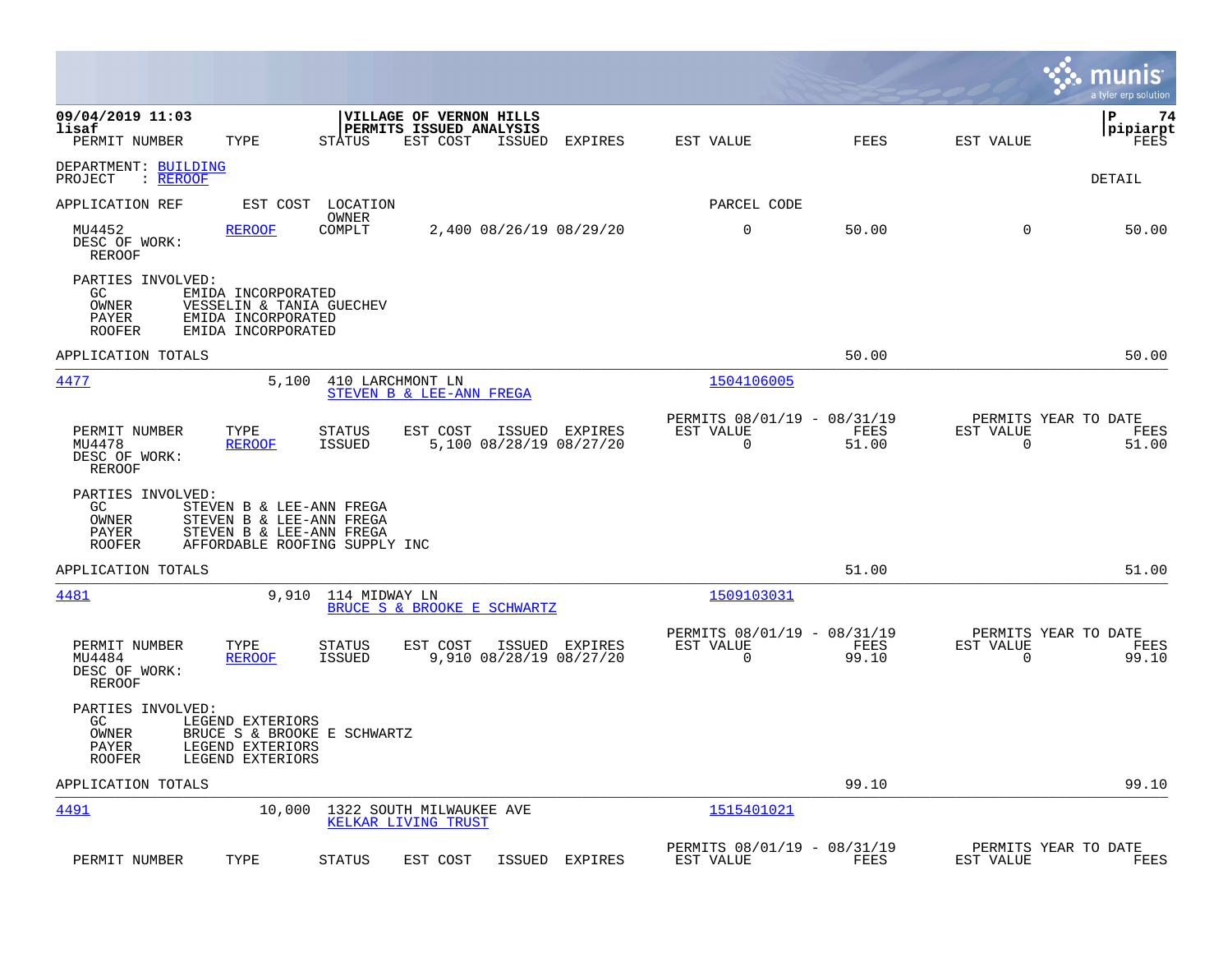|                                                                                                                                                                                                |                                                                                             |                                                                 | munis <sup>®</sup><br>a tyler erp solution                      |
|------------------------------------------------------------------------------------------------------------------------------------------------------------------------------------------------|---------------------------------------------------------------------------------------------|-----------------------------------------------------------------|-----------------------------------------------------------------|
| 09/04/2019 11:03<br>lisaf                                                                                                                                                                      | VILLAGE OF VERNON HILLS<br>PERMITS ISSUED ANALYSIS                                          |                                                                 | ∣₽<br>75<br> pipiarpt                                           |
| DEPARTMENT: BUILDING<br>PROJECT<br>: REROOF                                                                                                                                                    |                                                                                             |                                                                 | DETAIL                                                          |
| APPLICATION REF<br>EST COST                                                                                                                                                                    | LOCATION                                                                                    | PARCEL CODE                                                     |                                                                 |
| MU4492<br><b>REROOF</b><br>DESC OF WORK:<br><b>REROOF</b>                                                                                                                                      | OWNER<br><b>ISSUED</b><br>10,000 08/30/19 08/29/20                                          | $\mathbf 0$<br>100.00                                           | 100.00<br>$\Omega$                                              |
| PARTIES INVOLVED:<br>APPLICANT<br>VIP HOLDING COMPANY<br>OCCUPANT<br>VOLE INC.<br>OWNER<br>KELKAR LIVING TRUST<br>VIP HOLDING COMPANY<br>PAYER<br><b>ROOFER</b><br>ALL PRO ROOFING & EXTERIORS |                                                                                             |                                                                 |                                                                 |
| APPLICATION TOTALS                                                                                                                                                                             |                                                                                             | 100.00                                                          | 100.00                                                          |
| 4493<br>20,763                                                                                                                                                                                 | 1075 CREEK BEND DR<br>ATG TRUST CO D92-097                                                  | 1516102026                                                      |                                                                 |
| PERMIT NUMBER<br>TYPE<br>MU4493<br><b>REROOF</b><br>DESC OF WORK:<br><b>REROOF</b>                                                                                                             | EST COST<br>ISSUED<br><b>STATUS</b><br>EXPIRES<br>20,763 08/30/19 08/29/20<br><b>ISSUED</b> | PERMITS 08/01/19 - 08/31/19<br>EST VALUE<br>FEES<br>0<br>207.63 | PERMITS YEAR TO DATE<br>EST VALUE<br>FEES<br>207.63<br>$\Omega$ |
| PARTIES INVOLVED:<br>SHAKE GUYS<br>APPLICANT<br>SHAKE GUYS<br>GC<br>ATG TRUST CO D92-097<br>OWNER<br>PAYER<br>SHAKE GUYS<br><b>ROOFER</b><br>SHAKE GUYS                                        |                                                                                             |                                                                 |                                                                 |
| APPLICATION TOTALS<br>PROJECT TOTALS                                                                                                                                                           |                                                                                             | 207.63<br>5,288.53<br>$\mathbf 0$                               | 207.63<br>5,288.53<br>$\Omega$                                  |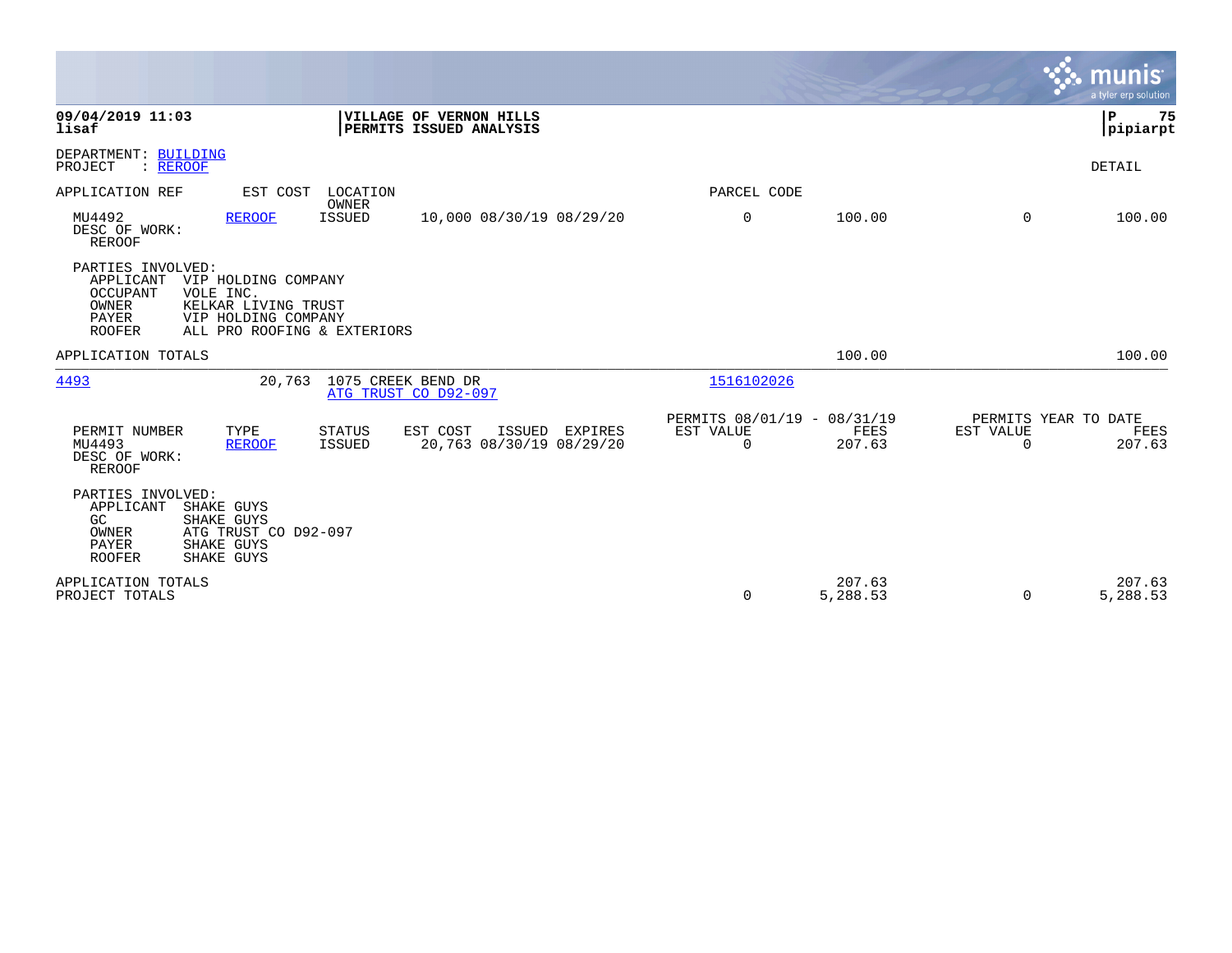|                                                                                                                          |                                                                         |                   |                                                    |         |                                               |                |                                               | $ \mathsf{munis} $<br>a tyler erp solution |
|--------------------------------------------------------------------------------------------------------------------------|-------------------------------------------------------------------------|-------------------|----------------------------------------------------|---------|-----------------------------------------------|----------------|-----------------------------------------------|--------------------------------------------|
| 09/04/2019 11:03<br>lisaf                                                                                                |                                                                         |                   | VILLAGE OF VERNON HILLS<br>PERMITS ISSUED ANALYSIS |         |                                               |                |                                               | P<br>76<br> pipiarpt                       |
| DEPARTMENT: BUILDING<br>PROJECT                                                                                          | : SECURITY SYSTEM                                                       |                   |                                                    |         |                                               |                |                                               | DETAIL                                     |
| APPLICATION REF                                                                                                          | EST COST                                                                | LOCATION<br>OWNER |                                                    |         | PARCEL CODE                                   |                |                                               |                                            |
| 4337                                                                                                                     | 2,165                                                                   | <b>VOLTA</b>      | 864 EAST TOWNLINE ROAD                             |         | 1134302008                                    |                |                                               |                                            |
| PERMIT NUMBER<br>MU4353<br>DESC OF WORK:<br>COMMERCIAL SECURITY ALARM SYSTEM                                             | TYPE<br><b>SEC SYSTEM ISSUED</b>                                        | <b>STATUS</b>     | EST COST<br>ISSUED<br>2,165 08/07/19 08/06/20      | EXPIRES | PERMITS 08/01/19 - 08/31/19<br>EST VALUE<br>0 | FEES<br>75.00  | PERMITS YEAR TO DATE<br>EST VALUE<br>$\Omega$ | FEES<br>75.00                              |
| PARTIES INVOLVED:<br><b>ALARM</b><br>APPLICANT<br>GC<br>LOW VOLTAG JEFFREY JOHNSTON<br>OCCUPANT<br>OWNER<br><b>VOLTA</b> | ADT/PROTECTION 1<br>ADT/PROTECTION 1<br>ADT/PROTECTION 1<br>SHAKE SHACK |                   |                                                    |         |                                               |                |                                               |                                            |
| APPLICATION TOTALS<br>PROJECT TOTALS                                                                                     |                                                                         |                   |                                                    |         | 0                                             | 75.00<br>75.00 | 0                                             | 75.00<br>75.00                             |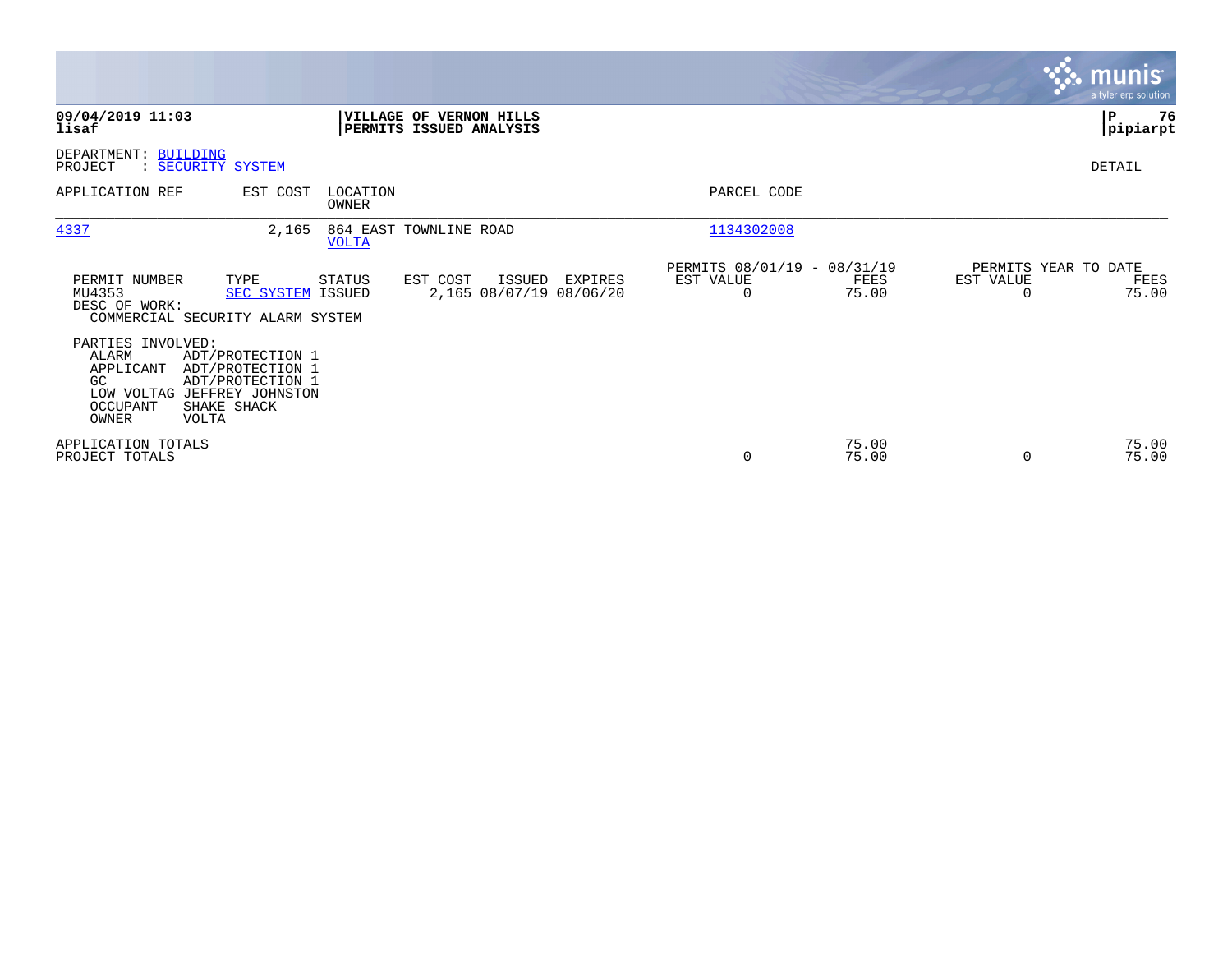|                                                                                                                                                                                                             |                                                                                 | munis<br>a tyler erp solution                                     |
|-------------------------------------------------------------------------------------------------------------------------------------------------------------------------------------------------------------|---------------------------------------------------------------------------------|-------------------------------------------------------------------|
| 09/04/2019 11:03<br>VILLAGE OF VERNON HILLS<br>lisaf<br>PERMITS ISSUED ANALYSIS                                                                                                                             |                                                                                 | 77<br>ΙP<br> pipiarpt                                             |
| DEPARTMENT: BUILDING<br>: SEWER REPAIR<br>PROJECT                                                                                                                                                           |                                                                                 | DETAIL                                                            |
| APPLICATION REF<br>EST COST<br>LOCATION<br><b>OWNER</b>                                                                                                                                                     | PARCEL CODE                                                                     |                                                                   |
| 4367<br>2,800<br>408 CHERRY VALLEY RD<br>STEPHEN & LUPE RYNKIEWICZ                                                                                                                                          | 1508107017                                                                      |                                                                   |
| PERMIT NUMBER<br>TYPE<br><b>STATUS</b><br>EST COST<br>ISSUED EXPIRES<br>2,800 08/09/19 08/08/20<br>MU4365<br>ISSUED<br><b>SEWER REP</b><br>DESC OF WORK:<br>REPAIR SEWER                                    | PERMITS 08/01/19 - 08/31/19<br>EST VALUE<br>FEES<br>$\mathbf 0$<br>50.00        | PERMITS YEAR TO DATE<br>EST VALUE<br>FEES<br>$\mathbf 0$<br>50.00 |
| PARTIES INVOLVED:<br>APPLICANT<br>24-7 PLUMBING<br>24-7 PLUMBING<br>GC<br>OCCUPANT<br>STEPHEN & LUPE RYNKIEWICZ<br>OWNER<br>STEPHEN & LUPE RYNKIEWICZ<br>PLUMBER<br>24-7 PLUMBING<br>PAYER<br>24-7 PLUMBING |                                                                                 |                                                                   |
| APPLICATION TOTALS                                                                                                                                                                                          | 50.00                                                                           | 50.00                                                             |
| 1982 TREVINO TER<br>4399<br>4,000<br><b>KEELEY KOSSOF</b>                                                                                                                                                   | 1129311041                                                                      |                                                                   |
| PERMIT NUMBER<br>EST COST<br>TYPE<br><b>STATUS</b><br>ISSUED EXPIRES<br>MU4385<br>SEWER REP<br>COMPLT<br>4,000 08/15/19 08/16/20<br>DESC OF WORK:<br>SEWER REPAIR EMERGENCY                                 | PERMITS 08/01/19 - 08/31/19<br><b>EST VALUE</b><br>FEES<br>$\mathbf 0$<br>50.00 | PERMITS YEAR TO DATE<br>EST VALUE<br>FEES<br>$\Omega$<br>50.00    |
| PARTIES INVOLVED:<br>APPLICANT<br>ARROW PLUMBING INC<br>GC<br>ARROW PLUMBING INC<br>OWNER<br>KEELEY KOSSOF<br>PLUMBER<br>ARROW PLUMBING INC<br>PAYER<br>ARROW PLUMBING INC                                  |                                                                                 |                                                                   |
| APPLICATION TOTALS<br>PROJECT TOTALS                                                                                                                                                                        | 50.00<br>0<br>100.00                                                            | 50.00<br>$\mathbf 0$<br>100.00                                    |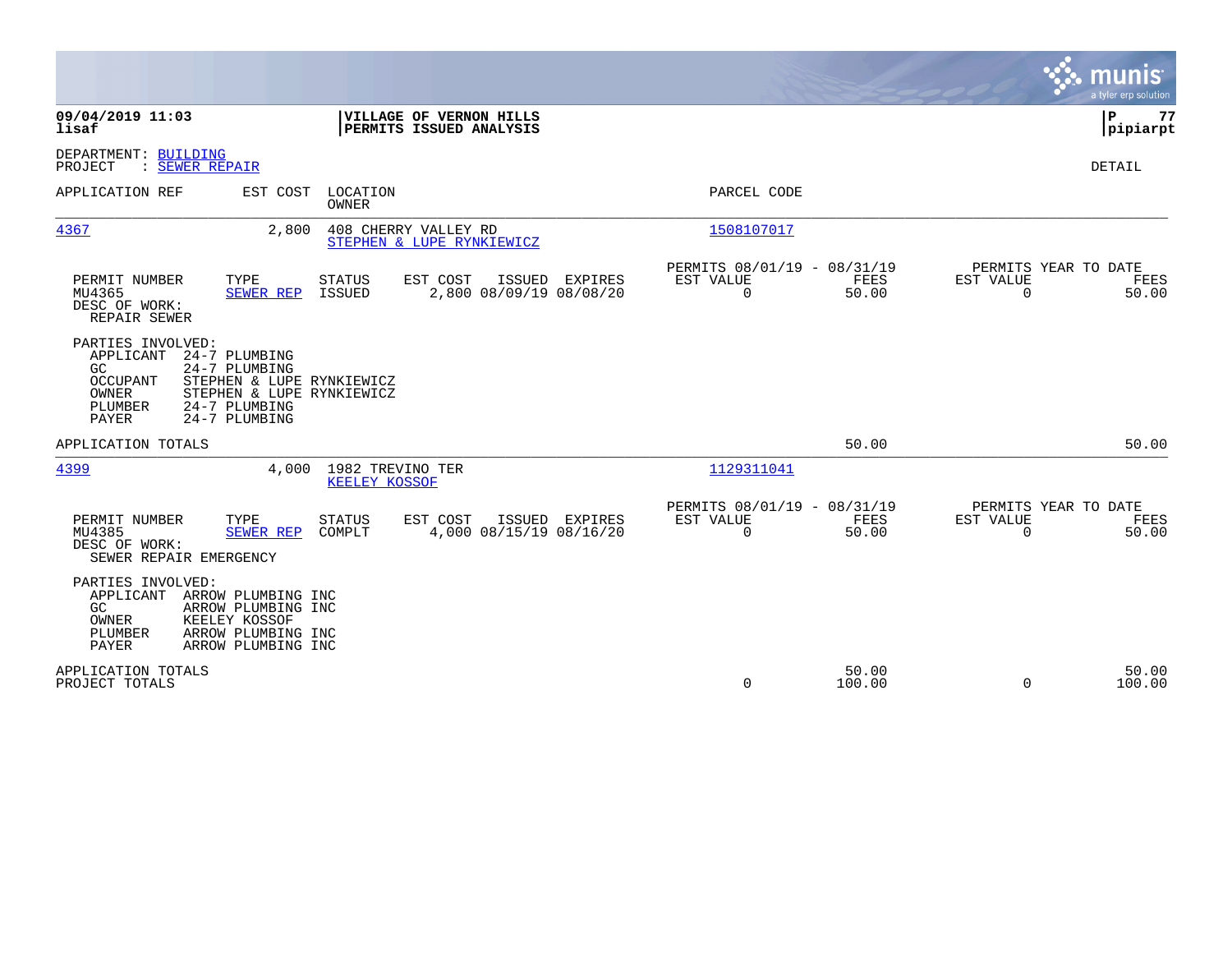|                                                                                                                                                                                                                                                                              |                                                                           | munis<br>a tyler erp solution                                   |
|------------------------------------------------------------------------------------------------------------------------------------------------------------------------------------------------------------------------------------------------------------------------------|---------------------------------------------------------------------------|-----------------------------------------------------------------|
| 09/04/2019 11:03<br>VILLAGE OF VERNON HILLS<br>PERMITS ISSUED ANALYSIS<br>lisaf                                                                                                                                                                                              |                                                                           | 78<br>P<br> pipiarpt                                            |
| DEPARTMENT: BUILDING<br>PROJECT<br>: SIDING                                                                                                                                                                                                                                  |                                                                           | DETAIL                                                          |
| APPLICATION REF<br>EST COST<br>LOCATION<br>OWNER                                                                                                                                                                                                                             | PARCEL CODE                                                               |                                                                 |
| 4384<br>5,000<br>402 AURORA CT<br><b>COLLYNS STENZEL</b>                                                                                                                                                                                                                     | 1504104009                                                                |                                                                 |
| EST COST<br>PERMIT NUMBER<br>TYPE<br><b>STATUS</b><br>ISSUED EXPIRES<br>5,000 08/13/19 08/12/20<br>MU4377<br>ISSUED<br>SIDING<br>DESC OF WORK:<br>SIDING                                                                                                                     | PERMITS 08/01/19 - 08/31/19<br>EST VALUE<br>FEES<br>$\Omega$<br>50.00     | PERMITS YEAR TO DATE<br>EST VALUE<br>FEES<br>$\Omega$<br>50.00  |
| PARTIES INVOLVED:<br>APPLICANT<br>MOTOYA GROUP, LLC<br>GC<br>MOTOYA GROUP, LLC<br>OWNER<br>COLLYNS STENZEL<br>PAYER<br>MOTOYA GROUP, LLC                                                                                                                                     |                                                                           |                                                                 |
| APPLICATION TOTALS                                                                                                                                                                                                                                                           | 50.00                                                                     | 50.00                                                           |
| 4435<br>19,673<br>576S HADDON CIR<br>LINDA EMMONS, TRUSTEE                                                                                                                                                                                                                   | 1508401033                                                                |                                                                 |
| EST COST<br>PERMIT NUMBER<br>TYPE<br><b>STATUS</b><br>ISSUED EXPIRES<br>MU4417<br>ISSUED<br>19,673 08/20/19 08/19/20<br>SIDING<br>DESC OF WORK:<br>SIDING                                                                                                                    | PERMITS 08/01/19 - 08/31/19<br>EST VALUE<br>FEES<br>$\mathbf 0$<br>196.73 | PERMITS YEAR TO DATE<br>EST VALUE<br>FEES<br>$\Omega$<br>196.73 |
| PARTIES INVOLVED:<br>APPLICANT<br>WINDY CITY ROOFING & SIDING CONTRACTORS<br>GC<br>WINDY CITY ROOFING & SIDING CONTRACTORS<br>OWNER<br>LINDA EMMONS, TRUSTEE<br>PAYER<br>WINDY CITY ROOFING & SIDING CONTRACTORS<br><b>ROOFER</b><br>WINDY CITY ROOFING & SIDING CONTRACTORS |                                                                           |                                                                 |
| APPLICATION TOTALS<br>PROJECT TOTALS                                                                                                                                                                                                                                         | 196.73<br>0<br>246.73                                                     | 196.73<br>246.73<br>$\Omega$                                    |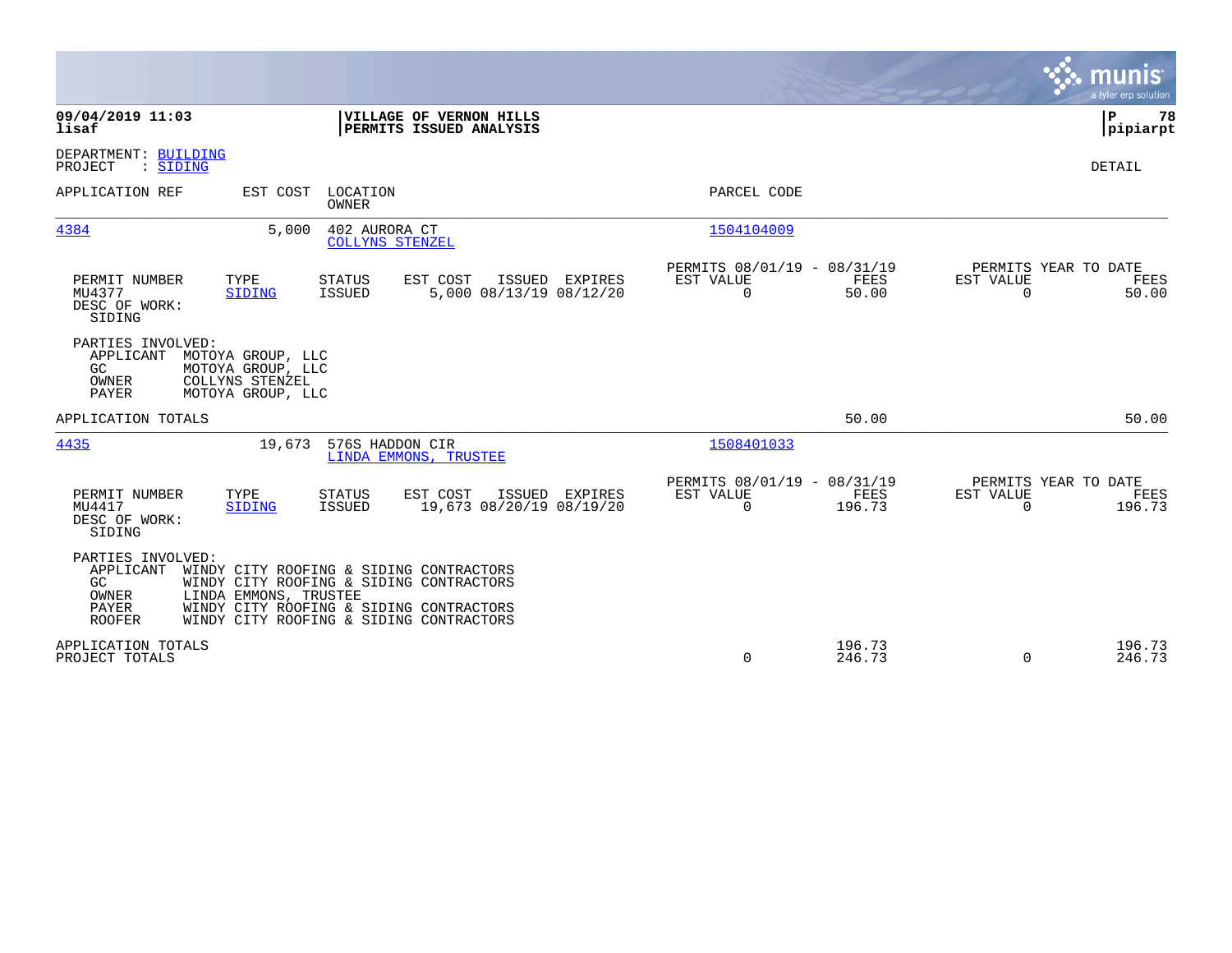|                                                                                                                               |                                                                                                                                                                                          |                                |                                                    |         |           |             |                                                   |                                        | munis<br>a tyler erp solution. |
|-------------------------------------------------------------------------------------------------------------------------------|------------------------------------------------------------------------------------------------------------------------------------------------------------------------------------------|--------------------------------|----------------------------------------------------|---------|-----------|-------------|---------------------------------------------------|----------------------------------------|--------------------------------|
| 09/04/2019 11:03<br>lisaf                                                                                                     |                                                                                                                                                                                          |                                | VILLAGE OF VERNON HILLS<br>PERMITS ISSUED ANALYSIS |         |           |             |                                                   |                                        | P)<br>79<br> pipiarpt          |
| DEPARTMENT: BUILDING<br>PROJECT<br>: SITE WORK                                                                                |                                                                                                                                                                                          |                                |                                                    |         |           |             |                                                   |                                        | DETAIL                         |
| APPLICATION REF                                                                                                               | EST COST                                                                                                                                                                                 | LOCATION<br>OWNER              |                                                    |         |           | PARCEL CODE |                                                   |                                        |                                |
| 4338                                                                                                                          | 700,000                                                                                                                                                                                  | SCHULTZ BROS. CO               | 775 CORPORATE WOODS PARKWAY                        |         |           | 1510303001  |                                                   |                                        |                                |
| PERMIT NUMBER<br>MU4465<br>DESC OF WORK:<br>SITE WORK                                                                         | TYPE<br><b>SITE WORK</b>                                                                                                                                                                 | <b>STATUS</b><br><b>ISSUED</b> | EST COST<br>ISSUED<br>700,000 08/27/19 08/26/20    | EXPIRES | EST VALUE | 0           | PERMITS 08/01/19 - 08/31/19<br>FEES<br>26, 214.00 | PERMITS YEAR TO DATE<br>EST VALUE<br>0 | FEES<br>26, 214.00             |
| PARTIES INVOLVED:<br>APPLICANT<br>CONCRETE<br>ELECTRICIA<br><b>EXCAVATOR</b><br>GC<br>GC<br>OCCUPANT<br>OWNER<br><b>SEWER</b> | GILLESPIE DESIGN GROUP<br>LUNA CONTRACTORS<br>GEARY ELECTRIC INC<br>LIMA EXCAVATION<br>BUILD CORPS INC<br>BLITT & GAINES PC<br>BLITT & GAINES PC<br>SCHULTZ BROS. CO<br>LUNA CONTRACTORS |                                |                                                    |         |           |             |                                                   |                                        |                                |
| APPLICATION TOTALS<br>PROJECT TOTALS                                                                                          |                                                                                                                                                                                          |                                |                                                    |         |           | $\mathbf 0$ | 26, 214.00<br>26, 214.00                          | $\Omega$                               | 26,214.00<br>26, 214.00        |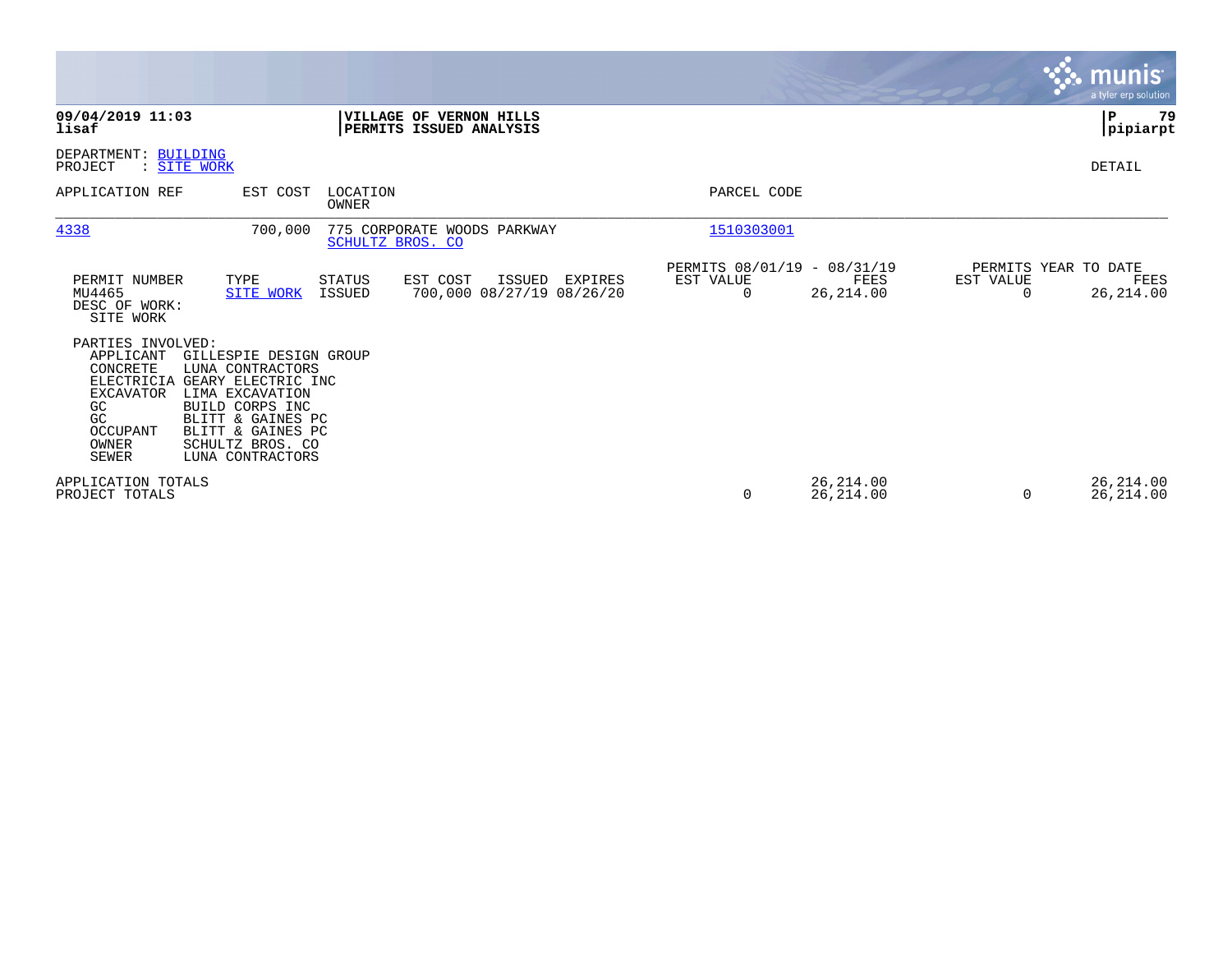|                                                                                                                                                                                        |                                                                        | munis<br>a tyler erp solution                                     |
|----------------------------------------------------------------------------------------------------------------------------------------------------------------------------------------|------------------------------------------------------------------------|-------------------------------------------------------------------|
| 09/04/2019 11:03<br>VILLAGE OF VERNON HILLS<br>lisaf<br>PERMITS ISSUED ANALYSIS                                                                                                        |                                                                        | lР<br>80<br> pipiarpt                                             |
| DEPARTMENT: BUILDING<br>PROJECT<br>$:$ TENT                                                                                                                                            |                                                                        | DETAIL                                                            |
| APPLICATION REF<br>EST COST<br>LOCATION<br>OWNER                                                                                                                                       | PARCEL CODE                                                            |                                                                   |
| 4352<br>$\Omega$<br>1002 LAKEVIEW PARKWAY<br><b>PLACEHOLDER</b>                                                                                                                        | 1133301001                                                             |                                                                   |
| PERMIT NUMBER<br>TYPE<br><b>STATUS</b><br>EST COST<br>ISSUED EXPIRES<br>MU4344<br>$0$ 08/06/19 08/05/20<br><b>TENT</b><br><b>ISSUED</b><br>DESC OF WORK:<br>PARTY TENT                 | PERMITS 08/01/19 - 08/31/19<br>EST VALUE<br>FEES<br>$\mathbf 0$<br>.00 | PERMITS YEAR TO DATE<br>EST VALUE<br>FEES<br>$\mathbf 0$<br>.00   |
| PARTIES INVOLVED:<br>APPLICANT<br>VERNON HILLS PARK DISTRICT<br>GC.<br>MARQUEE EVENT RENTAL<br>OCCUPANT<br>VERNON HILLS PARK DISTRICT<br>OWNER<br>PLACEHOLDER                          |                                                                        |                                                                   |
| APPLICATION TOTALS                                                                                                                                                                     | .00                                                                    | .00                                                               |
| 4419<br>$\Omega$<br>200 NORTH MILWAUKEE AVE<br>CDW COMPUTER CENTERS INC                                                                                                                | 1503303014                                                             |                                                                   |
| TYPE<br>EST COST<br>ISSUED EXPIRES<br>PERMIT NUMBER<br><b>STATUS</b><br>MU4405<br><b>TENT</b><br>COMPLT<br>$0$ 08/19/19 08/21/20<br>DESC OF WORK:<br>TENT                              | PERMITS 08/01/19 - 08/31/19<br>EST VALUE<br>FEES<br>$\Omega$<br>85.00  | PERMITS YEAR TO DATE<br>EST VALUE<br>FEES<br>$\mathbf 0$<br>85.00 |
| PARTIES INVOLVED:<br>APPLICANT<br>CDW COMPUTER CENTERS INC<br>GC<br>ULTIMATE RENTAL<br>OWNER<br>CDW COMPUTER CENTERS INC<br>PAYER<br>CDW COMPUTER CENTERS INC                          |                                                                        |                                                                   |
| APPLICATION TOTALS                                                                                                                                                                     | 85.00                                                                  | 85.00                                                             |
| 4449<br>0<br>300W NIKE PKY<br>US GOVT. - DEPT OF THE NAVY                                                                                                                              | 1509200011                                                             |                                                                   |
| PERMIT NUMBER<br>TYPE<br><b>STATUS</b><br>EST COST<br>ISSUED EXPIRES<br>COMPLT<br>$0$ 08/29/19 08/30/20<br>MU4486<br><b>TENT</b><br>DESC OF WORK:<br>TENT                              | PERMITS 08/01/19 - 08/31/19<br>EST VALUE<br>FEES<br>$\Omega$<br>110.00 | PERMITS YEAR TO DATE<br>EST VALUE<br>FEES<br>$\Omega$<br>110.00   |
| PARTIES INVOLVED:<br>APPLICANT LACROSSE AMERICA<br>LACROSSE AMERICA<br>GC.<br>MISCELLANE TAYLOR RENTAL OF MUNDELEIN<br>OWNER<br>US GOVT.-DEPT OF THE NAVY<br>PAYER<br>LACROSSE AMERICA |                                                                        |                                                                   |
| APPLICATION TOTALS                                                                                                                                                                     | 110.00                                                                 | 110.00                                                            |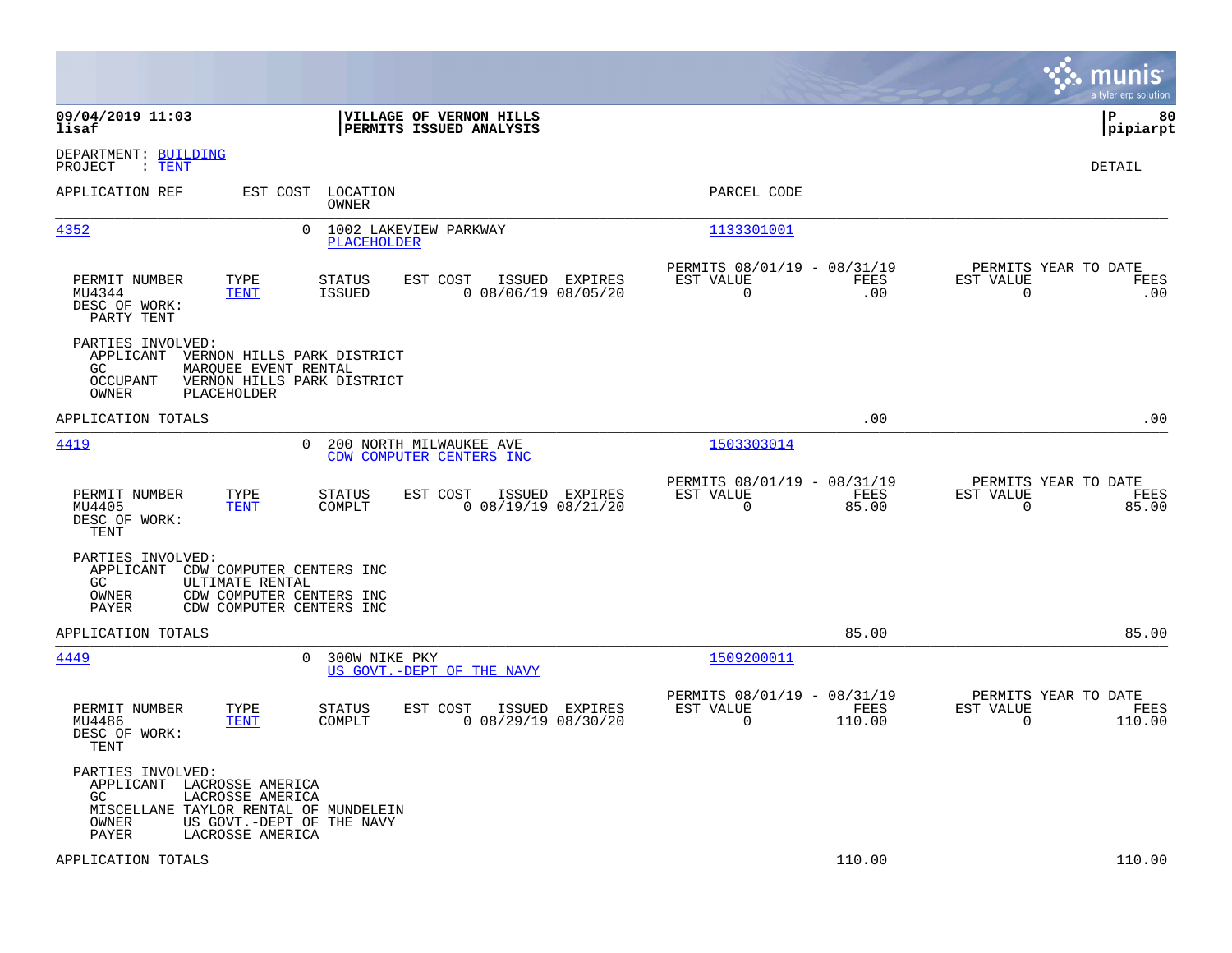|                                                  |          |                                                    |             | , munis <sup>.</sup><br>a tyler erp solution |
|--------------------------------------------------|----------|----------------------------------------------------|-------------|----------------------------------------------|
| 09/04/2019 11:03<br>lisaf                        |          | VILLAGE OF VERNON HILLS<br>PERMITS ISSUED ANALYSIS |             | 81<br>P<br> pipiarpt                         |
| DEPARTMENT: BUILDING<br>PROJECT<br>: <u>TENT</u> |          |                                                    |             | DETAIL                                       |
| APPLICATION REF                                  | EST COST | LOCATION                                           | PARCEL CODE |                                              |
| PROJECT TOTALS                                   |          | OWNER                                              | 195.00<br>υ | 195.00                                       |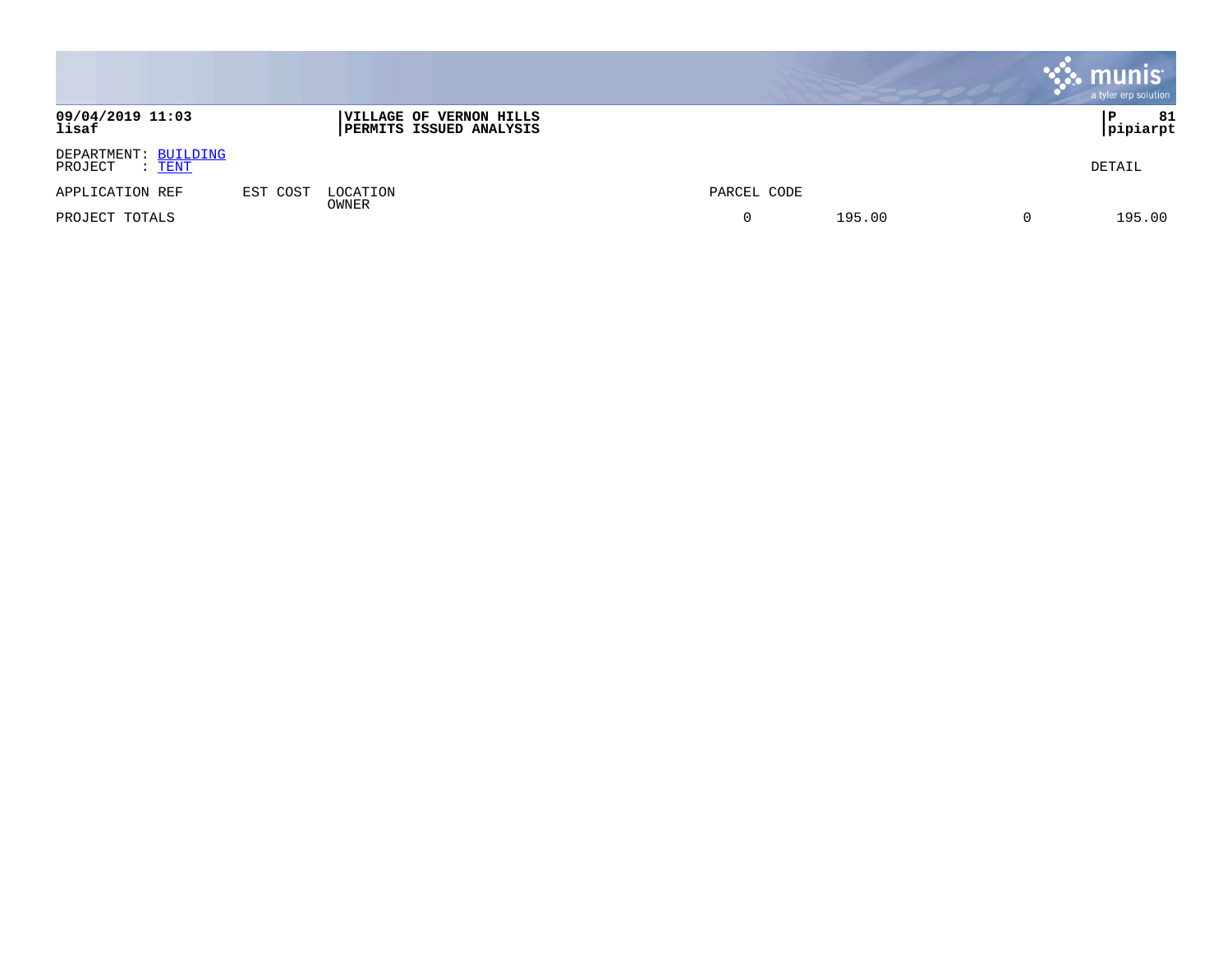|                                                                                                                                                                                                                    |                                                                           | munis<br>a tyler erp solution                                   |
|--------------------------------------------------------------------------------------------------------------------------------------------------------------------------------------------------------------------|---------------------------------------------------------------------------|-----------------------------------------------------------------|
| 09/04/2019 11:03<br>VILLAGE OF VERNON HILLS<br>PERMITS ISSUED ANALYSIS<br>lisaf                                                                                                                                    |                                                                           | ΙP<br>82<br> pipiarpt                                           |
| DEPARTMENT: BUILDING<br>PROJECT<br>: VOICE/DATA                                                                                                                                                                    |                                                                           | DETAIL                                                          |
| APPLICATION REF<br>EST COST LOCATION<br><b>OWNER</b>                                                                                                                                                               | PARCEL CODE                                                               |                                                                 |
| 4440<br>925 NORTH MILWAUKEE AVENUE 200<br>4,314<br>REGENCY CENTERS                                                                                                                                                 | 1134302008                                                                |                                                                 |
| PERMIT NUMBER<br>TYPE<br><b>STATUS</b><br>EST COST<br>ISSUED EXPIRES<br>MU4438<br>4,314 08/21/19 08/20/20<br><b>VOICE/DATA ISSUED</b><br>DESC OF WORK:<br>LOW VOLTAGE                                              | PERMITS 08/01/19 - 08/31/19<br>EST VALUE<br>FEES<br>$\Omega$<br>75.00     | PERMITS YEAR TO DATE<br>EST VALUE<br>FEES<br>75.00<br>$\Omega$  |
| PARTIES INVOLVED:<br>APPLICANT<br>BRADLEY SECURITY INC<br>BRADLEY SECURITY INC<br>GC.<br>LOW VOLTAG BRADLEY SECURITY INC<br>OCCUPANT<br><b>ADVENT</b><br>OWNER<br>REGENCY CENTERS<br>PAYER<br>BRADLEY SECURITY INC |                                                                           |                                                                 |
| APPLICATION TOTALS                                                                                                                                                                                                 | 75.00                                                                     | 75.00                                                           |
| 4441<br>10,525<br>925 NORTH MILWAUKEE AVENUE 200<br>REGENCY CENTERS                                                                                                                                                | 1134302008                                                                |                                                                 |
| PERMIT NUMBER<br>TYPE<br><b>STATUS</b><br>EST COST<br>ISSUED EXPIRES<br>10,525 08/21/19 08/20/20<br>MU4439<br><b>VOICE/DATA ISSUED</b><br>DESC OF WORK:<br>LOW VOLTAGE - DATA/VOICE/SOUND                          | PERMITS 08/01/19 - 08/31/19<br>EST VALUE<br>FEES<br>105.25<br>$\mathbf 0$ | PERMITS YEAR TO DATE<br>EST VALUE<br>FEES<br>105.25<br>$\Omega$ |
| PARTIES INVOLVED:<br>APPLICANT DIGICORP<br>GC<br>DIGICORP<br>LOW VOLTAG DIGICORP<br>OCCUPANT<br><b>ADVENT</b><br>OWNER<br>REGENCY CENTERS<br>PAYER<br>DIGICORP                                                     |                                                                           |                                                                 |
| APPLICATION TOTALS<br>PROJECT TOTALS                                                                                                                                                                               | 105.25<br>$\mathbf 0$<br>180.25                                           | 105.25<br>$\Omega$<br>180.25                                    |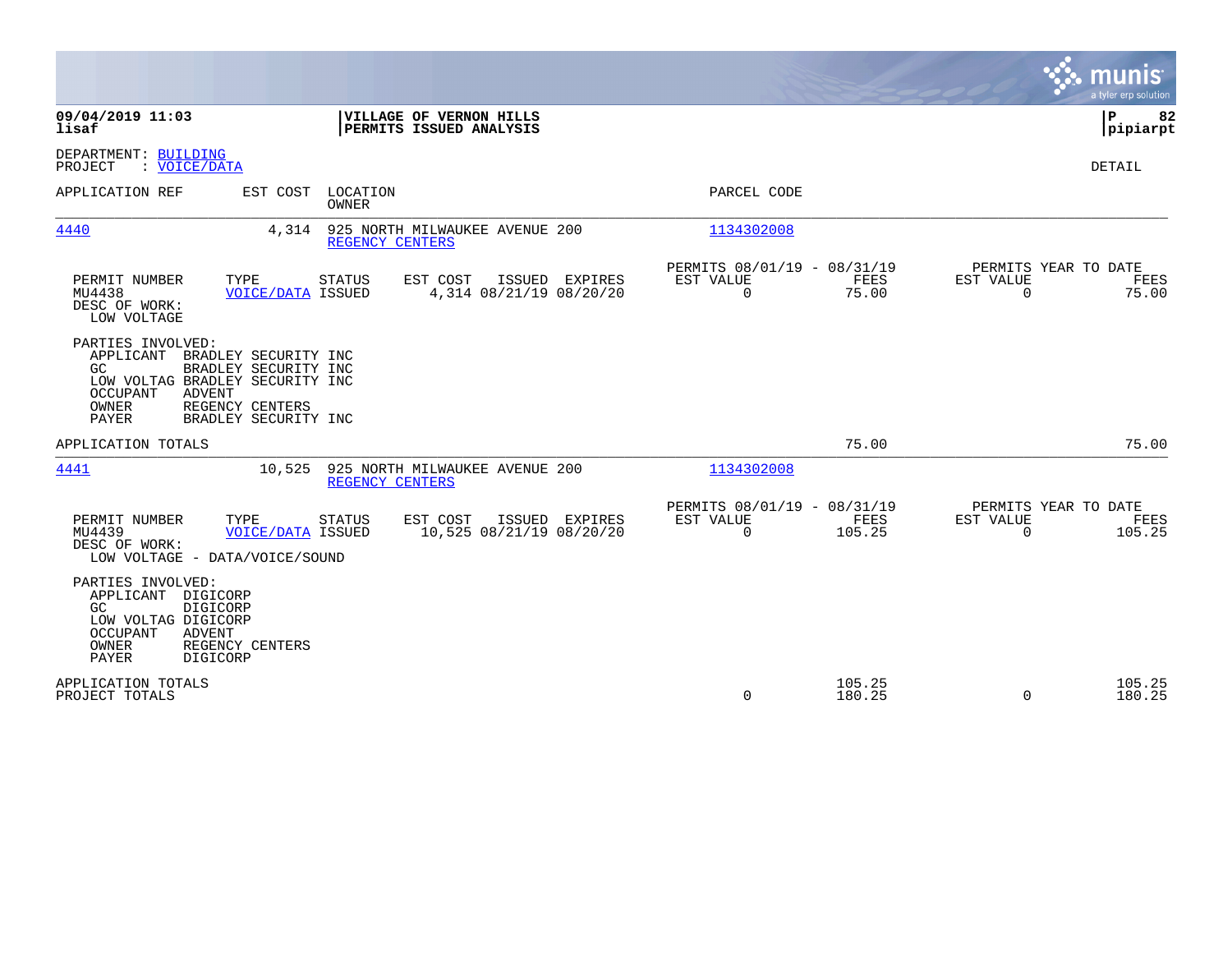|                                                                                                                                                                                                                            |                                                                                                                                                  |                                                                        | munis<br>a tyler erp solution                                      |
|----------------------------------------------------------------------------------------------------------------------------------------------------------------------------------------------------------------------------|--------------------------------------------------------------------------------------------------------------------------------------------------|------------------------------------------------------------------------|--------------------------------------------------------------------|
| 09/04/2019 11:03<br>lisaf                                                                                                                                                                                                  | VILLAGE OF VERNON HILLS<br>PERMITS ISSUED ANALYSIS                                                                                               |                                                                        | 83<br>ΙP<br> pipiarpt                                              |
| DEPARTMENT: BUILDING<br>PROJECT<br>: WATER HEATER                                                                                                                                                                          |                                                                                                                                                  |                                                                        | DETAIL                                                             |
| APPLICATION REF<br>EST COST                                                                                                                                                                                                | LOCATION<br>OWNER                                                                                                                                | PARCEL CODE                                                            |                                                                    |
| 4368<br>500                                                                                                                                                                                                                | 35 SOUTH OLD CREEK RD<br>ADAM F YORKE & ELIZABETH M TOBOLT                                                                                       | 1509110015                                                             |                                                                    |
| PERMIT NUMBER<br>TYPE<br><b>WATER HEAT COMPLT</b><br>MU4366<br>DESC OF WORK:<br>WATER HEATER                                                                                                                               | EST COST<br><b>STATUS</b><br>ISSUED EXPIRES<br>500 08/21/19 08/20/20                                                                             | PERMITS 08/01/19 - 08/31/19<br>EST VALUE<br>FEES<br>$\mathbf 0$<br>.00 | PERMITS YEAR TO DATE<br>EST VALUE<br>FEES<br>$\Omega$<br>.00       |
| PARTIES INVOLVED:<br>GC<br>LOWES HOME CENTERS INC<br>$\rm GC$<br>OCCUPANT<br>OWNER<br>PLUMBER<br>EVOLUTION PLUMBING<br>PAYER                                                                                               | ADAM F YORKE & ELIZABETH M TOBOLT<br>ADAM F YORKE & ELIZABETH M TOBOLT<br>ADAM F YORKE & ELIZABETH M TOBOLT<br>ADAM F YORKE & ELIZABETH M TOBOLT |                                                                        |                                                                    |
| APPLICATION TOTALS                                                                                                                                                                                                         |                                                                                                                                                  | .00                                                                    | .00                                                                |
| 4394<br>1,395                                                                                                                                                                                                              | 2 KESWICK LN<br>JOSEPH E & PATRICIA H SCHWARZ                                                                                                    | 1504303066                                                             |                                                                    |
| PERMIT NUMBER<br>TYPE<br>MU4382<br>WATER HEAT COMPLT<br>DESC OF WORK:<br>WATER HEATER                                                                                                                                      | EST COST<br>ISSUED EXPIRES<br>STATUS<br>1,395 08/29/19 08/28/20                                                                                  | PERMITS 08/01/19 - 08/31/19<br>EST VALUE<br>FEES<br>$\mathbf 0$<br>.00 | PERMITS YEAR TO DATE<br>EST VALUE<br>FEES<br>$\mathbf 0$<br>.00    |
| PARTIES INVOLVED:<br>JOSEPH E & PATRICIA H SCHWARZ<br>APPLICANT<br>GC.<br>JOSEPH E & PATRICIA H SCHWARZ<br>JOSEPH E & PATRICIA H SCHWARZ<br>OWNER<br>PLUMBER<br>KILLIAN PLUMBING<br>PAYER<br>JOSEPH E & PATRICIA H SCHWARZ |                                                                                                                                                  |                                                                        |                                                                    |
| APPLICATION TOTALS                                                                                                                                                                                                         |                                                                                                                                                  | .00                                                                    | .00                                                                |
| 4407<br>650                                                                                                                                                                                                                | 281 NORTH FIORE PKY<br>BRUCE G & MARY G KWIECINSKI                                                                                               | 1506409005                                                             |                                                                    |
| PERMIT NUMBER<br>TYPE<br>MU4397<br>WATER HEAT COMPLT<br>DESC OF WORK:<br>WATER HEATER                                                                                                                                      | <b>STATUS</b><br>EST COST<br>ISSUED EXPIRES<br>650 08/30/19 08/29/20                                                                             | PERMITS 08/01/19 - 08/31/19<br>EST VALUE<br>FEES<br>$\sim$ 0<br>.00    | PERMITS YEAR TO DATE<br>EST VALUE<br>FEES<br>.00<br>$\overline{0}$ |
| PARTIES INVOLVED:<br>APPLICANT BRUCE G & MARY G KWIECINSKI<br>GC<br>OWNER<br>BRUCE G & MARY G KWIECINSKI<br>PLUMBER                                                                                                        | DRF TRUSTED PROPERTY SOLUTIONS<br>DRF TRUSTED PROPERTY SOLUTIONS                                                                                 |                                                                        |                                                                    |

 $\mathcal{L}^{\text{max}}$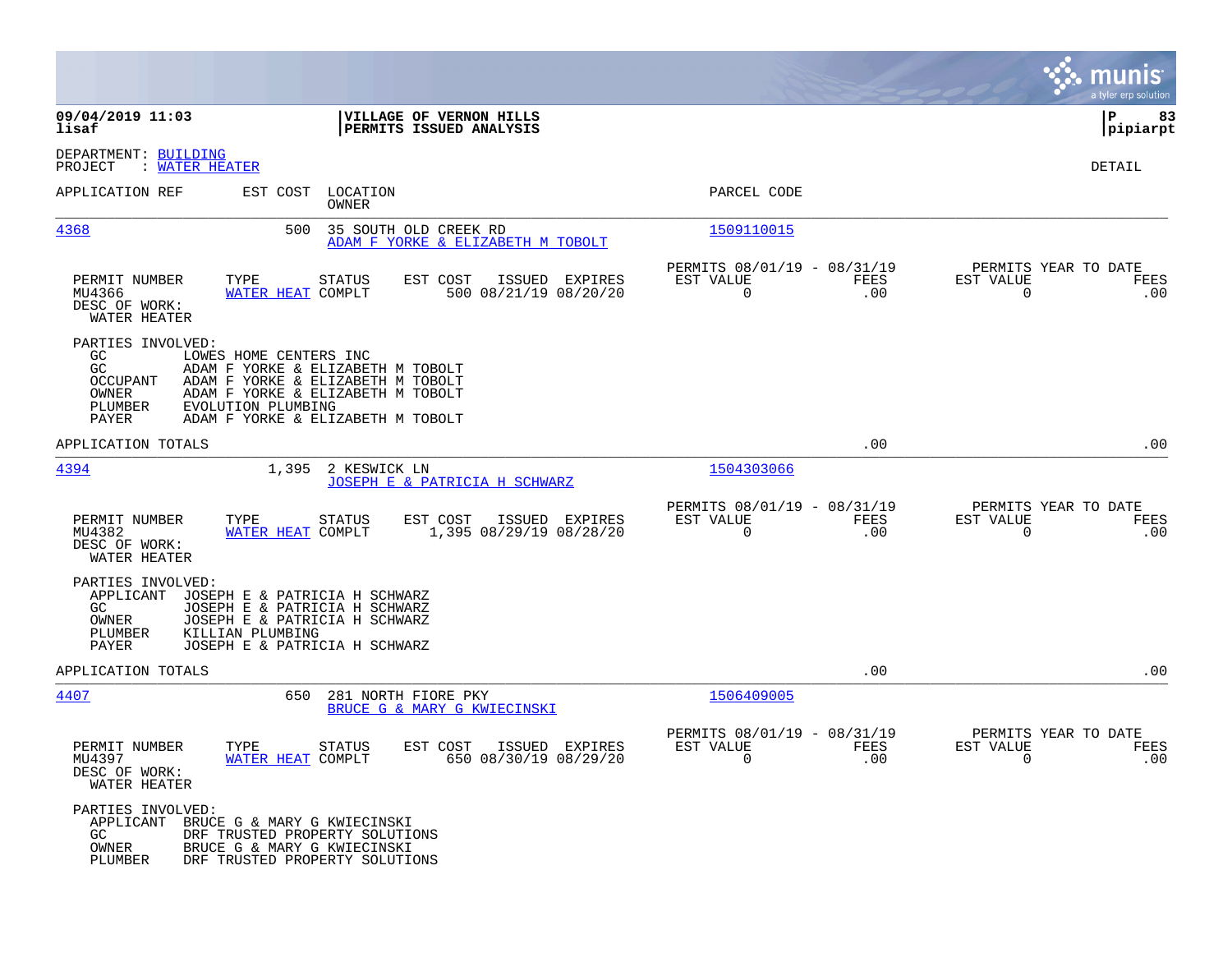|                                                                                                                                                                                          |                                                         |             |                                               | munis<br>a tyler erp solution |
|------------------------------------------------------------------------------------------------------------------------------------------------------------------------------------------|---------------------------------------------------------|-------------|-----------------------------------------------|-------------------------------|
| 09/04/2019 11:03<br>VILLAGE OF VERNON HILLS<br>PERMITS ISSUED ANALYSIS<br>lisaf                                                                                                          |                                                         |             |                                               | l P<br>84<br> pipiarpt        |
| DEPARTMENT: BUILDING<br>: WATER HEATER<br>PROJECT                                                                                                                                        |                                                         |             |                                               | DETAIL                        |
| APPLICATION REF<br>EST COST<br>LOCATION<br><b>OWNER</b><br><b>PAYER</b><br>BRUCE G & MARY G KWIECINSKI                                                                                   | PARCEL CODE                                             |             |                                               |                               |
| APPLICATION TOTALS                                                                                                                                                                       |                                                         | .00         |                                               | .00                           |
| 6 MONTAUK LN<br>4418<br>455<br>DOUGLAS C & JACKI M HALLENDORFF                                                                                                                           | 1505414019                                              |             |                                               |                               |
| PERMIT NUMBER<br>TYPE<br>EST COST<br><b>STATUS</b><br>ISSUED<br>EXPIRES<br>455 08/19/19 08/18/20<br>MU4403<br><b>WATER HEAT ISSUED</b><br>DESC OF WORK:<br>WATER HEATER                  | PERMITS 08/01/19 - 08/31/19<br>EST VALUE<br>$\Omega$    | FEES<br>.00 | PERMITS YEAR TO DATE<br>EST VALUE<br>$\Omega$ | FEES<br>.00                   |
| PARTIES INVOLVED:<br>APPLICANT<br>ALL STAR PLUMBING<br>GC<br>ALL STAR PLUMBING<br>OWNER<br>DOUGLAS C & JACKI M HALLENDORFF<br>ALL STAR PLUMBING<br>PLUMBER<br>PAYER<br>ALL STAR PLUMBING |                                                         |             |                                               |                               |
| APPLICATION TOTALS                                                                                                                                                                       |                                                         | .00         |                                               | .00                           |
| 500<br>303 ANGELA CT<br>4445<br><b>ALFREDO COS</b>                                                                                                                                       | 1505419007                                              |             |                                               |                               |
| PERMIT NUMBER<br>TYPE<br>EST COST<br>ISSUED EXPIRES<br><b>STATUS</b><br>WATER HEAT COMPLT<br>500 08/22/19 08/27/20<br>MU4442<br>DESC OF WORK:<br>WATER HEATER                            | PERMITS 08/01/19 - 08/31/19<br>EST VALUE<br>$\mathbf 0$ | FEES<br>.00 | PERMITS YEAR TO DATE<br>EST VALUE<br>$\Omega$ | FEES<br>.00                   |
| PARTIES INVOLVED:<br>GC<br>ABT<br>OWNER<br>ALFREDO COS                                                                                                                                   |                                                         |             |                                               |                               |
| APPLICATION TOTALS<br>PROJECT TOTALS                                                                                                                                                     | $\Omega$                                                | .00<br>.00  | $\Omega$                                      | .00<br>.00                    |

**Contract**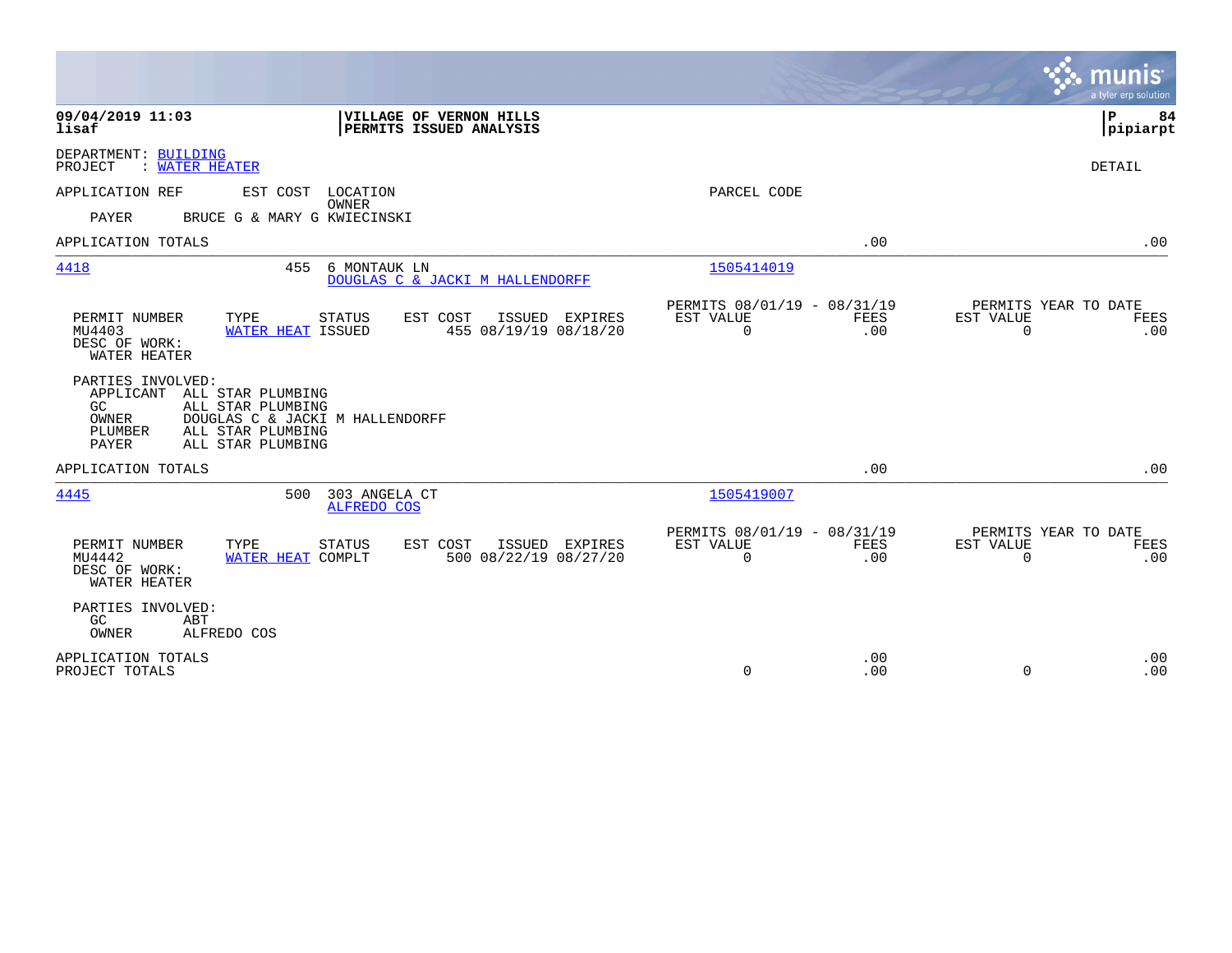|                                                                                                                                                              |                                                                                            |                                                      |                |                                                            |                |                                               | munis<br>a tyler erp solution |
|--------------------------------------------------------------------------------------------------------------------------------------------------------------|--------------------------------------------------------------------------------------------|------------------------------------------------------|----------------|------------------------------------------------------------|----------------|-----------------------------------------------|-------------------------------|
| 09/04/2019 11:03<br>lisaf                                                                                                                                    |                                                                                            | VILLAGE OF VERNON HILLS<br>PERMITS ISSUED ANALYSIS   |                |                                                            |                |                                               | 85<br>ΙP<br> pipiarpt         |
| DEPARTMENT: BUILDING<br>PROJECT<br>: SIGN                                                                                                                    |                                                                                            |                                                      |                |                                                            |                |                                               | DETAIL                        |
| APPLICATION REF                                                                                                                                              | EST COST LOCATION<br>OWNER                                                                 |                                                      |                | PARCEL CODE                                                |                |                                               |                               |
| 4022                                                                                                                                                         | 4,000                                                                                      | 246 HAWTHORN VILLAGE COMMONS<br>US TRUST-BOA-SAM RES |                | 1133302053                                                 |                |                                               |                               |
| PERMIT NUMBER<br>TYPE<br>MU4325<br>DESC OF WORK:<br>SIGNS: PEARLE VISION                                                                                     | <b>STATUS</b><br><b>SIGN</b><br>ISSUED                                                     | EST COST<br>4,000 08/02/19 08/08/20                  | ISSUED EXPIRES | PERMITS 08/01/19 - 08/31/19<br>EST VALUE<br>$\overline{0}$ | FEES<br>148.00 | PERMITS YEAR TO DATE<br>EST VALUE<br>$\Omega$ | FEES<br>148.00                |
| PARTIES INVOLVED:<br>APPLICANT<br>ELECTRICIA HOUGH, WILLIAM<br>GC.<br>OCCUPANT<br>PEARLE VISION<br>OWNER<br>PAYER<br>PAYER<br>REAL NEON<br>SIGN<br>REAL NEON | SIGN SERVICES INC<br>SIGN SERVICES INC<br>US TRUST-BOA-SAM RES<br>SIGN SERVICES INC        |                                                      |                |                                                            |                |                                               |                               |
| APPLICATION TOTALS                                                                                                                                           |                                                                                            |                                                      |                |                                                            | 148.00         |                                               | 148.00                        |
| 4263                                                                                                                                                         | 7,500<br>300 CENTER DR<br><b>HOME STATE BANK</b>                                           |                                                      |                | 1133302040                                                 |                |                                               |                               |
| PERMIT NUMBER<br>MU4406<br>DESC OF WORK:<br>NEW GROUND SIGN                                                                                                  | TYPE<br>STATUS<br><b>SIGN</b><br>ISSUED                                                    | EST COST<br>7,500 08/19/19 08/22/20                  | ISSUED EXPIRES | PERMITS 08/01/19 - 08/31/19<br>EST VALUE<br>$\mathbf 0$    | FEES<br>125.00 | PERMITS YEAR TO DATE<br>EST VALUE<br>0        | FEES<br>125.00                |
| PARTIES INVOLVED:<br>APPLICANT<br>GC.<br>OWNER<br>PAYER                                                                                                      | HOME STATE BANK<br>THE HOLLAND DESIGN GROUP<br>HOME STATE BANK<br>THE HOLLAND DESIGN GROUP |                                                      |                |                                                            |                |                                               |                               |
| APPLICATION TOTALS                                                                                                                                           |                                                                                            |                                                      |                |                                                            | 125.00         |                                               | 125.00                        |
| 4270                                                                                                                                                         | 4,000<br>PLACEHOLDER                                                                       | 863 NORTH MILWAUKEE AVENUE 900                       |                | 1134302008                                                 |                |                                               |                               |
| PERMIT NUMBER<br>MU4391<br>DESC OF WORK:<br>SIGN                                                                                                             | TYPE<br>STATUS<br><b>SIGN</b><br>ISSUED                                                    | EST COST ISSUED EXPIRES<br>4,000 08/16/19 08/15/20   |                | PERMITS 08/01/19 - 08/31/19<br>EST VALUE<br>$\Omega$       | FEES<br>129.00 | PERMITS YEAR TO DATE<br>EST VALUE<br>$\Omega$ | FEES<br>129.00                |
| PARTIES INVOLVED:<br>APPLICANT OT SIGNS INC<br>ELECTRICIA ROBERT FREEDMAN<br>GC.<br>OT SIGNS INC                                                             |                                                                                            |                                                      |                |                                                            |                |                                               |                               |